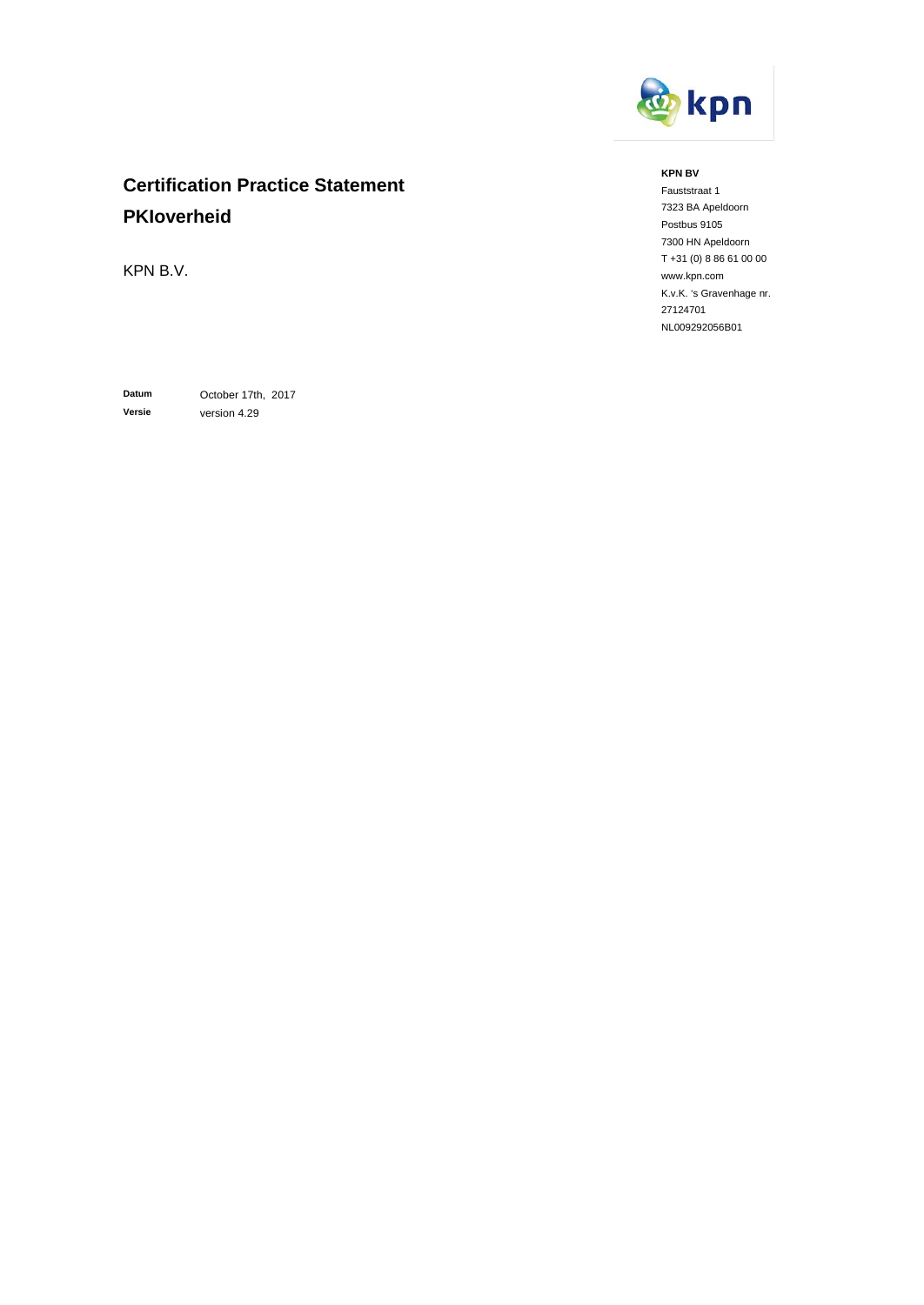

# **Inhoudsopgave**

| 1           |                                                                                                   |  |
|-------------|---------------------------------------------------------------------------------------------------|--|
|             | 1.1                                                                                               |  |
|             | 1.1.1                                                                                             |  |
|             | 1.1.2                                                                                             |  |
|             | 1.1.3                                                                                             |  |
|             | 1.1.4                                                                                             |  |
|             | 1.1.5                                                                                             |  |
|             | 1.2                                                                                               |  |
|             | 1.3                                                                                               |  |
|             | 1.4                                                                                               |  |
|             | 1.4.1                                                                                             |  |
|             | Certificate use (Program of Requirements PKI Government part 3b) 10<br>1.4.2                      |  |
|             | Certificate use (Program of Requirements PKI Government part 3e) 10<br>1.4.3                      |  |
|             | 1.4.4                                                                                             |  |
|             | 1.5                                                                                               |  |
|             | 1.6                                                                                               |  |
|             | Cooperation with the Ministry of Security and Justice (dutch: Ministerie van Veiligheid en<br>1.7 |  |
|             | 1.8                                                                                               |  |
|             | 1.9                                                                                               |  |
|             | 1.10                                                                                              |  |
|             |                                                                                                   |  |
| $\mathbf 2$ |                                                                                                   |  |
|             | 2.1                                                                                               |  |
|             | 2.2                                                                                               |  |
|             | 2.3                                                                                               |  |
|             | 2.4                                                                                               |  |
|             | 2.5                                                                                               |  |
| 3           |                                                                                                   |  |
|             | 3.1                                                                                               |  |
|             | 3.1.1                                                                                             |  |
|             | 3.1.2                                                                                             |  |
|             | 3.1.3                                                                                             |  |
|             | 3.1.4                                                                                             |  |
|             | 3.1.5                                                                                             |  |
|             | 3.1.6                                                                                             |  |
|             | 3.1.7                                                                                             |  |
|             | 3.2                                                                                               |  |
|             | 3.2.1                                                                                             |  |
|             | Authentication of organization identity (Subscriber authentication)  17<br>3.2.2                  |  |
|             | 3.2.3                                                                                             |  |
|             | 3.2.3.1                                                                                           |  |
|             | 3.2.3.2                                                                                           |  |
|             | 3.2.3.2.1                                                                                         |  |
|             | 3.2.3.2.2                                                                                         |  |
|             | 3.2.3.2.3                                                                                         |  |
|             | 3.2.4                                                                                             |  |
|             | 3.3                                                                                               |  |

KPN B.V.

CPS PKIoverheid - English

October 17<sup>th</sup>, 2017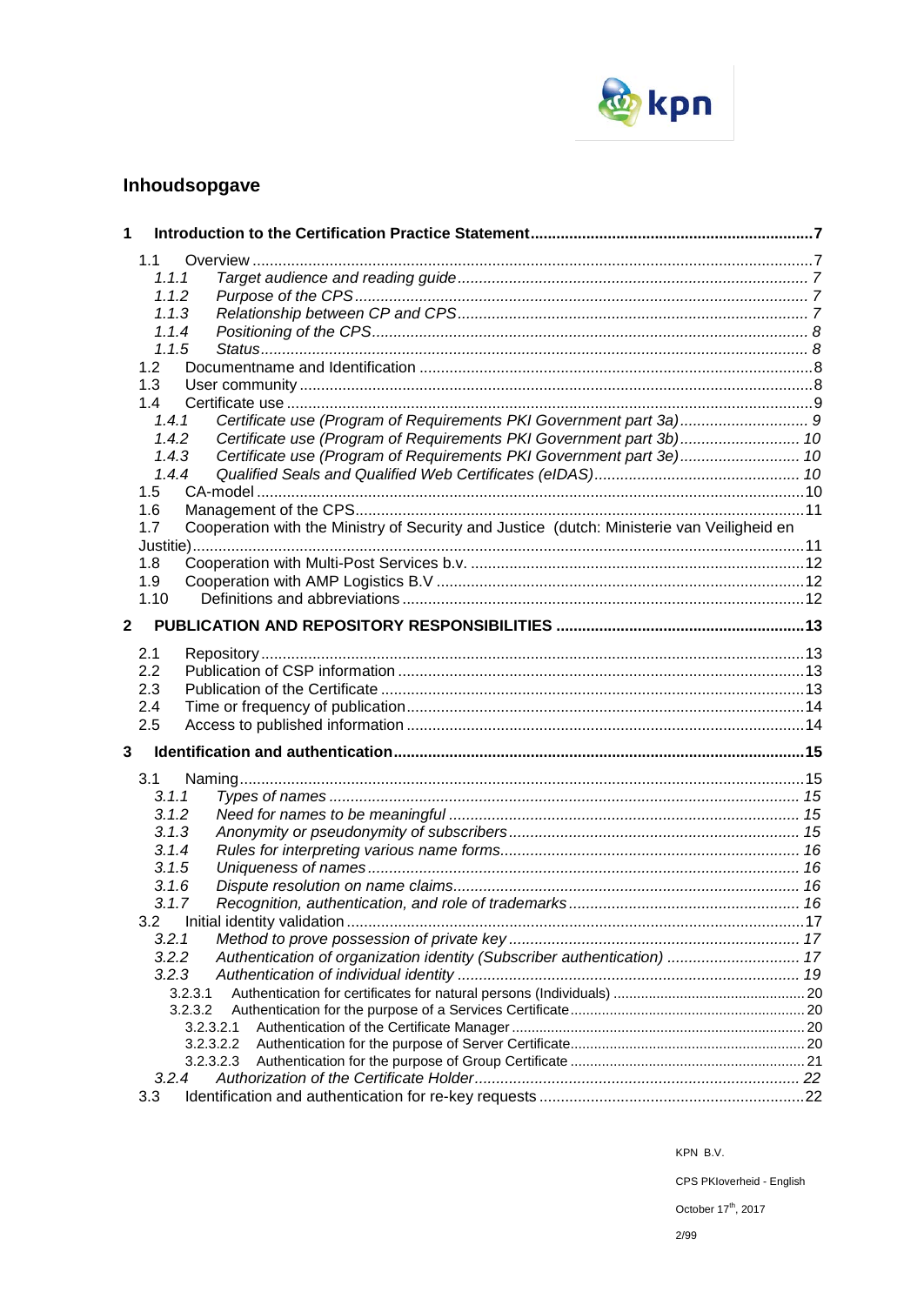

|   | 3.3.1   |                                                                              |  |
|---|---------|------------------------------------------------------------------------------|--|
|   | 3.3.2   | Identification en Authentication for routine re-key of the CA certificate 23 |  |
|   | 3.3.3   |                                                                              |  |
|   | 3.4     |                                                                              |  |
|   |         |                                                                              |  |
| 4 |         |                                                                              |  |
|   |         |                                                                              |  |
|   | 4.1.1   |                                                                              |  |
|   | 4.1.2   |                                                                              |  |
|   | 4.1.2.1 |                                                                              |  |
|   | 4.1.2.2 |                                                                              |  |
|   | 4.1.2.3 |                                                                              |  |
|   | 4.1.2.4 |                                                                              |  |
|   | 4.1.3   |                                                                              |  |
|   | 4.2     |                                                                              |  |
|   | 4.2.1   |                                                                              |  |
|   | 4.2.2   |                                                                              |  |
|   | 4.2.2.1 |                                                                              |  |
|   | 4.2.2.2 |                                                                              |  |
|   | 4.2.2.3 |                                                                              |  |
|   | 4.2.3   |                                                                              |  |
|   |         |                                                                              |  |
|   | 4.3.1   |                                                                              |  |
|   | 4.3.2   |                                                                              |  |
|   | 4.3.3   |                                                                              |  |
|   | 4.3.4   | Notification of certificate issuance to the Certificate Holder or Manager 31 |  |
|   | 4.4     |                                                                              |  |
|   | 4.4.1   |                                                                              |  |
|   | 4.4.2   |                                                                              |  |
|   | 4.4.3   |                                                                              |  |
|   | 4.5     |                                                                              |  |
|   | 4.6     |                                                                              |  |
|   | 4.7     |                                                                              |  |
|   | 4.8     |                                                                              |  |
|   | 4.9     |                                                                              |  |
|   | 4.9.1   |                                                                              |  |
|   | 4.9.2   |                                                                              |  |
|   | 4.9.3   |                                                                              |  |
|   | 4.9.4   |                                                                              |  |
|   | 4.9.5   | Verification conditions when consulting certificate status information 35    |  |
|   | 4.9.6   |                                                                              |  |
|   | 4.9.7   |                                                                              |  |
|   | 4.9.8   |                                                                              |  |
|   | 4.9.9   |                                                                              |  |
|   | 4.9.10  |                                                                              |  |
|   | 4.9.11  |                                                                              |  |
|   | 4.9.12  |                                                                              |  |
|   | 4.10    |                                                                              |  |
| 5 |         |                                                                              |  |
|   | 5.1     |                                                                              |  |
|   | 5.1.1   |                                                                              |  |
|   | 5.1.2   |                                                                              |  |
|   |         |                                                                              |  |

CPS PKIoverheid - English

October  $17^{\text{th}}$ , 2017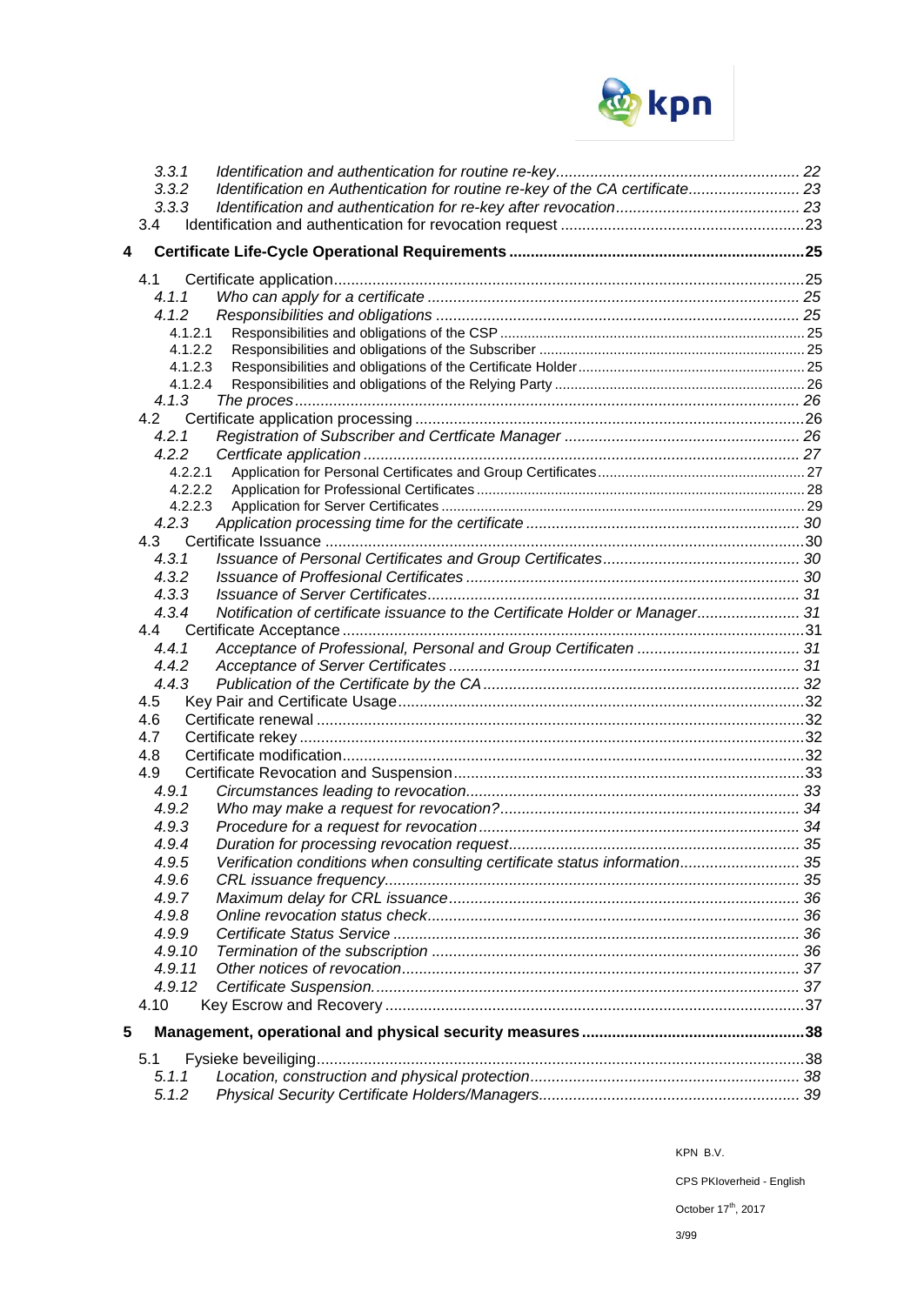

| 5.1.4<br>5.1.5<br>5.2<br>5.2.1<br>5.2.2<br>5.2.3<br>5.2.4<br>5.3<br>5.3.1<br>5.3.2<br>5.4<br>5.4.1<br>5.4.2<br>5.4.3<br>5.4.4<br>5.5<br>5.5.1<br>5.5.2<br>5.5.3<br>5.5.4<br>5.5.5<br>5.6<br>5.7<br>5.7.1<br>5.7.2<br>5.8<br>5.8.1<br>5.8.2<br>6<br>6.1<br>6.1.1<br>6.1.2<br>6.1.3<br>6.1.4<br>6.1.5<br>6.1.6<br>6.1.7<br>6.1.8<br>Private Key Protection and Cryptographic Module Engineering Controls47<br>6.2<br>6.2.1<br>6.2.2<br>6.2.3<br>6.2.4<br>6.2.5<br>6.2.6<br>6.2.7<br>6.2.8<br>6.2.9<br>6.2.10<br>Requirements for safe means of storage and use of certificates 49<br>6.2.11<br>6.3 | 5.1.3 |  |
|--------------------------------------------------------------------------------------------------------------------------------------------------------------------------------------------------------------------------------------------------------------------------------------------------------------------------------------------------------------------------------------------------------------------------------------------------------------------------------------------------------------------------------------------------------------------------------------------------|-------|--|
|                                                                                                                                                                                                                                                                                                                                                                                                                                                                                                                                                                                                  |       |  |
|                                                                                                                                                                                                                                                                                                                                                                                                                                                                                                                                                                                                  |       |  |
|                                                                                                                                                                                                                                                                                                                                                                                                                                                                                                                                                                                                  |       |  |
|                                                                                                                                                                                                                                                                                                                                                                                                                                                                                                                                                                                                  |       |  |
|                                                                                                                                                                                                                                                                                                                                                                                                                                                                                                                                                                                                  |       |  |
|                                                                                                                                                                                                                                                                                                                                                                                                                                                                                                                                                                                                  |       |  |
|                                                                                                                                                                                                                                                                                                                                                                                                                                                                                                                                                                                                  |       |  |
|                                                                                                                                                                                                                                                                                                                                                                                                                                                                                                                                                                                                  |       |  |
|                                                                                                                                                                                                                                                                                                                                                                                                                                                                                                                                                                                                  |       |  |
|                                                                                                                                                                                                                                                                                                                                                                                                                                                                                                                                                                                                  |       |  |
|                                                                                                                                                                                                                                                                                                                                                                                                                                                                                                                                                                                                  |       |  |
|                                                                                                                                                                                                                                                                                                                                                                                                                                                                                                                                                                                                  |       |  |
|                                                                                                                                                                                                                                                                                                                                                                                                                                                                                                                                                                                                  |       |  |
|                                                                                                                                                                                                                                                                                                                                                                                                                                                                                                                                                                                                  |       |  |
|                                                                                                                                                                                                                                                                                                                                                                                                                                                                                                                                                                                                  |       |  |
|                                                                                                                                                                                                                                                                                                                                                                                                                                                                                                                                                                                                  |       |  |
|                                                                                                                                                                                                                                                                                                                                                                                                                                                                                                                                                                                                  |       |  |
|                                                                                                                                                                                                                                                                                                                                                                                                                                                                                                                                                                                                  |       |  |
|                                                                                                                                                                                                                                                                                                                                                                                                                                                                                                                                                                                                  |       |  |
|                                                                                                                                                                                                                                                                                                                                                                                                                                                                                                                                                                                                  |       |  |
|                                                                                                                                                                                                                                                                                                                                                                                                                                                                                                                                                                                                  |       |  |
|                                                                                                                                                                                                                                                                                                                                                                                                                                                                                                                                                                                                  |       |  |
|                                                                                                                                                                                                                                                                                                                                                                                                                                                                                                                                                                                                  |       |  |
|                                                                                                                                                                                                                                                                                                                                                                                                                                                                                                                                                                                                  |       |  |
|                                                                                                                                                                                                                                                                                                                                                                                                                                                                                                                                                                                                  |       |  |
|                                                                                                                                                                                                                                                                                                                                                                                                                                                                                                                                                                                                  |       |  |
|                                                                                                                                                                                                                                                                                                                                                                                                                                                                                                                                                                                                  |       |  |
|                                                                                                                                                                                                                                                                                                                                                                                                                                                                                                                                                                                                  |       |  |
|                                                                                                                                                                                                                                                                                                                                                                                                                                                                                                                                                                                                  |       |  |
|                                                                                                                                                                                                                                                                                                                                                                                                                                                                                                                                                                                                  |       |  |
|                                                                                                                                                                                                                                                                                                                                                                                                                                                                                                                                                                                                  |       |  |
|                                                                                                                                                                                                                                                                                                                                                                                                                                                                                                                                                                                                  |       |  |
|                                                                                                                                                                                                                                                                                                                                                                                                                                                                                                                                                                                                  |       |  |
|                                                                                                                                                                                                                                                                                                                                                                                                                                                                                                                                                                                                  |       |  |
|                                                                                                                                                                                                                                                                                                                                                                                                                                                                                                                                                                                                  |       |  |
|                                                                                                                                                                                                                                                                                                                                                                                                                                                                                                                                                                                                  |       |  |
|                                                                                                                                                                                                                                                                                                                                                                                                                                                                                                                                                                                                  |       |  |
|                                                                                                                                                                                                                                                                                                                                                                                                                                                                                                                                                                                                  |       |  |
|                                                                                                                                                                                                                                                                                                                                                                                                                                                                                                                                                                                                  |       |  |
|                                                                                                                                                                                                                                                                                                                                                                                                                                                                                                                                                                                                  |       |  |
|                                                                                                                                                                                                                                                                                                                                                                                                                                                                                                                                                                                                  |       |  |
|                                                                                                                                                                                                                                                                                                                                                                                                                                                                                                                                                                                                  |       |  |
|                                                                                                                                                                                                                                                                                                                                                                                                                                                                                                                                                                                                  |       |  |
|                                                                                                                                                                                                                                                                                                                                                                                                                                                                                                                                                                                                  |       |  |
|                                                                                                                                                                                                                                                                                                                                                                                                                                                                                                                                                                                                  |       |  |
|                                                                                                                                                                                                                                                                                                                                                                                                                                                                                                                                                                                                  |       |  |
|                                                                                                                                                                                                                                                                                                                                                                                                                                                                                                                                                                                                  |       |  |
|                                                                                                                                                                                                                                                                                                                                                                                                                                                                                                                                                                                                  |       |  |
|                                                                                                                                                                                                                                                                                                                                                                                                                                                                                                                                                                                                  |       |  |
|                                                                                                                                                                                                                                                                                                                                                                                                                                                                                                                                                                                                  |       |  |
|                                                                                                                                                                                                                                                                                                                                                                                                                                                                                                                                                                                                  |       |  |

CPS PKloverheid - English

October 17<sup>th</sup>, 2017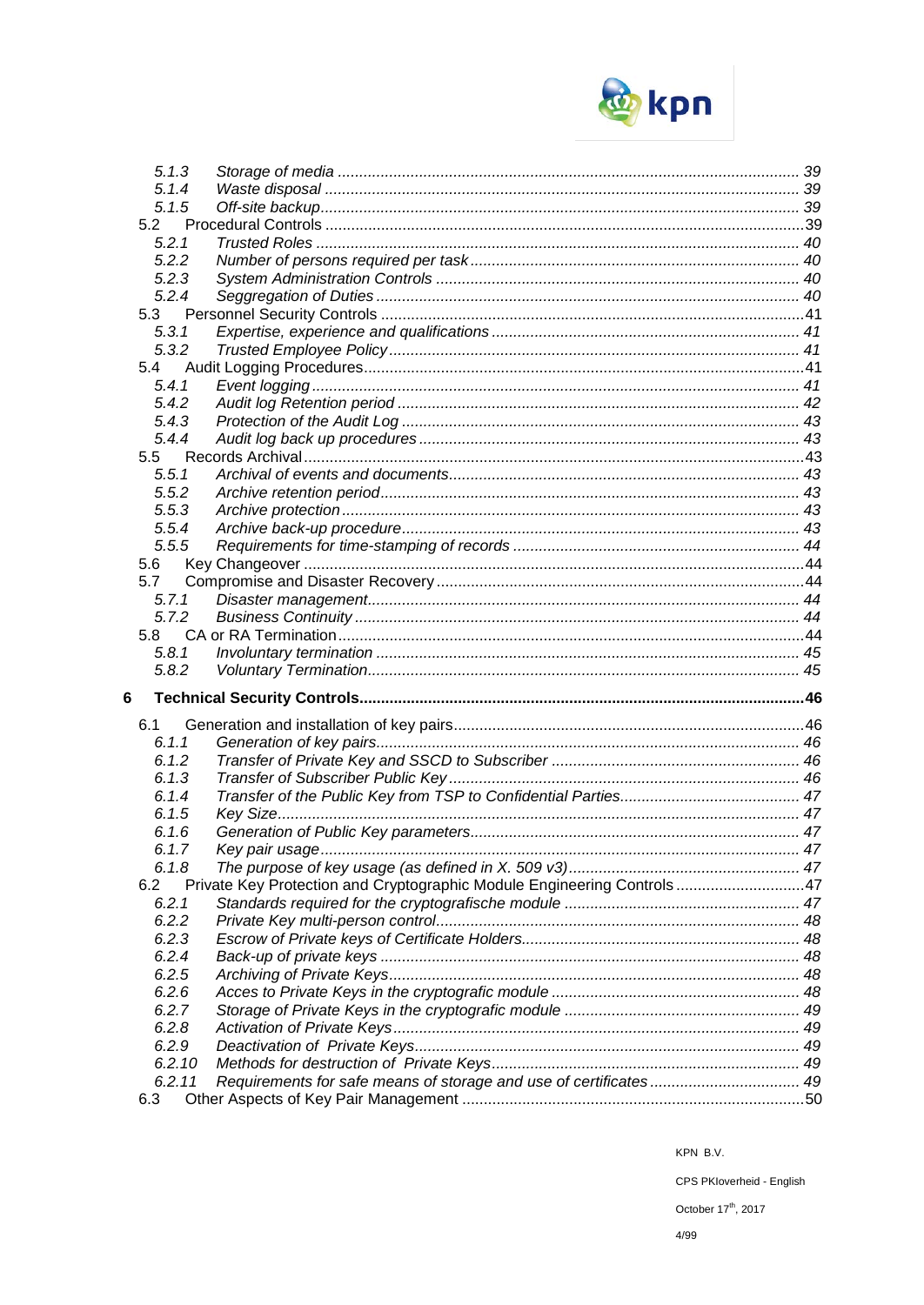

|   | 6.3.1        |                                                                           |  |
|---|--------------|---------------------------------------------------------------------------|--|
|   | 6.3.2        |                                                                           |  |
|   | 6.4          |                                                                           |  |
|   | 6.4.1        |                                                                           |  |
|   | 6.4.2        |                                                                           |  |
|   | 6.4.3        |                                                                           |  |
|   | 6.5          |                                                                           |  |
|   | 6.5.1        |                                                                           |  |
|   | 6.5.2        |                                                                           |  |
|   | 6.6          |                                                                           |  |
|   | 6.6.1        |                                                                           |  |
|   | 6.6.2        |                                                                           |  |
|   | 6.7          |                                                                           |  |
|   | 6.8          |                                                                           |  |
| 7 |              |                                                                           |  |
|   | 7.1          |                                                                           |  |
|   | 7.1.1        |                                                                           |  |
|   | 7.1.2        |                                                                           |  |
|   | 7.1.2.1      |                                                                           |  |
|   | 7.1.2.2      |                                                                           |  |
|   | 7.1.2.3      |                                                                           |  |
|   | 7.2          |                                                                           |  |
|   | 7.2.1        |                                                                           |  |
|   | 7.2.2        |                                                                           |  |
|   | 7.2.3        |                                                                           |  |
|   | 7.3          |                                                                           |  |
|   | 7.3.1        |                                                                           |  |
| 8 |              |                                                                           |  |
|   |              |                                                                           |  |
|   |              |                                                                           |  |
| 9 |              |                                                                           |  |
|   | 9.1          |                                                                           |  |
|   | 9.2          |                                                                           |  |
|   | 9.3          |                                                                           |  |
|   | 9.3.1        |                                                                           |  |
|   | 9.3.2        |                                                                           |  |
|   | 9.3.3        |                                                                           |  |
|   | 9.4          |                                                                           |  |
|   |              |                                                                           |  |
|   | 9.4.2        |                                                                           |  |
|   | 9.4.3        |                                                                           |  |
|   | 9.4.4        |                                                                           |  |
|   | 9.4.5        |                                                                           |  |
|   | 9.4.6        |                                                                           |  |
|   | 9.4.7        |                                                                           |  |
|   | 9.4.8        |                                                                           |  |
|   | 9.4.9        | Disclosure of information with respect to revocation of a certificate  70 |  |
|   | 9.4.10       | Other circumstances which may lead to the provision of information  70    |  |
|   | 9.5          |                                                                           |  |
|   | 9.6          |                                                                           |  |
|   | 9.7          |                                                                           |  |
|   | 9.8<br>9.8.1 |                                                                           |  |

KPN B.V.

CPS PKloverheid - English

October 17<sup>th</sup>, 2017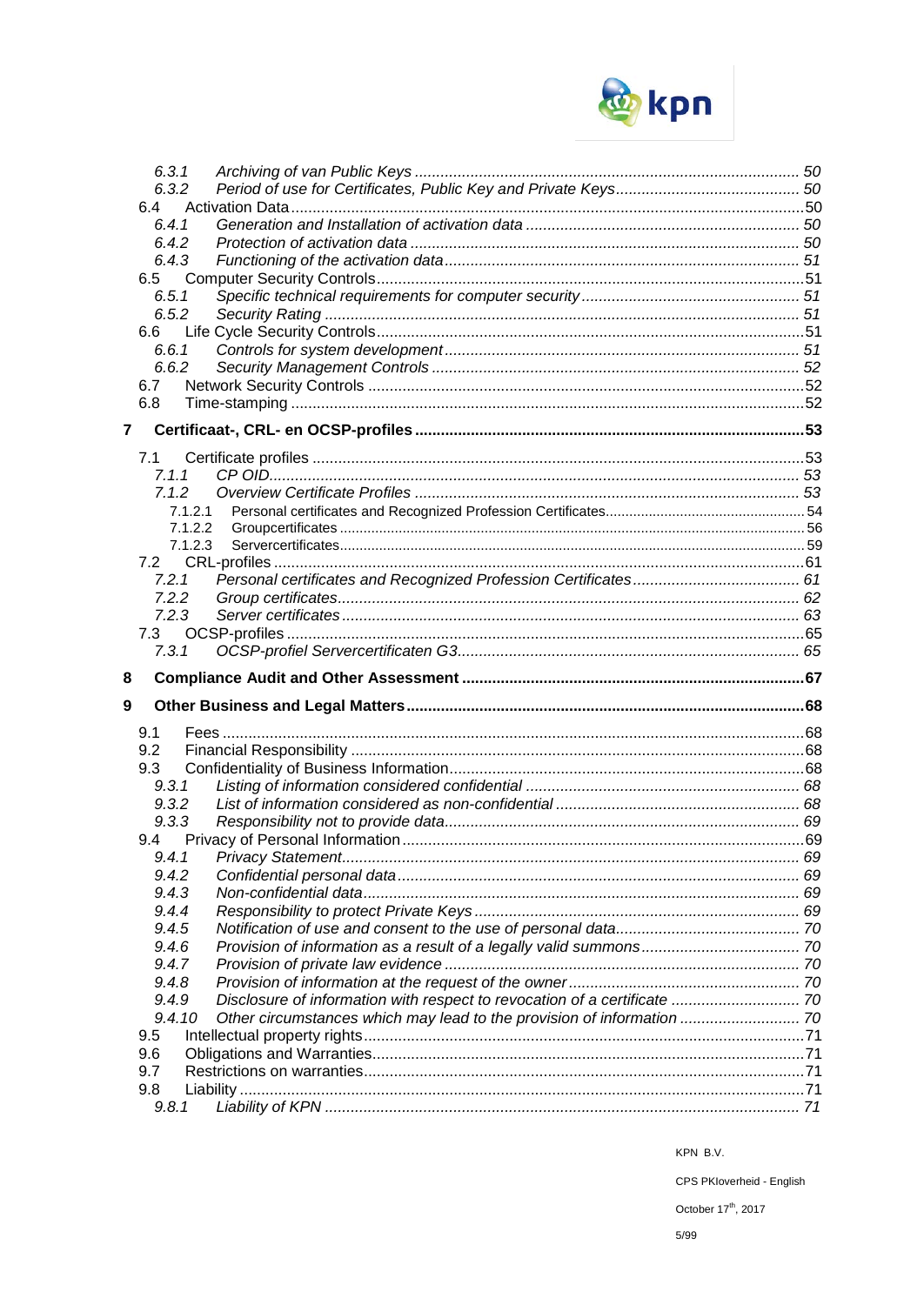

| 9.8.2  |  |
|--------|--|
| 9.9    |  |
| 9.10   |  |
| 9.11   |  |
| 9.12   |  |
| 9.12.1 |  |
| 9.12.2 |  |
| 9.13   |  |
| 9.14   |  |
| 9.15   |  |
| 9.16   |  |
|        |  |
|        |  |
|        |  |
|        |  |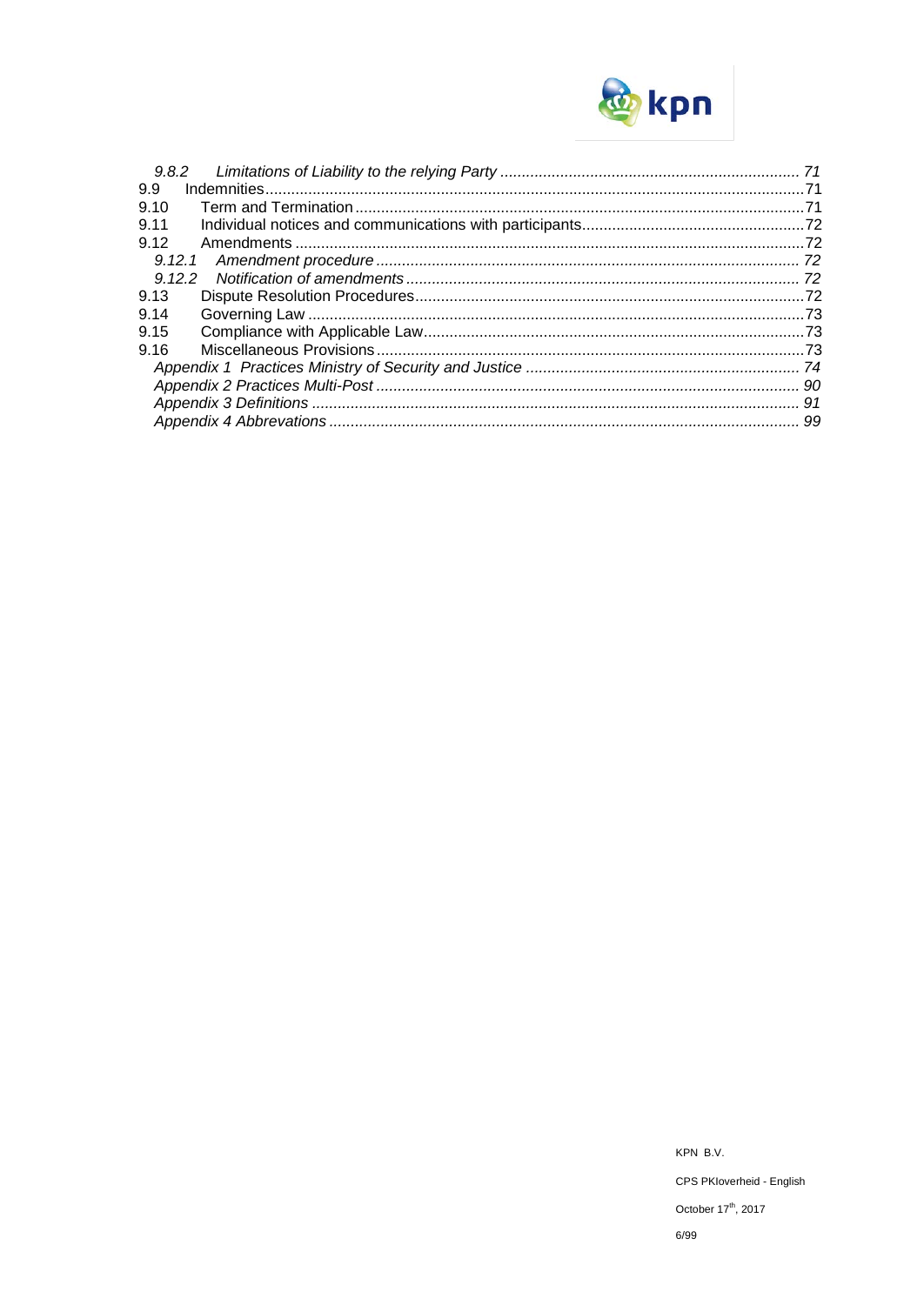

## **1 Introduction to the Certification Practice Statement**

The PKI for the government, shortly PKI government, is an agreements system for enabling the generic and large-scale use of the Electronic Signature, remote identification and confidential electronic communications. All agreements are described in the Program of Requirements (Logius).

Within the PKI government, KPN BV operates as Trust Service Provider (or TSP). Hereinafter referred to as KPN. This means KPN as a Trust Service Provider, as a distinction to the other services provided by KPN.

KPN BV is the legal successor to KPN Corporate Market BV as of April 1, 2016. All agreements entered into with KPN Corporate Market BV by subscribers and relying parties, including all obligations and warranties mentioned in this document, are transferred to KPN BV One of the requirements in the Program of Requirements is that each Trust Service Provider within the PKI government describes its practices in a so-called Certification Practice Statement (further: CPS).

The present document is the CPS of KPN. This document describes the practices of KPN. This chapter contains an introduction to this CPS document. It briefly addresses a number of important aspects of this document.

### **1.1 Overview**

The format of this CPS is as far as possible in accordance with the RFC3647 Standard (Internet Technology Task Force Internet X.509 Public Key Infrastructure Certificate Policy and Certification Practices Framework). For more information see [http://www.ietf.org.](http://www.ietf.org/)

### *1.1.1 Target audience and reading guide*

The primary target group of this CPS is:

- KPN subscribers.
- Subscriber Contacts.
- Certificate Holder and Subscriber Certificate Managers.
- Relying Parties.

### *1.1.2 Purpose of the CPS*

The CPS is a description of the way in which KPN operates its certification service in the Organization domain of the PKI government. The CPS contains, among other things, a description of the procedures that KPN applies to the creation, issuance and revocation of PKI Government Certificates.

### *1.1.3 Relationship between CP and CPS*

The CP describes the requirements for issuing and using a Certificate within the Organization domain of PKI Government . This CP, Certificate Policy - Programme of Requirements Organization (G2) and Organization Person(G3) Domains, has been established and is maintained by the Policy Authority of the PKI for the government and is part (part 3a, 3b, and 3e) of the Program of Requirements of the PKI for the government (http: // www. logius.nl/pkioverheid).

> KPN B.V. CPS PKIoverheid - English October 17<sup>th</sup>, 2017 7/99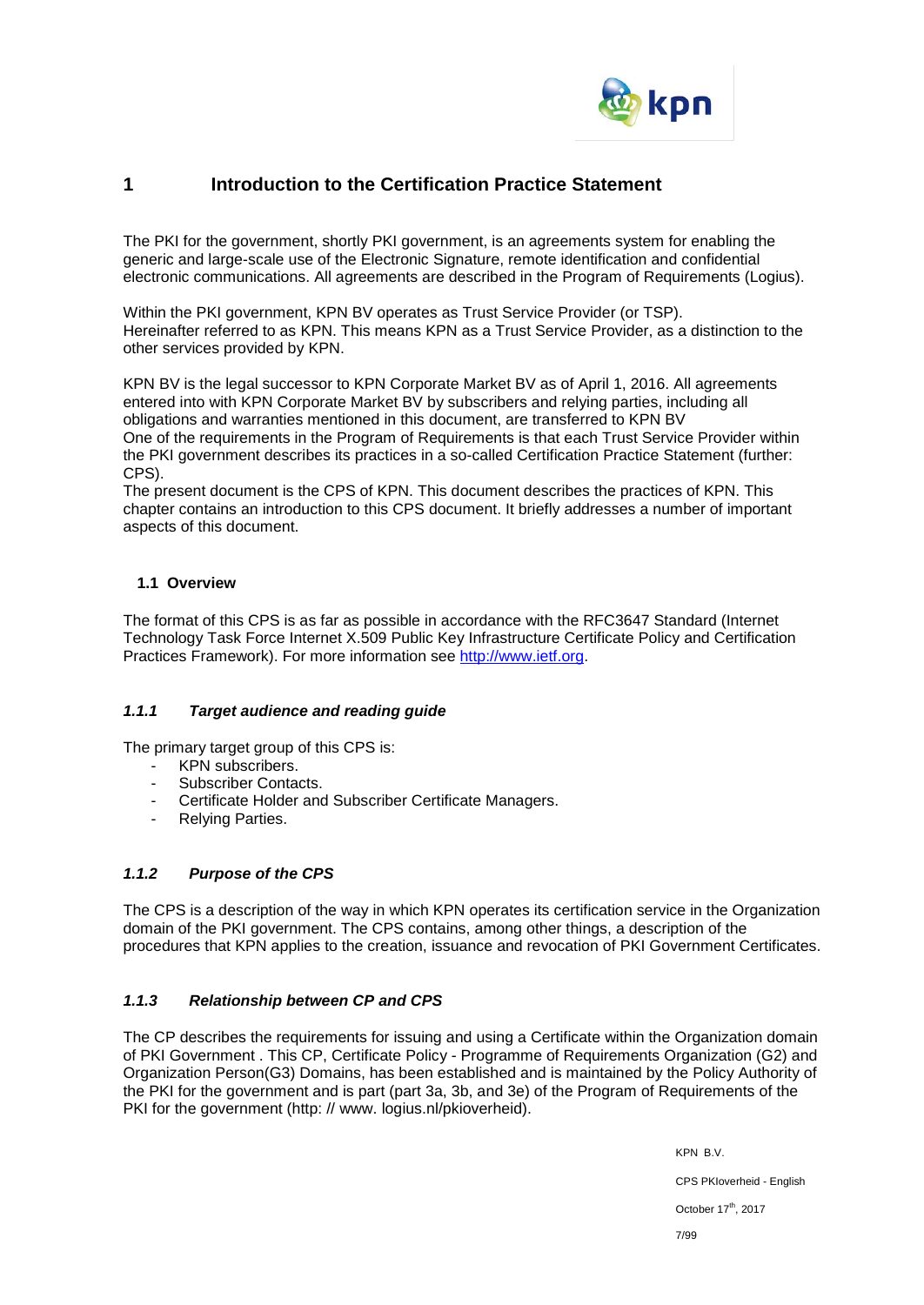

The CPS describes how KPN fulfills these requirements and meets these requirements.

### *1.1.4 Positioning of the CPS*

All types of Certificates issued by the KPN have the same level of trust, in accordance with Program of Requirements within the PKI Government. For this reason, the CPS applies to all Certificates.

KPN also delivers PKI government EV SSL certificates (Part 3f Program of Requirements). This service requires a separate CPS. This concerns the CPS PKIoverheid Extended Validation SSL Certificates.

In addition, KPN also issues certificates under the private root of PKI government. A separate CPS is also required for this service. This concerns the CPS: KPN PKI Government CPS Private Services.

### *1.1.5 Status*

The date on which the validity of this CPS starts is given on the title page of this CPS. The CPS is valid for as long as the KPN service continues, or until the CPS is replaced by a newer version (indicated in the version number with +1 in major changes and +0.1 in editorial edits).

#### **1.2 Documentname and Identification**

Formally this document is referred to as 'Certification Practice Statement PKIoverheid'. In the context of this document, it is also referred to as 'PKIoverheid CPS', but usually shortly as 'CPS'. Where this abbreviation is concerned, this document is intended.

This CPS can be identified through the following Object Identifier (OID): 2.16.528.1.1005.1.1.1.2

#### **1.3 User community**

The user community within the Organization domain consists, on the one hand, of Trust Service Providers and, on the other hand, of Subscribers, organizational entities in government and business, Certification Holders, Certificate Managers and Relying Parties. There are also individuals working in a recognized profession who are both Subscriber and Certificate Holder. For a description of these concepts, see paragraph 1.7 Definitions and abbreviations.

The Program of Requirements within PKI for the Government (Part 3a, 3b and 3e) applies to this user community. In addition, the KPN Special Terms and Conditions PKI Overheid Certificates (further: Special Terms) apply. Please refer to the Repository of KPN https://certificaat.kpn.com/elektronischeopslagplaats/ .

KPN also delivers PKI government EV SSL certificates (Part 3f Program of Requirements). This service requires a separate CPS. This concerns the CPS PKIoverheid Extended Validation SSL Certificates.

In addition, KPN also issues certificates under the private root of PKI government. A separate CPS is also required for this service. This concerns the CPS: KPN PKI Government CPS Private Services.

> KPN B.V. CPS PKIoverheid - English October 17<sup>th</sup>, 2017 8/99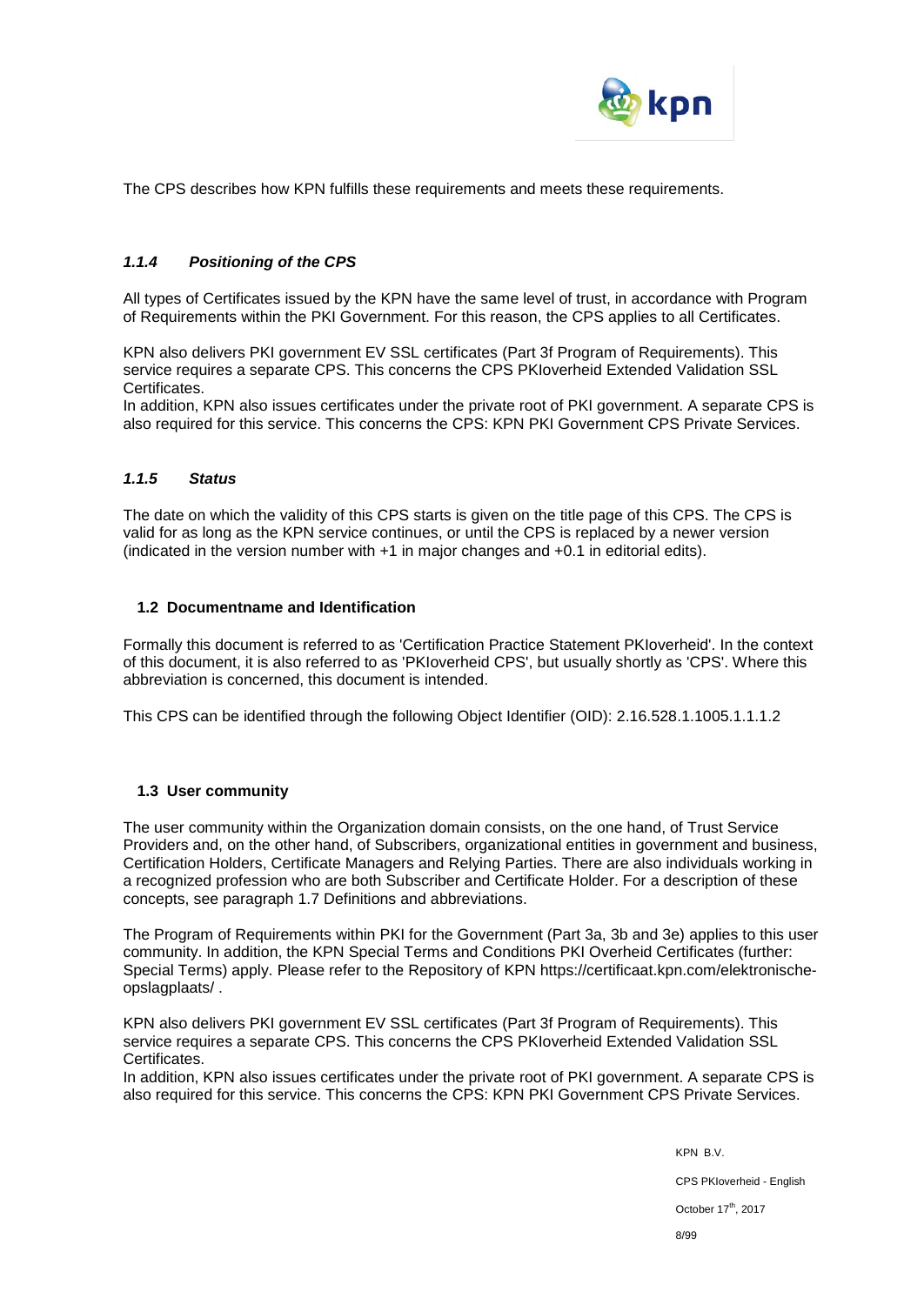

The KPN PKI Government Special Terms and Conditions are binding for all parties involved in the certification service. In case of conflict between the CPS and the Special Conditions, the latter will prevail.

KPN conforms to the current version of the Baseline Requirements for Issuance and Management of Publicly-Trusted Certificates as published at http://www.cabforum.org. Should there be an inconsistency between the PKI Government Program of Requirements and the relevant Baseline Requirements, which does not at least meet the minimum requirements described herein, this is to be determined by the PKI Policy Authority, then the stipulated in the Baseline Requirements prevails.

### **1.4 Certificate use**

The certificates issued by KPN are issued in accordance with the Program of Requirements PKI Government (sections 3a, 3b and 3e).

#### *1.4.1 Certificate use (Program of Requirements PKI Government part 3a)*

Within the domain Organization (g2) and Organization Person (g3), Program of Requirements PKI Government part 3a, KPN issues three types of Certificates on behalf of Subscribers to Certificate Holders. These certificates each have their own function, each also has its own policy. These policies are uniquely identified by an OID. It concernes:

- 1. Signature Certificates
- 2. Authenticity Certificates
- 3. Confidentiality Certificates

Signature Certificates, also called Qualified Certificates, as described in the eIDAS regulation), and also called nonrepudiation certificates are intended to provide electronic documents with a qualified electronic signature [domain Goverment / Business OID 2.16.528.1.1003.1.2.2.2, domain Organization OID 2.16.528.1.1003.1.2.5.2]. This Qualified Electronic Signature, the Electronic Signature Based on a Qualified Certificate, and which has been created by a Secure Signature Creation Device (SSCD), meets all legal requirements for a signature and has the same legal force as a handwritten signature for paper documents .

Authenticity certificates are intended to reliably identify and authenticate persons, organizations and resources by electronic means. This concerns both the identification of people and between people and resources [domain Government / Business 2.16.528.1.1003.1.2.2.1 OID, OID 2.16.528.1.1003.1.2.5.1 domain Organization]. Authenticity Certificates are not Qualified Certificates.

Confidentiality Certificates are intended to protect the confidentiality of data exchanged and / or stored in electronic form. This concerns both the exchange of information between people and between people and automated means [domain Governement / Business 2.16.528.1.1003.1.2.2.3 OID, domain Organization OID 2.16.528.1.1003.1.2.5.3]. Confidentiality Certificates are not Qualified Certificates.

These 3 types of certificates are issued as Certificates for persons with a recognized profession (dutch:"beroepsgebonden certificaten")and as Personal Certificates (Actually Organizational, as a distinction to the recognized profession certificates). For definitions see Definitions and abbreviations.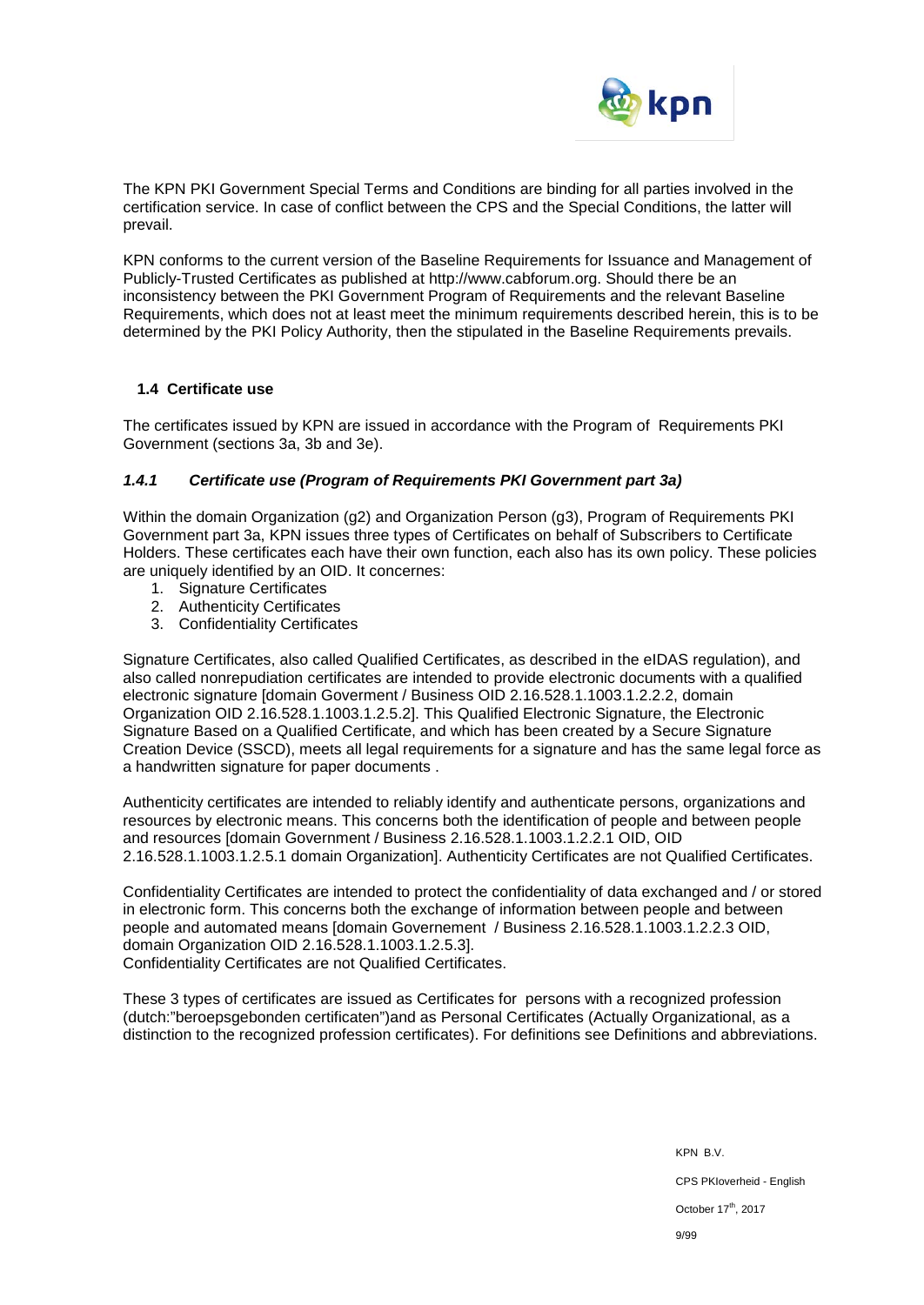

### *1.4.2 Certificate use (Program of Requirements PKI Government part 3b)*

Within the domain of Government / Companies (g1) and Organization (g2), PvE PKIoverheid part 3b, KPN issues two types of certificates to Subscribers. These certificates each have their own function, also have their own policy. This policy is uniquely identified by an OID. It concerns:

- 1. Authenticity Certificates;
- 2. Confidentiality Certificates;

Authenticity Certificates are intended to reliably identify and authenticate a service as belonging to the organizational entity that is responsible for the service by electronic means [Public domain / Business OID 2.16.528.1.1003.1.2.2.4, domain organization OID 2.16. 528.1.1003.1.2.5.4].

Confidentiality Certificates are designed to protect the confidentiality of information exchanged in electronic form [domain Government / Business OID 2.16.528.1.1003.1.2.2.5, domain Organization OID 2.16.528.1.1003.1.2.5.5].

These 2 types of certificates, together with the Server Certificates, are issued as Service Certificates. The Authenticity Certificate and Confidentiality Certificate together are called the Group Certificate. For definitions see Definitions and abbreviations.

### *1.4.3 Certificate use (Program of Requirements PKI Government part 3e)*

Within the domain of Government / Business (g1) and Organization (g2), PvE PKIoverheid part 3e, KPN also issues server certificates to Subscribers. These certificates have their own function, also have their own policy. This policy is uniquely identified by an OID.

Server certificates are intended for use, where the confidentiality key is not used to encrypt the data but only aims to encrypt the connection between a particular client and a server [domain Government / Business OID 2.16.528.1.1003.1.2.2.6 , Domain Organization OID 2.16.528.1.1003.1.2.5.6]. This server must belong to the organizational entity named as the Subscriber in the certificate.

The Server Certificates, together with Group Certificates, are called the Services Certificates. For definitions see Definitions and abbreviations

### *1.4.4 Qualified Seals and Qualified Web Certificates (eIDAS)*

Kpn does not issue qualified Seals and web certificates.

### **1.5 CA-model**

In the hierarchy of PKI government, the State of the Netherlands Root CA is the highest CA. This CA is owned by PKI Government and is a self-signed CA. Under this SHA-1 Root CA, two domain CAs are positioned, these are the domain CAs for the Burger domain and the Government / Business domain. Under the SHA-2 Root CA, 3 domain CAs are positioned. These are the Burger domain, the Organization domain and the Autonomous Devices domain.

The domain CAs are signed by the Root CA. The Domain CA's signs the CAs of the TSP operating in that domain, including those of KPN.

> KPN B.V. CPS PKIoverheid - English October 17<sup>th</sup>, 2017 10/99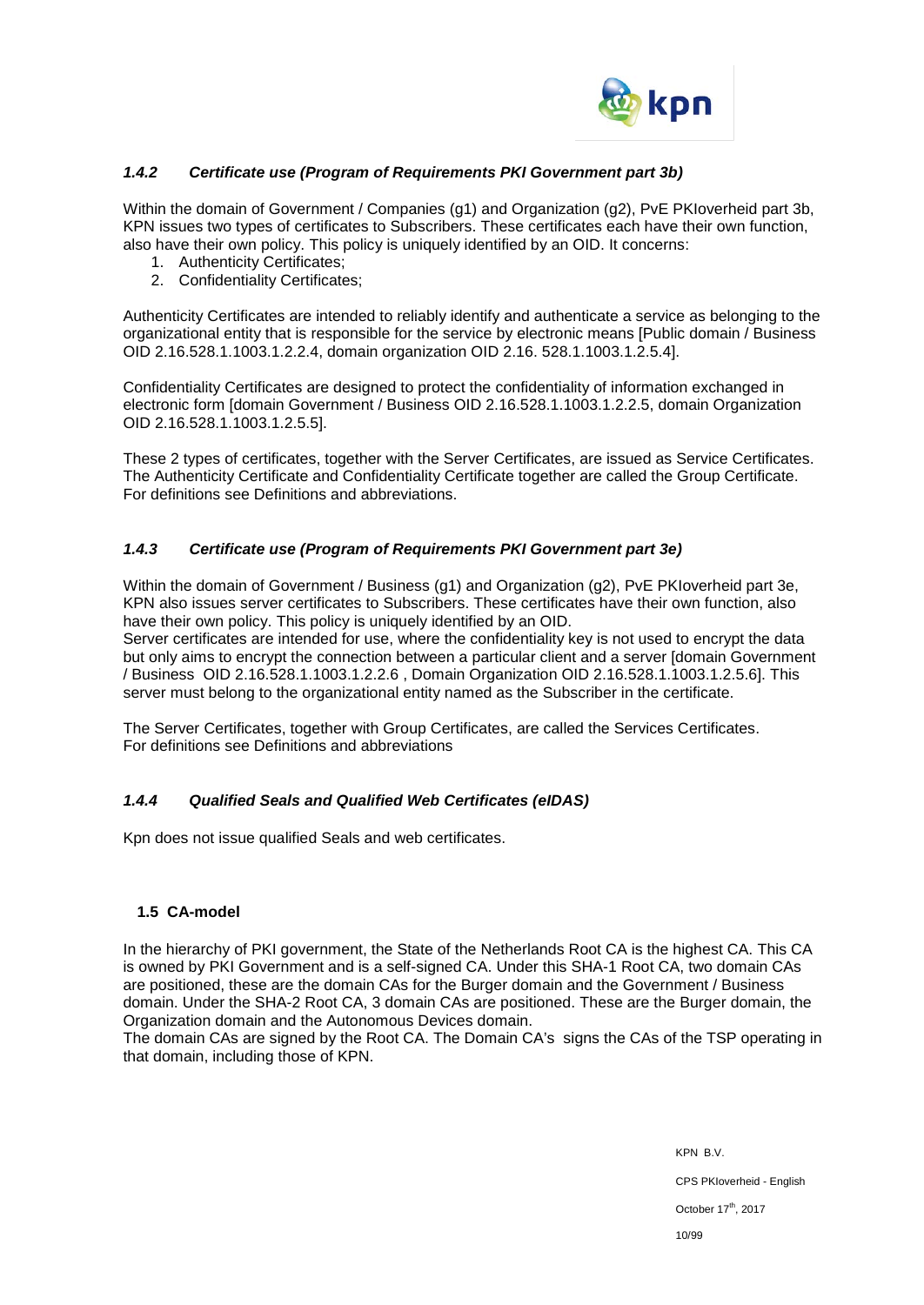

The foregoing statement is fully described in PKI Government Program of Requirements (Part 1, of Programme of Requirements - Introduction). Both the Root CAs and the CAs are managed by PKI government. A description of the management of these CAs can be found in the CPS Policy Authority for certificates issued by the Policy Authority PKI Government. Both documents can be found on <http://www.logius.nl/producten/toegang/pkioverheid> .

### **1.6 Management of the CPS**

The KPN CPS is managed by a dedicated Policy Management Authority (PMA). Information regarding this CPS and comments can be directed to:

KPN Attn. KPN Securtiy Services, Policy Management Authority PO Box 9105 7300 HN Apeldoorn [Pkisupport@kpn.com](mailto:Pkisupport@kpn.com)

Other documents related to the service of PKI Government Certificates from KPN can be found in the Repository. (dutch: Elektronische opslagplaats) on<https://certificaat.kpn.com/downloads/>

The PKI Government Certificates are a service of KPN. For more information about KPN, refer to the Electronic Storage.

#### **1.7 Cooperation with the Ministry of Security and Justice (dutch: Ministerie van Veiligheid en Justitie)**

KPN concluded a cooperation agreement on certification services with the Ministry of Security and Justice (further: the Ministry). Within that agreement, KPN outsourced the RA activities to the Ministry for applications for certificates, submitted by or on behalf of the Ministry. The Ministry has set up a RA office. In short, the Ministry has handled the certificate applications submitted by or on behalf of the Ministry. The Ministry received the applications, registered them, assessed the accuracy and completeness of the application and decided on the application. KPN continued to perform the CA operations, KPN produced the certificates, placed them on SSCD / SUDs, if applicable, and sent the certificates to the Ministry. The Ministry took care of the issuance of certificates, including the identification of certificate managers and certificate holders. After notification of receipt of the SSCD / SUDs at the RA office, KPN provided the shipment of inter alia the revocation data.

The Ministry has not extended this original cooperation agreement by the end of the agreement, June 8, 2015. Cooperation will continue in limited form. The services from June 8, 2015 are briefly described as follows.

- No new certificates will be issued anymore.
- All certificates issued under section 3A were revoked.
- This also applies to the Services Certificates (Group Certificates).
- The Server Certificates are / are not revoked.
- The revocation service and revocation status service will remain available.

KPN B.V. CPS PKIoverheid - English October 17<sup>th</sup>, 2017 11/99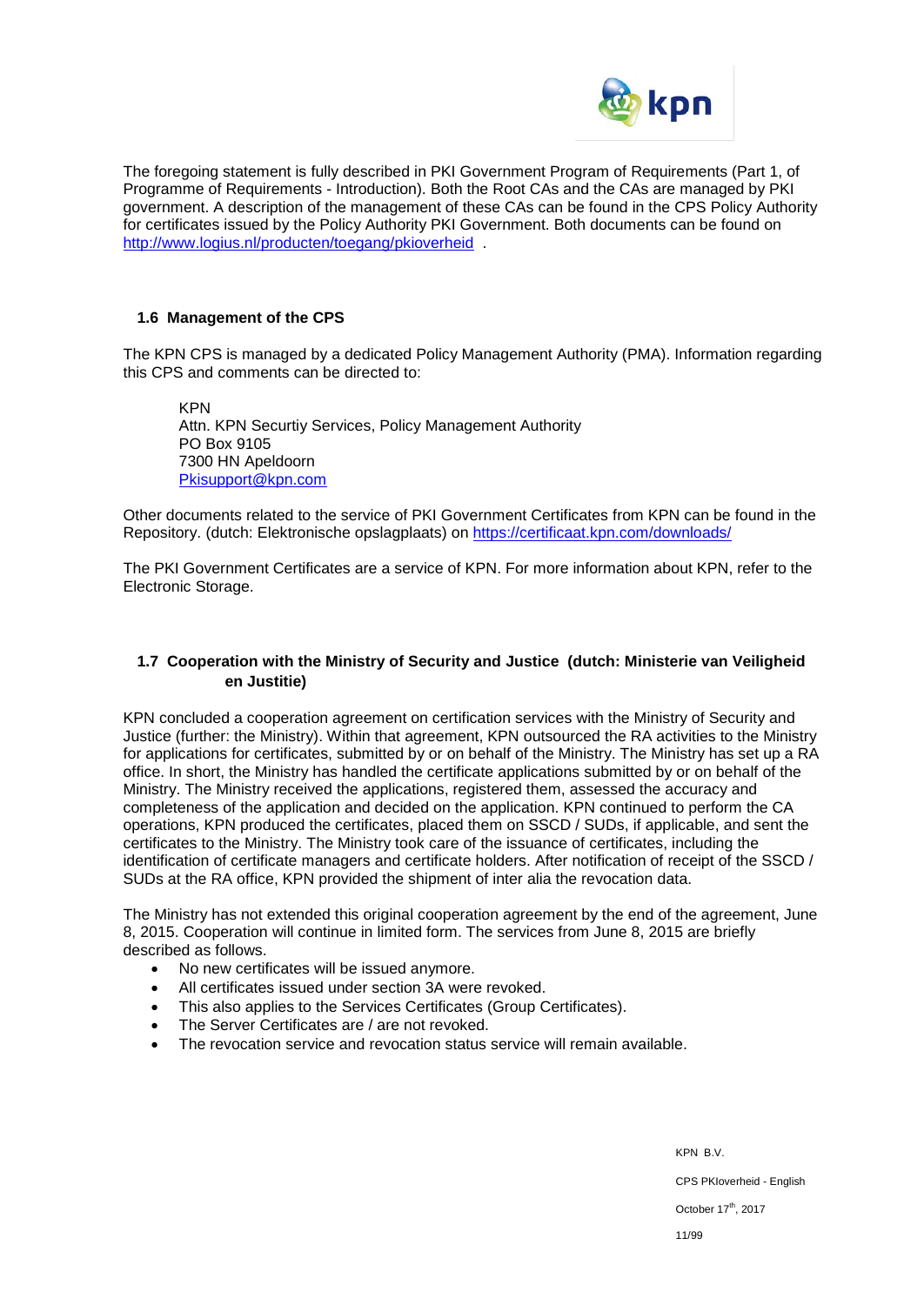

### **1.8 Cooperation with Multi-Post Services b.v.**

KPN has concluded a cooperation agreement on certificate services with Multi-Post Services bv (further: Multi-Post). Under that agreement, KPN has subcontracted out the following work to Multi-Post.

- Stock management of SSCDs / SUDs.
- Generating key pairs for the SSCDs / SUDs and the insertion of keys in the SSCDs / SUDs.
- Generate activation and revocation code and print that data on a PIN mailer
- Archiving and personalizing SSCDs / SUDs;
- Hand over the SSCDs / SUDs and PINs to the distribution channel.

#### **1.9 Cooperation with AMP Logistics B.V**

KPN has signed a cooperation agreement on certificate services with AMP Logistics BV (further: AMP). Within that agreement, KPN subcontracts the identification of the Certificate Manager and Certificate Holder to AMP. Identification is done by an AMP employee at a time and place agreed on with the Certificate Manager.

### **1.10 Definitions and abbreviations**

For an overview of the definitions and abbreviations used, refer to Annexes 1 and 2, respectively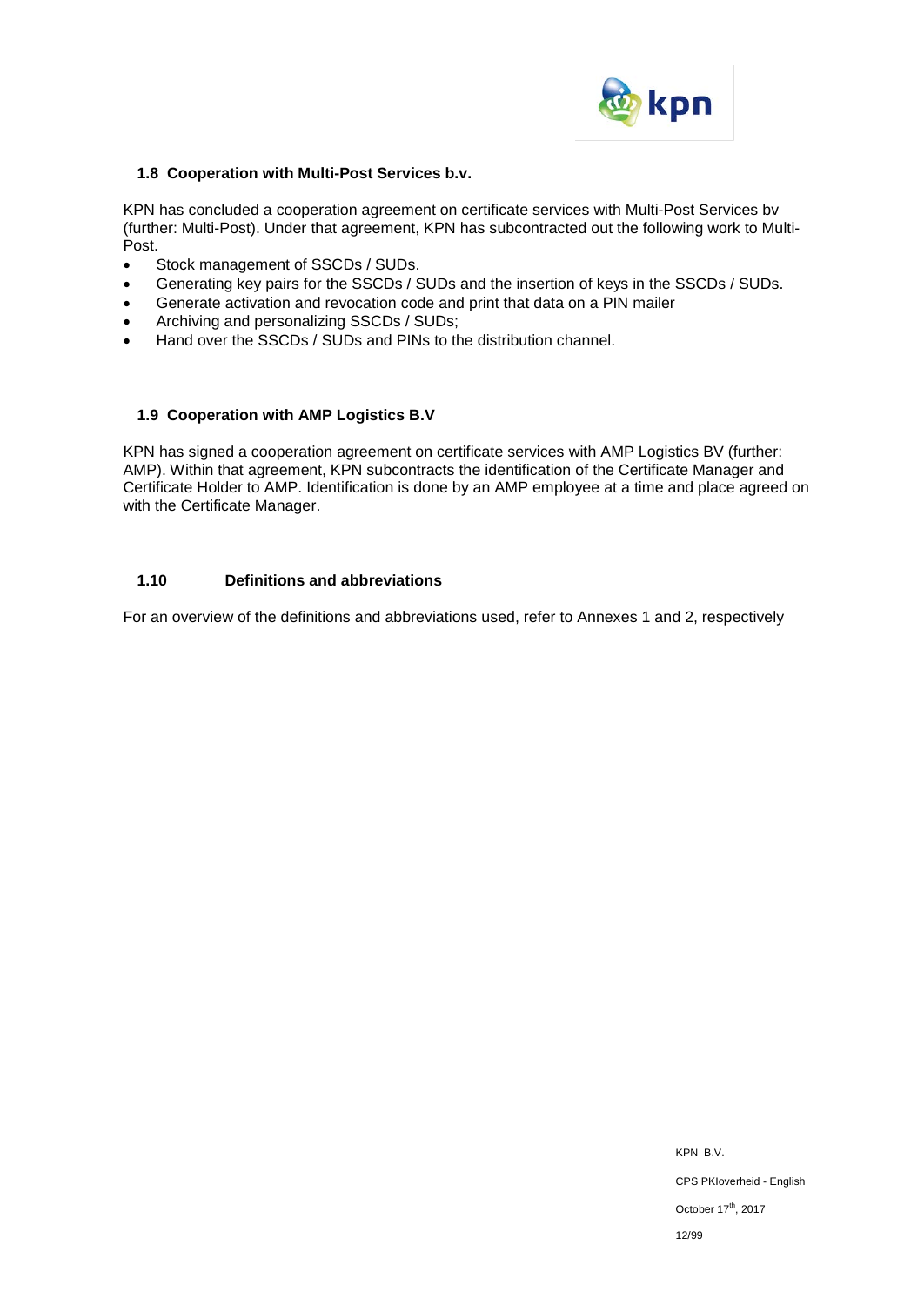

## **2 PUBLICATION AND REPOSITORY RESPONSIBILITIES**

### **2.1 Repository**

KPN ensures the availability of relevant information in the Repository (https://certificaat.kpn.com/elektronische-opslagplaats/

### **2.2 Publication of CSP information**

At least the following online is available through the Repository:

- 1. Root certificate;
- 2. Certificate status information;
	- a. In the CRL;
		- b. In the Directory Service (see 7);
		- c. Using OCSP;
- 3. Special Conditions;
- 4. CPS;
- 5. Certificate Policy Domains Government / Business (g1), Organization (g2) and Organization Person (g3) Certificate
- 6. Policy authenticiteit- and confidentiality certificates Services Organization (g3) Annex CP Domains Government / Companies (g1) and Organization (g2); Certificate Policy Server Certificate - Domain Services Organization (g3) Annex CP Domains Government / Companies (g1) and Organization (g2)
- 7. Directory Service;
- 8. Copies of the (full) ETSI EN 319 411- 1 and ETSI EN 319 411-2 certificates of KPN and ETSI EN 319 411- 1 and ETSI EN 319 411-2 partial certificates acquired by KPN on behalf of and together with other Trust Service Provider's.

### **2.3 Publication of the Certificate**

Certificates are published using a Directory Service. Through the Directory Service, the Certificate may be consulted by Subscribers, Certificate Managers, Certificate Holders and Relying Parties.

The Directory Service is adequately protected from manipulation and is accessible online. Information regarding the revocation status is available twenty-four hours a day and seven days a week.

The ETSI EN 319 411-2 and ETSI EN 319 411-1 certificates of KPN BV, together with ETSI EN 319 411-2 and ETSI EN 319 411-1 partial certificates, are published in the repository. The relevant certificates indicate that KPN BV complies with ETSI EN 319 411-2 Policy and security requirements for Trust Service Providers issuing certificates; Part 2: Policy requirements for certification authorities issuing qualified certificates and ETSI EN 319 411-1 Electronic Signatures and Infrastructures (ESI); Policy and security requirements for Trust Service Providers issuing certificates; Part 1: General requirements and thus meeting the requirements of The European eIDAS. The audit reports relating to KPN BV's normative references are not stored in the Repository as a result of its security policy.

> KPN B.V. CPS PKIoverheid - English October 17<sup>th</sup>, 2017 13/99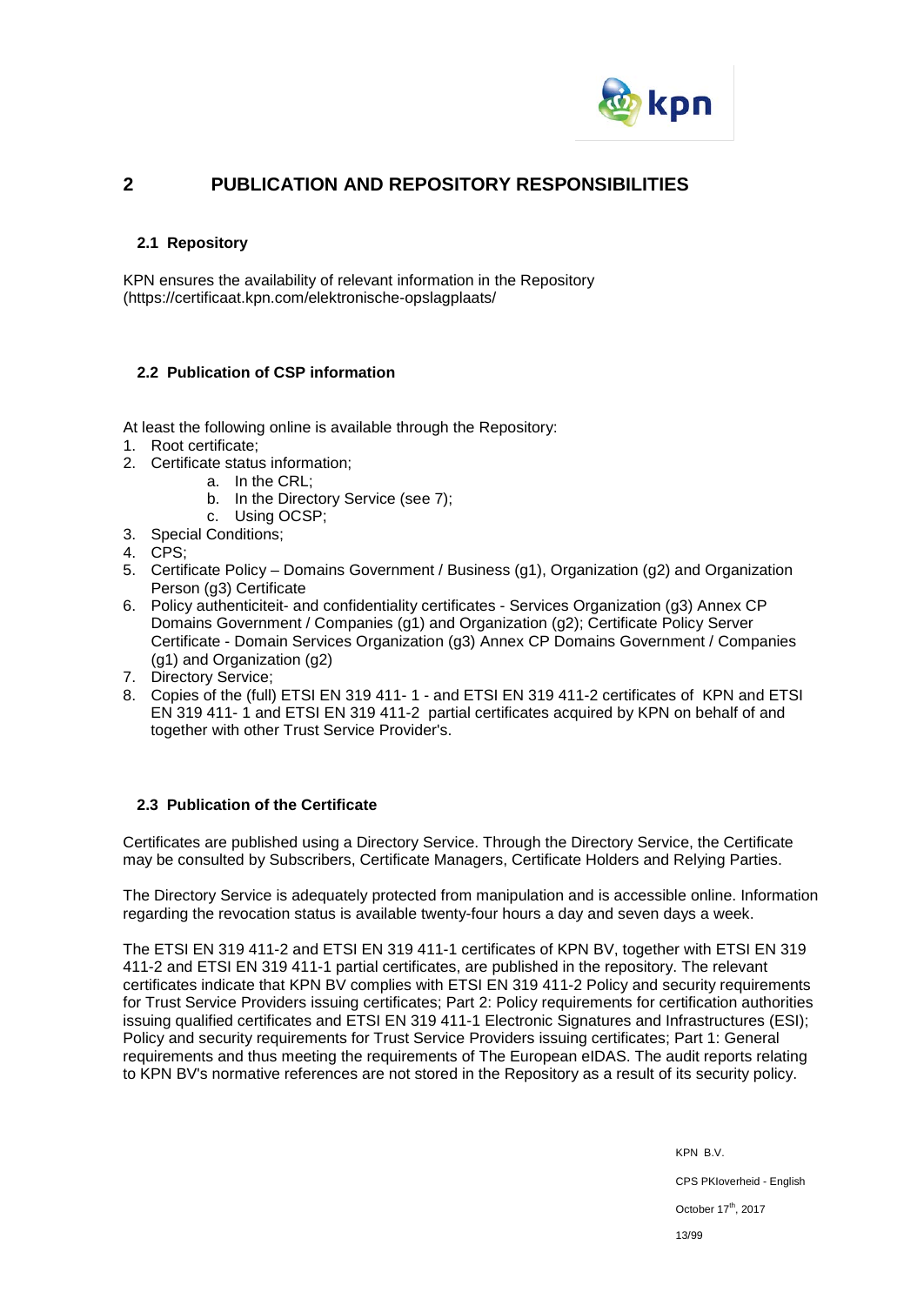

### **2.4 Time or frequency of publication**

Changes to CSP information shall be published, except as set out in this section, at the time of their occurrence or as soon as possible thereafter and subject to the applicable provisions. See, for example, paragraph 9.12 Changes.

The publication of Certificates takes place immediately after production. The CRL is renewed 1x per 4 hours.

### **2.5 Access to published information**

Information in the Repository is public in nature and freely accessible. The Repository can be consulted twenty-four hours a day and seven days a week. The Repository is protected against unauthorized changes.

For the occurrence of system failure or other factors that negatively affect the availability of the Repository, an appropriate set of continuity measures has been implemented to ensure that the CRL is reacheble again within 4 hours and the remaining parts of the repository within 24 hours. An example of such a measure is to have realized a disaster recovery location and -scenario in combination with the regular testing of its functionality.

KPN is not responsible for the unavailability of the Repository due to circumstances where KPN can not be held responsible.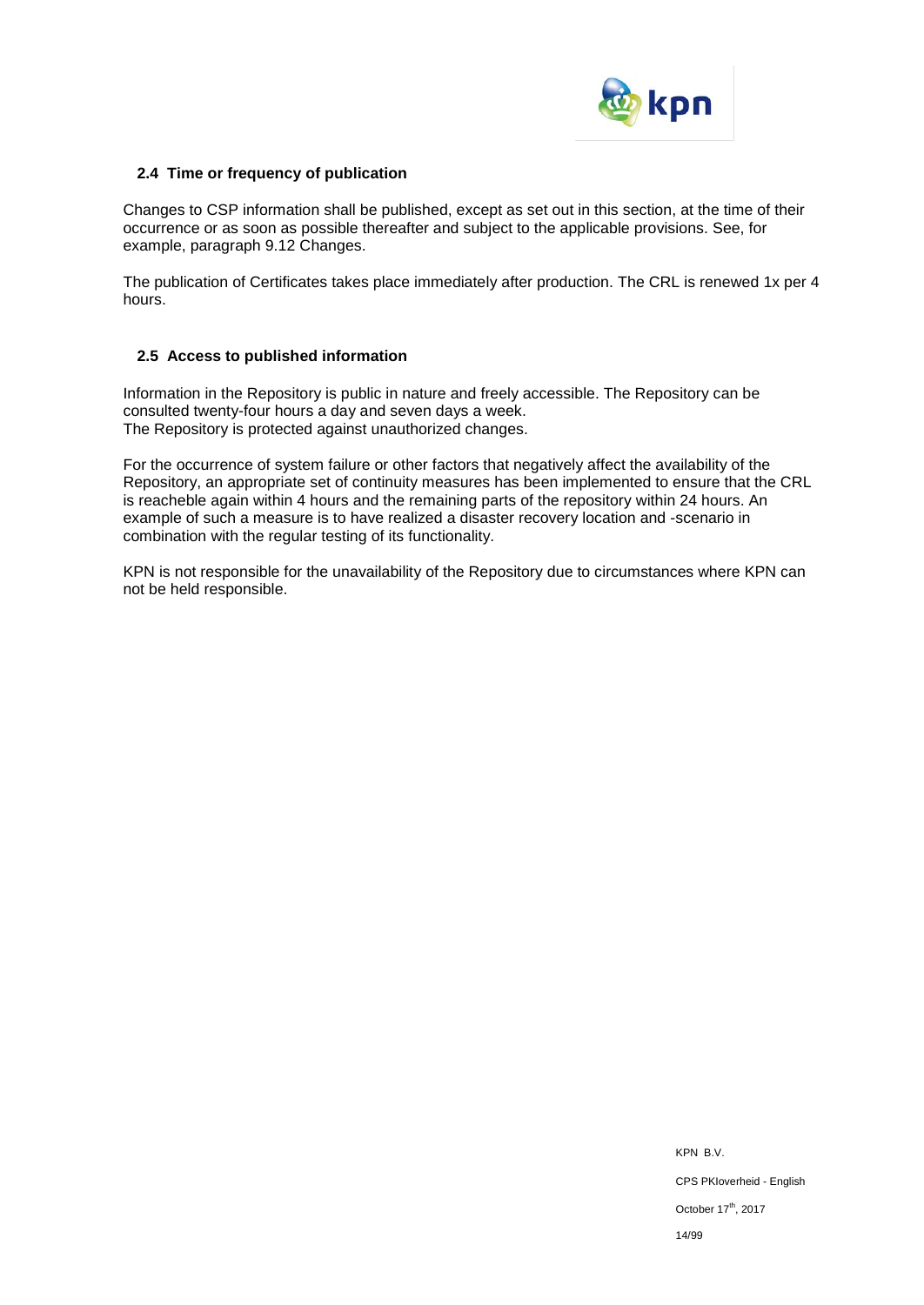

# **3 Identification and authentication**

This section describes how the identification and authentication of certificate applicants takes place during the initial registration process and the criteria that KPN uses regarding the naming.

### **3.1 Naming**

### *3.1.1 Types of names*

The names used in Certificates comply with the X.501 name recommandation. The names consist of the following parts:

| <b>Attribuut</b>        | Waarde                                        |
|-------------------------|-----------------------------------------------|
| Country (C)             | <b>NL</b>                                     |
| Organization (O)        | Name of the subscriber                        |
| Common Name (CN)        | full name of the Certificate holder           |
| Subjectserienummer (SN) | Subjectserialnumber of the Certificate holder |

The names used in Server certificates and Group certificates comply with the X.501 name recommandation. The names consist of the following parts:

| <b>Attribuut</b>         | Waarde                                                       |
|--------------------------|--------------------------------------------------------------|
| Country (C)              | NL.                                                          |
| Organization (O)         | Name of the subscriber                                       |
| Common Name (CN)         | (group) roll name of the Certificate holder<br>(server) FQDN |
| State or Province (S)    | Province where the Subscriber is located                     |
| Locality (L)             | Place where the Subscriber is located                        |
| Optional:                |                                                              |
| Organizational Unit (OU) | Department of the subscribers organization                   |

### *3.1.2 Need for names to be meaningful*

No further stipulations

### *3.1.3 Anonymity or pseudonymity of subscribers*

The use of pseudonyms is not allowed within the PKI government.

KPN B.V. CPS PKIoverheid - English October  $17^{\text{th}}$ , 2017 15/99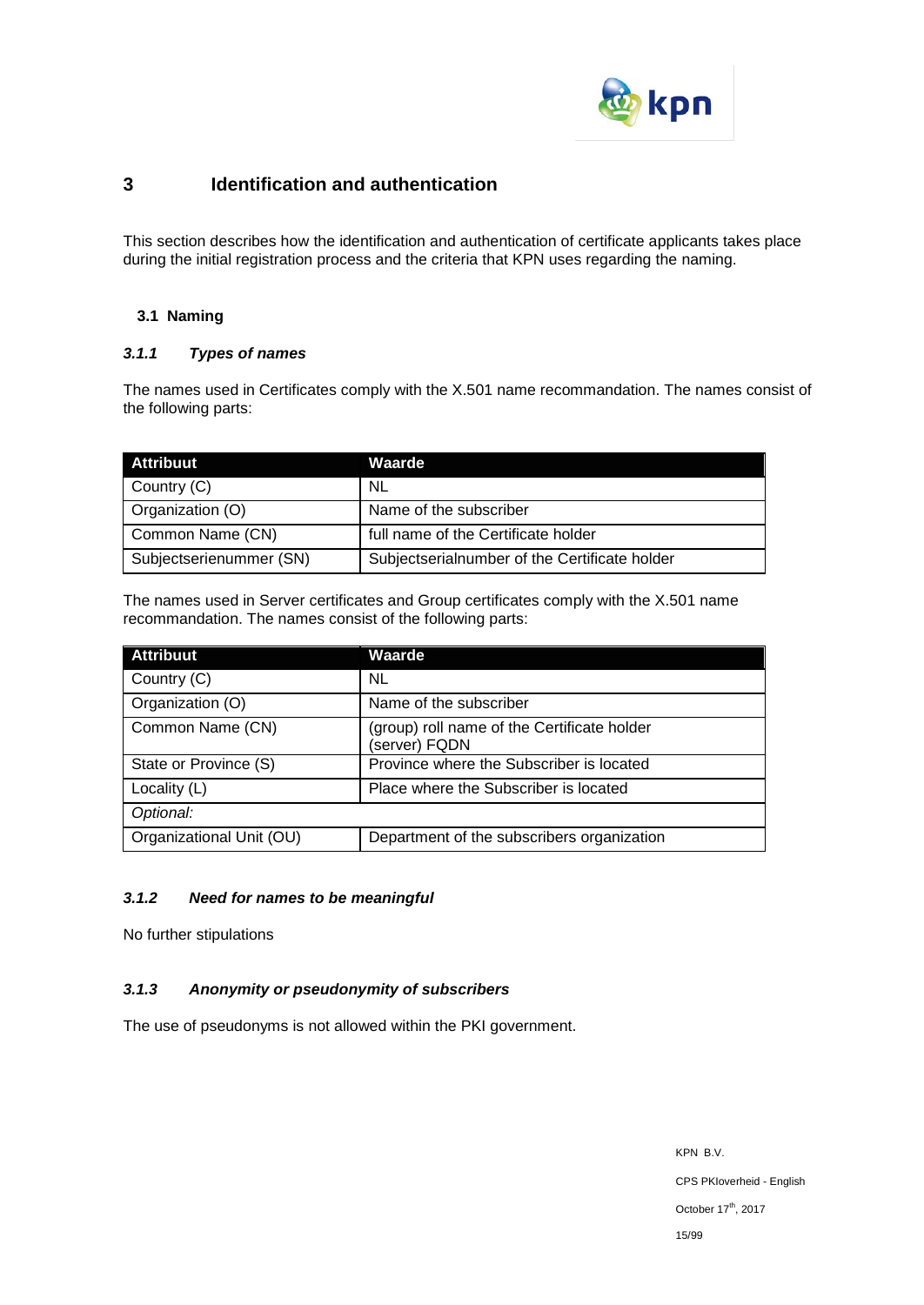

### *3.1.4 Rules for interpreting various name forms*

Names of persons included in the Certificate meet the requirements as stated in the Program of Requirements, Part 3a Certificate Policy - Domain Government / Business and Organization, ANNEX A Profiles and Certificate Status Information.

All names are, in principle, exactly copied from the presented identification documents. The However, the name data may contain special characters that are not part of the standard character set conforming to ISO8859-1 (Latin-1). If the name contains special characters which are no part of this character set, KPN will perform a transition. KPN reserves the right to change the requested name upon registration if this is legally or technically necessary.

#### *3.1.5 Uniqueness of names*

The names used identify the Certificate Holder in a unique way. Uniqueness of names within the X.501 name space is the starting point.

KPN ensures the uniqueness of the 'subjectaltname' field. This means that the distinguishing name used in an issued certificate can never be assigned to another subject. This is done by including a unique subject serial number in that field.

For personal certificates and group certificates, KPN generates a number for this purpose. In case of a Server Certificate, the CSR number is used for this purpose.

In specific cases, if explicit agreements have been made, a specific number may be added to this subject number.

### *3.1.6 Dispute resolution on name claims*

In cases where parties disagree with the use of names, KPN decides after considering the interests concerned, insofar as this is not provided by mandatory Dutch law or other applicable regulations.

#### *3.1.7 Recognition, authentication, and role of trademarks*

Subscribers bear full responsibility for any legal consequences of using the name provided by them.

The name of an organizational entity as mentioned in the extract of a recognized registry, or in the law or decision by which the organizational entity is established, is used in the Certificate.

KPN is not required to investigate possible infringements of trademarks arising from the use of a name that is part of the data contained in the Certificate.

KPN has the right to make changes to name attributes when it appears to be in violation of a trademark or other intellectual property rights.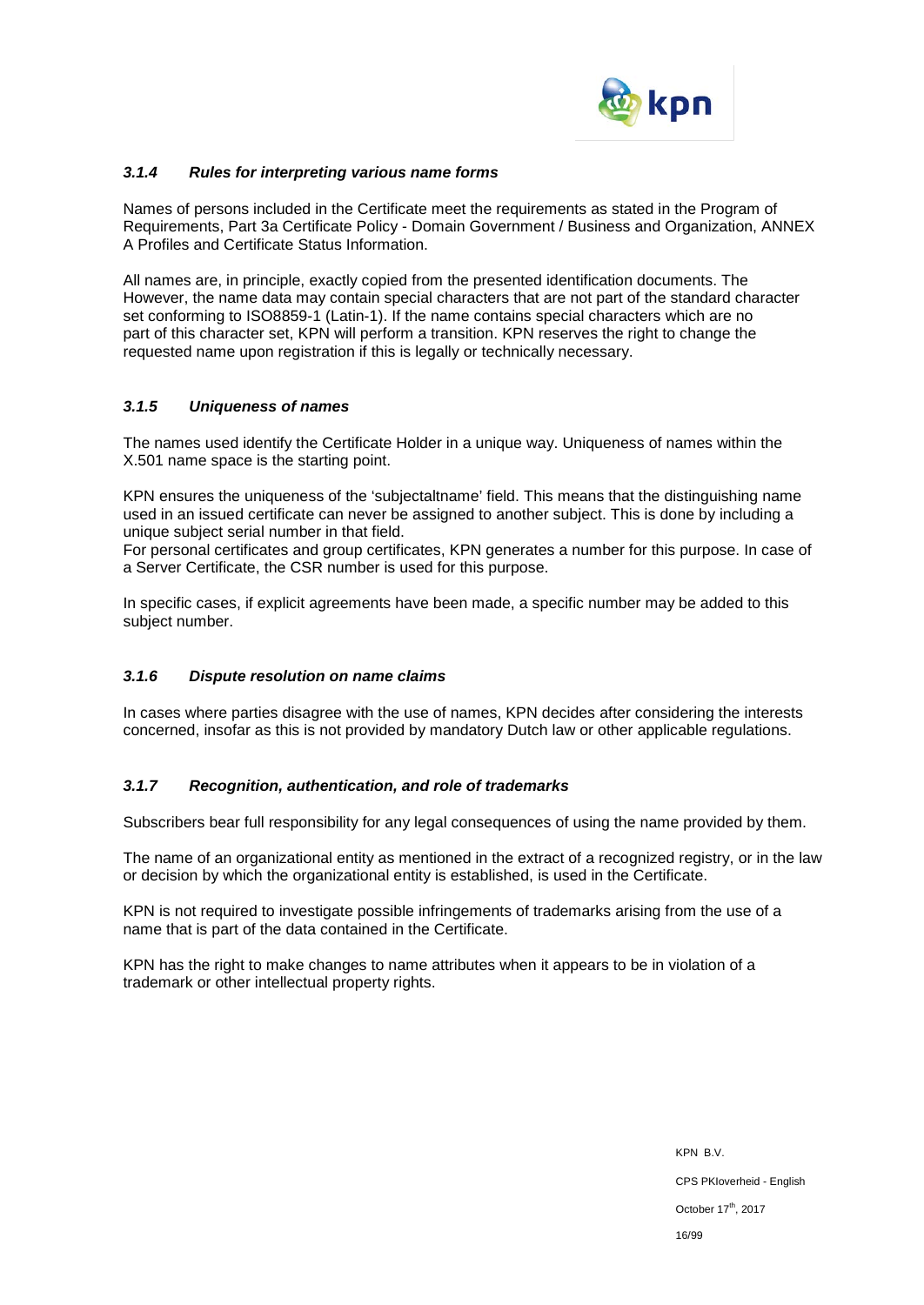

### **3.2 Initial identity validation**

### *3.2.1 Method to prove possession of private key*

The key pair, whose Public Key is Certified, is created by KPN.

However, this does not apply to the Server Certificate. The server certificate key pair is created by or on behalf of the Subscriber in the Subscriber's Secure Environment and entered on the (HTTPS) website of KPN. To ensure that that has indeed happened, the Subscriber has to sign fort his on the Certificate Request form for the Server Certificate.

See Further 3.2.3.3 Server Certificates Authentication and 6.2.11 Requirements for Secure Resources for Storage and Use of Certificates.

#### *3.2.2 Authentication of organization identity (Subscriber authentication)*

If an organization wishes to become a subscriber of KPN, it is necessary to complete the web form PKI Overheid Subscriber Registration. This form contains an extensive explanation. With this form the Subscriber must send along a number of supporting documents.

The information requested is:

- The Chamber of Commerce number
- Name of the subscriber. The Subscriber may, if desired, use a trade name, provided that it is registered:
- Subscriber contact information:
- Name and function of his authorized representative;
- Billing data:
- Data of the contact to be authorized, such as name and contact details.

The PKIoverheid Subscriber Registration form must be signed by the Subscriber's Authorized Representative. With this signature the Authorized Representative declares :

- to have filled in the Subscriber Registration application completely and truthfully,
- agreeing to the Special Conditions and
- that the contact person (s) listed on the form are authorized, trusted and knowledgeable in the area, may apply on behalf of the Subscriber for certificates in order to install, administer and, if necessary, revoke.

The signature must be a valid signature, so it must be a handwritten or qualified electronic signature. The electronic signature must comply with REGULATION (EU) No. 910/2014 OF THE EUROPEAN PARLIAMENT (eiDAS). If the electronic signing is on behalf of an organization (Subscriber), the Qualified Certificate with which the electronic signature is created must also be issued to the Certificate Holder on behalf of the same Subscriber within the Government / Business and Organization PKI Government domain.

The term "Subscriber" is used below. If a Subscriber is to perform an activity, the contact person generally acts on behalf of the Subscriber. However, this is not explicitly indicated. The proofs that must be submitted at the same time as the form are:

• copy of the identity of the Authorized Representative that meets the requirements of the Law on Identification Act (hereafter Wid) the Authorized Representative foresees the application of a handwritten signature;

> KPN B.V. CPS PKIoverheid - English October 17<sup>th</sup>, 2017 17/99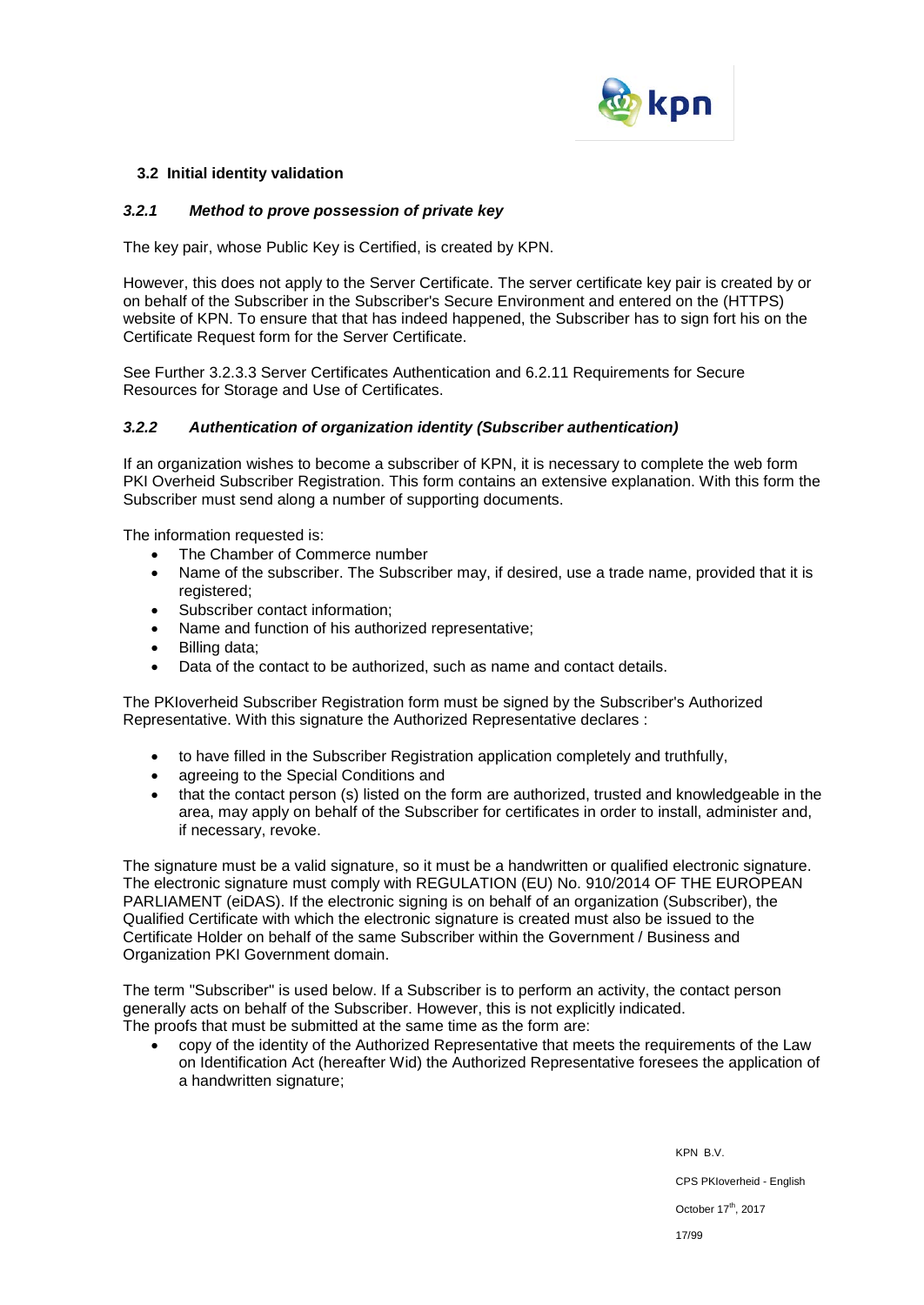

• copy of the identity of each contact that is authorized on the form. This ID must also meet the requirements of the Wid.

If KPN is unable to find evidence of the Competent Representative's competence, it will be requested during the processing of the application to provide that evidence.

For municipalities that arise in the context of a municipal reorganization, but at the time of the application for becoming subscriber not yet formally exist, it is now also possible to apply for a subscription. These (new) municipalities must demonstrate that they will exist on a particular date. For example, by sending a copy of the law in which the relevant municipal reorganization has been arranged. These municipalities may request Server Certificates after approval of the subscriber application. Upon approval of the license application, the requested certificates will be issued under the restrictive condition that the Server Certificates will only be used on or after the date of the (new) municipality formally starts to exist.

If a practitioner of a recognized Profession wishes to become a subscriber of KPN, he / she has to fill in the appropriate web form Request PKI government recognized profession Certificates (dutch: webformulier Aanvraag PKIoverheid Beroepsgebonden Certificaten). In this form, the application of a Subscription and Certificates has been merged into one form. This is because Subscriber and Certificate holder are one and the same person. This web form is available when you start the application via

<http://certificaat.kpn.com/pkioverheidcertificaten/beroepscertificaten/beroepscertificaten-aanvragen/> This form contains an extensive explanation.

The above does not apply to those recognized professions as mentioned in the Act of 11 November 1993, governing occupations in the field of individual healthcare.

The information requested for the subscriber registration is:

- the name of the subscriber;
- contact details.

The application for a PKI government Recognized Profession Certificate must be signed by the Subscriber. By signing, the Subscriber confirms that the certificate request was completed correctly, fully and truthfully, and that the subscriber agrees to the KPN Special Terms.

The signature must be a valid signature, so it must be a handwritten or electronic signature. The electronic signature must comply with Regulation (EU) No. 910/2014 OF THE EUROPEAN PARLIAMENT (eiDAS)

The application for a PKI government Recognized Profession Certificate shall provide proof that the certificate holder is authorized to exercise the Recognized Profession. This evidence must be authentic. As authentic evidence to exert an Recognized Profession is only Considered:

- either a valid certificate of registration in an approved (profession) register where disciplinary actions are legally regulated;
- or a valid nomination by the Minister;
- or a valid (eg, a license) compliance with the legal requirements for exercising the profession.

A validate a certificate means that certificate has not expired or (provisionally) revoked. For a limited number of professional groups (notaries and bailiffs) KPN itself will check the registers maintained by the professional groups in question.

In Addition, the application for PKI government Recognized Profession Certificates shall be accompanied by a copy of the ID of the Certificate holder. This identification must meet the requirements of the Wid (Dutch law concerning Identification). The identification is used to compare

KPN B.V.

CPS PKIoverheid - English

October 17<sup>th</sup>, 2017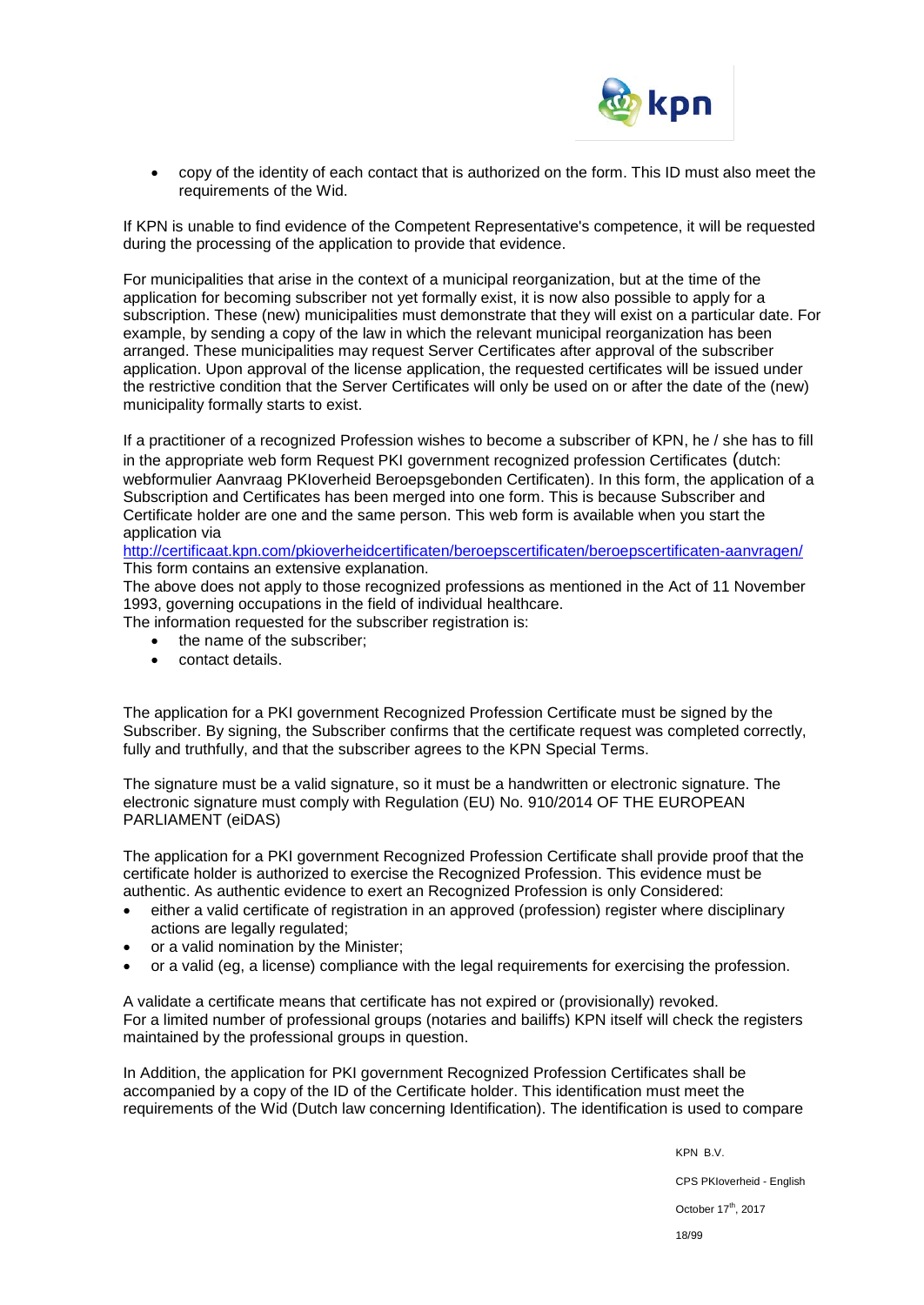

the data of the certificate with the details of the evidence for exercising the Recognized Profession. It also will be used to compare the signature on the application with the signature on the ID. The ID must still be valid at least six weeks after submission of the application.

KPN will receive the application form and supporting documents and will assess the completeness and correctness by, among other things, consulting other external sources. Segregation of duties is applied between he / she that assesses (Check) and he / she that approves (Decision). Only if the form is complete and correct, KPN will approve the form, proceed to registration, assign a subscriber number and inform the Subscriber. The subscriber number should always be used in the communication between subscriber and KPN. Only if an organization is registered as a subscriber with KPN it may apply for certificates from KPN.

If changes Occur in the data provided by the Subscriber to KPN, the Subscriber is obliged to inform KPN in an early stage. Early means at least 10 working days before the change becomes effective. Changes can not be made retrospectively.

Changes which must be communicated are for example the departure of the Authorized Representative or contact or change in the contact of the Subscriber. For the communication of these changes forms available on the site (https://certificaat.kpn.com/formulieren/). These forms are also provided with a detailed explanation. Here too, KPN will review the changes for completeness and accuracy and that the Subscriber will be informed on making changes in the subscriber registration. .

### *3.2.3 Authentication of individual identity*

If a subscriber wants to apply for a certificate, it must complete a specially developed electronic application form and send it to KPN. These forms:

- Request PKIoverheid Personal Certificates;
- Request PKIoverheid Occupational Certificates;
- Request PKIoverheid Group Certificates;
- PKIoverheid Application Server Certificates.

The application form (electronic) is shall be signed by the Subscriber. By signing the form the Certificate holder or Certificate Administrator are authorized to receive the requested certificate on behalf of the Subscriber and to use and / or manage it.

KPN offers customers the ability to use a self-service portal. After registration Authorized Representatives and Contactpersons of the subscriber can use the portal. The login is based on a PKIoverheid personal certificate. The portal gives users access to the main subscriber data and an overview of the certificates already issued. It also offers the opportunity to apply for certificates with reuse of already recorded data.

When applying for a certificate the Subscriber has (if requested) to enclose a photocopy of the identity of each Certificate holder for which a certificate is requested.

The identification must meet the requirements of the Wid (Dutch law on Identification). At the time of establishing the identity, the relevant ID must not be expired.

The identification is carried out on an agreed time and place by a member of AMP.

KPN B.V. CPS PKIoverheid - English October 17<sup>th</sup>, 2017 19/99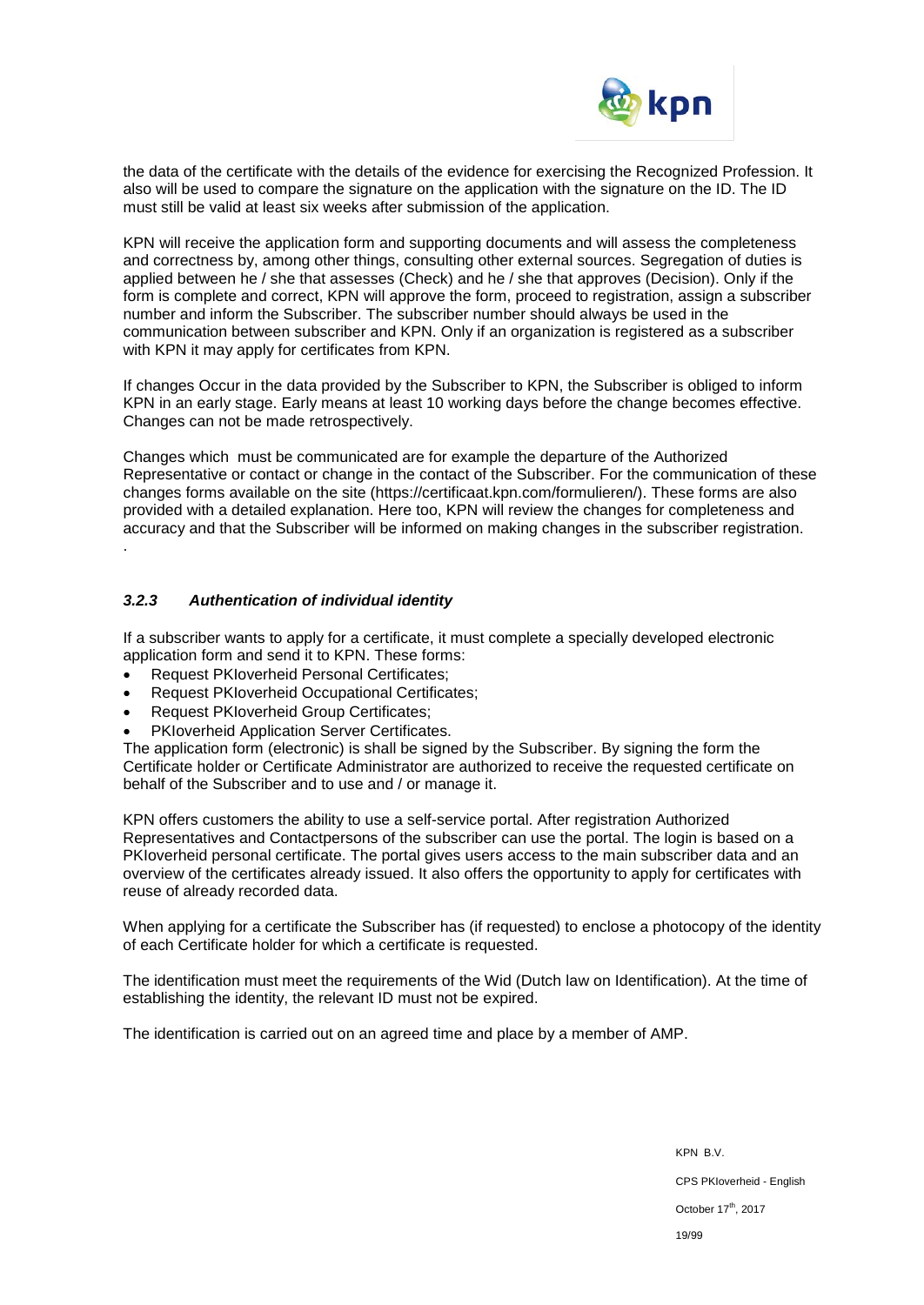

### **3.2.3.1 Authentication for certificates for natural persons (Individuals)**

Certificates for natural persons are requests for either Recognized Profession Certificates or Personal Certificates. On the application form for such a certificate the following data must be filled in.

Of the Subscriber:

- subscriber number
- name Contact person (only for Personal Certificates) .

Of the Certificate at least:

- full names;
- other data required for identification like Nationality, gender, date of birth and place;
- both the business and the private postal address (if present), respectively, for the forwarding of the PIN-mail, and the smart card.

Other data, such as:

- if once before a certificate is issued to the certificate holder (in that case the earlier obtained subject serial number has to be included in the application);
- Universal principal name (UPN, general Windows login name) ;
- the Desired product

### **3.2.3.2 Authentication for the purpose of a Services Certificate**

#### *3.2.3.2.1 Authentication of the Certificate Manager*

Services Certificates must be managed by a Certificate Manager specially designated and authorized by the Subscriber. In principle Certificate Managers can manage multiple Services Certificates.

Intended Certificate Managers, who are not yet registered, can be included in the application for a services certificate by the Subscriber as a new Certificate Manager.

The application form must then contain the following information of the Certificate Manager:

- full names;
- data needed for identification like date of birth and place;
- the name of the organization where the Certificate Manager is employed
- e-mail address and telephone number;
- Business postal address

KPN will review this data for completeness and accuracy while handling the Services Certificate application. Segregation of duties is applied between he / she that assesses (Check) and he / she that approves (Decision). Only if the data are complete and accurate, KPN will register the Certificate Manager and as a result can act as a Certificate manager of a Services Certificate.

KPN will inform the subscriber about the registration in writing or by e-mail.

#### *3.2.3.2.2 Authentication for the purpose of Server Certificate*

The Certificate Request for a Server Certificate must be completed with the following information. Of the subscriber's organization:

• the subscriber number.

KPN B.V. CPS PKIoverheid - English October 17<sup>th</sup>, 2017 20/99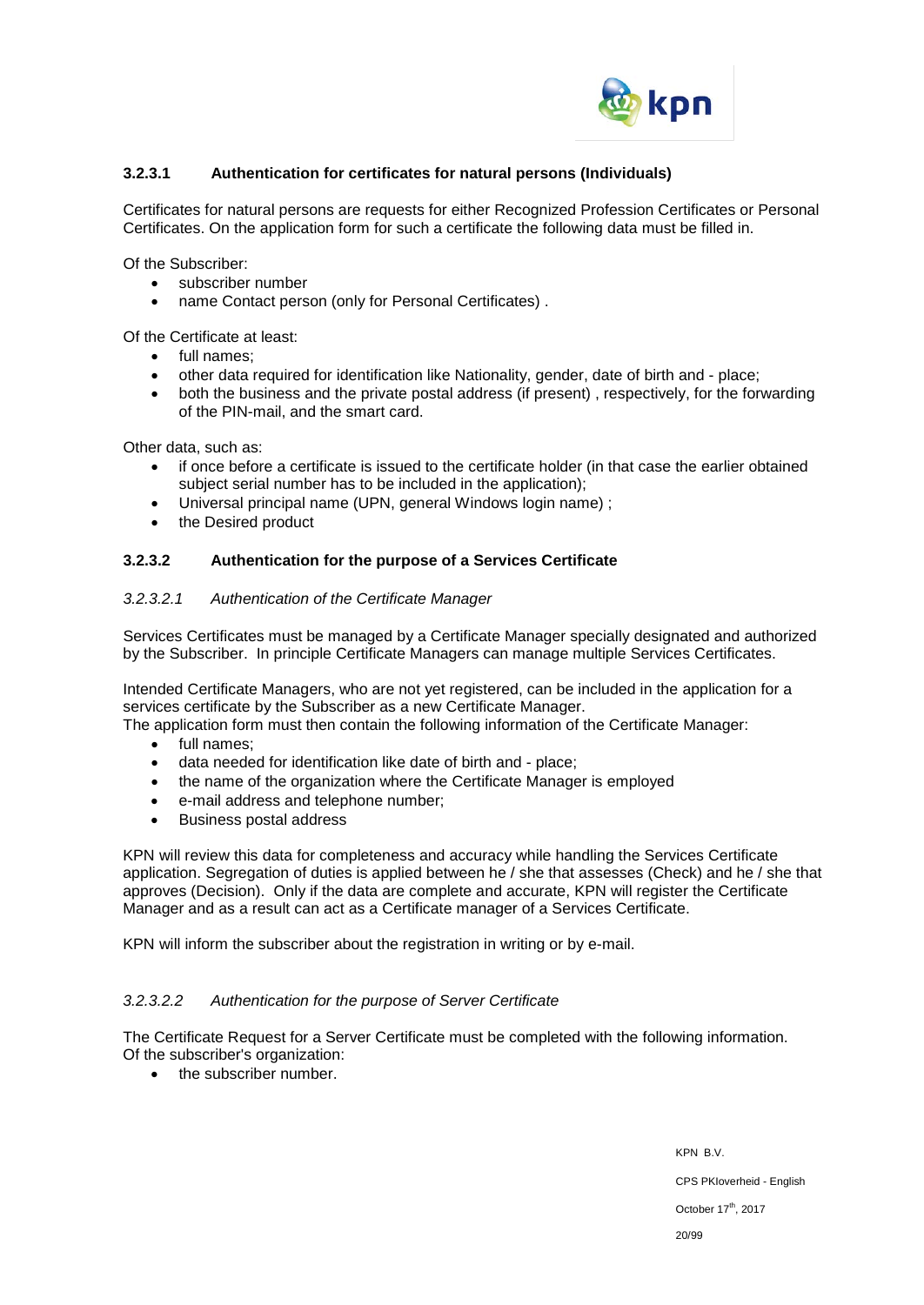

Of the Contact Person:

- the subscriber number and last name;
- date of birth

Of a new Certificate Manager:

- full names;
- data needed for identification like date of birth and place;
- the name of the organization where the Certficate Manager is employed;
- e-mail address and telephone number;
- business postal address ;

Of an existing Certificate Manager:

- last name;
- e-mail address;
- Registration No.

Of the Certificate Holder at least:

- Certificate Signing Request data from the server;
- (primary) identifier or name of the server, the primary name of the server will be included in the Subject.commonName and in the SubjectAltName.dNSName of the certificate;
- Optional additional identifier 's or names of the server can be specified, additional names are in addition to the primary name included in the SubjectAltName.dNSName of the certificate , in the order as provided in the application .

Other data such as:

- province name ;
- country name and country code in accordance with ISO 3166 ;
- If an organization wants to participate in the digital government services, such as Digikoppeling and Digipoort: the Government Identification number (for government organisaties) or Chamber of Commerce number (for private sector organizations);

The subscriber must demonstrate entitlement to use the organization's primary and additional names that identify the server or service. The primary and additional names of the server MUST be reffered to as "fully qualified domain name" (FQDN, see definitions). In this field, a Plurality or FQDN "s MAY be used.

KPN will review the Certificate Application for completeness and accuracy, including the signature and submitted evidence. Segregation of duties is applied between he / she that assesses (Check) and he / she that approves (Decision). Only if the Certificate Application is complete and correct, KPN will approve the Certificate Application.

KPN will inform the Subscriber in writing or by e-mail on approval of the Certificate Application.

### *3.2.3.2.3 Authentication for the purpose of Group Certificate*

The Certificate Request for a Server Certificate must be completed with the following information.

Of the subscriber's organization:

• the subscriber number.

KPN B.V. CPS PKIoverheid - English October 17<sup>th</sup>, 2017 21/99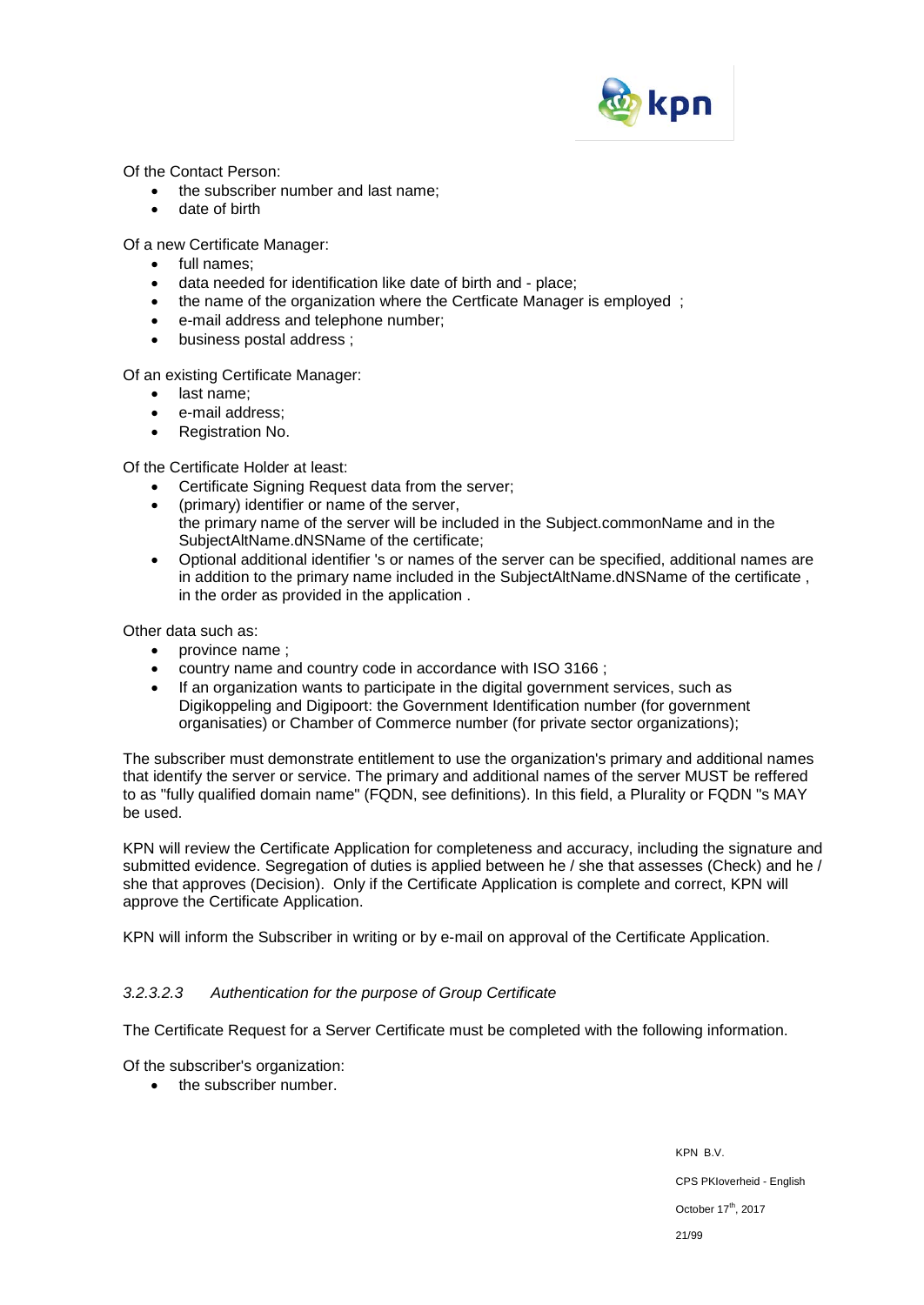

Of the Contact Person:

- last name:
- date of birth

Of a new Certificate Manager:

- full names;
- data needed for identification such as date of birth and place;
- the name of the organization where the Certficate Manager is employed ;
- e-mail address and telephone number;
- business postal address ;

Of an existing Certificate Manager:

- last name;
- e-mail address:
- Registration number.

Other data, such as:

- If an organization wants to participate in the digital government services, such as Digikoppeling and Digipoort: the Government Identification number (for government organisaties) or Chamber of Commerce number (for private sector organizations);
- Universal principal name (UPN, general Windows login name) ;
- if once before a certificate is issued to the certificate holder
- the desired product

KPN will review the Certificate Application for completeness and accuracy, including the signature and submitted evidence. Segregation of duties is applied between he / she that assesses (Check) and he / she that approves (Decision). Only if the Certificate Application is complete and correct, KPN will approve the Certificate Application.

KPN will inform the Subscriber in writing or by e-mail on approval of the Certificate Application.

### *3.2.4 Authorization of the Certificate Holder*

The authorization of the Certificate Holder to receive and use a certificate from the organization is demonstrated by signing the certificate application by or on behalf of the subscriber. In case of a Server Certificate, the Subscriber has to supply proof of the identifier of the device or system, so that reference can be made to it.

The KPN special conditions stipulates that the Subscriber has the obligation, if relevant changes occur in the relationship between the subscriber and Certificate Holder, to revoke the certificate immediately. Significant changes in this regard may include suspension or termination of employment or professional practice.

### **3.3 Identification and authentication for re-key requests**

### *3.3.1 Identification and authentication for routine re-key*

Currently KPN does not allow for renewal of certified keys.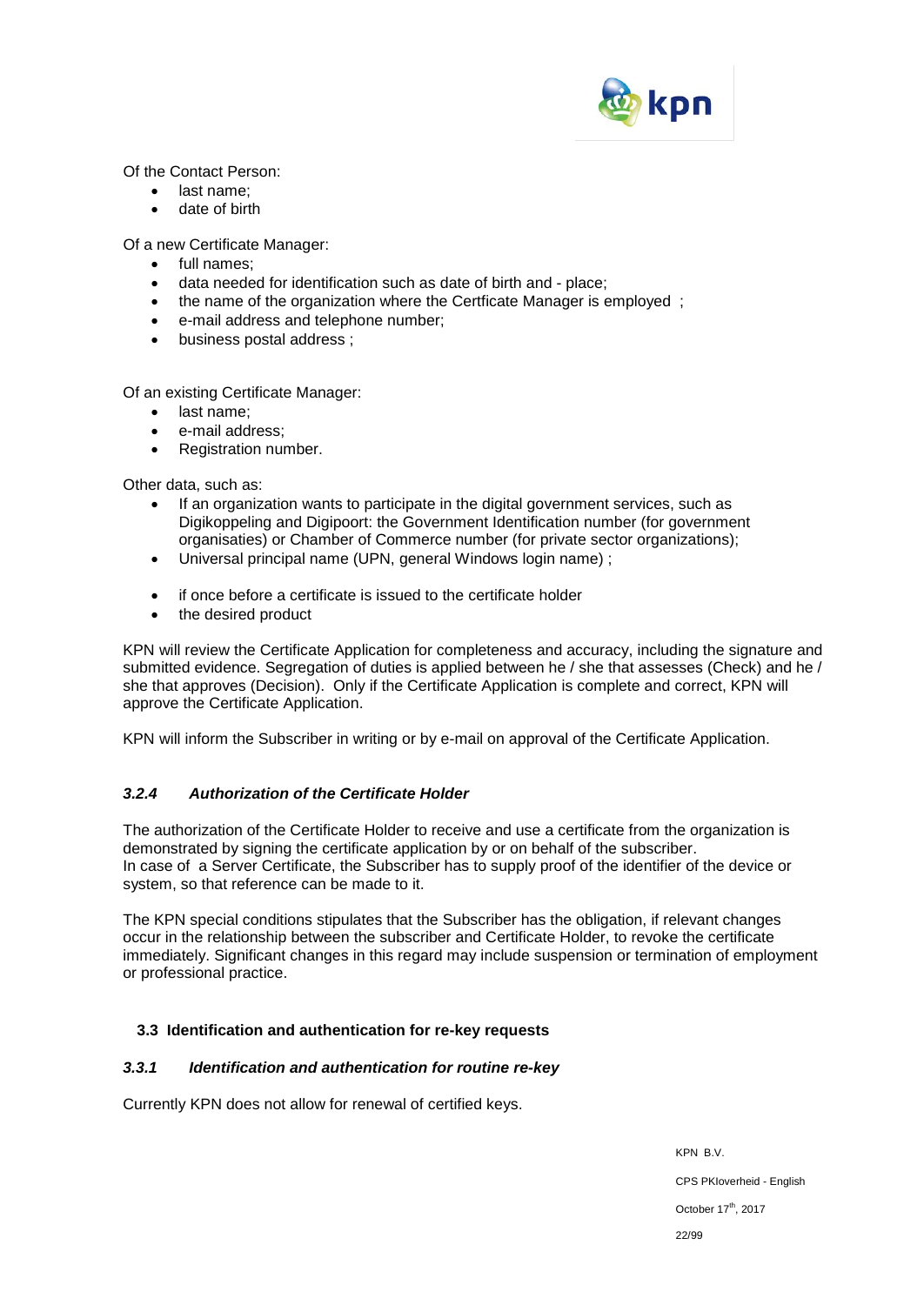

### *3.3.2 Identification en Authentication for routine re-key of the CA certificate*

The CA Certificate is not routinely renewed. The CA Certificate (If Desired) renewed around three or five years before the end of his life. That will be on March 23, 2017. Renewal of the CA certificate will be subject to a strict procedure in consultation and in cooperation with the Policy Authority of PKIoverheid.

KPN offers no possibility for routine renewal of PKIoverheid Certificates. A request for renewal will be treated as an application for a new certificate

#### *3.3.3 Identification and authentication for re-key after revocation*

Currently KPN does not allow for renewal of certified keys

#### **3.4 Identification and authentication for revocation request**

In Section 4.9 Revocation and suspension of certificates is described who may submit a request for revocation.

Only the Subscriber or the Certificate holder, or in the case of the Services Certificate , the Certificate Manager, may submit a request to revoke a certificate. This can be done Electronically / online through the KPN website [\(https://certificaat.kpn.com/pkioverheidcertificaten/intrekken/\)](https://certificaat.kpn.com/pkioverheidcertificaten/intrekken/). In order to revoke the Certificate , The Certificate Holder/ Certificate Manager is required to make use of a revocation pass code.

The revocation code for Recognized Profession Certificates, and Personal is sent to the Certificate Holder. or the Certificate Manager (PIN-mail). The revocation code for Services Certificates and Server certificates is sent to the Certificate Manager. In case of a server certificate the revocation code can also be sent by encrypted e-mail.

In some cases, the Subscriber is obliged to revoke its certificate (see the KPN Special Conditions). In the event that the Certificate Holder / Certificate Manager fails to do this, the subscriber needs to be able to do this. For this purpose the Certificate / Certificate Administrator must provide the revocation code to the Subscriber or The Subscriber must obtain the revocation code from the Certificate Holder / Certificate Manager immediately after issuing and record carefully this carefully.

For non-urgent revocations the Subscriber and / or the CertificateHolder / Certificate Manager can submit a revocation request using the form "Request Revocation Certificates.

On the form " Certificates Revocation Request ", the following information must be completed. Of the Contactperson:

- Subscriber number and -name;
- name en contact data.

Of the Certificate

- name in the Certificate;
- subject serial nummer in the Certificate;

KPN B.V. CPS PKIoverheid - English October 17<sup>th</sup>, 2017 23/99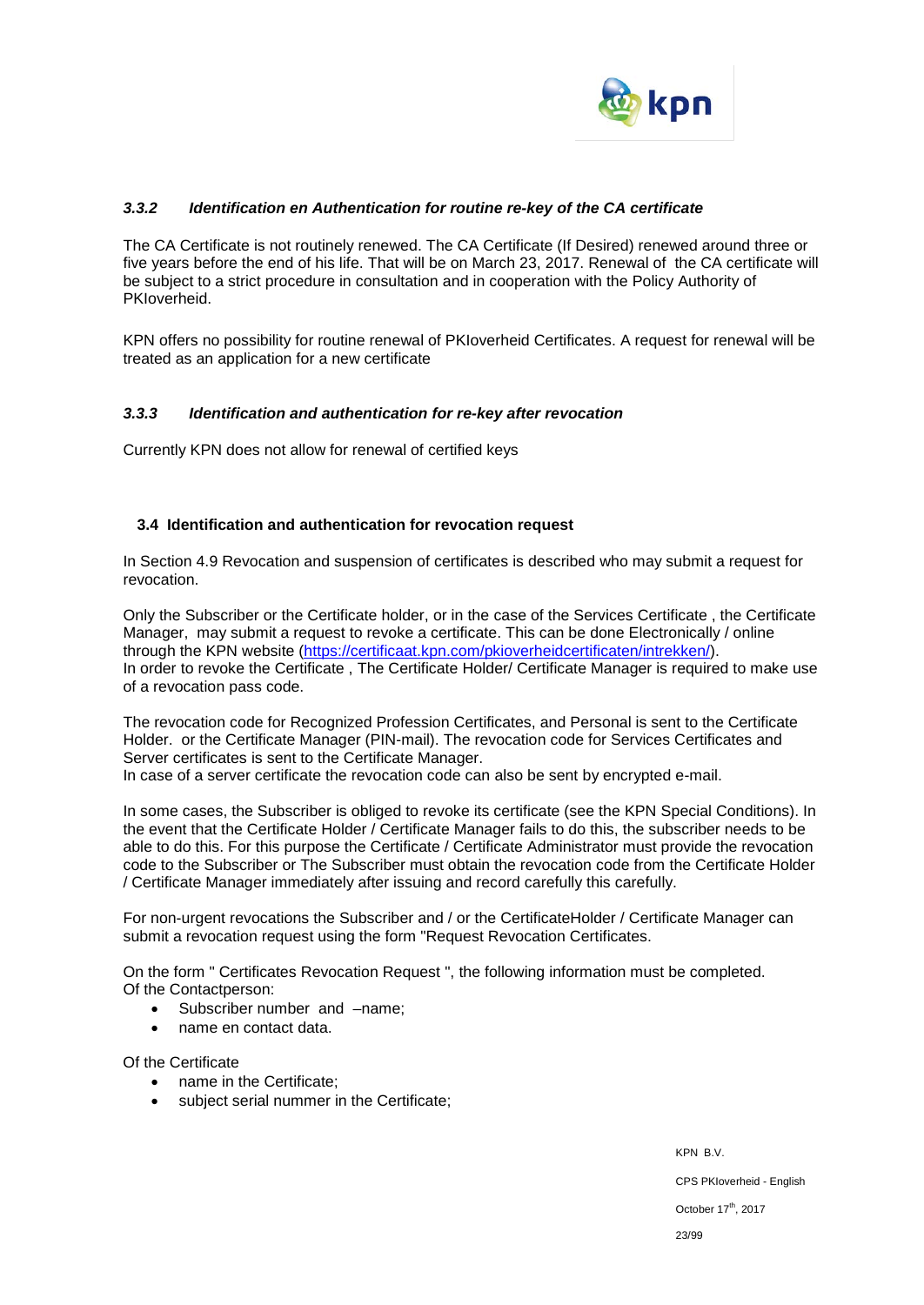

- certificate type;
- serial nummer(s) the Certificate (s)
- revocation code:
- reason for revocation.

The form "Certificate Revocation Request" will be accepted by KPN and reviewed for completeness and accuracy. If the application is complete and accurate KPN will execute the revocation. With this segregation of duties is applied between he / she that assesses (Check) and he / she that approves (Decision). This revocation will be executed within four hours after the receipt of the revocation request.

The Subscriber and the Certificate Holder / Certificate Manager will be informed in writing or by e-mail concerning the outcome of the revocation request.

If KPN has good cause to doubt the authenticity of a revocation request, KPN can require that he /she who submitted the request will produce proof of Identity to KPN before the revocation is executed.

KPN is also entitled to revoke certificates independently if : (see Section 4.9.2):

- Subscriber acts Contrary to the conditions Imposed on him for use, as defined in this CPS and in the Special Conditions or;
- the Private Key of the KPN CA or from the State of the Netherlands, is stolen or otherwise compromised or;
- The algorithm used is compromised, or is liable to be compromised or, in general, becomes too weak for the purpose for which it is used.

KPN is able to revoke a certificate without the revocation code.

A relying party may report a subscriber who does not or does not fully comply with the conditions imposed. This can be done using the contact form . <https://certificaat.kpn.com/support/intrekken/> In the field 'Betreft' (subject) option '10. Melding omstandigheid intrekking Certificaten' should be chosen. (eng:"10. Notification conditions that can lead to revocation"). This form can contain the following:

- details of the reporter such as his name, organization name and contact information;
- data of the condition, such as a description and date and time of the notification;
- details of the relevant certificate such as the name and subject serial number of the Certificate holder, the Certificate type and serial number.

KPN will receive the notification, review the form for completeness and accuracy, and possibly try to collect additional information and decide whether or not to proceed with revocation. With this segregation of duties is applied between he / she that assesses (Check) and he / she that approves (Decision). Revocation will be executed within four hours after the decision to do so. The detector, the Subscriber , Certificate holder/ Certificate Manager in question will be informed in writing or by e-mail about the notification and its handling.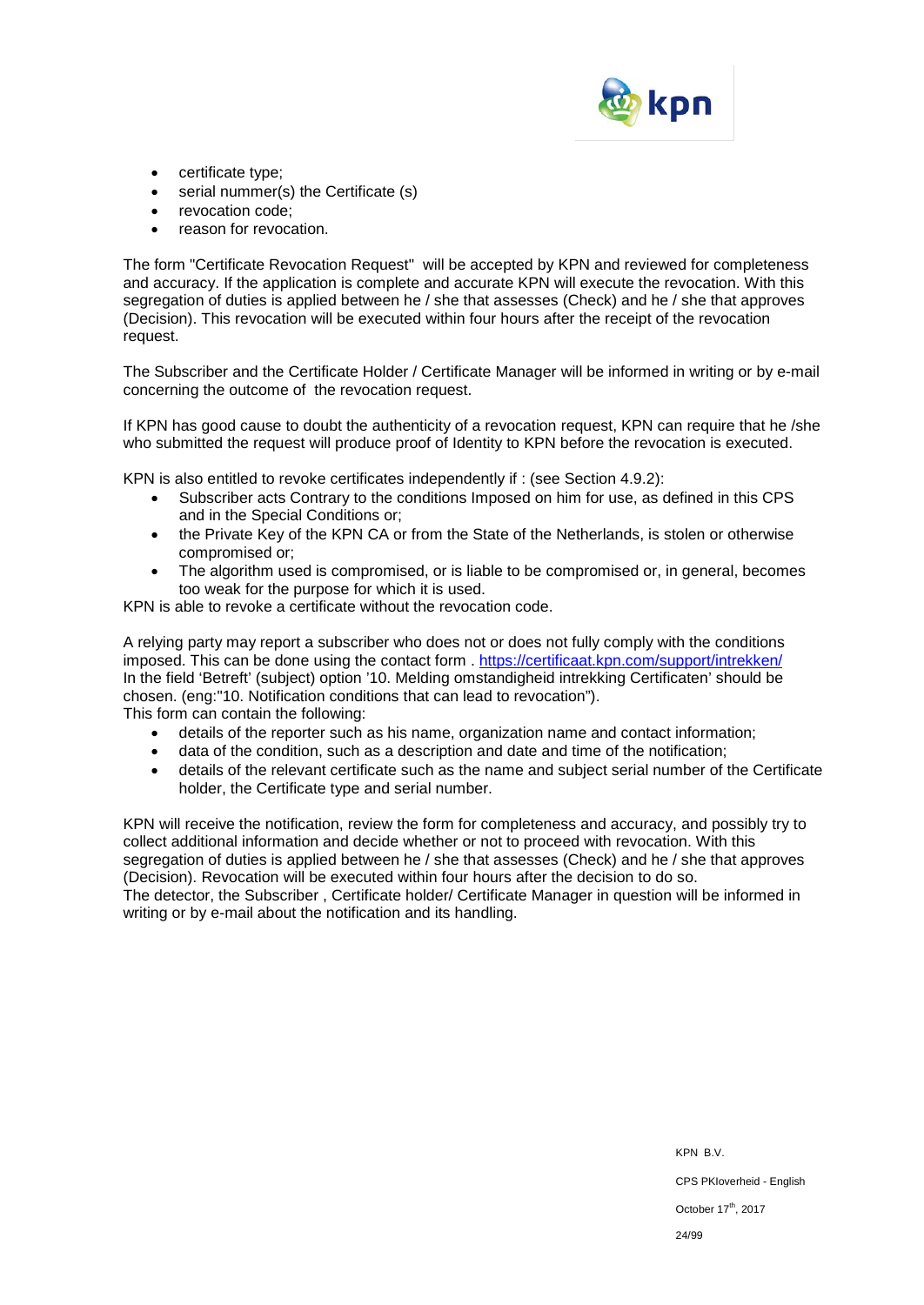

# **4 Certificate Life-Cycle Operational Requirements**

### **4.1 Certificate application**

### *4.1.1 Who can apply for a certificate*

In principle, only the Authorized Representative of the Subscriber can apply for a subscriber registration. By signing the subscriber registration the Authorized Representative authorizes one or more contacts mentioned in the form to apply for, install, manage and revoke certificates and to Authorize other contacts and Certificate Managers, on behalf of the Subscriber.

### *4.1.2 Responsibilities and obligations*

The duties and responsibilities of those involved, KPN, Subscriber ,Certificate Holder / Certificate Manager and Relying Party are described in the KPN Special Conditions.

### **4.1.2.1 Responsibilities and obligations of the CSP**

KPN is responsible for all certification services and guarantees Subscribers, Certificate Holders and Relying Parties that it will abide by the Special Conditions, the CPS and the applicable CPs. KPN is obviously responsible for outsourcing (parts of) services to other parties. An example of this is the outsourcing to AMP of the identification of Certificate Holders and Certificate Managers. But KPN has outsourced multiple services. As final responsible Trust Service Provider, as an outsourcer of services, KPN ensures the quality of the outsourced services by applying (forms of) management, coordination, supervision and mutual assurance. The implementation will depend on the specific situation.

If a subcontracting reaches a certain extent, the outsourcing will be described in an appendix to this CPS.

### **4.1.2.2 Responsibilities and obligations of the Subscriber**

The Subscriber is responsible for the correctness of all data required for the creation and delivery of certificates and for the proper use of those certificates. Subscriber warrants to KPN and Relying Parties that it will abide by the Special Conditions, the CPS and the applicable CPs.

### **4.1.2.3 Responsibilities and obligations of the Certificate Holder**

The Certificate Holder (including, in the case of a server certificate or Group Certificate, the Certificate Manager), as holder of the certificate that is requested on behalf of the Subscriber of the Certificate Holder is also responsible for the correct delivery of all data needed for creating and delivering certificates and the proper use of those certificates. The Certificate Holder warrants to KPN, the Subscriber and Relying Parties that he / she will abide by the Special Conditions, the CPS and the applicable CPs.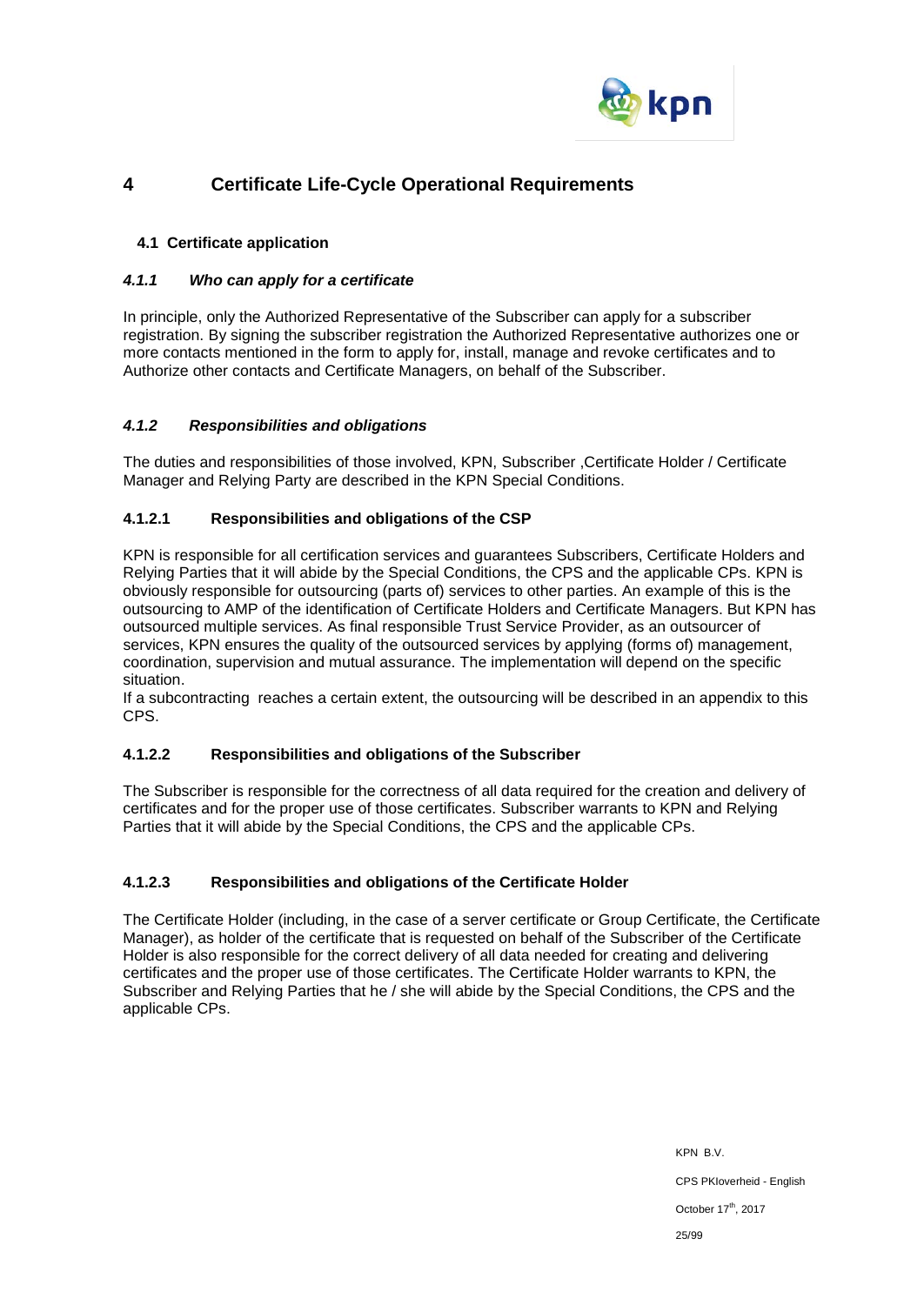

### **4.1.2.4 Responsibilities and obligations of the Relying Party**

Relying Party is responsible for correctly Relying on a certificate and Warrants to KPN, the Subscriber and the Certificate Holder that it will abide by the Special Conditions, the CPS and the applicable CPs.

### *4.1.3 The proces*

The processes defined by KPN for the realization of its certification service are in general divided two parts, based on the principle of seggregation of duties. The first part is the assessment and the second part is the execution. In the assessment the receipt of the application is recorded, the completeness of the application and the presence of supporting documents are determined(acceptance) and evaluated on accuracy. Last part of this section is to take a decision on the application. The second part, the execution, is to implement the decision and informing stakeholders about it. In the following sections, the processes will be described in more detail.

### **4.2 Certificate application processing**

### *4.2.1 Registration of Subscriber and Certficate Manager*

Organizations must, before being able to apply for certificates, register as a subscriber of the certification services from KPN. This can be done by completing a web form "PKIoverheid Subscriber Registration", attach the required evidence (see Section 3.2.2) and send all by mail to KPN. Detailed instructions for using the form are attached to this form. Other forms are available for maintaining the data supplied to KPN. See the website [https://certificaat.kpn.com/support/opzeggen-en-wijzigen](https://certificaat.kpn.com/support/opzeggen-en-wijzigen-registratie)[registratie](https://certificaat.kpn.com/support/opzeggen-en-wijzigen-registratie)

Part of the registration of a subscriber, is the authorization of one or more contact persons. These contact persons need to be authorized to apply for certificates, to authorize other contact persons and to be allowed to revoke certificates. The authorization is done by signing the form "Abonnee Registratie (subscriber registration)" by the Authorized Representative of the subscriber (see Section 3.2.2).

KPN will receive the forms and assess the completeness and accuracy of the forms. A registration form must be complete in order to be accepted and to proceed to assess the accuracy. In case of deficiencies the subscriber that submitted the PKIoverheid Subscriber Registration web form will be contacted.

If the subscriber registration has been approved, the subscriber is registered and can request for certificates. The Subscriber will be informed in writing of approval or disapproval.

In addition to registering the organization as a Subscriber, also Certificate Managers of Services Certificates can be registered. Certificate Managers can manage multiple certificates in principle, but must first be registered to do so. This can be done during the application for a Services Certificate by adding a not yet registered Certificate Manager. This can also be accomplished by filling out the form Registration Certificate Managers, attach the requested evidence (see section 3.2.3.2) and send all by mail or Electronically to KPN. Detailed instructions for using the form are attached to the form. There are also forms available for maintaining the data supplied to KPN.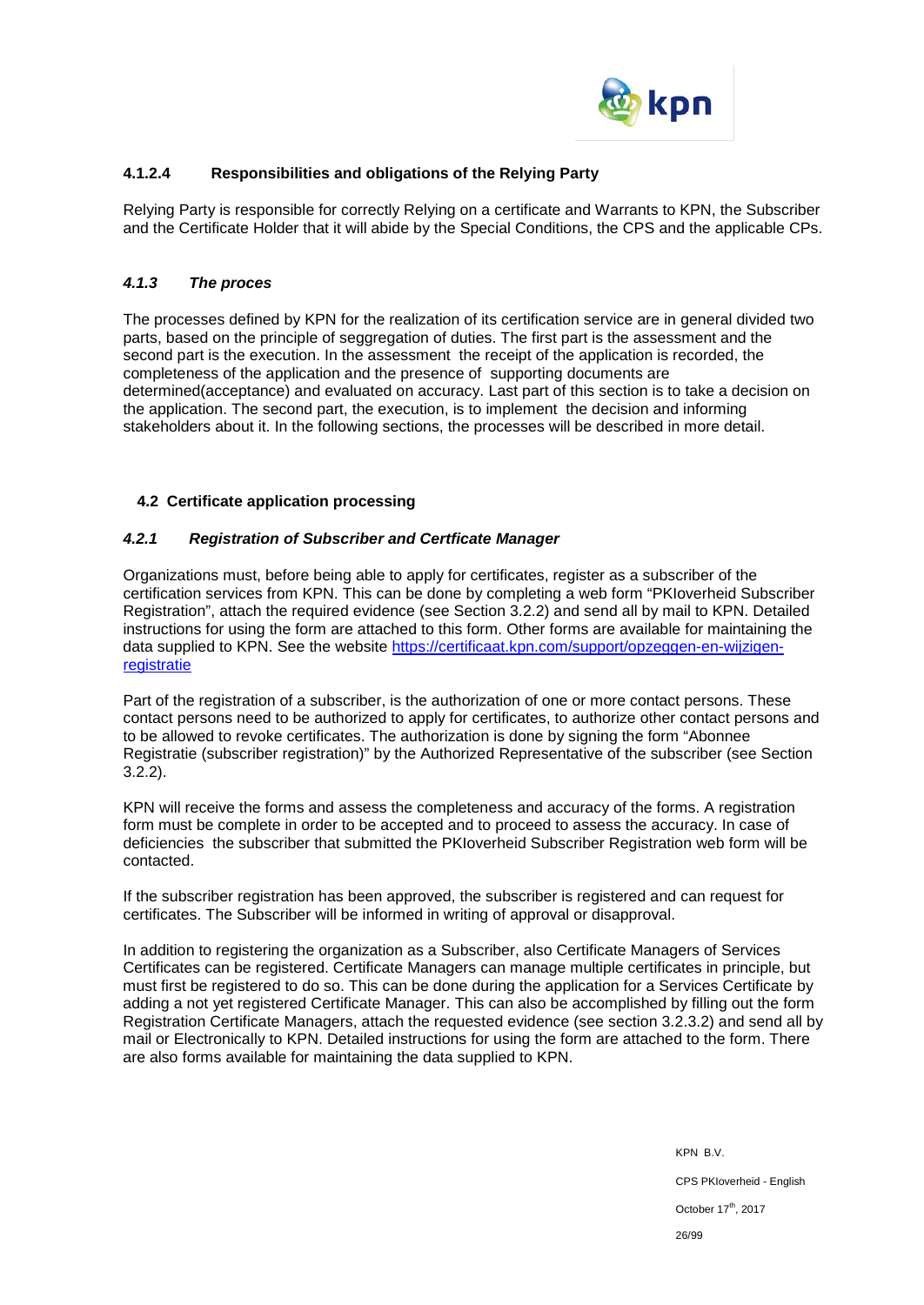

Also for registering Certificate Managers it applies that KPN will accept the application for registration of a Certificate Manager, assess the completeness and accuracy and will come to an approval or disapproval. The Subscriber will be informed in writing of the decision. Part of the registration of the Certificate Manager is his personal identification. This is handled in the

same way as for Certificate Holders, by AMP (see also section 4.2.2).

Once a Certificate Manager is identified and registered, applications for Server and Group Certificates can be handled as described in section 4.2.

If the Certificate Manager's personal details changes, the Contact Person must pass this modified data to KPN using the form: "Wijziging gegevens Certificaatbeheerder ( Change information Certificate Manager)" (see Electronic storage), and if a Certificate Manager is no longer able to manage the assigned certificates, the Subscriber has to report this by means of the form "Verwijdering Certificaatbeheerders(Removal of Certificate Manager)". KPN will review this form for completeness and accuracy. After a positive decision KPN will remove the Certificate Manager from the corresponding registration. Prerequisite for that removal is that the management of the certificates is transferred to another registered Certificate Manager.

### *4.2.2 Certficate application*

There are different procedures for different types of applications:

- Applications for Personal Certificates and Group Certificates, whereby the key pair is created by KPN;
- Applications for Professional Certificates where the key pair is also created by KPN. This group is dealt with separately because for the Professional Certificates, the Subscriber and the Certificate Holder are the same person;
- Requesting Server Certificates, where the key pair is created by the Subscriber in the Subscriber's Safe Environment.

### **4.2.2.1 Application for Personal Certificates and Group Certificates**

NB. Group certificates are not available on a temporary basis (since 1 July 2017). For current information, please visit https://certificaat.kpn.com/pkioverheidcertificaten/groepcertificaten/

The following steps must be taken by default for applying for a Personal Certificate or Group Certificate.

- 1. The Subscriber fills out a certificate application form for a (prospective) Certificate Holder (or a Certificate Manager for the latter) and hereby declares that he agrees with the Special Terms and Conditions. Further instructions on how to use the form are enclosed with the form.
- 2. The Subscriber signs the application form and sends it to KPN.
- 3. KPN receives the Certificate Application, evaluates the completeness and correctness of the Certificate Application and makes a decision on it. Among other things, it is checked at recognised registries such as Stichting Internet Domeinregistratie Nederland (SIDN) or Internet Assigned Numbers Authority (IANA) whether Subscriber is the owner of the domain name, as it forms part of the e-mail address.
- 4. If KPN approves the Certificate Application, the key material in the SSCD/SUD will be generated and the Certificate generated. KPN also generates the secret PIN and PUK code for the SSCD/SUD and the withdrawal code for the Certificates.
- 5. The smart card containing the certificates is sent by post to the home address of the Certificate Holder/Certificate Manager. A request for notification / acknowledgement of receipt is attached to this smart card. The Certificate Holder/Certificate Administrator must be identified by AMP, if he or

KPN B.V.

CPS PKIoverheid - English

October 17<sup>th</sup>, 2017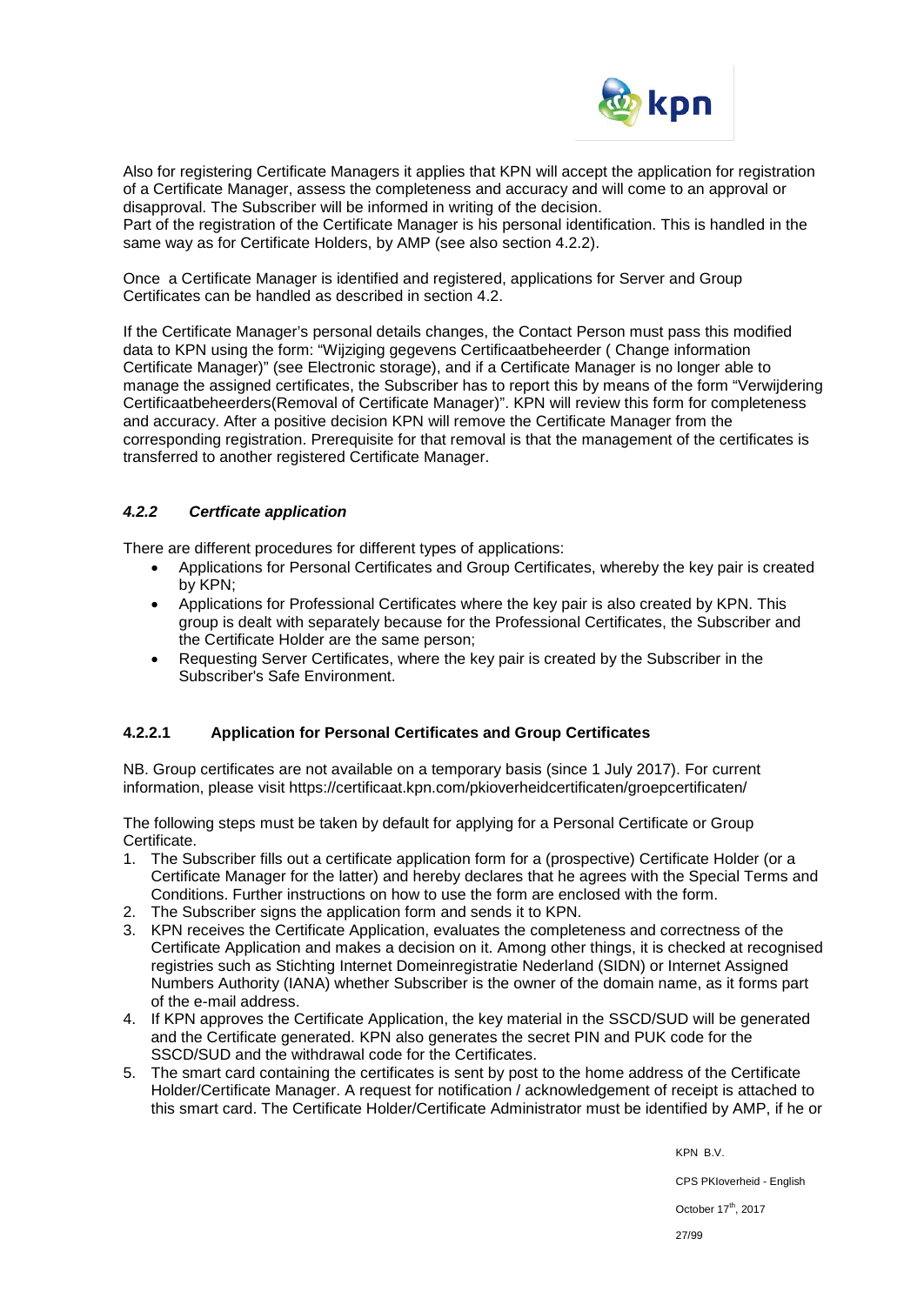

she has not previously been identified by KPN. If KPN can rely on an identification previously carried out by KPN, this identification need not be repeated. The Certificate Holder/Certificate Administrator will then receive an acknowledgement of receipt with the smart card and a separate email. The Certificate Holder/Certificate Administrator must confirm the receipt via a link indicated in the email. KPN may rely on an identification previously made by or on behalf of KPN for Certificate Manager if the identity document used for this purpose is used again at the time of the new application, if it is not registered as stolen or missing and if it is still valid until six weeks after the application has been submitted. The date of receipt of the application by KPN will be the determining factor.

- 6. AMP identifies the Certificate Holder, makes a copy of his identity document, sends this copy to KPN electronically together with the signed identification.
- 7. Upon receipt of the electronic AMP confirmation, KPN will send the document containing the secret PIN and PUK codes for the SSCD/SUD and the certificate revocation code for the Certificates by post to the business address of the Certificate Holder.

KPN will continue to offer the possibility of allowing identification and issuance at a time/location to be agreed upon.

### **4.2.2.2 Application for Professional Certificates**

The following steps must be followed in order to apply for a Professional Certificate.

- 1. The Subscriber/Certificate Holder fills in a Application for Professional Certificates and declares that he agrees with the Special Terms and Conditions, among other things. Further instructions on how to use the form are enclosed with the form.
- 2. The Certificate Holder signs the application form, accompanies it with a copy of his/her identity document and the proof of exercising a Recognised Appeal (see 3.2.2 Subscriber's Authentication) and sends it to KPN jointly.
- 3. KPN receives the Certificate Application, evaluates the completeness and correctness of the Certificate Application and makes a decision on it. Among other things, it is checked whether the proof of exercising the Recognised Profession is authentic.
- 4. If KPN approves the Certificate Application, the key material in the SSCD is generated and the Certificate is generated. KPN also generates the secret PIN and PUK codes for the SSCD and the withdrawal code for the Certificates.
- 5. The smart card containing the certificates is sent by post to the home address of the certificate holder. The certificate holder receives an acknowledgement of receipt with the smart card and a separate email. The Certificate Holder must confirm the receipt by means of a link indicated in the email.
- 6. If it concerns an application that will replace a previously issued professional certificate and the application for the new professional certificate is electronically signed with the to be replaced certificate, issued by KPN, no identification need be carried. (only for first replacement).
- 7. AMP identifies the certificate holder, makes a copy of his identity document, sends this copy to KPN electronically together with the signed identification.
- 8. Upon receipt of the AMP electronic confirmation, KPN will send the document containing the secret PIN and PUK codes for the SSCD and the certificate revocation code for the Certificates by post to the business address of the Certificate Holder. If a business address has not been provided, this will be sent to the private address of the Certificate Holder.

KPN will continue to offer the possibility, at an additional charge, of allowing the identification to take place at a time/location to be agreed upon.

> KPN B.V. CPS PKIoverheid - English October 17<sup>th</sup>, 2017 28/99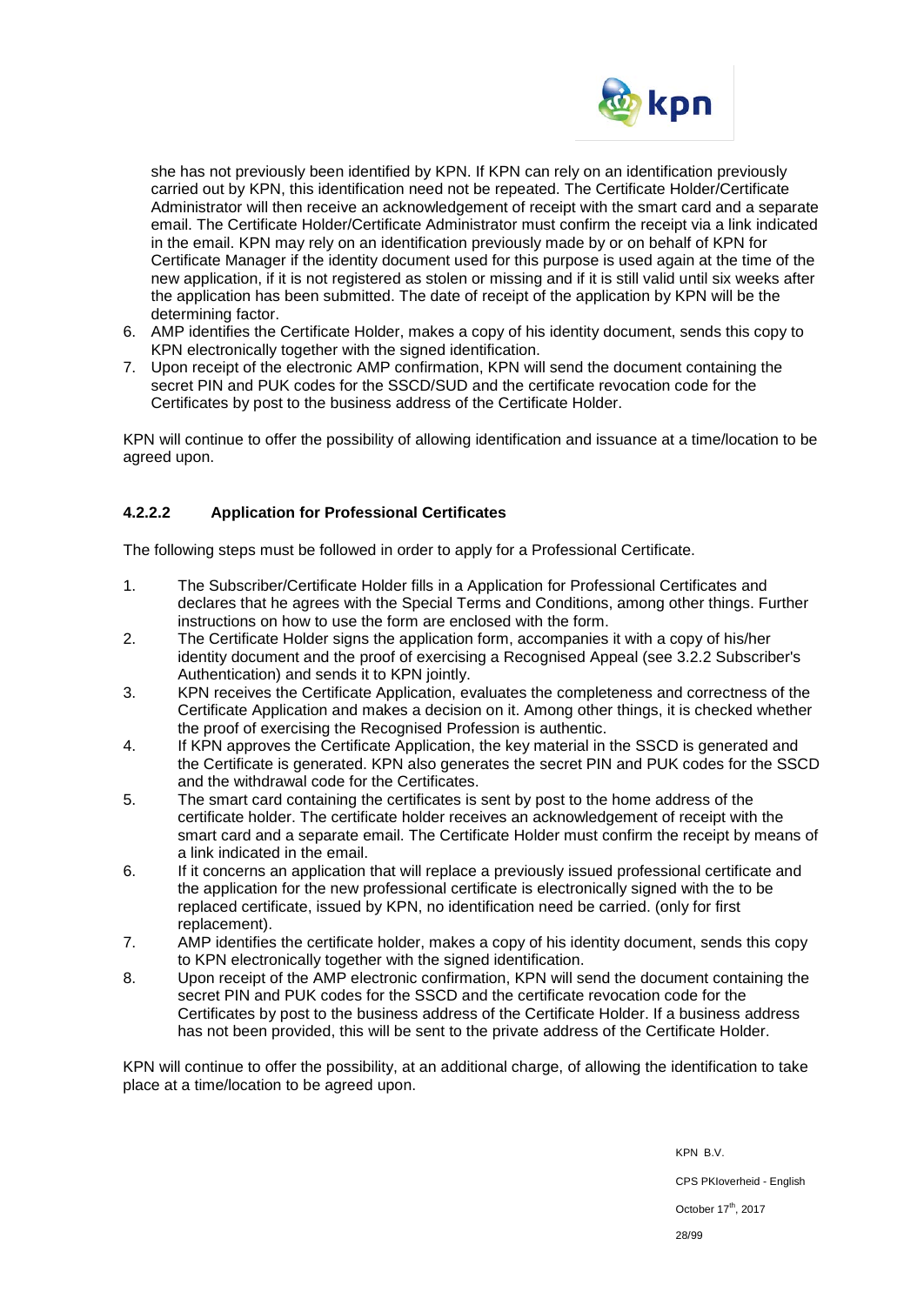

### **4.2.2.3 Application for Server Certificates**

#### **CAA DNS records.**

The CAA record is a DNS record that gives domain owners extra control over SSL certificates issued for their domains - you use it to indicate which CA may issue certificates for your domains. The CAA record already became a recognised standard in 2013. Although it is often used, it was not compulsory. As of September 2017, it is mandatory for Certificate Authorities to check the CAA record of a domain name as part of the issuance of a certificate. Domain owners are not obliged to fill the record.

#### **What is a CAA DNS Record?**

A Certificate Authority Authorization record, or a CAA DNS record, is designed to allow domain owners to indicate which CA root certificate can be used to sign certificates for the domain in question. Because this certificate belongs to a certain certificate authority, it can effectively indicate which certificates may be issued for a domain. This prevents the issuing of a certificate by another CA that the selected CA.

KPN identifies itself as KPN.COM. If a domain owner wants KPN to be able to issue certificates for its domain, this identification must be included in the CAA record.

Example: IN CAA 0 issue "kpn.com".

KPN is therefore entitled to issue certificates for a certain domain if:

- The DNS of the domain in question does not contain a CAA record.
- The applicant has entered the identification "kpn. com" in the CAA record for the domain concerned.

In all other cases, KPN cannot issue the certificate and will contact the certificate applicant.

The Certificate Application for a Server Certificate largely follows the same procedure as mentioned under 4.2.2.1, taking into account the following difference.

1. The Certificate Administrator creates the key pair (length is 2048 bits) in the Subscriber's Safe Environment and sends a Certificate Signing Request (CSR) containing the Public Key. Subscriber completes the electronic application form PKIoverheid Server Certificates for a (future) Certificate Holder. This form can be found on the KPN website [\(http://certificaat.kpn.com](http://certificaat.kpn.com/)). This site also contains further instructions on how to use the form.

2. KPN receives the Certificate Application and assesses the completeness and correctness of the Application. Among other things, it is checked at recognised registries such as Stichting Internet Domeinregistratie Nederland (SIDN) or Internet Assigned Numbers Authority (IANA) whether Subscriber is the owner of the domain name. KPN has 3 permitted methods for domain validation according to the Baseline Requirements of the CA/BROWSER forum. [\(https://cabforum.org/](https://cabforum.org/) ) It concerns the methods: a. 3.2.2.4.1 Validating the Applicant as a Domain Contact b. 3.2.2.4.2 Email, Fax, SMS, or Postal Mail to Domain Contact c. 3.2.2.4.5 Domain Authorization Document

KPN B.V.

CPS PKIoverheid - English

October 17<sup>th</sup>, 2017

29/99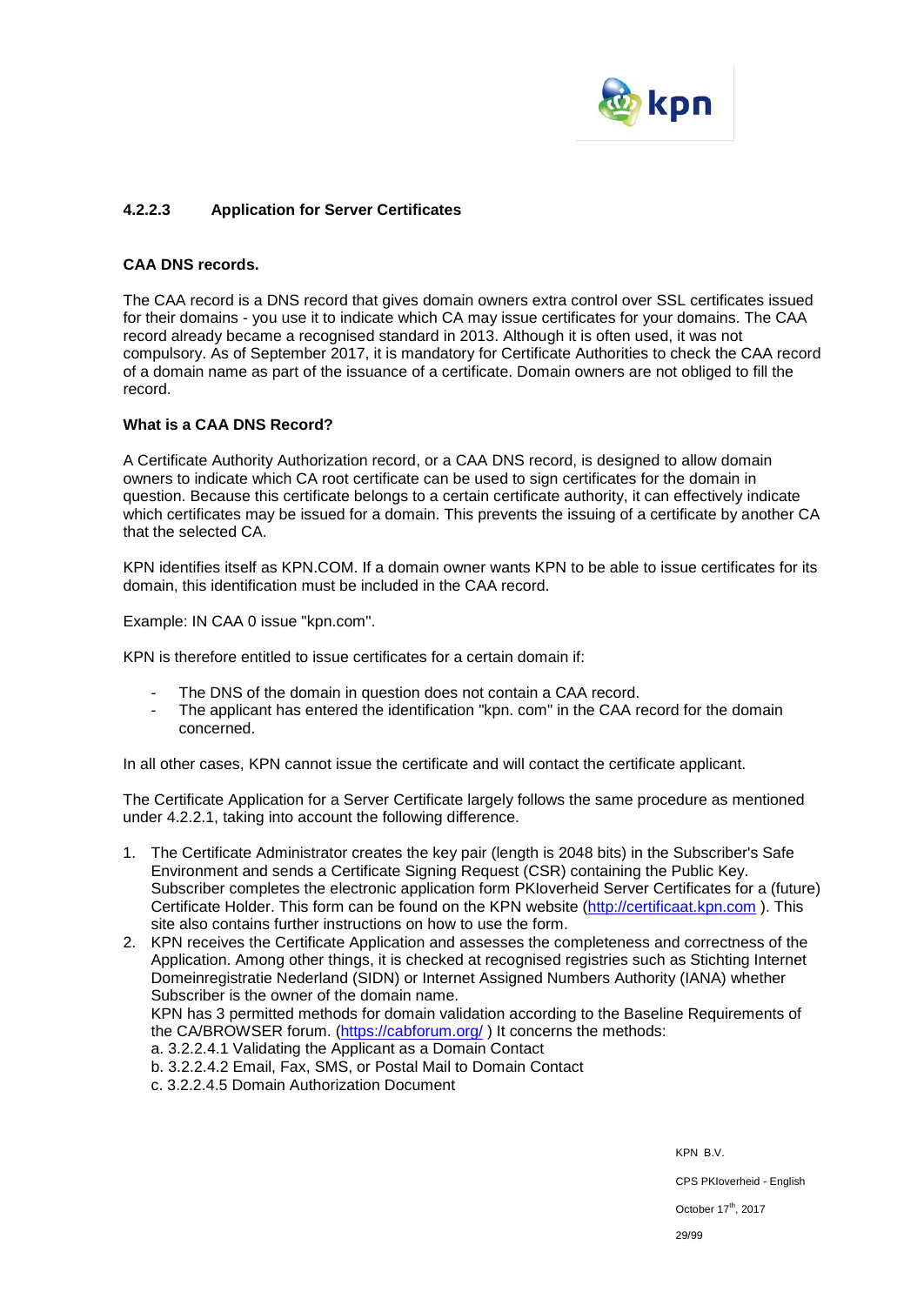

- 3. KPN will determine whether there is a CAA DNS record for the domain (s) involved and if this occurs whether KPN has been included through its identification kpn.com as a permitted certificate issuer for these domain (s). If this is not the case, KPN will contact the applicant and reject the relevant certificate application.
- 4. In addition, it is also assess whether there is url-spoofing or phishing, therefore [http://www.phishtank.com](http://www.phishtank.com/) or similar will be consulted to see if the domain name does not appear on a spam and/or phishing blacklist. If KPN suspects phishing or other possible abuse, KPN will report this suspicion to [http://www.phishtank.com.](http://www.phishtank.com/)
- 5. Subscriber's KvK data are read in real time from the Chamber of Commerce systems. An OIN is generated automatically from the data of the Chamber of Commerce.
- 6. If KPN approves the Certificate Application, the Certificate is created and sent to the Certificate Manager by e-mail.

### *4.2.3 Application processing time for the certificate*

In principle, KPN uses a period of 10 working days to process a Certificate Application. In principle, because this deadline also depends on the quality of the application submitted.

### **4.3 Certificate Issuance**

#### *4.3.1 Issuance of Personal Certificates and Group Certificates*

The smartcard containing the certificates issued and the document containing the access codes (PIN and PUK code, also known as activation data) and the revocation code of the certificates are issued at different times and via different channels. In the first instance, the smart card will be sent by post to the home address of the certificate holder. This smart card is accompanied by a receipt confirmation code, which is entered online by the certificate holder. AMP executes the personal identification.

AMP informs KPN about the result of the identification. After a positive message, KPN sends out the document containing the access codes for the smart card and the revocation codes of the certificates.

In the event that the certificate holder fails to identify himself, he will be reminded of this after 3 weeks. If after 6 weeks the identification has not taken place, the certificate applications will be withdrawn without further notice.

If the Certificate Holder / Certificate Manager has not confirmed receipt within 3 weeks, KPN will send a reminder. If the Certificate Holder / Certificate Manager has not confirmed receipt within 6 weeks, KPN will revoke the Certificates concerned without further notice.

KPN shall confirm the issuance of the Certificate in writing or by e-mail to the Subscriber.

### *4.3.2 Issuance of Proffesional Certificates*

The smartcard with the certificates issued and the document containing the access codes associated with the smart card and the revocation code of the certificates are issued at different times and, if possible, by different means. In the first instance, the smart card will be sent by post to the home address of the certificate holder.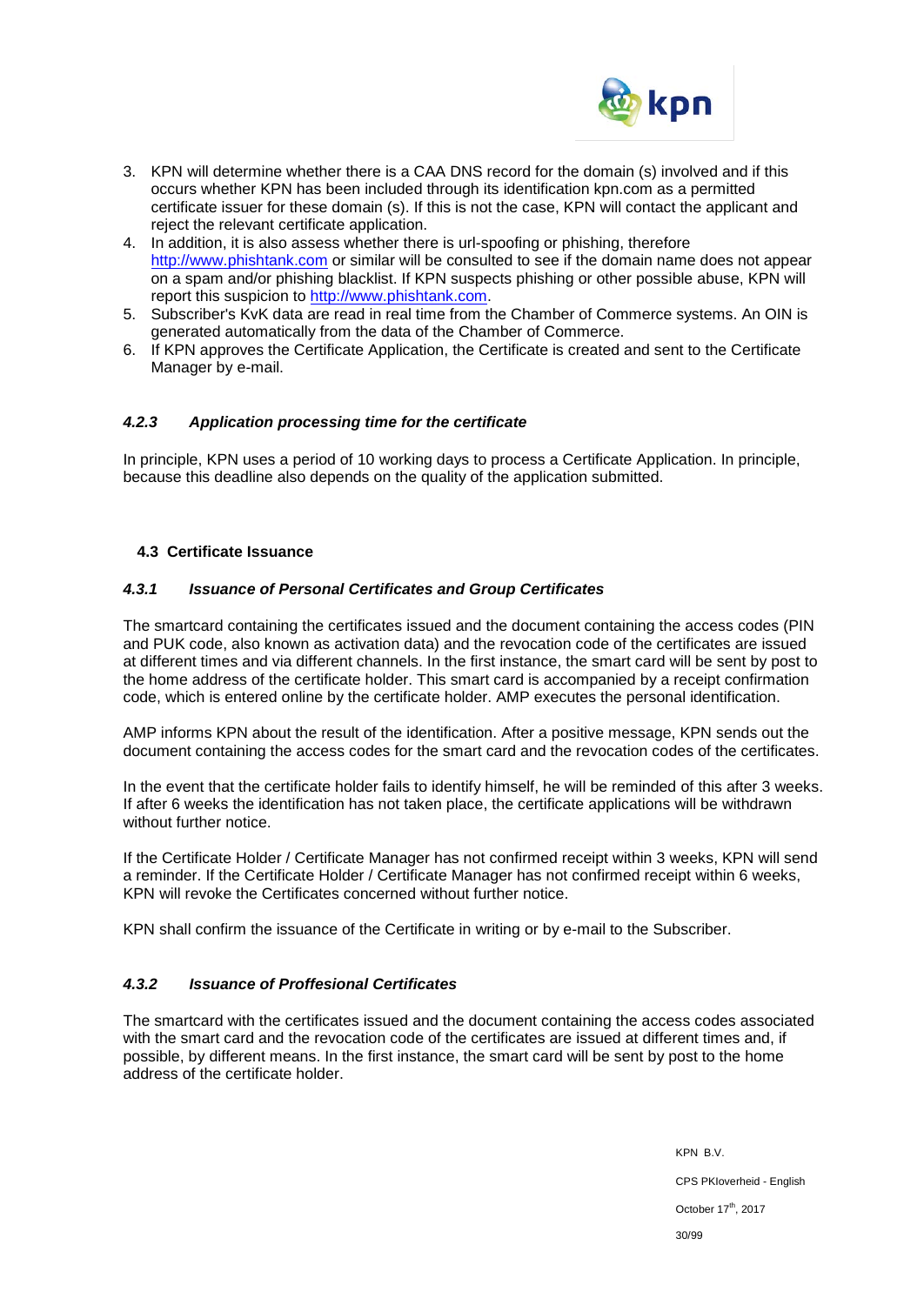

This smart card is accompanied by a receipt confirmation code, which is entered online by the certificate holder. AMP executes the personal identification.

AMP informs KPN about the result of the identification. After a positive message, KPN sends out the document containing the access codes for the smart card and the revocation codes of the certificates.

In certain cases, it is possible that the certificate holder may no longer have to be identified, for example in the case of a replacement application.

If the certificate holder has not confirmed receipt within 3 weeks, KPN will remind him of this fact. If the Certificate Holder has not confirmed receipt within 6 weeks, KPN shall revoke the Certificates concerned without further notice.

### *4.3.3 Issuance of Server Certificates*

In the case of applications for registered Certificate Managers, KPN will send the Certificates created by e-mail to the Certificate Manager's stated address.

KPN shall confirm the issuance of the Certificate in writing or by e-mail to the Subscriber.

#### *4.3.4 Notification of certificate issuance to the Certificate Holder or Manager*

Immediately after the generation of the Certificate, completion can be seen via Directory Service. However, because the physical transfer to Subscriber takes place at a later time, this has limited value.

The Certificate Holder shall be explicitly informed of the production by physical transmission of the smartcard, including the certificate produced. The Certificate Manager is explicitly informed of the production by sending the Server Certificate by e-mail to the specified e-mail address. The Subscriber (not applicable to Professional Certificates) will be informed by e-mail or post of the creation and transmission of the certificate.

### **4.4 Certificate Acceptance**

#### *4.4.1 Acceptance of Professional, Personal and Group Certificaten*

The Professional, Personal or Group Certificate is deemed to have been issued and accepted as soon as it is received by the (Subscriber/)Certificate holder or Certificate Manager. He/She shall acknowledge receipt via the link provided by e-mail with the code supplied with the smart Card.

### *4.4.2 Acceptance of Server Certificates*

The Server Certificate is deemed to have been issued and accepted as soon as the Certificate Manager uses the Server Certificate obtained. The Certificate Manager must check the content of the certificate for completeness and correctness before installing and using it.

In the specific case of municipalities that are likely to arise (see section 3.2.2), the Certificate Manager must explicitly and as soon as possible confirm receipt of the Server Certificate to KPN. The Certificate Manager ultimately has 6 weeks to do so. KPN will remind the Certificate Manager of its

> KPN B.V. CPS PKIoverheid - English October 17<sup>th</sup>, 2017 31/99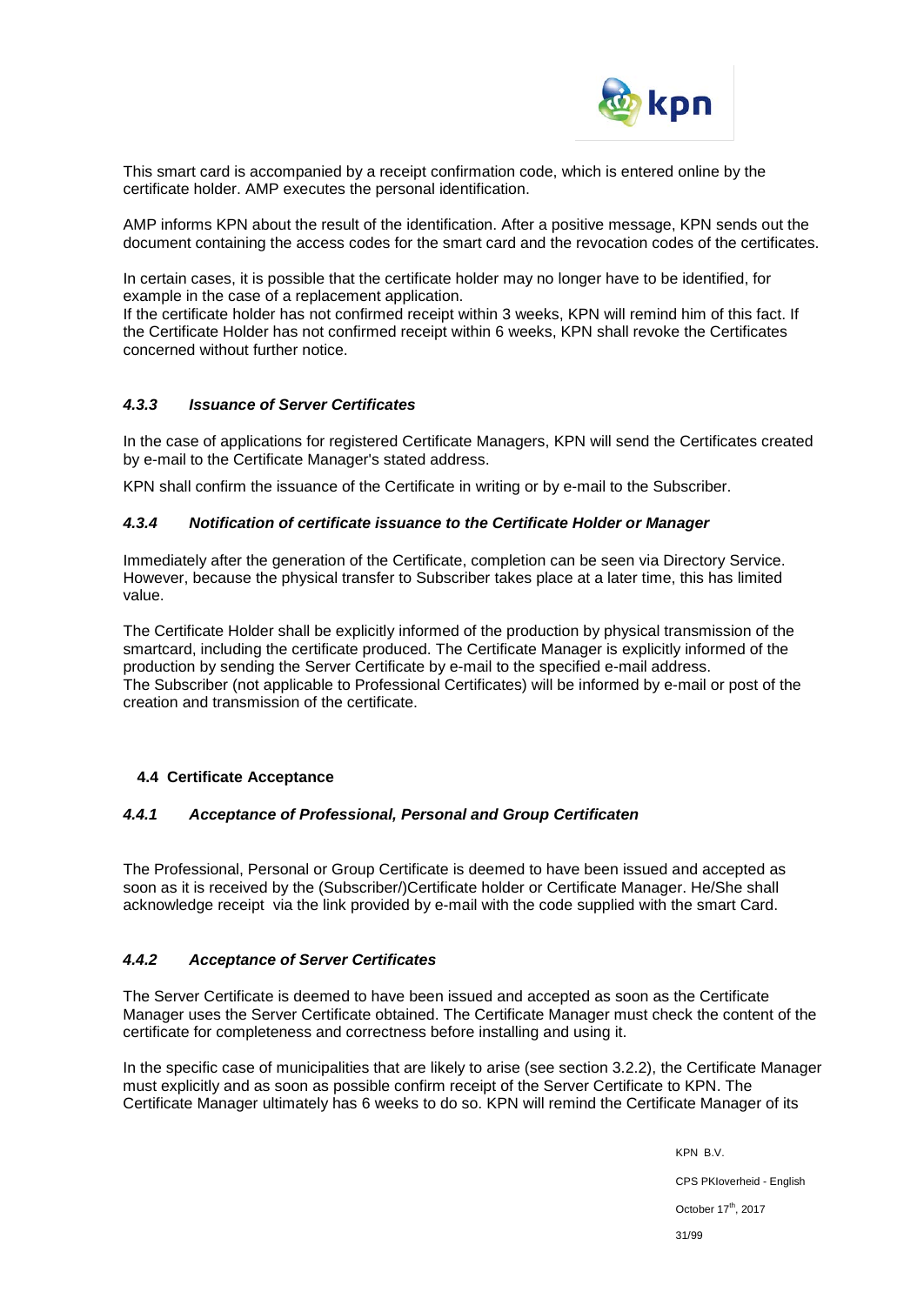

obligation after 3 weeks if KPN has not received the acknowledgement of receipt within this period. If the confirmation of receipt has not been received by KPN within 6 weeks, the relevant Server Certificate will be revoked without further notice. KPN will inform the Subscriber about the revocation of the Server Certificate. However, the payment obligation shall remain in full force and effect.

### *4.4.3 Publication of the Certificate by the CA*

After the Certificate has been issued, it will be included directly in the Directory service.

### **4.5 Key Pair and Certificate Usage**

The responsibilities and in particular the associated obligations of the Subscriber and the Certificate Holder/Certificate Manager are described in the Special Terms and Conditions. By signing the various forms or by relying on them, the parties concerned agree to these Special Terms and Conditions. In addition, it is important for them to take note of the Programme of Requirements of PKIoverheid in general and the applicable CP in particular. The CP sets out all the requirements to which all parties involved in the certification service delivery must comply.

Before relying on a Certificate, it is particularly important for relying parties to first check the validity of the entire chain from the Certificate to the Root Certificate.

Furthermore, the validity of a Certificate should not be confused with the authority of the Certificate Holder to perform a certain action on behalf of an organization or on the grounds of his/her profession. The PKI government does not regulate authorisation. The trustee must convince himself/herself of the authorisation of the Certificate Holder in another way.

### **4.6 Certificate renewal**

KPN does not offer any possibility to renew PKIoverheid Certificates. A request for renewal shall be treated as a request for a new certificate.

### **4.7 Certificate rekey**

Keys of Certificate Holders shall not be reused after expiry of the validity period or after the corresponding Certificates have been revoked.

### **4.8 Certificate modification**

KPN does not offer any possibility to modify the content of PKIoverheid Certificates. If the information in the Certificate no longer corresponds to the actual situation, the Subscriber is obliged to revoke the Certificate in question immediately. If desired, the Subscriber can then apply for a new Certificate.

> KPN B.V. CPS PKIoverheid - English October 17<sup>th</sup>, 2017 32/99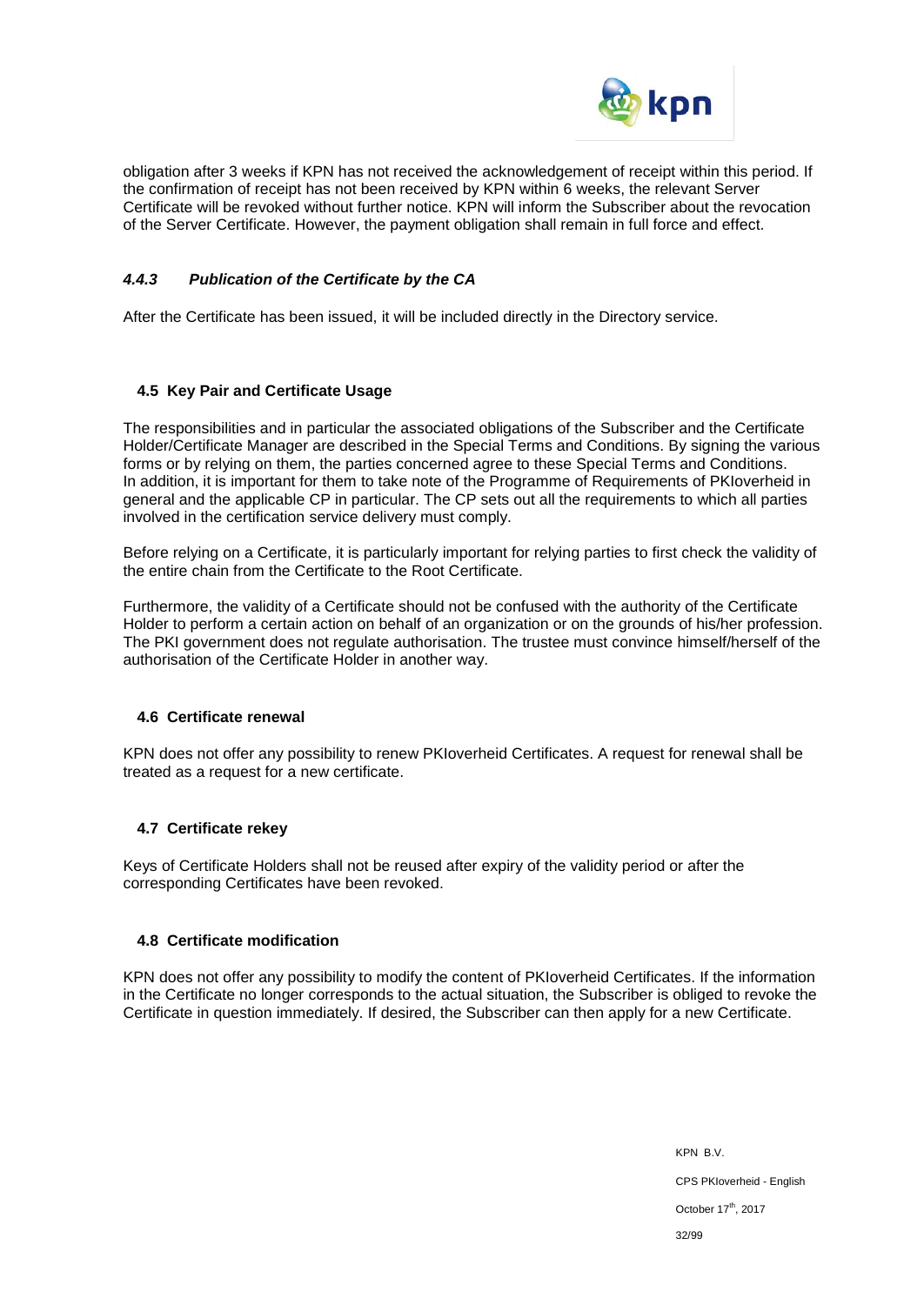

### **4.9 Certificate Revocation and Suspension**

#### *4.9.1 Circumstances leading to revocation*

In the following cases, the Subscriber and/or the Certificate Holder is obliged to submit a request to KPN to revoke the Certificate immediately and without delay:

- loss, theft or compromise of the Certificate, the private key, the SSCD, the SUD, the PIN code and/or PUK code;
- errors in the content of the Certificate:
- changes in the information contained in the Certificate (name, e-mail, etc.);
- changes in the particulars necessary for the reliability of the Certificate, such as termination of employment or professional activity;
- death of the Certificate Holder (in the case of Personal or Professional Certificates);
- Termination or bankruptcy of the organization of the Subscriber (in the case of Organizationrelated Certificates);

In addition, certificates will be withdrawn in the following cases if:

- the subscriber indicates that the original request for a certificate was not allowed and the subscriber does not give his consent with retroactive effect.
- KPN possesses sufficient evidence:
	- o that the subscriber's private key (corresponding to the public key in the certificate) is affected and/or
	- o a suspicion of compromise and/or
	- o an inherent security weakness and/or
	- o that the certificate has been misused in some other way. A key shall be considered impaired in the event of unauthorized access or suspected unauthorized access to the private key, lost or suspectedly lost private key or SSCD/SUD, stolen or suspected stolen key or SSCD/SUD or destroyed key or SSCD/SUD.
- A subscriber does not fulfil his obligations as set out in
	- o this CP and/or<br>o KPN's correspo
	- o KPN's corresponding CPS and/or<br>
	o the agreement that KPN has conc
	- the agreement that KPN has concluded with the subscriber.
- KPN is informed or otherwise becomes aware of a material change in the information contained in the certificate. An example of this is: a change in the name of the certificate holder.
- KPN determines that the certificate has not been issued in accordance with this CP or KPN's CPS or the agreement entered into by KPN with the subscriber.
- KPN determines that information in the certificate is not correct or misleading.
- KPN ceases to operate and the CRL and OCSP services are not taken over by another Trust Service Provider.

Note: In addition, certificates may be revoked as a measure to prevent or combat an disaster. The compromise or alleged compromise of KPN's private key, with which certificates are signed, is certainly considered to be a disaster.

Also if the algorithm used has been compromised, threatens to be compromised or in general becomes too weak for the purpose for which it is used, revocation can be applied where appropriate.

For server certificates de following reasons apply

- KPN is informed or becomes aware that the use of the domain name in the certificate is no longer legally permitted (e. g. by a court order).
- The Subscriber uses a "code signing" certificate to digitally sign "hostile code" (including spyware, malware, trojans etc.).

KPN B.V. CPS PKIoverheid - English October 17<sup>th</sup>, 2017 33/99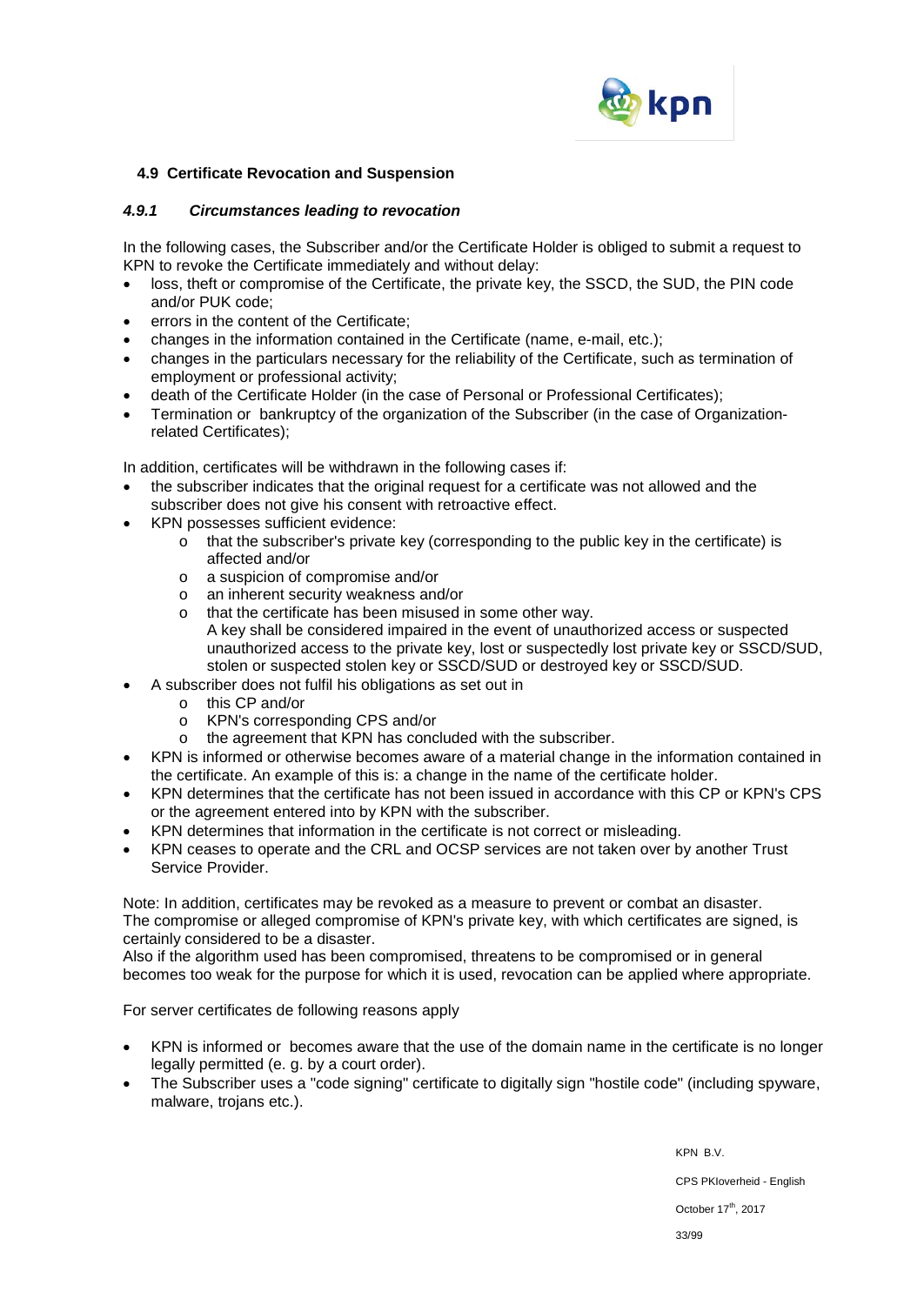

The PKIoverheid Policy Authority concludes that the technical content of the certificate poses an irresponsible risk to subscribers, relying parties and third parties (such as browser parties) and requests KPN to revoke the certificate.

If a Server certificate has been revoked or if the validity of the Server certificate has expired, it is no longer permitted to use the private key, which is part of the public key of the relevant services server certificate.

Server Certificates issued to a municipality involved in a municipal reclassification need not be revoked immediately as long as the names of the certificate holders concerned do not change. The same applies to ministries involved in redeployment/merger of ministries. If the name of the certificate holder changes in connection with the municipal redivision or merger, the certificate concerned shall be revoked.

Certificates can be revoked by KPN without further intervention if the Subscriber, the Certificate Holder and/or the Certificate Administrator do not comply with the obligations in the Special Terms and Conditions. The reason for each revocation independently carried out by KPN is registered by the company.

KPN ensures that the date and time of revocation of (Services) Certificates can be determined precisely. In case of doubt, the time set by KPN will be considered as the moment of revocation.

If a (Services) Certificate has been revoked, it cannot be made valid again.

### *4.9.2 Who may make a request for revocation?*

KPN will revoke a Certificate following a request to do so from the Subscriber, the Certificate Holder, the Certification Manager or the Policy Authority of PKIoverheid. KPN itself may also initiate a revocation request.

A Relying Party may not request a revocation, but may indicate the suspicion of a circumstance that may give grounds for revocation of a Certificate. KPN will investigate such a report and, if there is reason to do so, will revoke the Certificate.

### *4.9.3 Procedure for a request for revocation*

A request for revocation or notification of a circumstance that may lead to the revocation of a Certificate may be made by the following means:

In writing: KPN B.V. t.a.v. Afdeling Validatie, PKIoverheid Certificaten Postbus 9105 7300 HN Apeldoorn

Online:<https://certificaat.kpn.com/support/intrekken/>.

It should be stressed that if the revocation serves an urgent interest, this should be done via the online / real time revocation pages. This form of revocation is available 24 hours a day, seven days a week.

For submitting requests for revocation in writing the contact form can be used which can be found on the website . <https://certificaat.kpn.com/support/intrekken/>

> KPN B.V. CPS PKIoverheid - English October 17<sup>th</sup>, 2017 34/99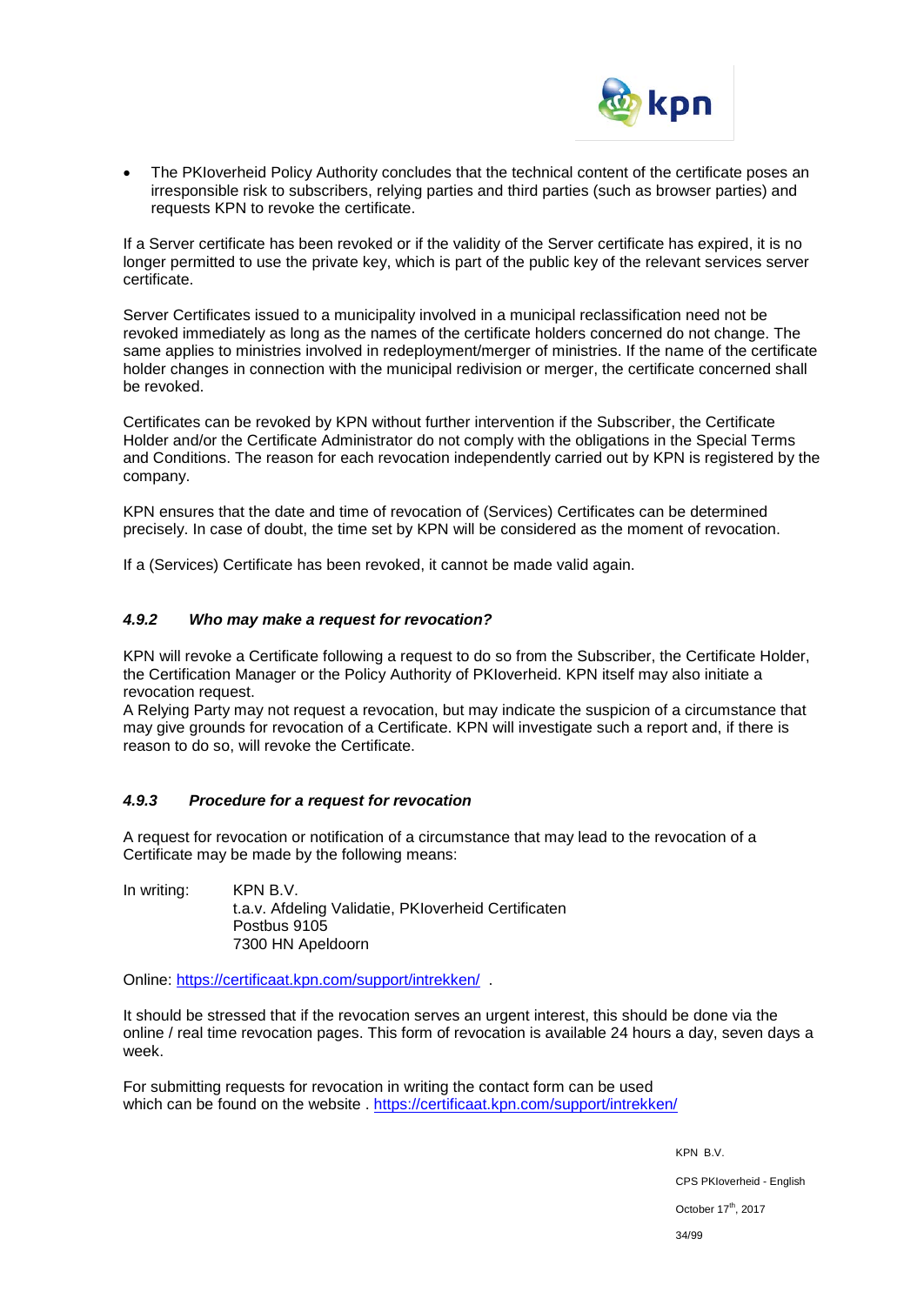

In the field 'Betreft' (subject) option '10. Melding omstandigheid intrekking Certificaten' should be chosen. (eng:"10. Notification conditions that can lead to revocation").

KPN ensures that the date and time of withdrawal of Certificates can be determined precisely. In case of doubt, the time set by KPN will be considered as the moment of withdrawal.

If a Certificate has been revoked, it cannot be made valid again.

### *4.9.4 Duration for processing revocation request*

As indicated, if the revocation has an urgent interest, this should be done electronically via the online / real time revocation pages.

Requests for revocation by letter shall be considered only on the following working day at the earliest and processed within four hours after receipt.

#### *4.9.5 Verification conditions when consulting certificate status information*

Relying Parties shall be obliged to verify the current status of a Certificate (revoked/not revoked) against the date stated in the Certificate by the end of validity date and by reference to the Certificate Status Information, linked to the time when the Certificate is/will be used. Certification status information can be obtained by consulting the CRL, OCSP or Directory Service. Relying Parties are also obliged to check the Electronic Signature with which the CRL has been signed, including the associated certification path.

Revoked Certificates shall remain on the CRL until their original validity date has expired. Thereafter, Relying Parties can only verify the status of that Certificate through via KPN's online Directory Service or through OCSP.

If a Relying Party wishes to rely on a certificate that he/she has received from a Court Bailiff (a member of the Royal Netherlands Bailiffs Association), he/she must, in addition to the above mentioned inspections, also check whether the Bailiffs Bailiffs mentioned in the certificate mentioned on the date of use of the certificate by the Court Bailiffs, are listed in the register to which the URL mentioned in the certificate [\(http://www.registergerechtsdeurwaarders.nl](http://www.registergerechtsdeurwaarders.nl/)) refers.

If the Court Bailiff has been suspended on the date of use of the certificate by the Court Bailiff, the relevant certificate cannot and may not be relied on.

If the register is not available, the Relying Party should independently obtain information from the Royal Netherlands Bailiffs Association (nl: Koninklijke Beroepsorganisatie van Gerechtsdeurwaarders) in order to determine whether the Bailiffs are listed in the register kept by the Royal Bailiffs Association.

### *4.9.6 CRL issuance frequency*

The update of the CRL is initiated every 15 minutes, after the CRL has been generated, the CRL is published. A CRL is valid for 24 hours.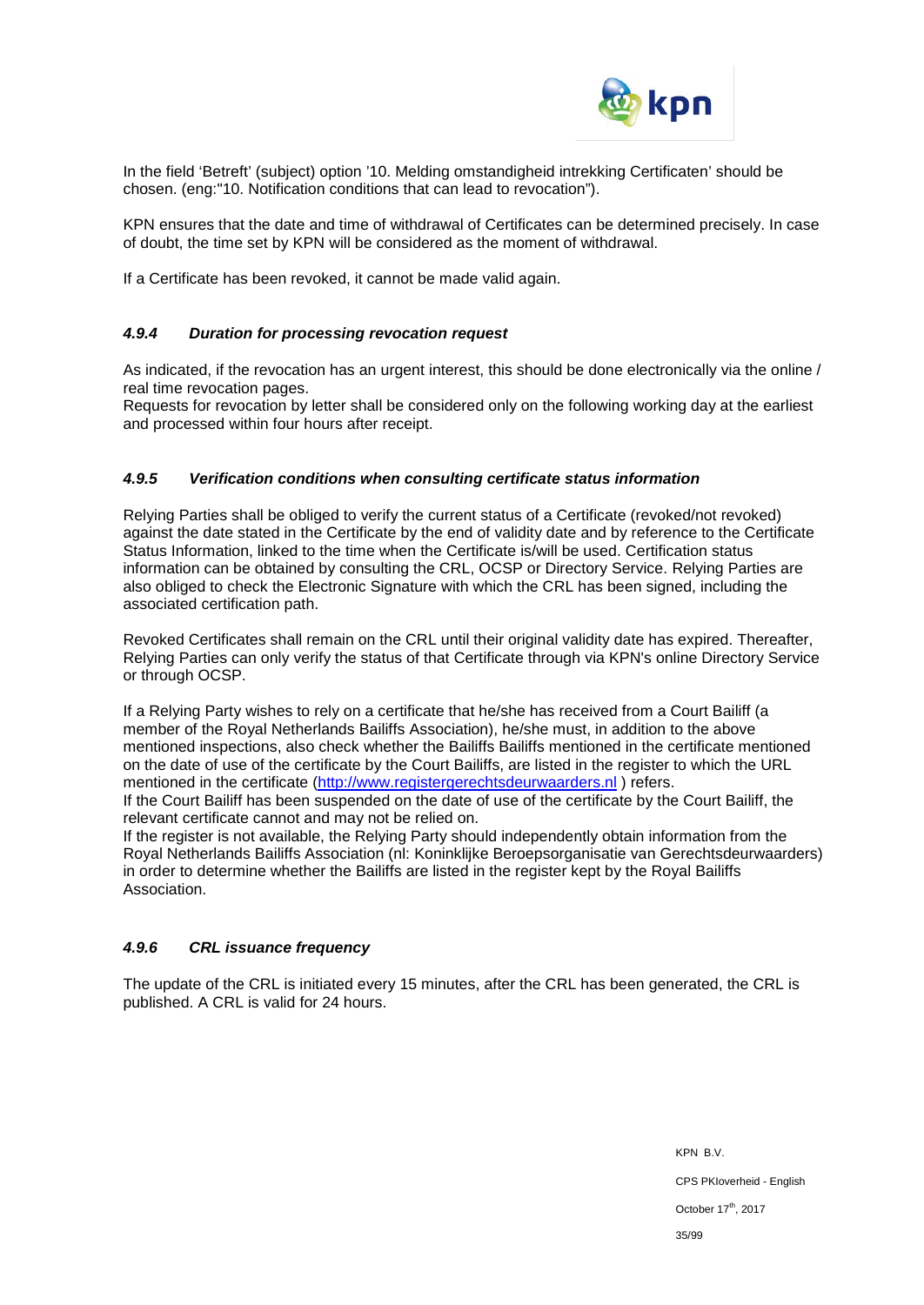

### *4.9.7 Maximum delay for CRL issuance*

KPN will revoke the (Services) Certificate no more than four hours after an authorised online revocation request has been received.

### *4.9.8 Online revocation status check*

In addition to the publication of CRLs, KPN also provides certificate status information via the socalled OCSP. The OCSP configuration is in accordance with IETF RFC 6960.

OCSP validation is an online validation method whereby KPN sends an electronically signed message (OCSP response) to the trustee after the trustee has sent a specific request for status information (OCSP request) to the OCSP service (OCSP responder) of KPN. The requested OCSP response shows the status of the relevant certificate.

The status can contain the following values: good, revoked or unknown. If an OCSP response is not received for any reason, no conclusion can be drawn with regard to the status of the certificate. The URL of the OCSP responder with which the revocation status of a Certificate can be validated is shown in the AuthorityInfoAccess.uniformResourceIndicator attribute of the certificate.

An OCSP response is always sent and signed by the OCSP responder. A Relying Party shall verify the signature in the OCSP response with the system certificate included in the OCSP response. This system certificate has been issued by the same Certification Authority (CA) as the CA that issued the Certificate whose status is being requested.

### *4.9.9 Certificate Status Service*

The CRL is part of a CA system. This system is available 24 /7 hours a week,

Also in the event of system failures, service activities or other factors beyond KPN's reach, KPN will ensure that for revocation requests submitted online a new CRL is issued within four hours after this submission . For this purpose, a fall-back location and scenario has been designed, among other things, which is regularly tested in combination with redundant data processing and storage.

### *4.9.10 Termination of the subscription*

If a Subscriber wishes to terminate the subscription with KPN, a form entitled' Opzeggen abonnement (Eng Subscription cancellation)' can be used. Before KPN can terminate the subscription, all Subscriber's Certificates must be revoked.

Those municipalities that cease to exist because of a municipal reclassification or those ministries that cease to exist because of a ministerial reclassification should not terminate their subscription to KPN immediately but ultimately should terminate their subscription. Not directly because in those cases the rights and obligations of the old organization are taken over by the new organization. But in the end, it is because the old organization formally ceases to exist.

KPN will take receipt of the form, assess its completeness and accuracy and decide on it. Part of this assessment is whether the Subscriber has revoked all Certificates issued to Subscriber. KPN informs the Subscriber about the decision.

> KPN B.V. CPS PKIoverheid - English October 17<sup>th</sup>, 2017 36/99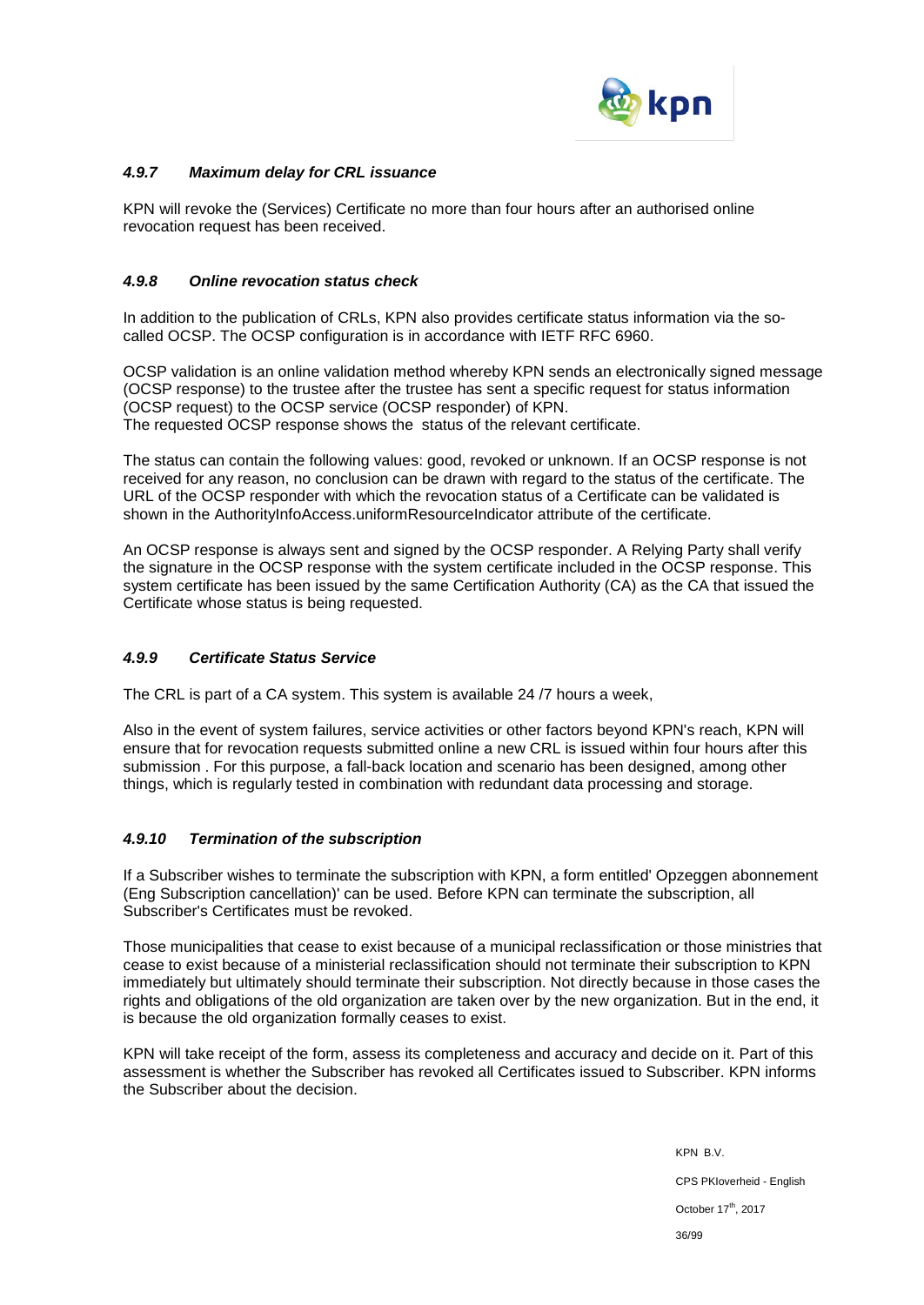

### *4.9.11 Other notices of revocation*

In addition to consulting the certificate status via CRL and OCSP, it is also possible to request this via the Directory Service.

# *4.9.12 Certificate Suspension.*

Suspension of Certificates is not supported by KPN

# **4.10 Key Escrow and Recovery**

By default, there is no Escrow of Private Keys. There is no possibility to include Private keys related to Signature Certificates and Authenticity Certificates in Escrow.

> KPN B.V. CPS PKIoverheid - English October 17<sup>th</sup>, 2017 37/99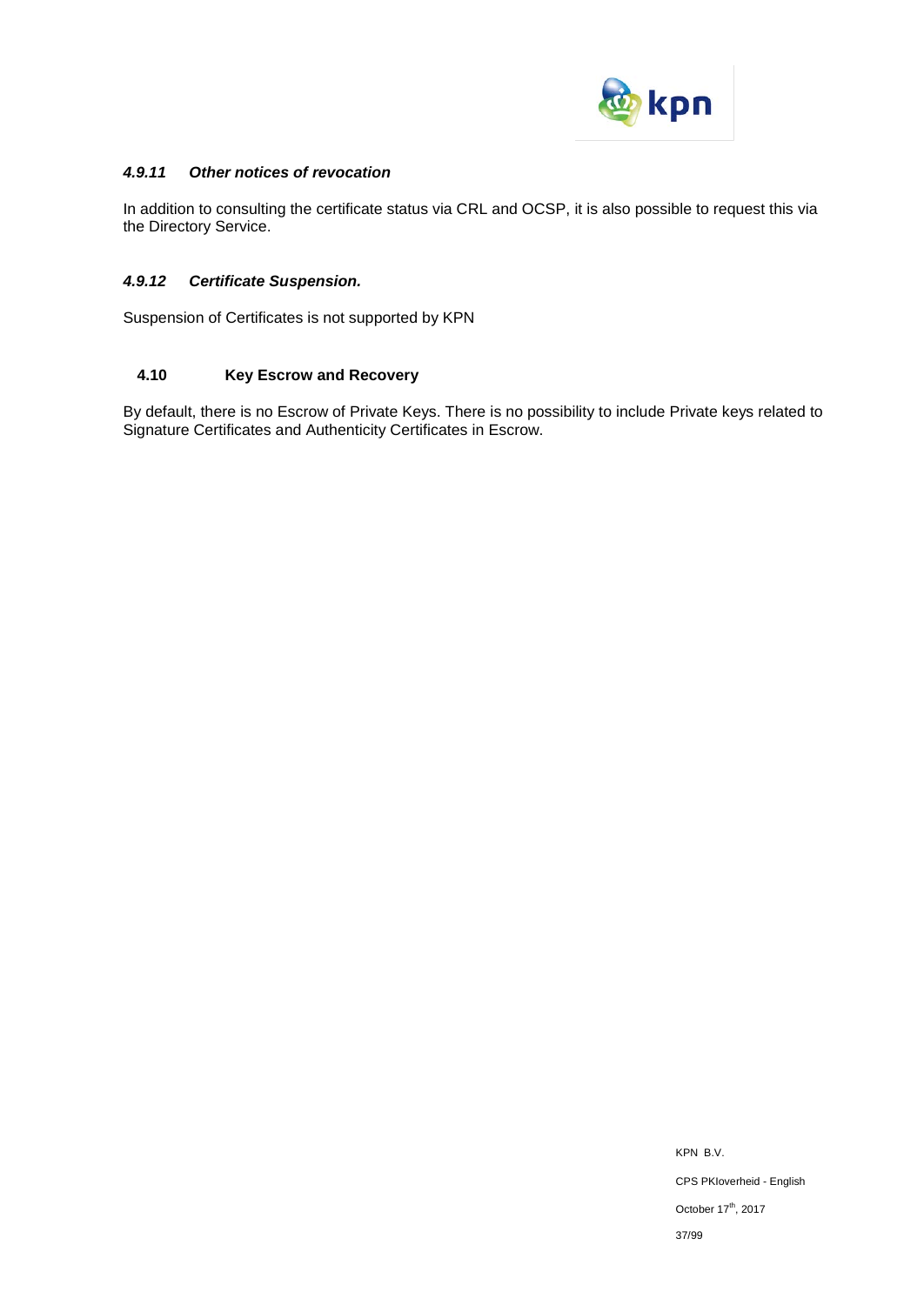

# **5 Management, operational and physical security measures**

KPN's certification service provider business unit is certified against ISO9001:2000, ISO27001:2013, ETSI EN 319 411-1 and ETSI EN 319 411-2. Both the Quality Management System and the Information Security Management System are continuously focused on improving these systems through the PDCA cycle.

# **5.1 Fysieke beveiliging**

#### *5.1.1 Location, construction and physical protection*

The certification services are managed in and delivered from a highly secure environment within KPN's computing centre in Apeldoorn. This environment complies with the laws and regulations in force for the government, including the Wet Bescherming Staatsgeheimen 1951 ( Eng: Act on the Protection of State Secrets) .

Physical access to the secure environment is achieved through a combination of procedural and technical and constructional measures. Access to the building and the secure environment is monitored by electronic (biometric) and visual means. The entrance system of the building records the entry and exit of staff and visitors. The building is monitored by a security company for 7\*24 hours.

The security systems automatically detect attempts at (un)authorized access. The technical measures are supported by various procedures, including movement sensors that monitor persons and materials (for cryptographic key management). The technical infrastructure, including the security systems, is located in protected areas with a designated manager. Access to these areas is registered for audit purposes.

Domestic regulations are in force for the registration and supervision of visitors and service personnel of third parties. Arrangements have been made with service companies for access to certain rooms. In addition, the building management department checks the incoming and outgoing goods (based on accompanying documents).

KPN's secure environment offers standard up to at least five physical barriers to the production environment. For non-production (offline) storage of cryptographic hardware and material, for example, six levels apply.

Improper access to the secure environment requires compromising multiple systems. Depending on the space, this can be a combination of knowledge, SSCD/SUD, biometric data, access guidance and visual inspection. Additional measures include intrusion detection and video recordings. The different access control systems are separated from each other and monitor access to the secure environment. The segregation of duties in combination with five or six physical barriers prevents one individual from gaining access to KPN's critical equipment.

KPN has taken numerous measures to prevent emergencies in the secure environment and/or limit damage. Examples are

- Lightning rod;
- Air conditioning facilities
- Backup of electricity supply by means of an own electrical device;
- Constructional measures (fire resistance, drainage, etc.);

KPN B.V. CPS PKIoverheid - English October 17<sup>th</sup>, 2017 38/99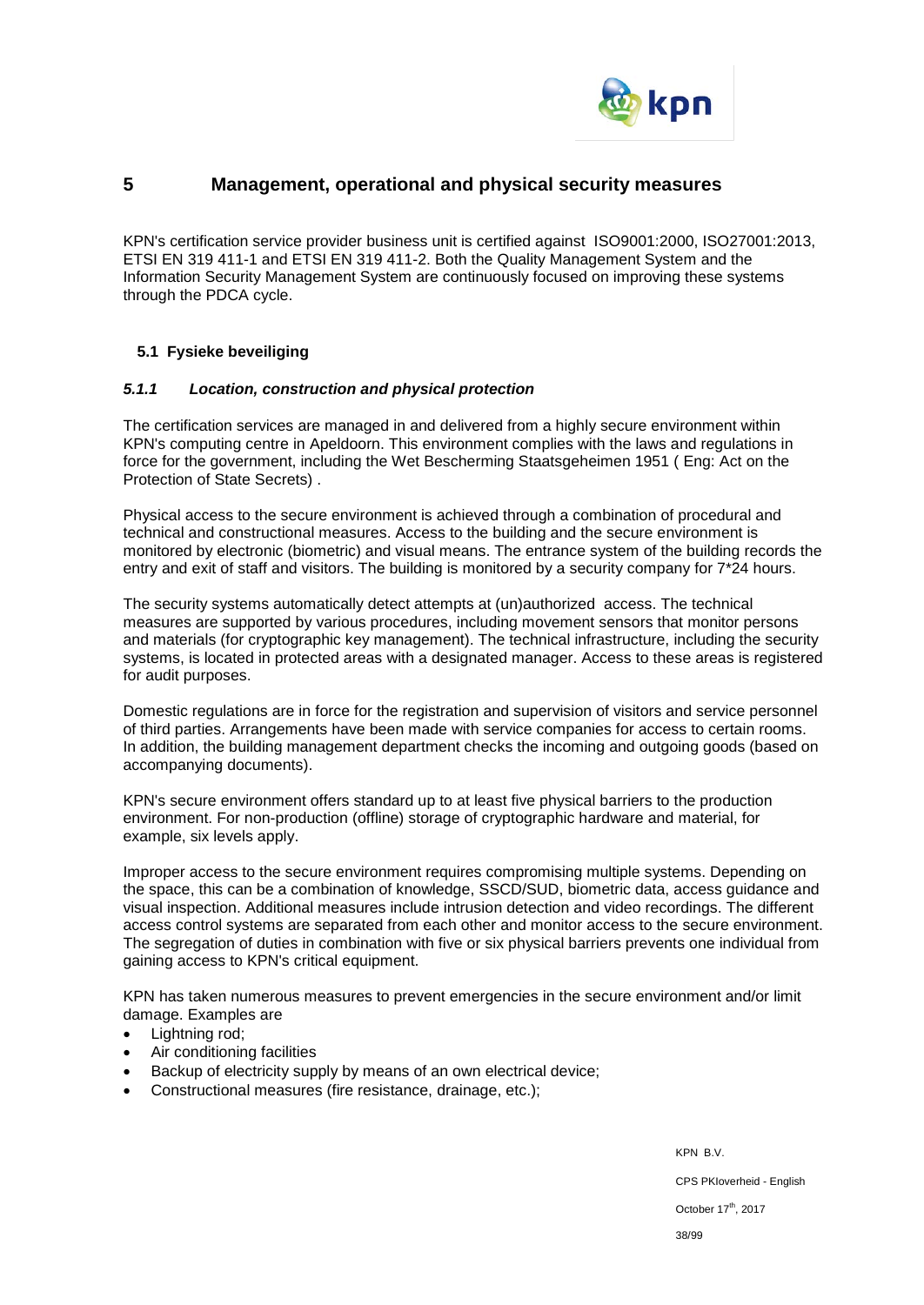

• Fire prevention by means of automatic and manual fire alarm devices. This in combination with targeted, automated fire extinguishing.

The measures are tested on a regular basis. In exceptional cases, an escalation plan shall take effect. The police and fire brigade are familiar with the specific situation regarding KPN's secure environment.

# *5.1.2 Physical Security Certificate Holders/Managers*

No further provisions in the case of Professional Certificates, Personal Certificates or Group **Certificates** 

If a Server certificate is involved, then the key material must have been generated in a Safe Environment and the Private Key must be permanently accommodated therein. For further explanation, see the definition of Safe Environment (Section 1.6).

### *5.1.3 Storage of media*

Storage media from systems used for PKIoverheid Certificates are handled safely within the building to protect them from unauthorized access, damage and theft. Storage media are meticulously removed when no longer needed.

#### *5.1.4 Waste disposal*

KPN has signed an agreement with a professional waste disposal company for the safe disposal of waste, used paper and the like. KPN's staff are obliged to dispose of all waste paper in the closed paper containers throughout the building.

### *5.1.5 Off-site backup*

Media containing data and software are also stored in another KPN building, with as a minimum an equivalent level of security.

### **5.2 Procedural Controls**

Security duties and responsibilities, including confidential functions, are documented in job descriptions. These have been drawn up on the basis of the segregation of duties and powers and in which the sensitivity of the function has been established. Where applicable, a distinction has been made in the job descriptions between general functions and specific TSP functions.

Procedures have been drawn up and implemented for all confidential and administrative tasks that affect the provision of Certification Services.

Authorisation of the TSP staff takes place on the basis of the need-to-know principle.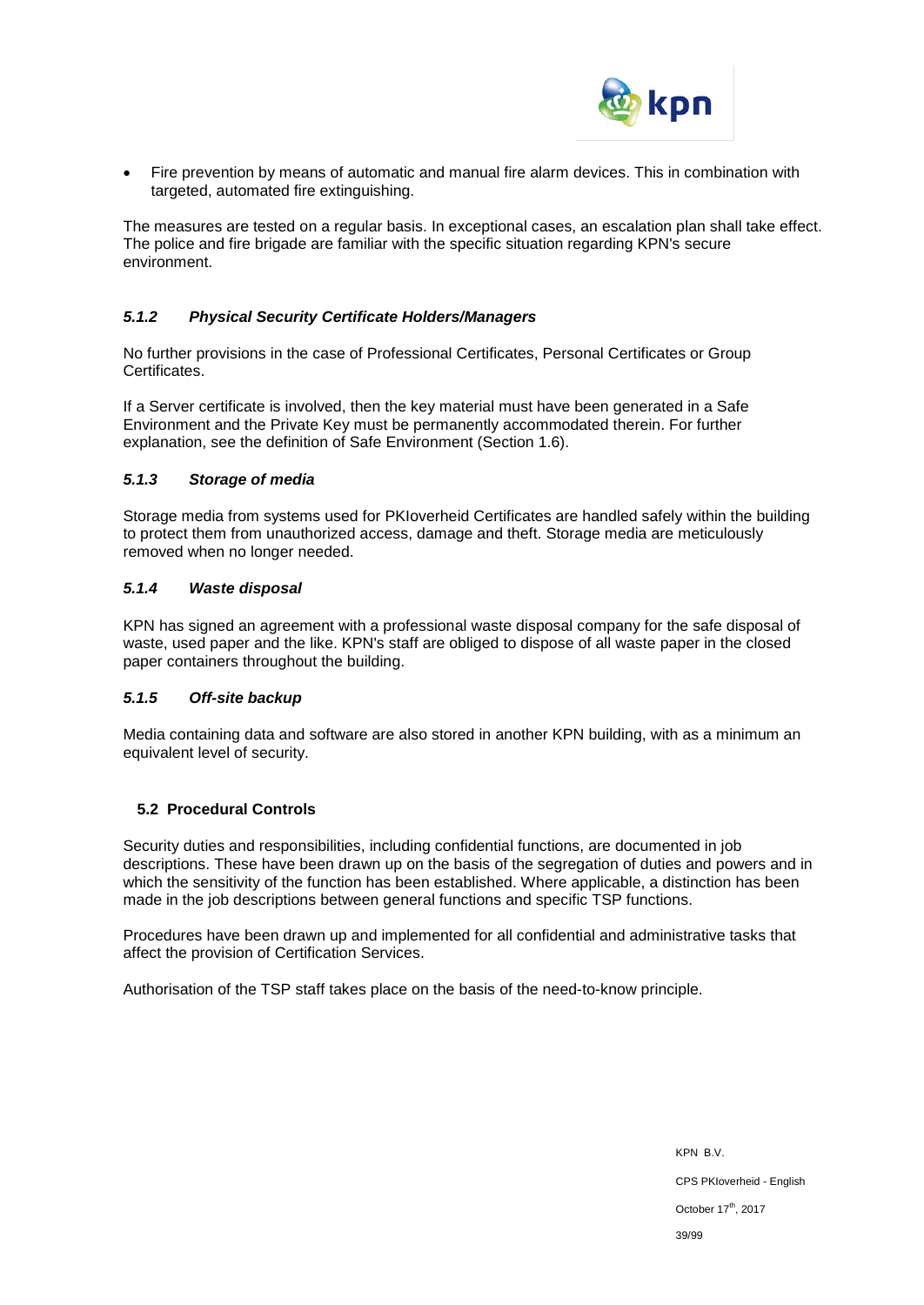

# *5.2.1 Trusted Roles*

KPN has implemented a Trusted Employee Policy. Among other things, this policy describes the job categories and roles for which the status "trusted" is described. This mainly concerns positions involved in the management of certificates and key material, positions involved in system development, management and maintenance and positions in security management, quality management and auditing. See also 5.3.2. Trusted Employee Policy.

#### *5.2.2 Number of persons required per task*

Multiple employees are required to carry out certain pre-defined activities in the areas of key, certificate management, system development, maintenance and management. The need to have a certain activity with several people is enforced by means of technical facilities, authorisations in combination with identification/authentication and additional procedures.

### *5.2.3 System Administration Controls*

KPN ensures procedural security through the application of ITIL management processes. ITIL is a methodology for standardizing IT management processes with the aim of bringing, maintaining and where possible improving the quality of these processes to a defined level.

KPN has separate systems for development, testing, acceptance and production. These systems are managed using the ITIL procedures referred to above.

The transfer of software from one environment to another is controlled using the change management procedure. This procedure includes,among other things, maintaining and recording of versions, making changes and emergency repairs to all operational software.

The integrity of all systems and information used for PKIoverheid Certificates is protected against viruses, malicious software and other possible disruptions to service provision through an appropriate combination of physical, logical and organizational measures. These measures are preventive, repressive and corrective in nature. Examples of measures taken include: logging, firewalls, intrusion detection and system redundancy.

KPN has provided for timely and coordinated action to respond quickly to incidents and to limit the impact of security breaches. All incidents shall be reported as soon as possible after they occur.

If an incident or other event in any way could threaten or affect the reliability of the certification service and/or the image of the PKI for the government, this will be reported immediately to the PKIOverheid Policy Authority.

### *5.2.4 Seggregation of Duties*

KPN uses a segregation of duties between executive, decisive and controlling tasks. In addition, there is also a segregation of functions between system management and operation of the systems used for PKIoverheid Certificates, as well as between Security Officer (s), System auditor (s), System administrator (s) and operator (s).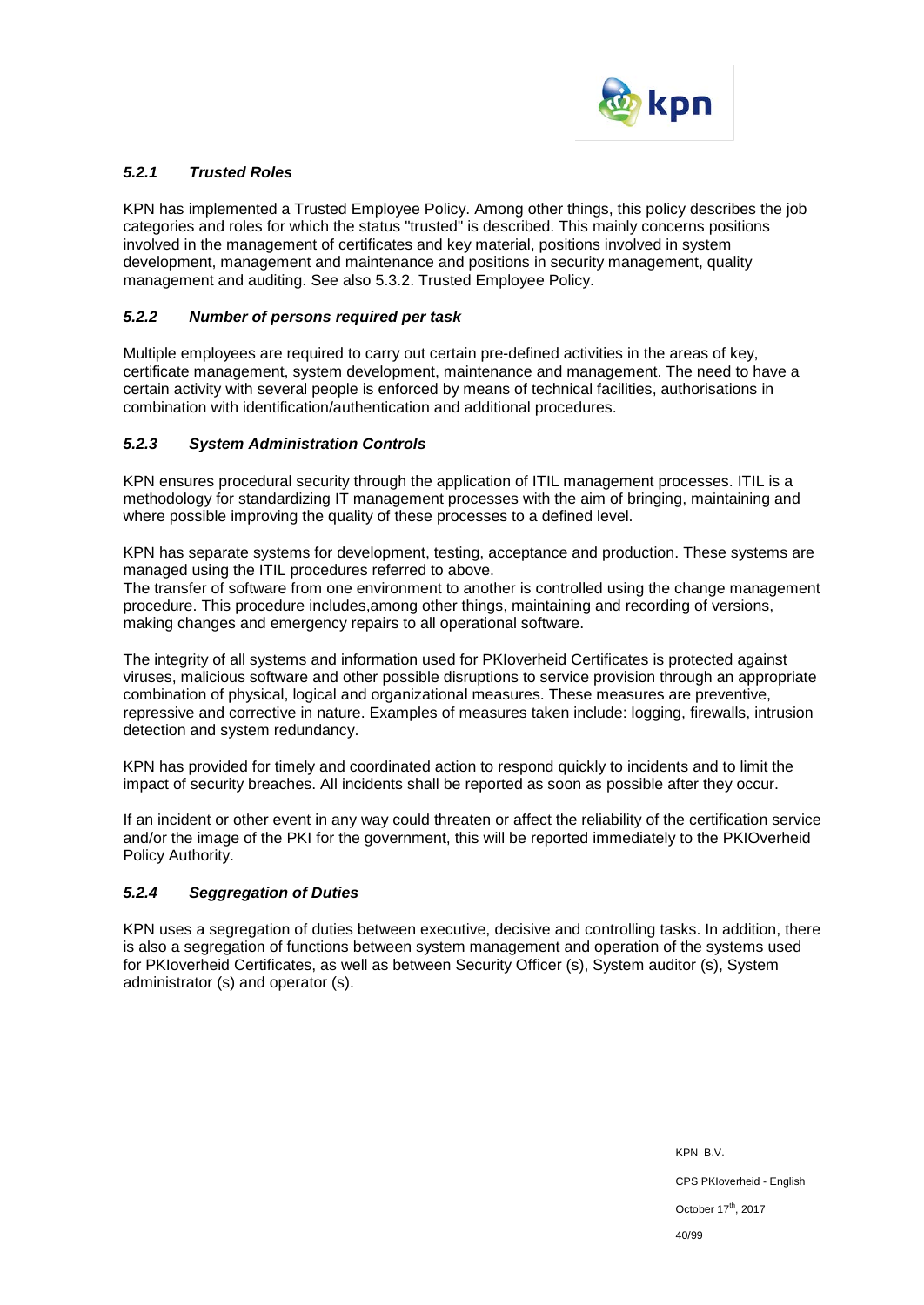

### **5.3 Personnel Security Controls**

### *5.3.1 Expertise, experience and qualifications*

KPN deploys personnel with sufficient expertise, experience and qualifications to deliver PKIoverheid Certificates.

KPN has determined which knowledge and experience is required for each function to be fulfilled properly. This is maintained, because developments in the field of expertise follow one another quickly. In addition, each employee's knowledge and experience is registered. A training plan is drawn up each year as part of the Planning & Control cycle and, once approved, the budget required to implement the plan is made available. The implementation of the plan is monitored and recorded. Where necessary, the training courses are made compulsory and, where possible, stimulated. Employees are also trained on the job. Employees are trained and trained as widely as possible, on the one hand to be able to use them as widely as possible and, on the other hand, to offer them as much variation in the range of tasks as possible.

The employees are followed by a Performance Management (PPM) cycle consisting of objectives interview, a functioning interview and an assessment interview.

# *5.3.2 Trusted Employee Policy*

KPN has drawn up and implemented a Trusted Employee Policy for its certification services. In formulating and maintaining this policy, the possibilities and impossibilities of generally applicable legislation and regulations such as the Dutch Civil Code, the Wbp and the European eIDAS Regulation and (customer) specific legislation and regulations from, for example, De Nederlandse Bank, the Pension and Insurance Chamber and the PKIoverheid have been carefully considered. This Policy describes in detail how, for example, a pre-employment screening (mandatory for those employees involved in the certification service provision), the issuing of a Statement of Conduct (VOG) pursuant to the Wji (also mandatory) and the conduct of security screening by services such as the General Intelligence and Security Service or the Military Intelligence and Security Service in order to obtain a Statement of No Objections (VGB). The policy also includes the options available to management if an employee or future employee does not wish to cooperate or if the outcome of the investigation is not positive.

Other provisions from the TEP are:

- Personnel who are not employed by KPN can under no circumstances perform any function or role with the status of "familiar" without direct supervision;
- A Trusted function/role may only be performed if the corresponding investigation has been completed, no objections have arisen and the employee has been formally appointed by management.
- Assessing the safety risks during employment is a responsibility of the direct supervisor as part of the PPM cycle.

### **5.4 Audit Logging Procedures**

# *5.4.1 Event logging*

KPN maintains records for audit purposes of the following: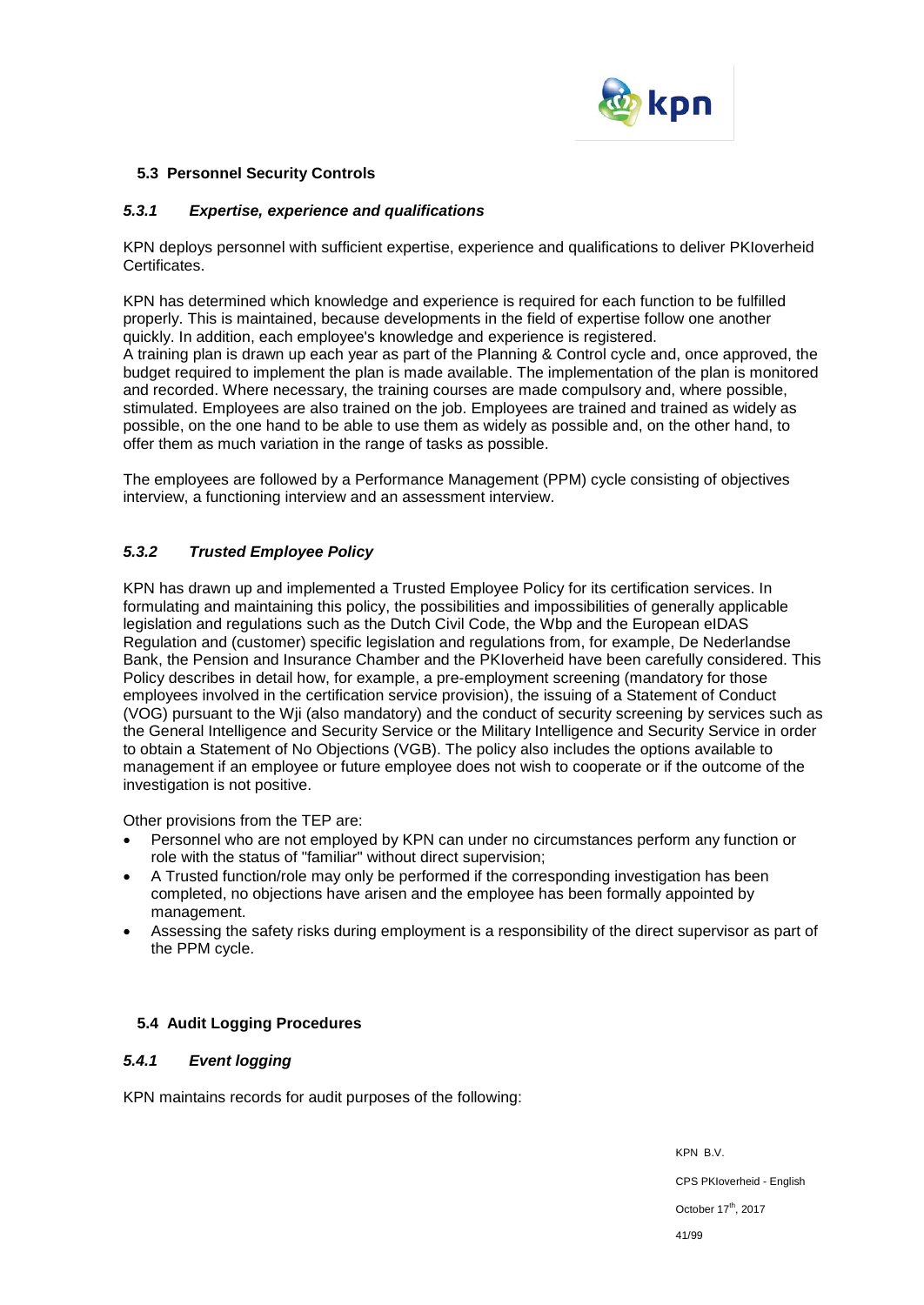

- Creation of accounts;
- Installation of new software or software updates;
- date and time and other descriptive information concerning backups;
- date and time of all hardware changes;
- Date and time of audit log dumps:
- Closing and (re)start of systems.

Logging takes place at a minimum:

- Routers, firewalls and network system components;
- Database activities and events;
- Transactions;
- Operating systems;
- Access control systems;
- Mail servers.

KPN keeps track of the following events manually or automatically

- Life cycle events with respect to the CA key, including:
	- o generation of keys, backup, storage, recovery, archiving and destruction;
	- o Cryptographic device life cycle events.
- Life cycle events with regard to the management of certificates, including:
	- o applications for certificates, issue and revocation;
	- o successful or unsuccessful processing of applications;
	- o generating and issuing Certificates and CRLs.
- Threats, including:
	- o successful and unsuccessful attempts to gain access to the system
	- o PKI and security activities undertaken by personnel;
	- o reading, writing or deleting security-sensitive files or records;
	- o Changes to the security profile;
	- o system crashes, hardware failure, and other irregularities;
	- o firewall and router activities;
	- o Entering and leaving the space of the CA.

The log files contain at least the following data:

- source addresses (IP addresses if available);
- Target addresses (if available);
- Time and date;
- User IDs (if available);
- Name of the event;
- Description of the event.

Audit logs are regularly reviewed to see if there have been significant security or operational events that may require further action.

### *5.4.2 Audit log Retention period*

The log files are stored for at least 18 months and then deleted.

The consolidated (electronic) audit logs, as well as the manual registrations during the period of validity of the Certificate, are retained for a period of at least seven years from the date of expiry of the Certificate.

> KPN B.V. CPS PKIoverheid - English October 17<sup>th</sup>, 2017 42/99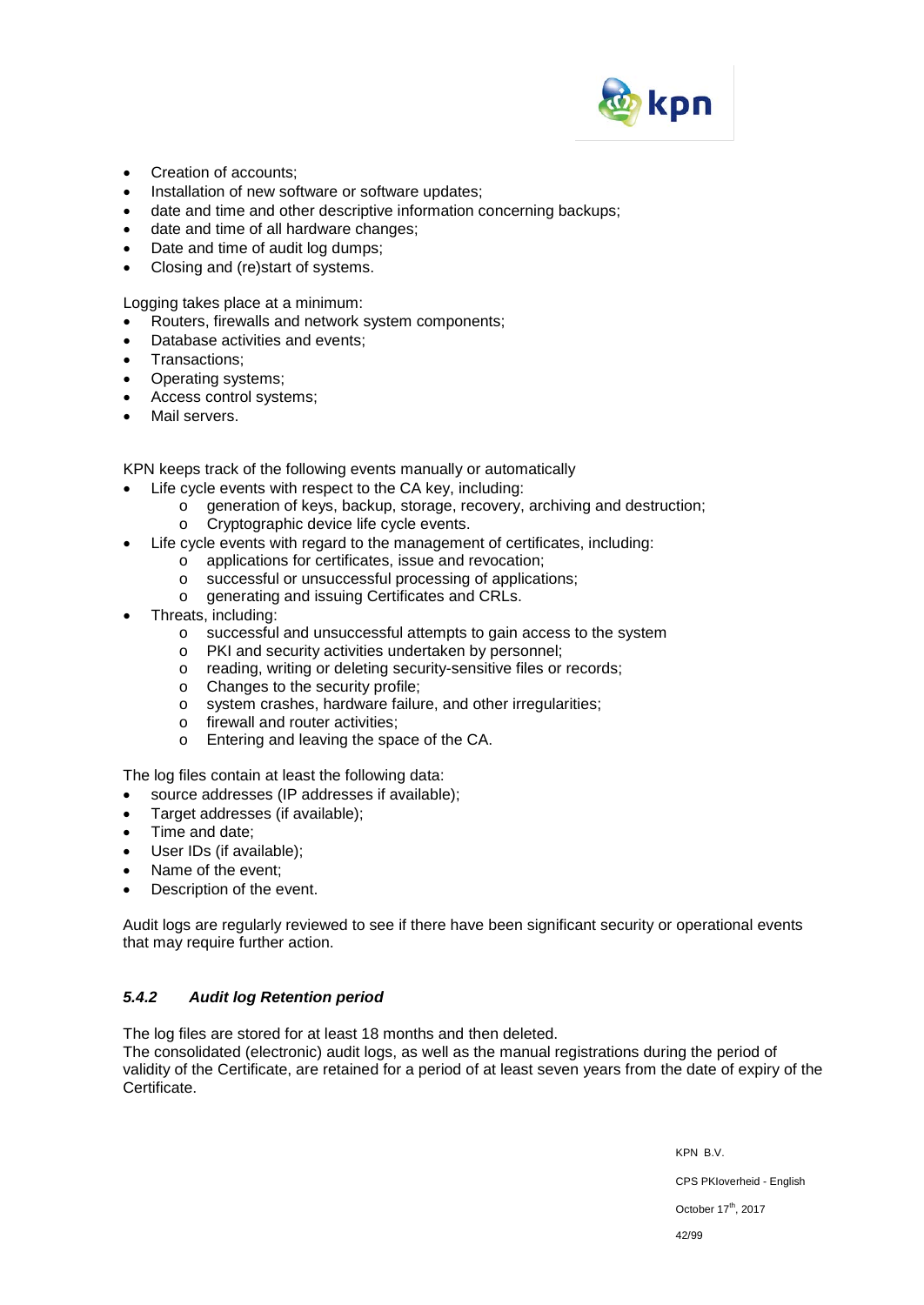

# *5.4.3 Protection of the Audit Log*

Events recorded electronically are recorded in audit logs. This is achieved through an appropriate combination of different types of security measures, including, inter alia, encryption and seggregation of duties, protected against unauthorized inspection, alteration, deletion or other undesirable modifications.

Events recorded manually are recorded in files. These files are stored in fire-safe cabinets in a physically safe environment with appropriate access measures.

# *5.4.4 Audit log back up procedures*

Incremental backups of audit logs are created on a daily basis, in an automated way, complete backups are created on a weekly basis and are also archived at a remote location.

# **5.5 Records Archival**

### *5.5.1 Archival of events and documents*

KPN records all relevant registration information, including at least

- the certificate application form;
- the details of/over the identity document presented by the Certificate Holder or Certificate Administrator;
- the findings and decision on the application;
- the identity of the validation officer who processed or approved the Certificate Application;
- the method of validating identity documents and establishing identities;
- proof of identification and receipt.

### *5.5.2 Archive retention period*

KPN retains all relevant documentation and information relating to a Certificate during its term of validity and for a period of at least seven years from the date of expiry of the Certificate.

### *5.5.3 Archive protection*

KPN takes care of the archiving itself. It ensures the integrity and accessibility of the archived data during the retention period.

All equipment and software necessary for accessing the information shall be kept for the same period. KPN ensures a careful and secure way of storage and archiving.

### *5.5.4 Archive back-up procedure*

No further stipulations

KPN B.V. CPS PKIoverheid - English October 17<sup>th</sup>, 2017 43/99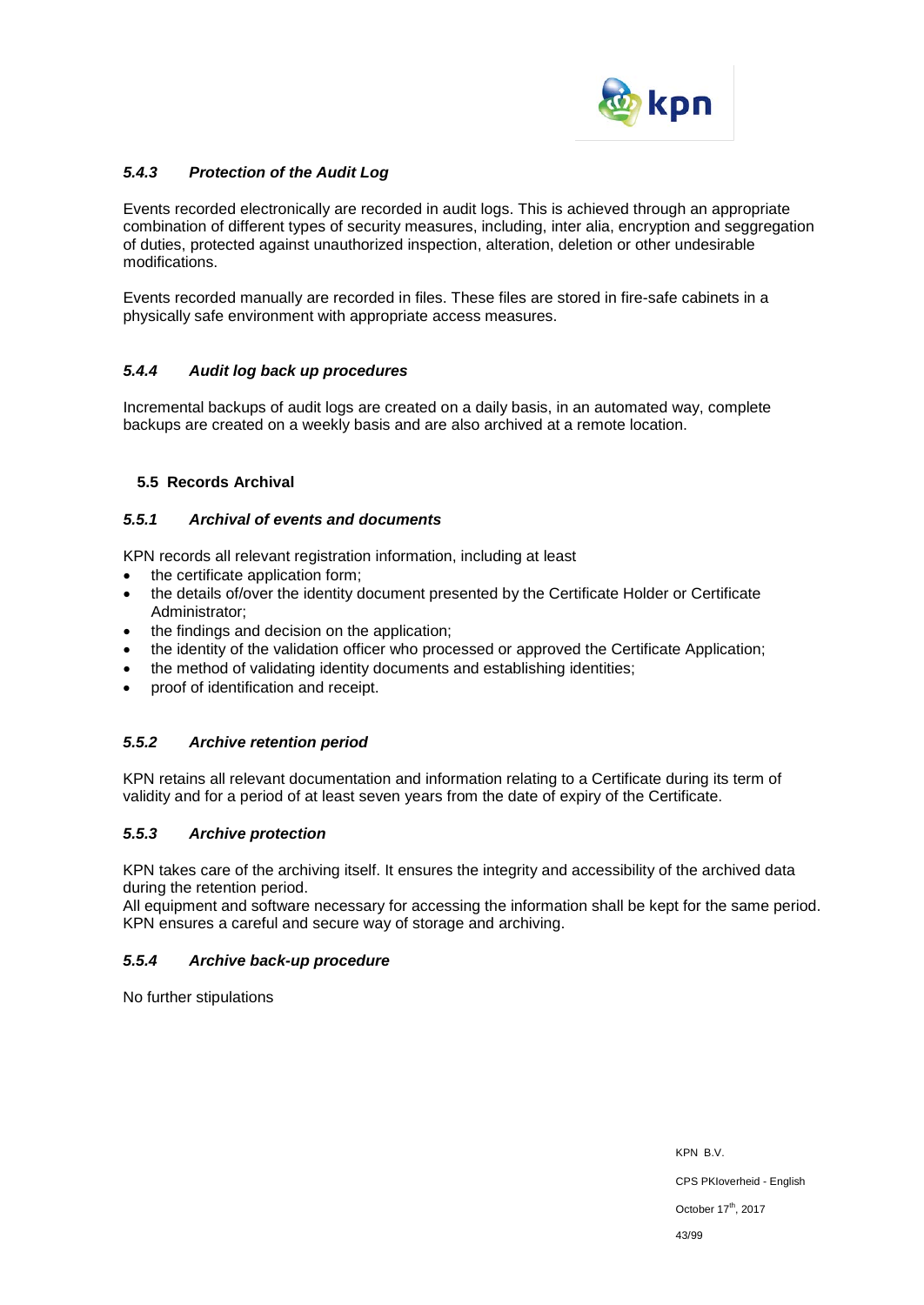

# *5.5.5 Requirements for time-stamping of records*

The precise date and time of relevant events in the life cycle of certificates and keys are recorded. This also applies to important events in the life cycle of the systems used for or supporting certification service delivery.

### **5.6 Key Changeover**

The keys of a CA Certificate are renewed at the same time as renewing that CA Certificate. Old keys remain on the token if the new ones are placed on it. Old tokens are destroyed after the end of their lifetime and the associated archiving period (zeroising).

Keys of Certificate Holders shall not be reused after the expiry of the validity period or after revocation of the associated (Services) Certificates.

# **5.7 Compromise and Disaster Recovery**

### *5.7.1 Disaster management*

KPN has implemented procedures to minimise the consequences of any disasters as much as possible. These measures include a contingency plan and an disaster recovery scenario. Compromise of KPN's Private Key is considered to be a disaster. KPN will inform Relying Parties, Subscribers, Certificate Holders and Certificate Managers as soon as possible of the compromise of KPN's Private Key by publishing information about this on its website (see Electronic Storage Site). KPN will also send an e-mail to Subscribers, Certificate Holders and Certificate Managers and inform the Government Policy Authority immediately.

# *5.7.2 Business Continuity*

KPN has set up a complete fallback for its CRL and the online revocation facility. The back-up device is always fully identical to the production environment in terms of software and data and, for example, in the event of a disaster, it can be switched to the back-up device. This switchover is regularly tested. The alternate location is another KPN location (Almere) and has an equivalent level of security.

A contingency scenario was realised for the remaining parts of the CA system. This scenario provides for the realization of a contingency within 24 hours. This scenario is maintained and tested annually.

### **5.8 CA or RA Termination**

If KPN terminates the certification service delivery, this will be done in accordance with a controlled process as further described in the KPN CA Termination Plan. This termination may be voluntary or involuntary, and the activities to be carried out will depend on it.

Parts of the plan upon termination include the plan:

Stop issuing new Certificates immediately;

KPN B.V. CPS PKIoverheid - English October 17<sup>th</sup>, 2017 44/99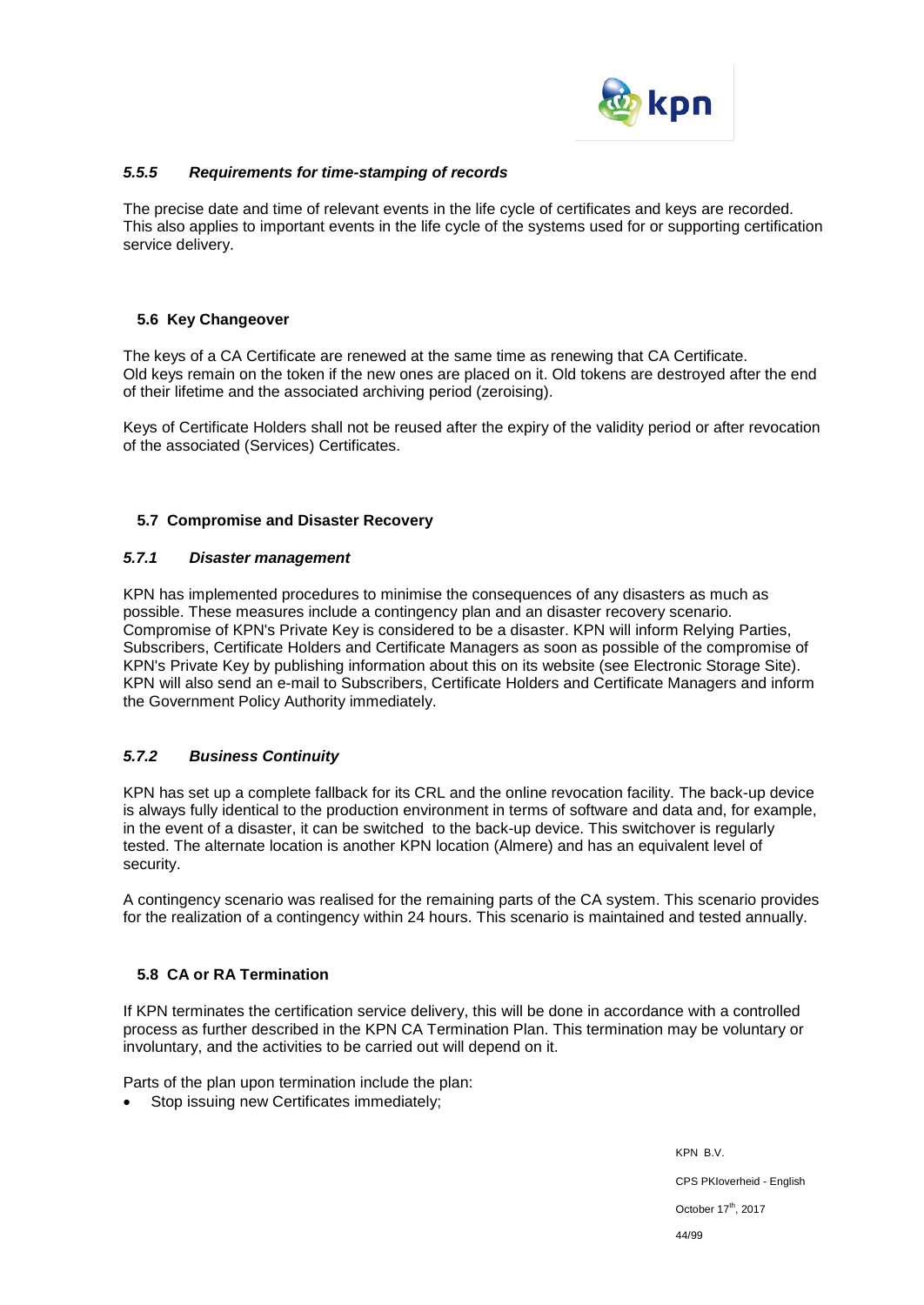

- rewriting, supplementing and publishing the CPS;
- Maintain the revocation status service (CRL/OCSP) for up to 6 months after the expiry date of the last certificate issued has expired or has been terminated by revocation;
- Destroy or permanently deactivate all private keys used for the service provision in question and permanently destroy all private keys used for that purpose;
- termination and destruction of systems, procedures and non-relevant data;
- an inventory of the data to be retained, necessary in order to provide legal proof of certification;
- Realisation of provisions relating to the transfer of the obligations to other Trust Service Providers, insofar as this is reasonably possible.

KPN has taken out adequate insurance cover for all common business risks to cover the costs of operations under the CA Termination Plan. KPN has established a guarantee institution to cover these costs in the event of bankruptcy.

#### *5.8.1 Involuntary termination*

Involuntary termination may be due to the following:

- Bankruptcy:
- Wide loss of confidence in the service, for example due to a major security incident;
- Termination of Agentschap Telecom (AT) registration due to sanction following enforcement or change of legal entity.

Currently, there is limited willingness for CSPs registered with AT to take over (parts of) the certification service from CSPs who involuntarily terminate their CSP service. For this reason, the transfer will consist of the legally required limited service (6 months of CRL/OCSP publication and 7 years of archiving validation files) to another CSP registered with AT. This limited transfer will result in the revocation of all relevant end-user and CA certificates.

### *5.8.2 Voluntary Termination*

In case of voluntary termination, the following activities will also be carried out:

- At least three months in advance, Subscribers, Certificate Holders and Certificate Managers shall be informed of the termination and the manner in which the termination will take place;
- Where reasonably possible, take measures to limit damage that may be caused to Subscribers and Certificate Holders as a result of the termination of the service.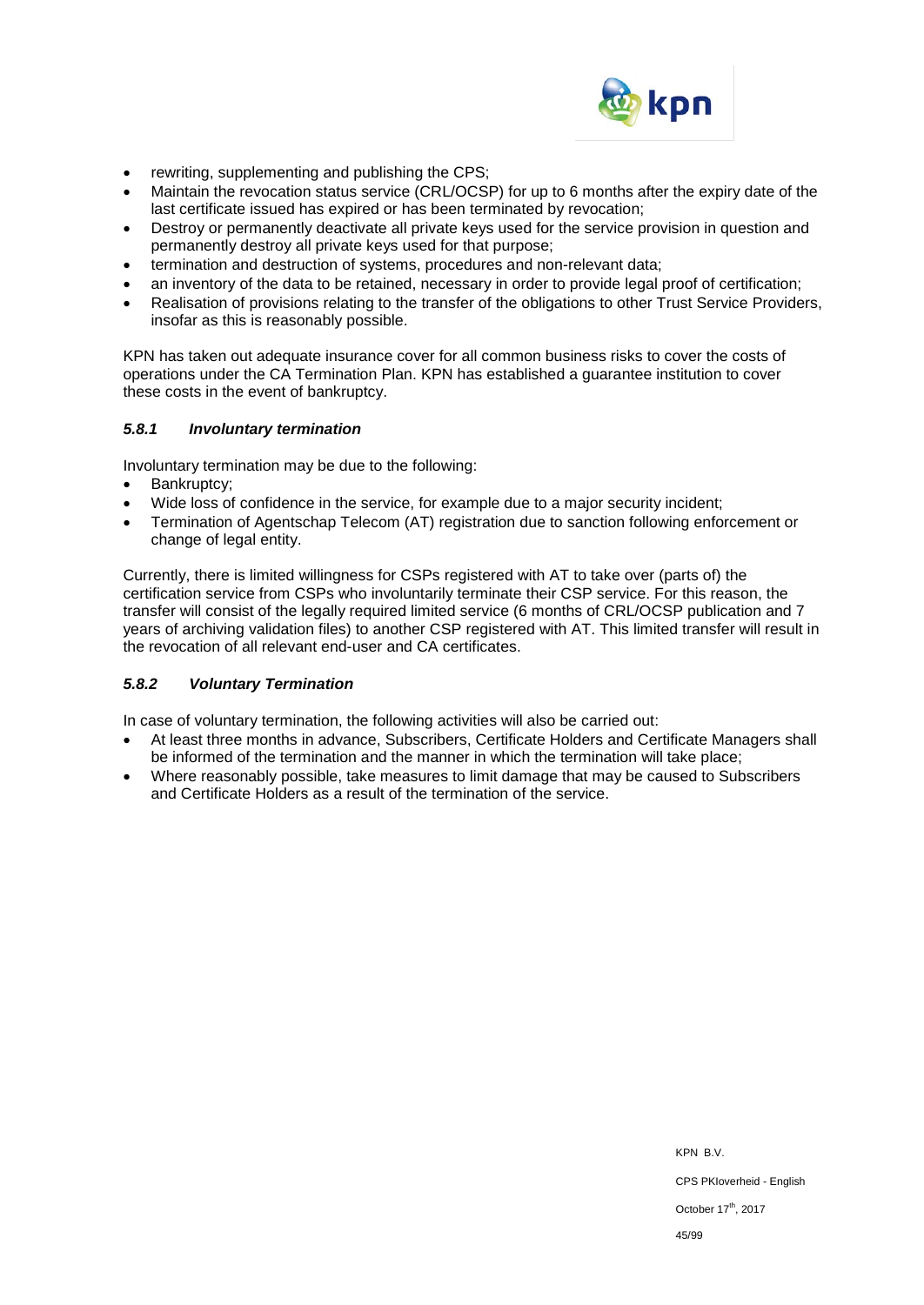

# **6 Technical Security Controls**

### **6.1 Generation and installation of key pairs**

### *6.1.1 Generation of key pairs*

When generating CA key pairs, KPN uses reliable procedures that are performed within a secure environment that meets objective and internationally recognised standards.

The key generation of KPN CAs used for PKI government Certificates has taken place in an EAL4+ certified HSM, in accordance with ISO 15408 (' Cryptographic module for CSP Signing Operations'). The SHA-1 root (domain Government/Businesses) is based on the signature algorithm' SHA1RSA'. Key pairs keys are 2048 bits asymmetric RSA and the used hashing algorithm is' SHA-1'. and the SHA-2 root (domain organization) is based on the signature algorithm' SHA2RSA'. The keys of the key pairs are 4096 bits of asymmetric RSA and the used hashing algorithm is' SHA-2'.

The key generation for Personal Certificates takes place in SSCDs/SUDs. The key generation for Group Certificates takes place in SUDs. The SHA-2 root (domain organization) uses the signature algorithm' SHA256RSA'. The keys of the key pairs are 2048 bits or higher asymmetric RSA and the used hashing algorithm is' SHA-2'.

When handling and processing applications for a certificate KPN uses secure resources and trustworthy systems generating key pairs and certificates for End Users. These trustworthy systems are provided with a positive CWA 14167-1 audit report.

All Certificates, with the exception of Server Certificates, are generated by a trustworthy system in an SSCD (for personal and professional certificates) or SUD (for Group Certificates). Multiple Certificates can be stored on the SSCD and SUD. For the Server Certificates, these must be generated by and under the responsibility of the Subscriber in a Safe Environment.

### *6.1.2 Transfer of Private Key and SSCD to Subscriber*

Personal, Professional Certificates or Group Certificates are transferred to the Certificate Holder in the following manner: sending the SSCD or SUD, including the Private Keys created by KPN via a commercial mail company, where the necessary PIN for the SSCD or SUD is issued separately to the Certificate Holder (' out of band'). The Certificate Holder signs for receipt of the SSCD or SUD before he/she is sent the PIN.

The key pair for which the Public Key is provided with a Server Certificate by KPN is generated by the Subscriber in the Subscriber's Safe Environment. The Private Key remains in that Safe Environment, so it is not transferred.

### *6.1.3 Transfer of Subscriber Public Key*

The key pairs of Personal, Professional and Group Certificates are generated by KPN and are therefore not transferred by the Subscriber to KPN.

The Subscriber does send the Public Key to KPN to have it provided with a Server Certificate. This Public Key is attached to an electronic application form and is linked to a unique Certificate Signing

> KPN B.V. CPS PKIoverheid - English October 17<sup>th</sup>, 2017 46/99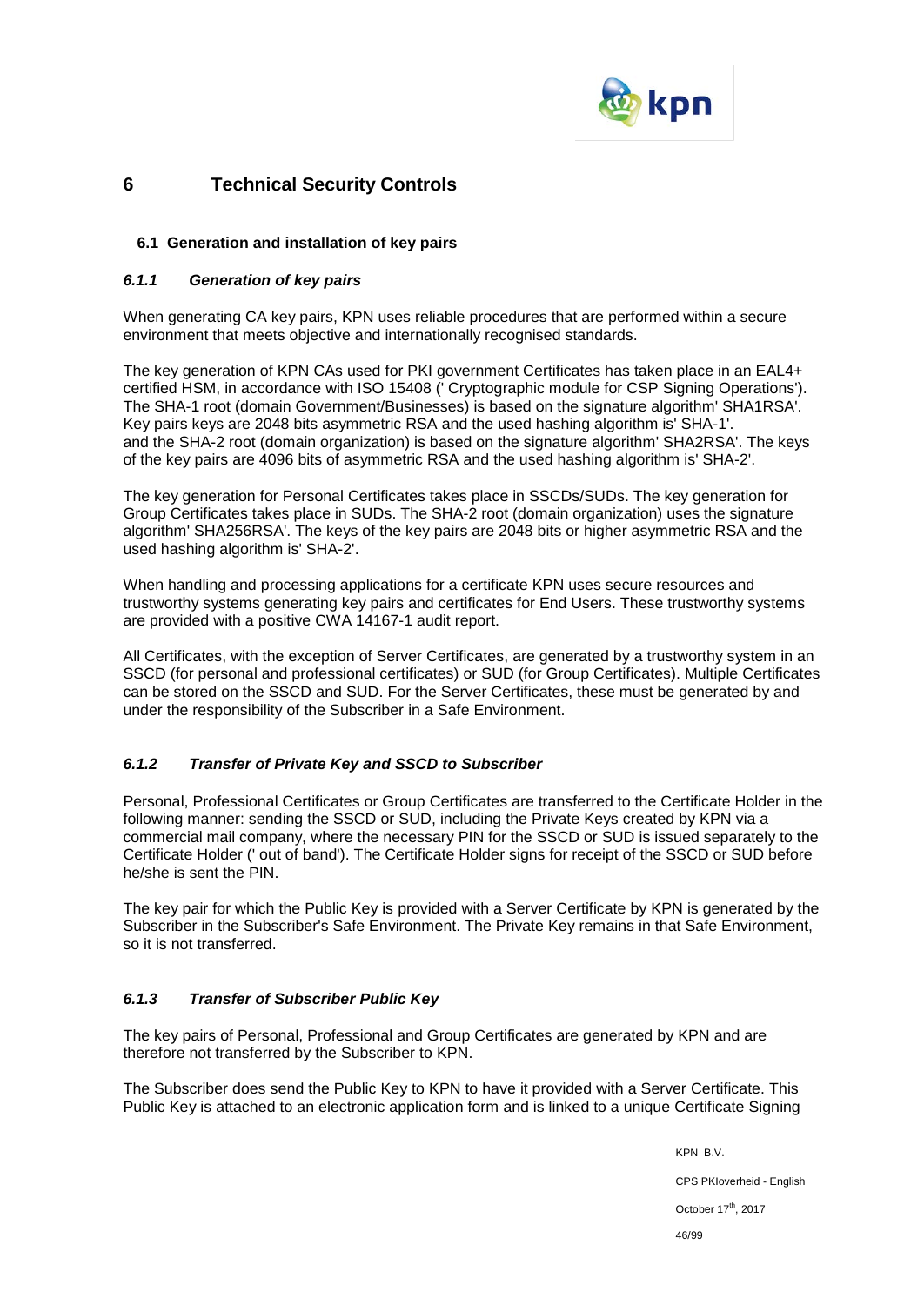

Request number (CSR number). The Public Key link to CSR number is used, after the Public Key has been provided with a Server Certificate, to return the Public Key provided with a Server Certificate by e-mail to the e-mail address mentioned in the Subscriber's Certificate Application request.

### *6.1.4 Transfer of the Public Key from TSP to Confidential Parties*

KPN's Public Keys used for PKIoverheid Certificates are made available to Relying Parties via KPN's Directory Service (see Electronic Storage Site).

### *6.1.5 Key Size*

The key size of a Certificate is at least 1024 bits RSA. However, from 01-01-01-2011, only Certificates with 2048 bits are issued. The key size of an SHA-1 CA Certificate is 2048 bits RSA and of an SHA-2 CA Certificate is 4096 bits.

### *6.1.6 Generation of Public Key parameters*

No Stipulations.

### *6.1.7 Key pair usage*

For the use of key usage extensions, see section 7.1.4. Certificate Profiles overview.

### *6.1.8 The purpose of key usage (as defined in X. 509 v3)*

The Certificates, including the associated key pairs, are only intended for the purposes described in this CPS and which are included in (the extensions of) the Certificate (field: Key Usage).

### **6.2 Private Key Protection and Cryptographic Module Engineering Controls**

In the development and use of cryptographic components, KPN ensures that these components meet all the requirements that can be set in terms of security, reliability, application range and mitigation of the susceptibility to interference. The applicable procedures may be assessed on the basis of internationally recognised standards.

### *6.2.1 Standards required for the cryptografische module*

For operational use, the cryptographic data is stored in an HSM. The HSM is EAL4+ certified.

The HSMs are supplied by the supplier in tamper-evident bags, which are packaging that make any form of corruption visible. Each consignment shall be checked immediately after its arrival on the basis of the corresponding list sent out-of-band.

> KPN B.V. CPS PKIoverheid - English October 17<sup>th</sup>, 2017 47/99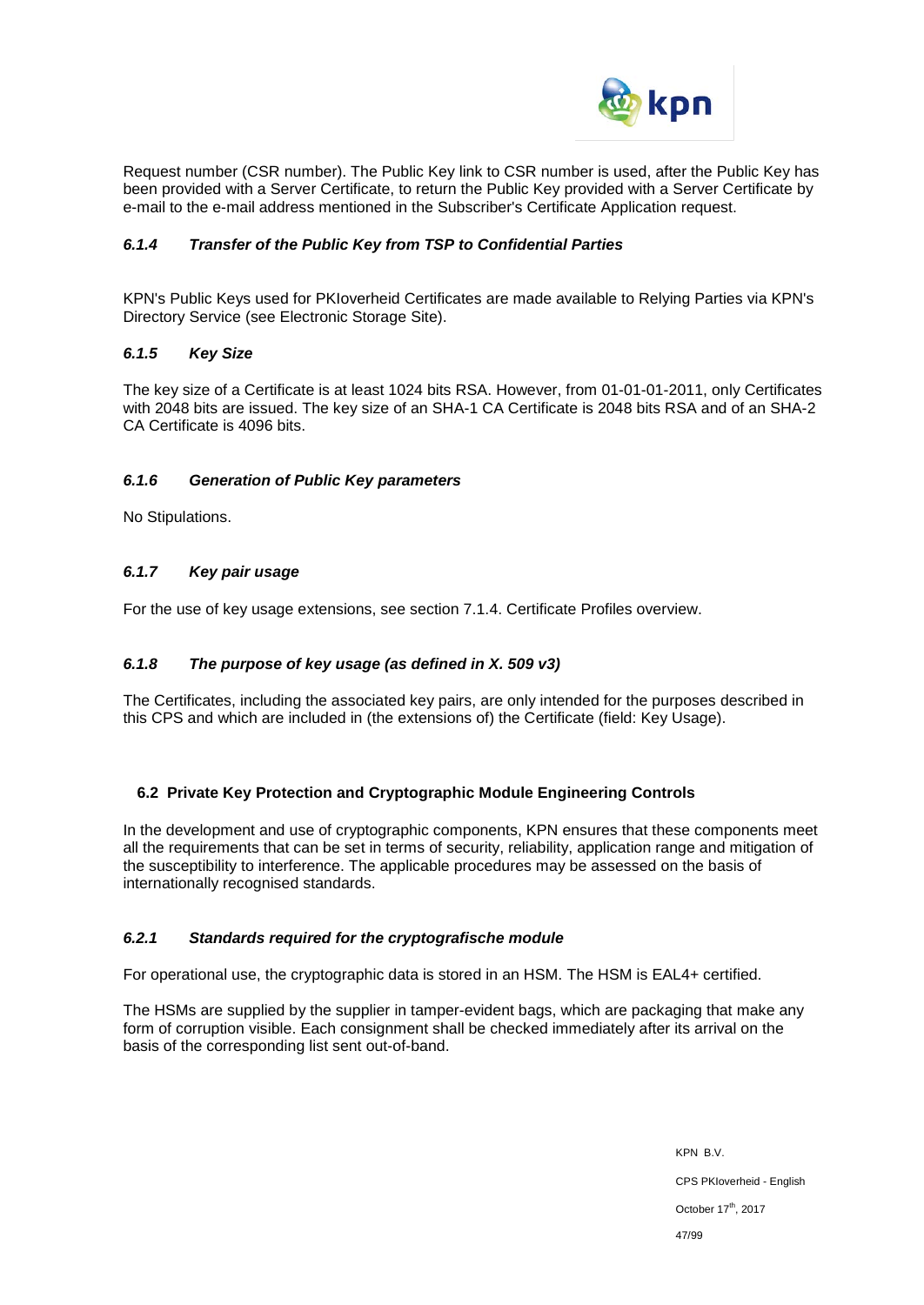

KPN applies Key Management procedures to install, activate, backup and restore the Private Keys of KPN CAs, which sign(Services) Certificates and CRLs . These actions are performed simultaneously by at least two employees.

KPN CA Private Keys will be destroyed when this product is decommissioned.

### *6.2.2 Private Key multi-person control*

The Private Keys associated with KPN's CA Certificates are in principle not readable in one piece. In addition, the cryptographic hardware modules on which they are stored are protected in such a way that multiple persons are required to access them, and they are stored in a secure environment. This Safe Environment is equipped with several layers of security measures of different type (technical, physical and organizational) and nature (preventive, detective, etc.). In order to be able to pass through the security layers, several employees of several departments are required.

# *6.2.3 Escrow of Private keys of Certificate Holders*

By default, there is no Escrow of Private Keys. If desired, a Subscriber can submit a request to Escrow for Private Keys of Confidentiality (encryption) Certificates and can make agreements about this.

If the Private Key of a Confidentiality Certificate is not taken in escrow, the loss, destruction or other unusability of the Private Key will result in the fact that the data previously encrypted with this certificate can no longer be decoded.

There is no possibility of Escrow of Private Keys related to Signature Certificates and Authentication Certificates.

### *6.2.4 Back-up of private keys*

A backup is made of the Private Keys associated with KPN's CA Certificates. The backup is stored in encrypted form in cryptographic modules and associated storage devices.

No backup will be made of the Private Keys associated with Certificates.

### *6.2.5 Archiving of Private Keys*

Private keys of Certificates are not archived.

### *6.2.6 Acces to Private Keys in the cryptografic module*

For the Private Keys belonging to KPN CA Certificates, which are stored in a cryptographic hardware module, access protection is used to ensure that the keys cannot be used outside the module. See 6.2.2.

> KPN B.V. CPS PKIoverheid - English October 17<sup>th</sup>, 2017 48/99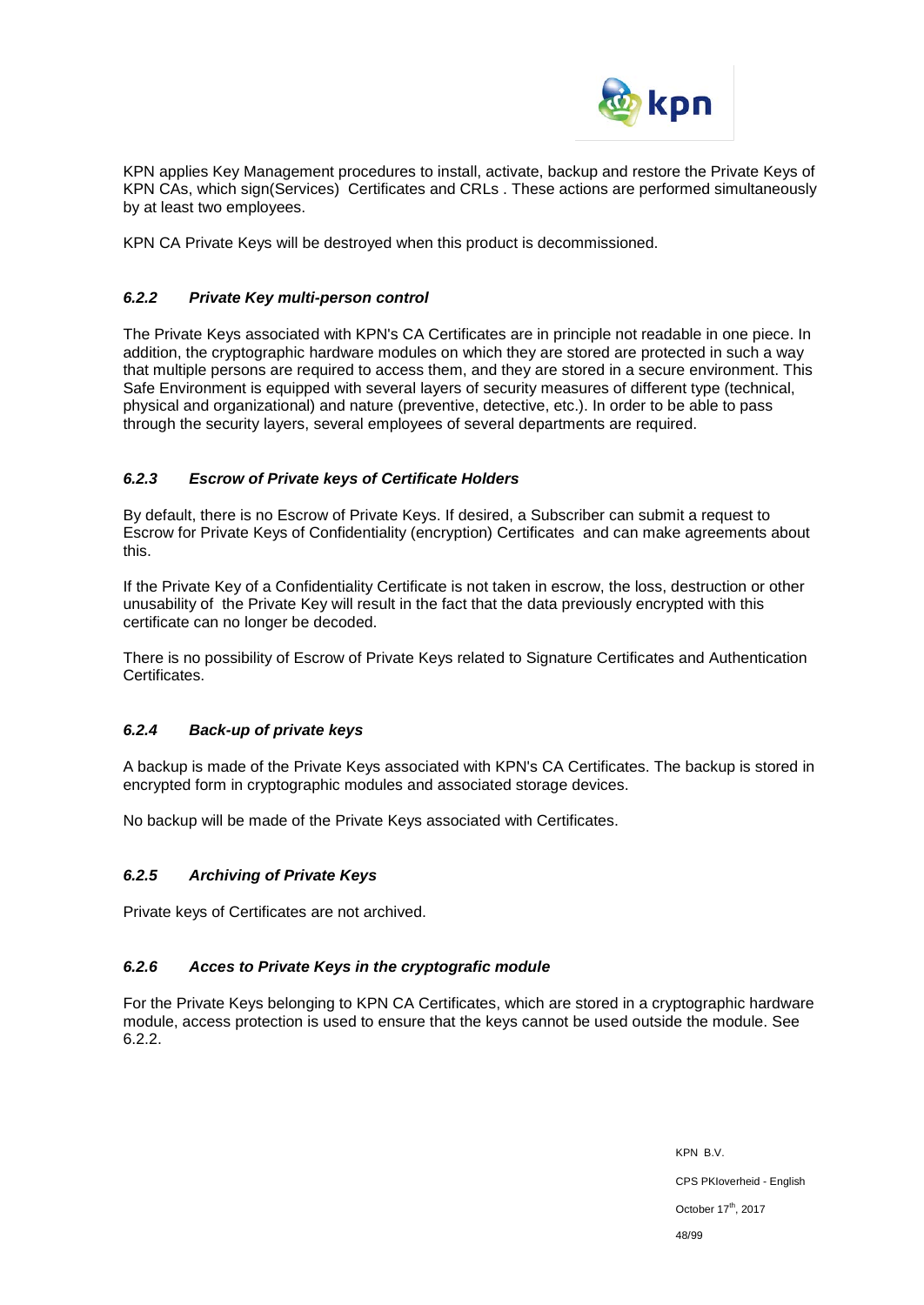

# *6.2.7 Storage of Private Keys in the cryptografic module*

CA-Private Keys are stored encrypted in hardware cryptographic modules.

### *6.2.8 Activation of Private Keys*

The Private Keys associated with KPN CA Certificates are activated by means of a key ceremony in the presence of the therefore necessary officers.

# *6.2.9 Deactivation of Private Keys*

Under specific circumstances, KPN may determine that the Private Keys are deactivated, subject to the safeguards applicable to them for the sake of due care.

If an SSCD or SUD is lost by the Certificate Holder and returned to KPN by a finder, this SSCD or SUD will be destroyed by KPN, including the Private Key included therein. KPN will then also check whether the relevant Certificates have been revoked and if not, it will do so immediately.

### *6.2.10 Methods for destruction of Private Keys*

The Private Keys with which Certificates are signed can no longer be used after the end of their life cycle. KPN ensures adequate destruction, avoiding the possibility of tracing the destroyed keys from the remains. If such keys are destroyed, those activities will be logged.

### *6.2.11 Requirements for safe means of storage and use of certificates*

For those certificates issued on smart cards, i. e. personal certificates and group certificates, the smart cards are certified by CWA 14169 at the EAL4+ level.

In the case of Server Certificates, use is made of the possibility offered by PKIoverheid to protect the keys of a Server Certificate by means of software. This means that the environment in which the keys are generated and stored must be as secure as if they were generated and stored in a SUD. That same level of security can be achieved by a combination of appropriate compensatory measures in and for that environment.

Compensatory measures must be of such a quality that it is practically impossible to steal or copy the keys unnoticed. Compensatory measures include a combination of physical access security, logical access security, logging and audit and separation of functions.

When applying for a Server Certificate, the Subscriber declares that the environment in which the keys are generated and stored is sufficiently secure, as described above.

The Special Terms and Conditions stipulate that KPN has the right to carry out an audit of the measures taken.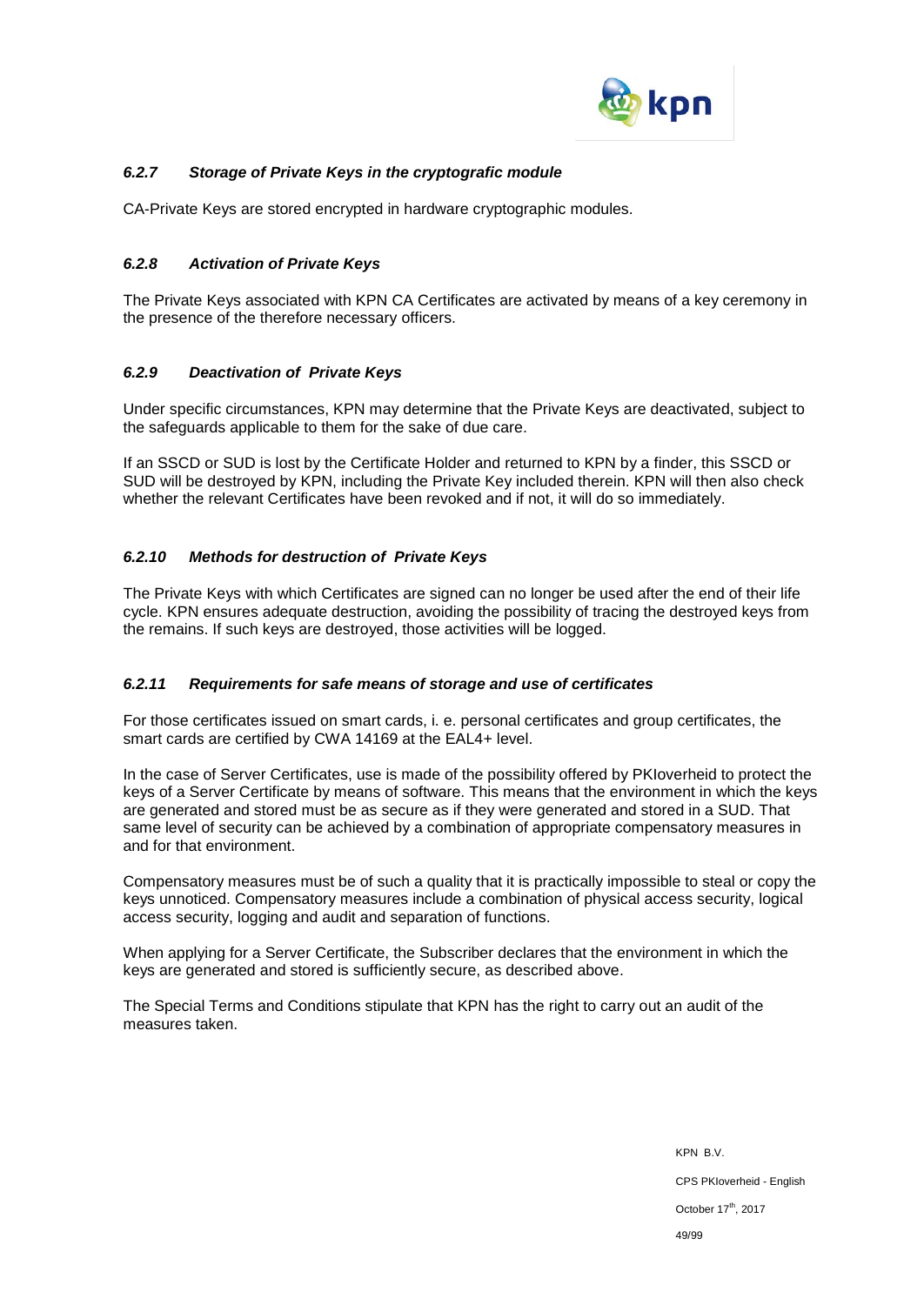

#### **6.3 Other Aspects of Key Pair Management**

All aspects of key pair management performed by KPN are subject to careful procedures that are consistent with the intended purpose.

### *6.3.1 Archiving of van Public Keys*

Public Keys are archived by KPN for at least seven years after the original validity period of a Certificate has expired. Archiving will take place in a physically secure environment.

### *6.3.2 Period of use for Certificates, Public Key and Private Keys*

For SHA-2 certificates, a term of validity of 3 years (standard) or 5 years can be chosen. However, this does not apply to server certificates; the PKI government's IPU allows a maximum validity period of 3 years for server certificates.

For the SHA-1 Server Certificates issued in 2011, the lifespan was limited to 31 December 2011. For those SHA-1 Server Certificates, issued in December 2011 with PKI government permission, which can still be issued until 31 December 2013, a fixed date of validity of 31 December 2013 applies.

On 7 September 2017, the Netherlands Radiocommunications Agency(Agentschap Telecom), as supervisor under the European eIDAS Regulation, decided to grant qualified status to the new trust service based on the KPN G3 CA.

Under this CA server certificates can be issued with a validity period of 2 or 3 years. Personal, Professional and Group Certificates can be selected for a period of 3 or 5 years.

KPN will inform the Subscriber of the expiry of this period of validity at least two months before the expiry date of the Certificates issued upon request.

### **6.4 Activation Data**

### *6.4.1 Generation and Installation of activation data*

The SSCD or SUD, in which the Key pair and its Certificate are stored, is provided with activation data. This PIN and PUK code is generated by a trustworthy system, consists of five characters and is printed on a PIN-mail. After acceptance of the PIN-mail, the system will destroy the PIN and PUK codes. In the time between generation and acceptance, the codes are encrypted by the trustworthy system.

### *6.4.2 Protection of activation data*

The PIN-mail, with the PIN and PUK code printed on it, is sent to the Certificate Holder/Certificate Manager via a different route and at a different time, i. e. separated from SSCD or SUD. Upon receipt of the PIN and PUK codes, the Certificate Holder/Certificate Manager shall be solely responsible for their protection and confidentiality.

> KPN B.V. CPS PKIoverheid - English October 17<sup>th</sup>, 2017 50/99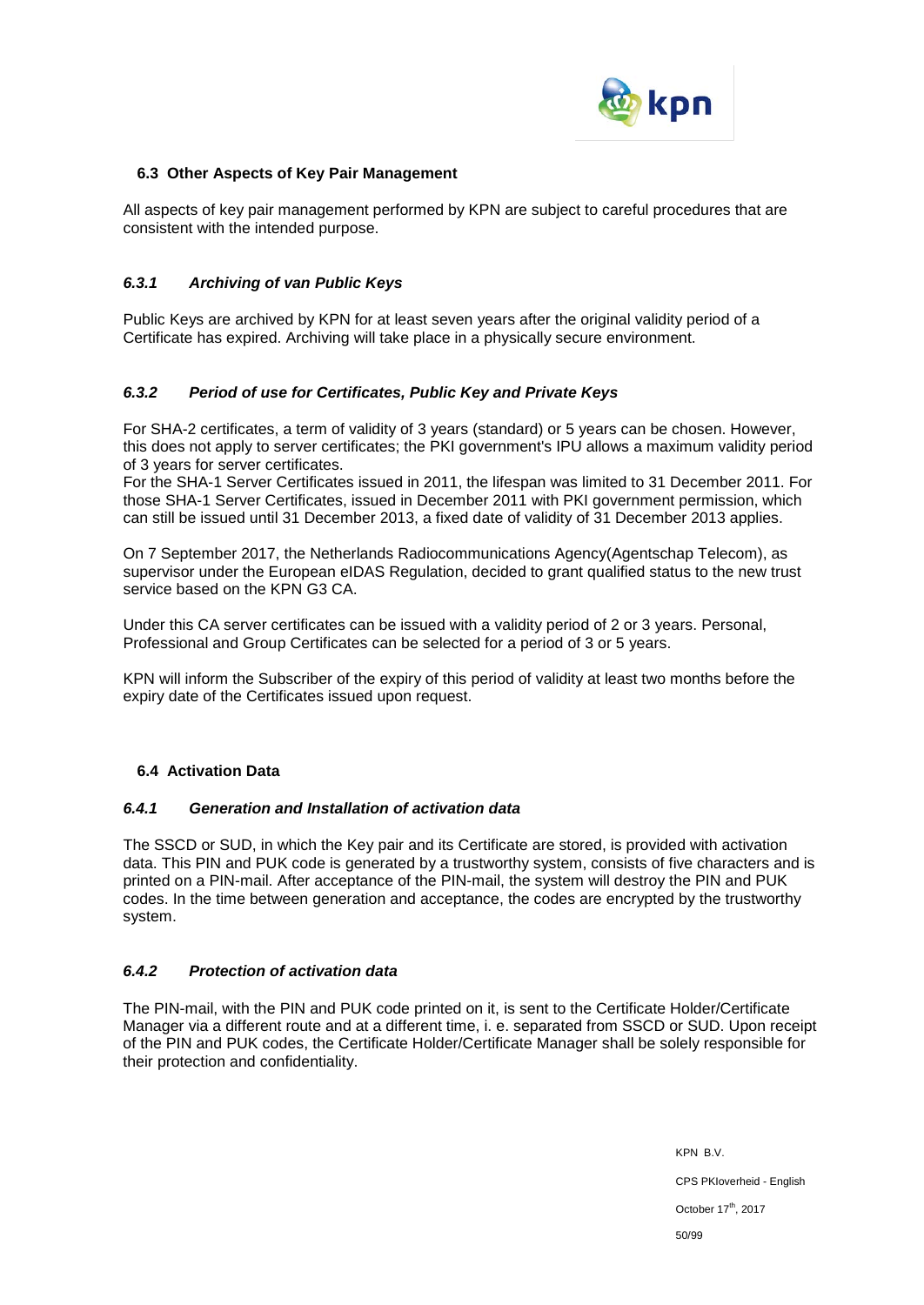

### *6.4.3 Functioning of the activation data*

In order to be able to access the Key Material and Certificate, the Certificate Holder must use the PIN code obtained for the SSCD or SUD. If the PIN code is entered incorrectly three times, the SSCD or SUD is automatically blocked. In that case, SSCD or SUD can only be unlocked with the PUK code.

If the PUK code is entered incorrectly three times, the SSCD or SUD is permanently blocked and therefore becomes unusable.

# **6.5 Computer Security Controls**

### *6.5.1 Specific technical requirements for computer security*

KPN appropriately safeguards the computer systems used for PKIoverheid Certificates against unauthorized access and other threats, including through multi factor authentication.

The integrity of CSP systems and information is protected against viruses, malicious and unauthorized software and other possible sources that could lead to service disruption, by means of an appropriate set of physical, logical and organizational measures. These measures are preventive, detective, repressive and corrective in nature. Examples of measures include: logging, firewalls, intrusion detection and redundancy of systems, system components and network components.

The Directory Service is adequately protected against manipulation and is accessible online. Information about the revocation status can be consulted 24 hours a day and seven days a week.

### *6.5.2 Security Rating*

KPN classifies the resources used on the basis of a risk assessment.

### **6.6 Life Cycle Security Controls**

#### *6.6.1 Controls for system development*

KPN also develops, in part, its own CardManagementSystem (CMS). Although the CMS is obtained from a specialist supplier, it consists of many different, small modules, which can be combined in different order and composition into a working CMS using a system supplied by the supplier. Several developers have been trained in this system, where necessary supported by the supplier.

In the management of the CMS, a separation of functions has been made between the development, user and management organization. This separation of functions has continued in the separate production, testing and development environments. The transition from development, to testing and production environment is managed using the existing change management procedure. This change management procedure includes maintaining and recording versions, changes and emergency repairs of all operational software.

The other CA systems are obtained from reliable suppliers and, like the CMS, are equipped with a CWA 14167-1 audit report or equivalent.

> KPN B.V. CPS PKIoverheid - English October 17<sup>th</sup>, 2017 51/99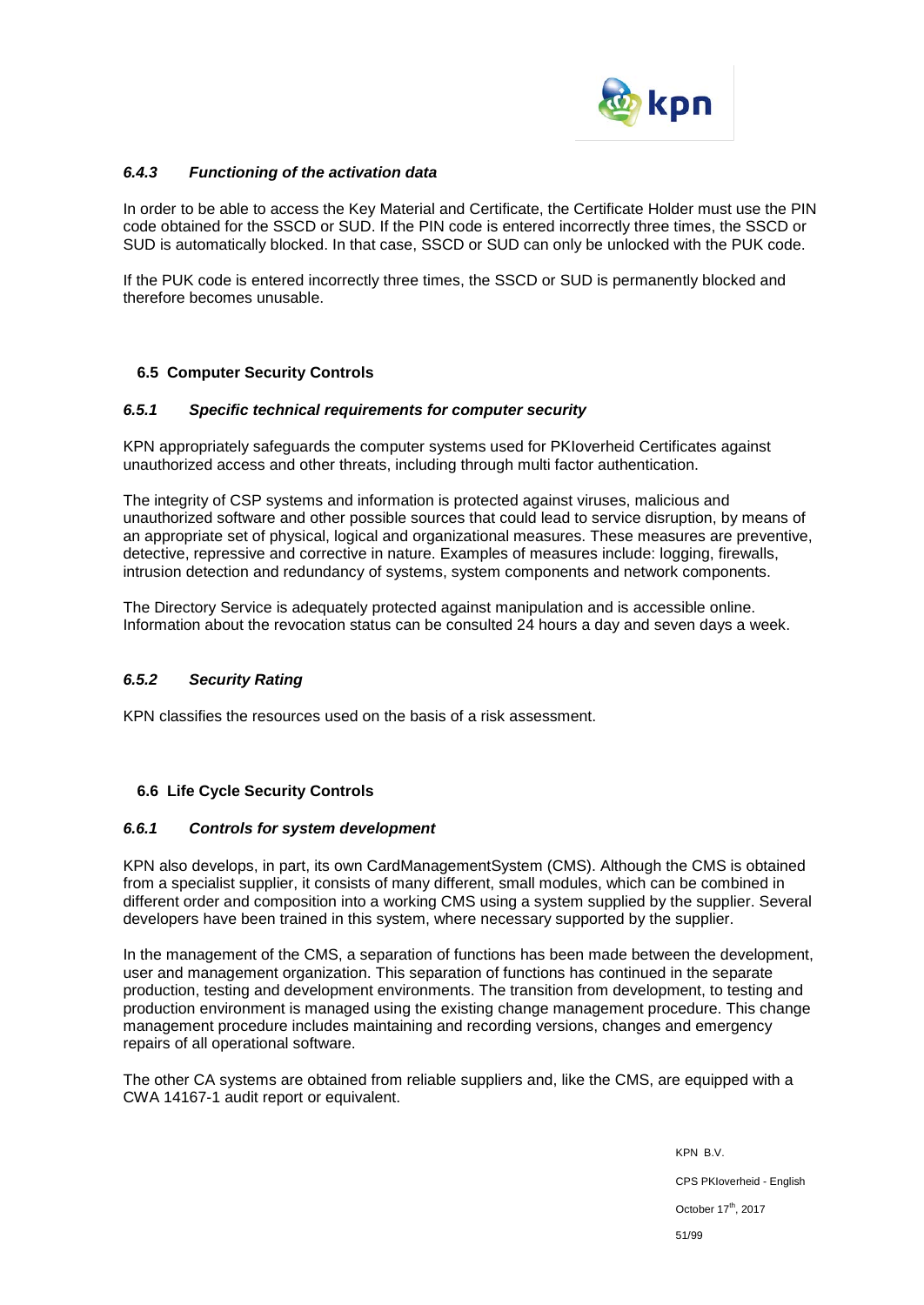

KPN's systems use a trusted source of time.

The capacity utilization is tracked and forecasts are made of the capacity required in the future to provide sufficient processing power and storage capacity in the future.

### *6.6.2 Security Management Controls*

Suppliers' software delivery is surrounded by control measures that can be used to determine the integrity and authenticity of the software. A measure used in addition to the measures mentioned in 6.6.1 is the use of hashes.

# **6.7 Network Security Controls**

KPN takes appropriate measures to ensure the stability, reliability and security of the network. This includes, for example, measures to regulate data traffic and to identify and prevent unwanted data traffic, as well as the installation of firewalls to ensure the integrity and exclusivity of the network. These measures are preventive, detective, repressive and corrective in nature. They also include the regular (at least monthly) security scan and (at least annually) a penetration test.

### **6.8 Time-stamping**

KPN does not provide time-stamping services.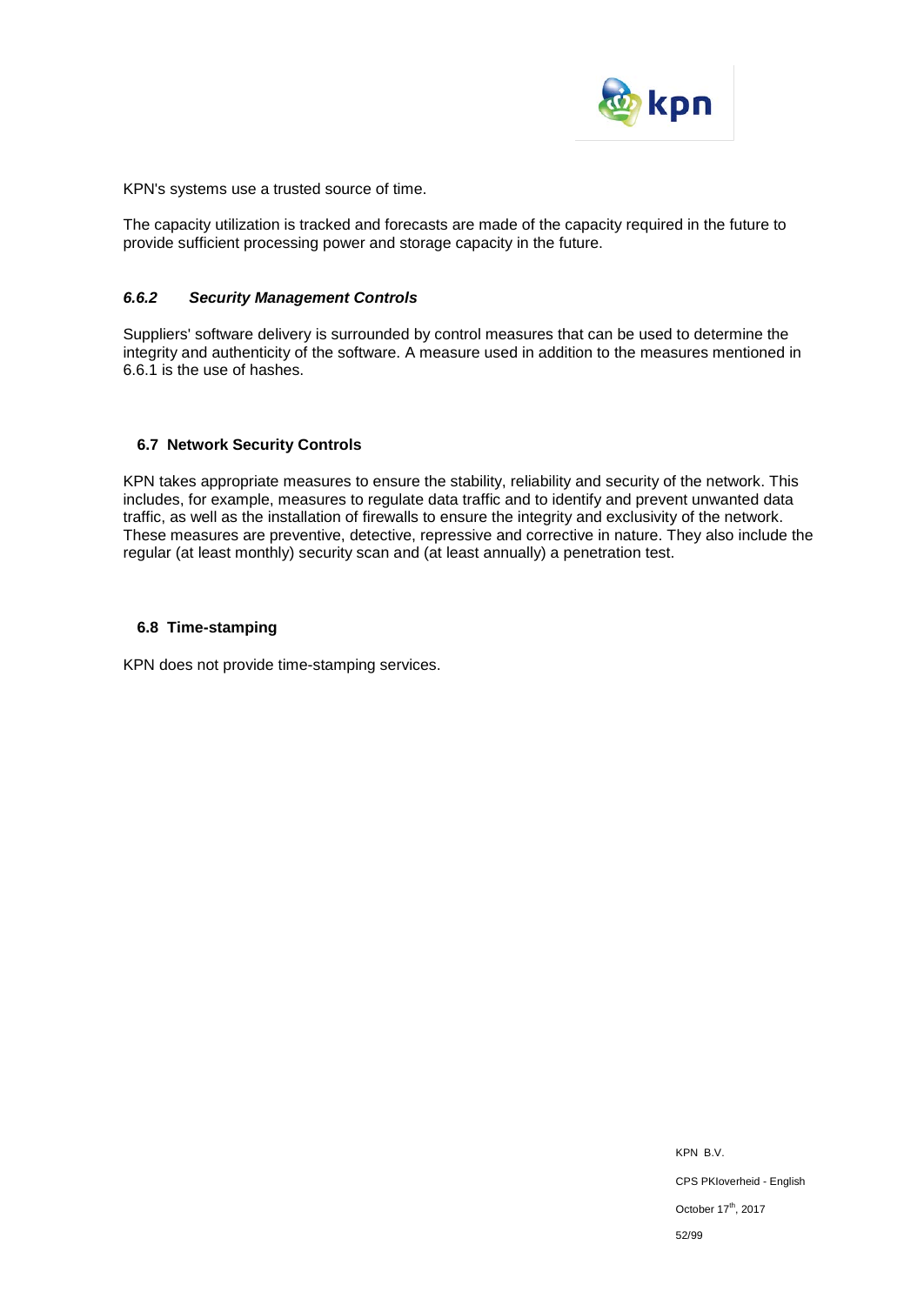

# **7 Certificaat-, CRL- en OCSP-profiles**

# **7.1 Certificate profiles**

# *7.1.1 CP OID*

The applicable Certificate Policies can be identified through the following OIDs:

| Personal and Professional Certificates:                 |                             |  |
|---------------------------------------------------------|-----------------------------|--|
| Domein Overheid/Bedrijven (Domain Government/Companies) |                             |  |
| 2.16.528.1.1003.1.2.2.1                                 | Authentication certificate  |  |
| 2.16.528.1.1003.1.2.2.2                                 | Signing certificate         |  |
| 2.16.528.1.1003.1.2.2.3                                 | Confidentiality certificate |  |
| Domein Organisatie (Domain Organization)                |                             |  |
| 2.16.528.1.1003.1.2.5.1                                 | Authentication certificate  |  |
| 2.16.528.1.1003.1.2.5.2                                 | Signing certificate         |  |
| 2.16.528.1.1003.1.2.5.3                                 | Confidentiality certificate |  |
|                                                         |                             |  |

### Server certificates:

Domein Overheid/Bedrijven(Domain Government/Companies) 2.16.528.1.1003.1.2.2.6 Server certificate.

Domein Organisatie(Domain Organization)

2.16.528.1.1003.1.2.5.6 Server certificate.

### Groupcertificates:

| Domein Overheid/Bedrijven (Domain Government/Companies) |                              |  |
|---------------------------------------------------------|------------------------------|--|
| 2.16.528.1.1003.1.2.2.4                                 | Authentication certificate.  |  |
| 2.16.528.1.1003.1.2.2.5                                 | Confidentiality certificate. |  |
| Domein Organisatie (Domain Organization)                |                              |  |
| 2.16.528.1.1003.1.2.5.4                                 | Authentication certificate.  |  |
| 2.16.528.1.1003.1.2.5.5                                 | Confidentiality certificate. |  |

### *7.1.2 Overview Certificate Profiles*

The PKIoverheid Certificates are structured according to the PKIX X. 509 v3 standard, whereby extensions can be used.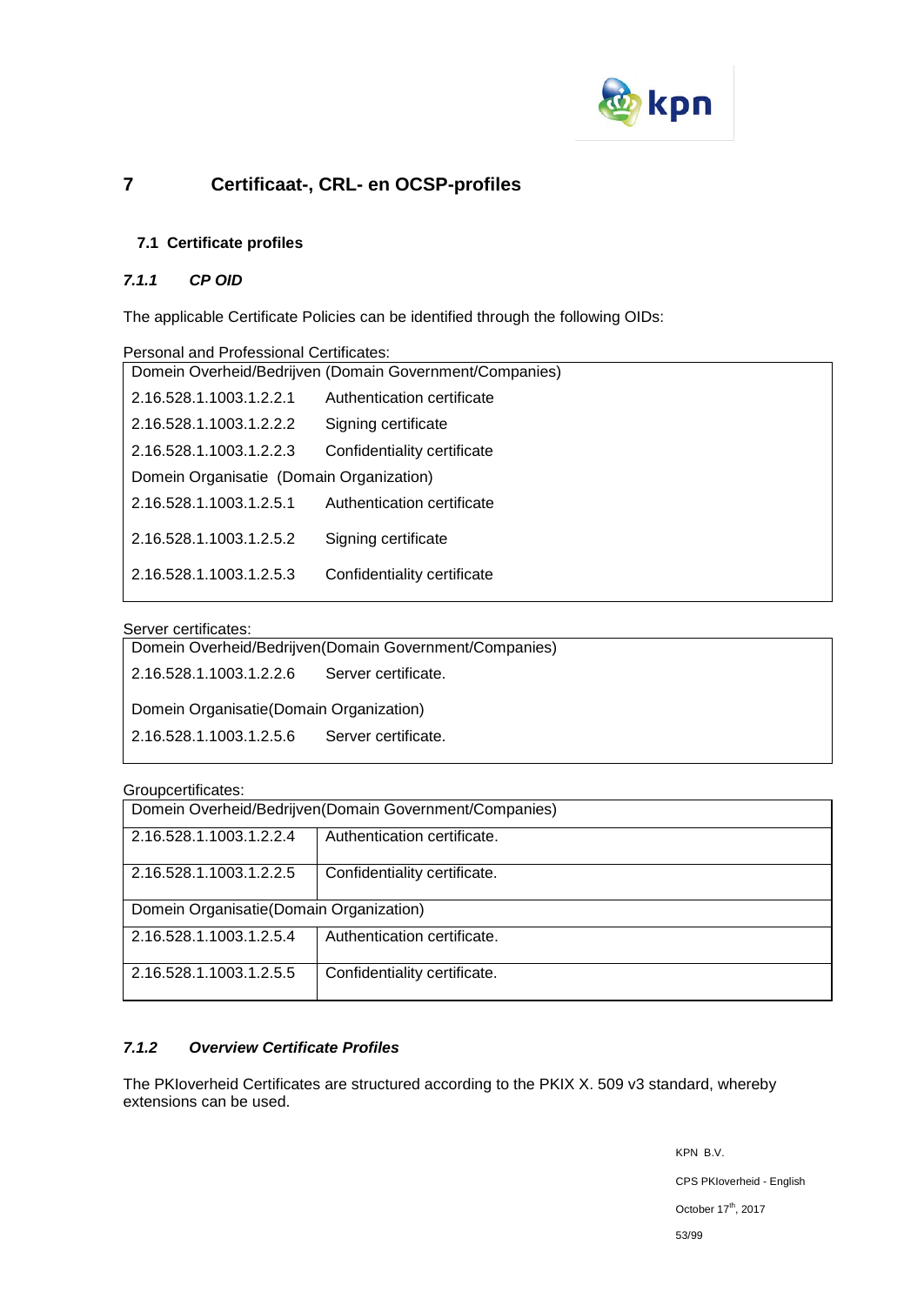

Signature certificates are structured according to the EESSI/ETSI Qualified Certificate Profile. Any extensions within this framework shall also be included in the other Certificates. Certificate profiles are drawn up in accordance with Part 3 of the PKI government's Programme of Requirements, in accordance with the Certificate Profile of the Certificate for the Domain Government/Companies and Organization.

# **7.1.2.1 Personal certificates and Recognized Profession Certificates**

| Dasit alli ibulus<br><b>Field</b> | value                                                                                                                                                                                                                                                                                                                                                                                                                                                                                                                                                                                                                                                                                                                                                                                                                                                                                                                                                                                                                                                                                                                                                                                                                                                                                                                                                                                                                                                                                                                                                                                                                                                                                                   |  |
|-----------------------------------|---------------------------------------------------------------------------------------------------------------------------------------------------------------------------------------------------------------------------------------------------------------------------------------------------------------------------------------------------------------------------------------------------------------------------------------------------------------------------------------------------------------------------------------------------------------------------------------------------------------------------------------------------------------------------------------------------------------------------------------------------------------------------------------------------------------------------------------------------------------------------------------------------------------------------------------------------------------------------------------------------------------------------------------------------------------------------------------------------------------------------------------------------------------------------------------------------------------------------------------------------------------------------------------------------------------------------------------------------------------------------------------------------------------------------------------------------------------------------------------------------------------------------------------------------------------------------------------------------------------------------------------------------------------------------------------------------------|--|
|                                   |                                                                                                                                                                                                                                                                                                                                                                                                                                                                                                                                                                                                                                                                                                                                                                                                                                                                                                                                                                                                                                                                                                                                                                                                                                                                                                                                                                                                                                                                                                                                                                                                                                                                                                         |  |
| Version                           | 2 (X.509v3)                                                                                                                                                                                                                                                                                                                                                                                                                                                                                                                                                                                                                                                                                                                                                                                                                                                                                                                                                                                                                                                                                                                                                                                                                                                                                                                                                                                                                                                                                                                                                                                                                                                                                             |  |
| SerialNumber                      | Unique 128 bits long serialnumber                                                                                                                                                                                                                                                                                                                                                                                                                                                                                                                                                                                                                                                                                                                                                                                                                                                                                                                                                                                                                                                                                                                                                                                                                                                                                                                                                                                                                                                                                                                                                                                                                                                                       |  |
| Signature                         | The used algorithm under the SHA-1 root (domain Government / Companies)<br>is sha1WithRSAEncryption.<br>The used algorithm under the SHA-2 root (domain Organization)<br>sha256WithRSAEncryption.                                                                                                                                                                                                                                                                                                                                                                                                                                                                                                                                                                                                                                                                                                                                                                                                                                                                                                                                                                                                                                                                                                                                                                                                                                                                                                                                                                                                                                                                                                       |  |
| <b>Issuer</b>                     | Contains the name of the CA concerned and is represented by the following<br>attributes: CommonName, OrganizationName en CountryName.<br>There have been / are several CA certificates in use.<br>CA-Certificate with OrganizationName 'PinkRoccade Infrastructure<br>$\bullet$<br>Services BV'. The CommonName contains 'PinkRoccade CSP -<br>Overheid - 'and the designation 'Onweerlegbaarheid CA' of<br>'Vertrouwelijkheid CA' of 'Authenticiteit CA', depending on the type of<br>certificaat. The CountryName is 'NL'.<br>CA-Certificate with OrganizationName 'Getronics PinkRoccade<br>Nederland B.V.'. The CommonName contains 'Getronics PinkRoccade<br>PKIoverheid CA - Overheid/Bedrijven en Organisatie'. The<br>CountryName is 'NL'.<br>CA-Certificate with OrganizationName 'Getronics Nederland BV'. De<br>$\bullet$<br>CommonName contains 'Getronics CSP Organisatie CA - G2. the<br>CountryName is 'NL'.<br>CA-certificate with OrganizationName 'KPN Corporate Market B.V.', the<br>Common name contains 'KPN Corporate Market CSP Organisatie CA -<br>G2'. The CountryName is 'NL';<br>CA-certificate with OrganizationName 'KPN Corporate Market B.V.', the<br>$\bullet$<br>Common name contains 'KPN Corporate Market PKIoverheid CA-<br>Overheid en Bedrijven' The CountryName is 'NL'.<br>CA-certificate with OrganizationName 'KPN B.V.', the Common name<br>$\bullet$<br>contains 'KPN PKIoverheid CA-Overheid en Bedrijven' The<br>CountryName is 'NL'.<br>CA-certificate with OrganizationName 'KPN B.V.', the Common name<br>$\bullet$<br>contains 'KPN BV PKIOverheid Organisatie Persoon CA - G3' with<br>organizationIdentifier = NTRNL-27124701' and CountryName 'NL' |  |
| Validity                          | The validity period of the Personal or Professional Certificate is by choice<br>either 3 or 5 years.                                                                                                                                                                                                                                                                                                                                                                                                                                                                                                                                                                                                                                                                                                                                                                                                                                                                                                                                                                                                                                                                                                                                                                                                                                                                                                                                                                                                                                                                                                                                                                                                    |  |
| Subject                           | The subject's name is displayed as a Distinguished Name (DN), and is<br>represented by at least the following attributes:<br>• CountryName;<br>• CommonName;<br>OrganizationName;<br>Title<br>$\bullet$                                                                                                                                                                                                                                                                                                                                                                                                                                                                                                                                                                                                                                                                                                                                                                                                                                                                                                                                                                                                                                                                                                                                                                                                                                                                                                                                                                                                                                                                                                 |  |

### **Basic attributes**

KPN B.V.

CPS PKIoverheid - English

October 17<sup>th</sup>, 2017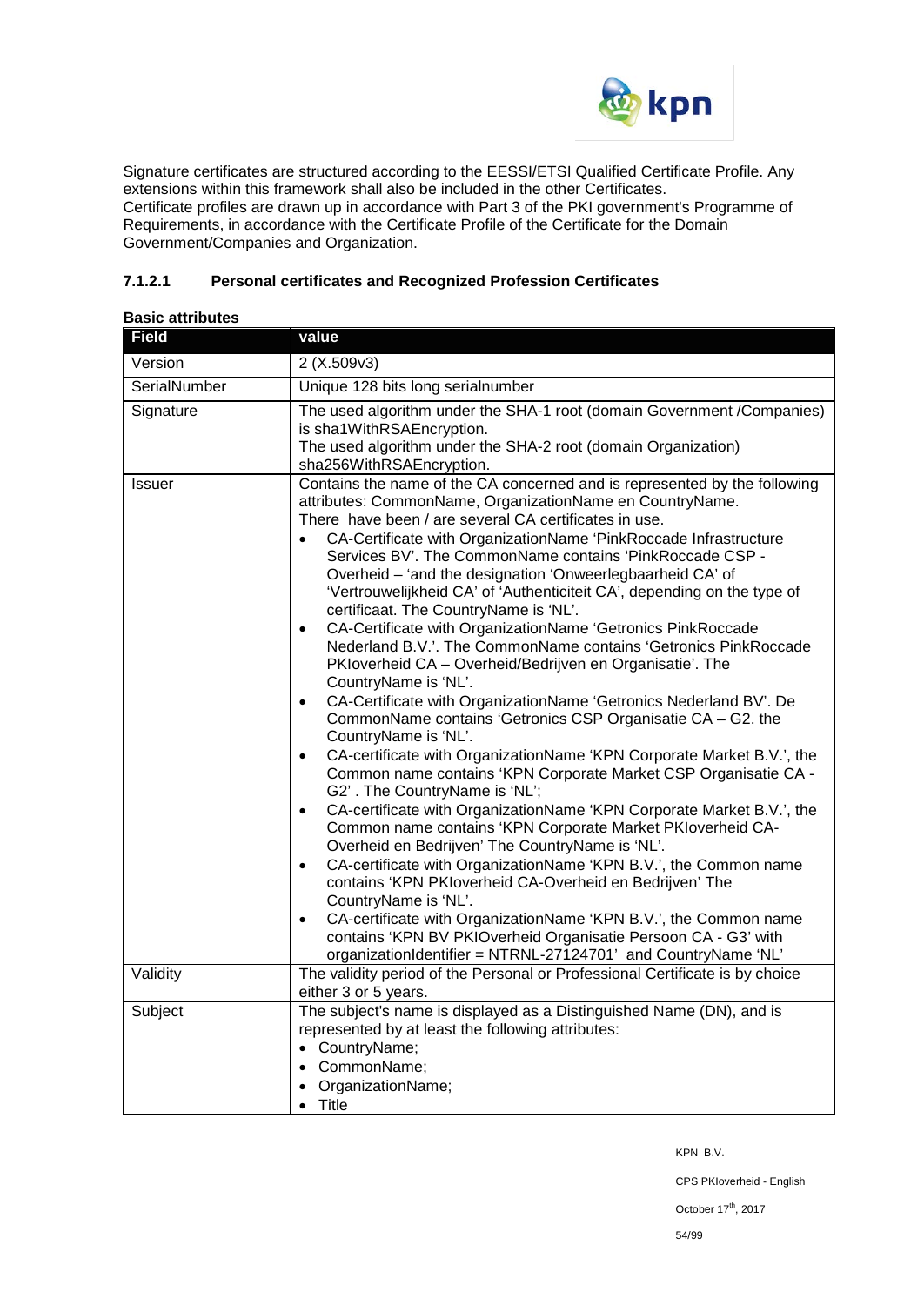

|                      | SerialNumber (subjectSerialnumber).                                        |
|----------------------|----------------------------------------------------------------------------|
|                      | The attributes used to describe the subject name it in a unique way.       |
|                      | The CountryName attribute is set to a two-letter country code according to |
|                      | ISO 3166.                                                                  |
|                      | The Title attribute shall only be filled with the Recognised Appeal of the |
|                      | Certificate Holder if a Professional Certificate has been applied for.     |
| subjectPublicKeyInfo | Contains the PublicKey of the Subject                                      |

#### **Standard extensions**

| <b>Field</b>               | <b>Critical</b> | value                                                                                                                                                                                                                                                                                                                                                                                                                                                                                                                                                                                                                                                                                                                                                                                                                                                                                                                                                                                                                                                                                                                                                                                                                           |
|----------------------------|-----------------|---------------------------------------------------------------------------------------------------------------------------------------------------------------------------------------------------------------------------------------------------------------------------------------------------------------------------------------------------------------------------------------------------------------------------------------------------------------------------------------------------------------------------------------------------------------------------------------------------------------------------------------------------------------------------------------------------------------------------------------------------------------------------------------------------------------------------------------------------------------------------------------------------------------------------------------------------------------------------------------------------------------------------------------------------------------------------------------------------------------------------------------------------------------------------------------------------------------------------------|
| AuthorityKeyIdentifier     | No              | Keyldentifier is set to 160 bit SHA-1 hash                                                                                                                                                                                                                                                                                                                                                                                                                                                                                                                                                                                                                                                                                                                                                                                                                                                                                                                                                                                                                                                                                                                                                                                      |
| SubjectKeyIdentifier       | No              | Keyldentifier is set to 160 bit SHA-1 hash                                                                                                                                                                                                                                                                                                                                                                                                                                                                                                                                                                                                                                                                                                                                                                                                                                                                                                                                                                                                                                                                                                                                                                                      |
| KeyUsage                   | Yes             | The digital signature bit is included in Authenticity<br>Certificates.<br>The keyEncipherment, dataEncipherment and keyAgreement<br>bits are included in Confidentiality Certificates.<br>In Signing Certificates, the non-Repudiation bit is included.                                                                                                                                                                                                                                                                                                                                                                                                                                                                                                                                                                                                                                                                                                                                                                                                                                                                                                                                                                         |
| <b>BasicConstraints</b>    | Yes             | The CA bit is set to 'False' en pathLenConstraint to 'none'                                                                                                                                                                                                                                                                                                                                                                                                                                                                                                                                                                                                                                                                                                                                                                                                                                                                                                                                                                                                                                                                                                                                                                     |
| <b>CertificatePolicies</b> | <b>No</b>       | Domain Government/Companies<br>Authhentication certificates contain the OID<br>2.16.528.1.1003.1.2.2.1.<br>Signing certificates contain the<br>OID 2.16.528.1.1003.1.2.2.2.<br>Confidentiality Certificates contain the OID<br>2.16.528.1.1003.1.2.2.3.<br>Domain Organization<br>Authhentication certificates contain the OID<br>2.16.528.1.1003.1.2.5.1.<br>Signing certificates contain the OID<br>2.16.528.1.1003.1.2.5.2.<br>Confidentiality Certificates contain the OID<br>2.16.528.1.1003.1.2.5.3.<br>All types of Certificates contain a link to the CPS and a user<br>text.<br>The user memo contains a message that in case the<br><job_title> field is filled with a Recognised Profession is a<br/>Professional Certificate. When using his certificates, the<br/>Certificate Holder shall act on account of his profession. This<br/>with reference to this CPS.<br/>In the case of a professional certificate issued to a member<br/>of the Royal Netherlands Bailiffs Association, the following<br/>URL is mentioned here:<br/>www.registergerechtsdeurwaarders.nl. This URL refers to the<br/>bailiff's register. This register must be consulted before<br/>relying on the certificate received.</job_title> |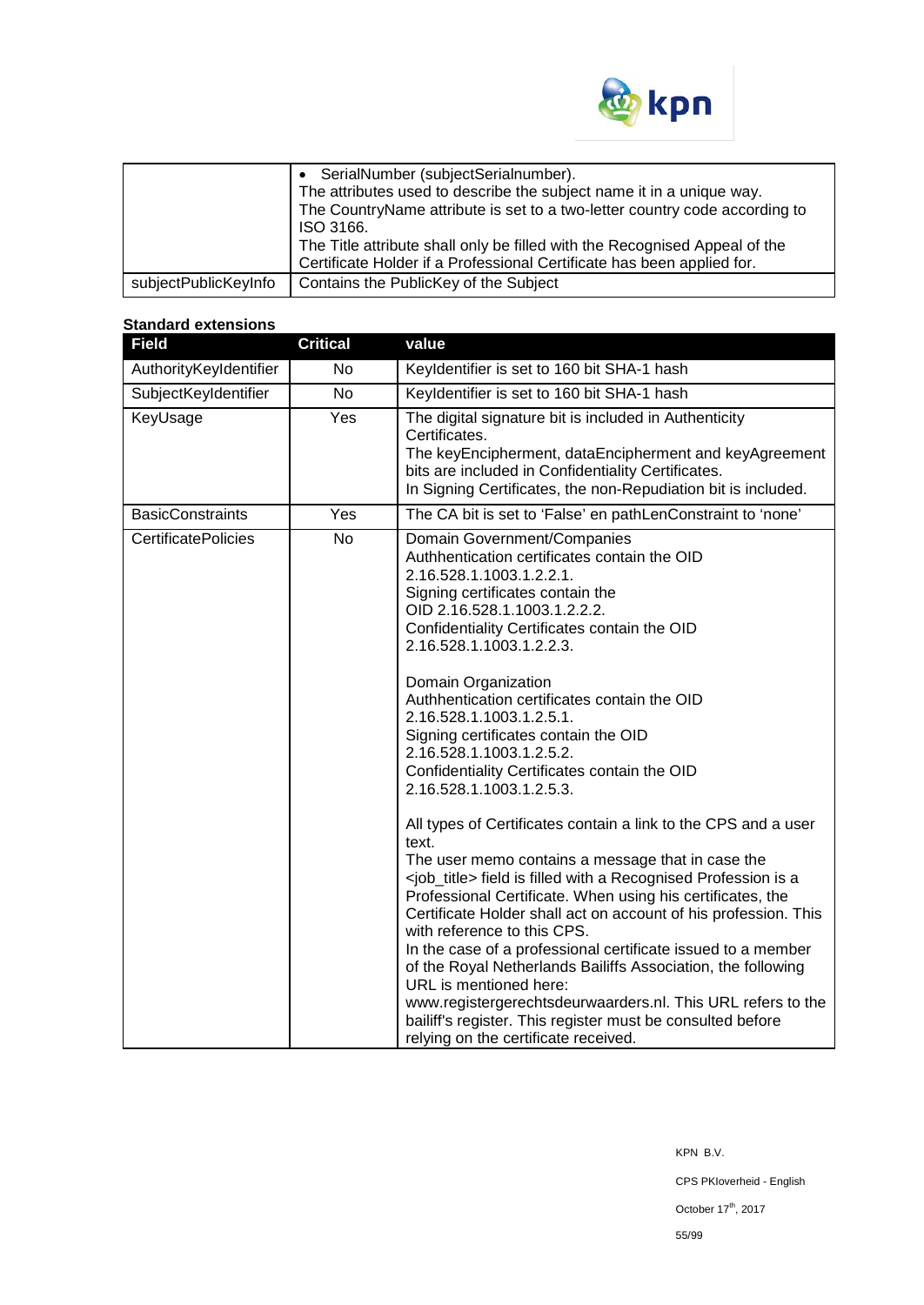

| SubjectAltName               | <b>No</b> | This includes<br>the subject's e-mail address;<br>$\bullet$<br>the OID of the CA concerned;<br>$\bullet$<br>The subject serial number of the Certificate Holder.<br>The OID of the concerning CA is one of the following:<br>PinkRoccade CSP CA belonging to the Certificate type;<br>$\bullet$<br>- Authentication 2.16.528.1.1003.1.3.2.2.1,<br>- Signing 2.16.528.1.1003.1.3.2.2.2,<br>- confidentiality 2.16.528.1.1003.1.3.2.2.3<br>or the Getronics PinkRoccade PKIoverheid CA -<br>Overheid/Bedrijven en Organisatie CA;<br>2.16.528.1.1003.1.3.2.2.5<br>or the Getronics CSP Organisatie CA - G2;<br>2.16.528.1.1003.1.3.5.4.1.<br>or the KPN CSP Overheid/Bedrijven CA:<br>$\bullet$<br>2.16.528.1.1003.1.3.2.7.1<br>or the KPN CSP Organisatie CA - G2;<br>$\bullet$<br>2.16.528.1.1003.1.3.5.9.1 |
|------------------------------|-----------|-------------------------------------------------------------------------------------------------------------------------------------------------------------------------------------------------------------------------------------------------------------------------------------------------------------------------------------------------------------------------------------------------------------------------------------------------------------------------------------------------------------------------------------------------------------------------------------------------------------------------------------------------------------------------------------------------------------------------------------------------------------------------------------------------------------|
|                              |           | In addition, in the authentication certificate, an 'othername'<br>MAY be included for use with Single Sign On (SSO).                                                                                                                                                                                                                                                                                                                                                                                                                                                                                                                                                                                                                                                                                        |
| <b>CrIDistributionPoints</b> | <b>No</b> | Contains the URI value from which the CRL belonging to the<br>Certificate type can be retrieved.                                                                                                                                                                                                                                                                                                                                                                                                                                                                                                                                                                                                                                                                                                            |
| ExtendedKeyUsage             | <b>No</b> | Authentication certificates can contain this extension. This<br>extension makes it possible to use the Certificate for<br>Windows Smartcard Logon, among other things.                                                                                                                                                                                                                                                                                                                                                                                                                                                                                                                                                                                                                                      |
| AuthorityInfoAccess          | No        | Contains the URI value of the OCSP responder, which<br>belongs to the certificate type. The OCSP response allows<br>real-time status information about the relevant Certificate to<br>be requested.                                                                                                                                                                                                                                                                                                                                                                                                                                                                                                                                                                                                         |

### **Private extensies**

| Veld                | <b>Critical</b> | Value                                                                                                                                                                                                                                                                      |
|---------------------|-----------------|----------------------------------------------------------------------------------------------------------------------------------------------------------------------------------------------------------------------------------------------------------------------------|
| <b>QCStatements</b> | <b>Nee</b>      | Certificates for the electronic signature<br>MUST indicate that they are issued as<br>qualified certificates complying with annex I<br>of EU regulation 920/2014. This compliance<br>is indicated by including the id-etsi-qcsQcCompliance<br>statement in this extension. |

# **7.1.2.2 Groupcertificates**

#### **Basic Attributes**

| field   | <b>value</b>        |
|---------|---------------------|
| Version | ,X.509v3)<br>C<br>∼ |

KPN B.V. CPS PKIoverheid - English October  $17^{\text{th}}$ , 2017 56/99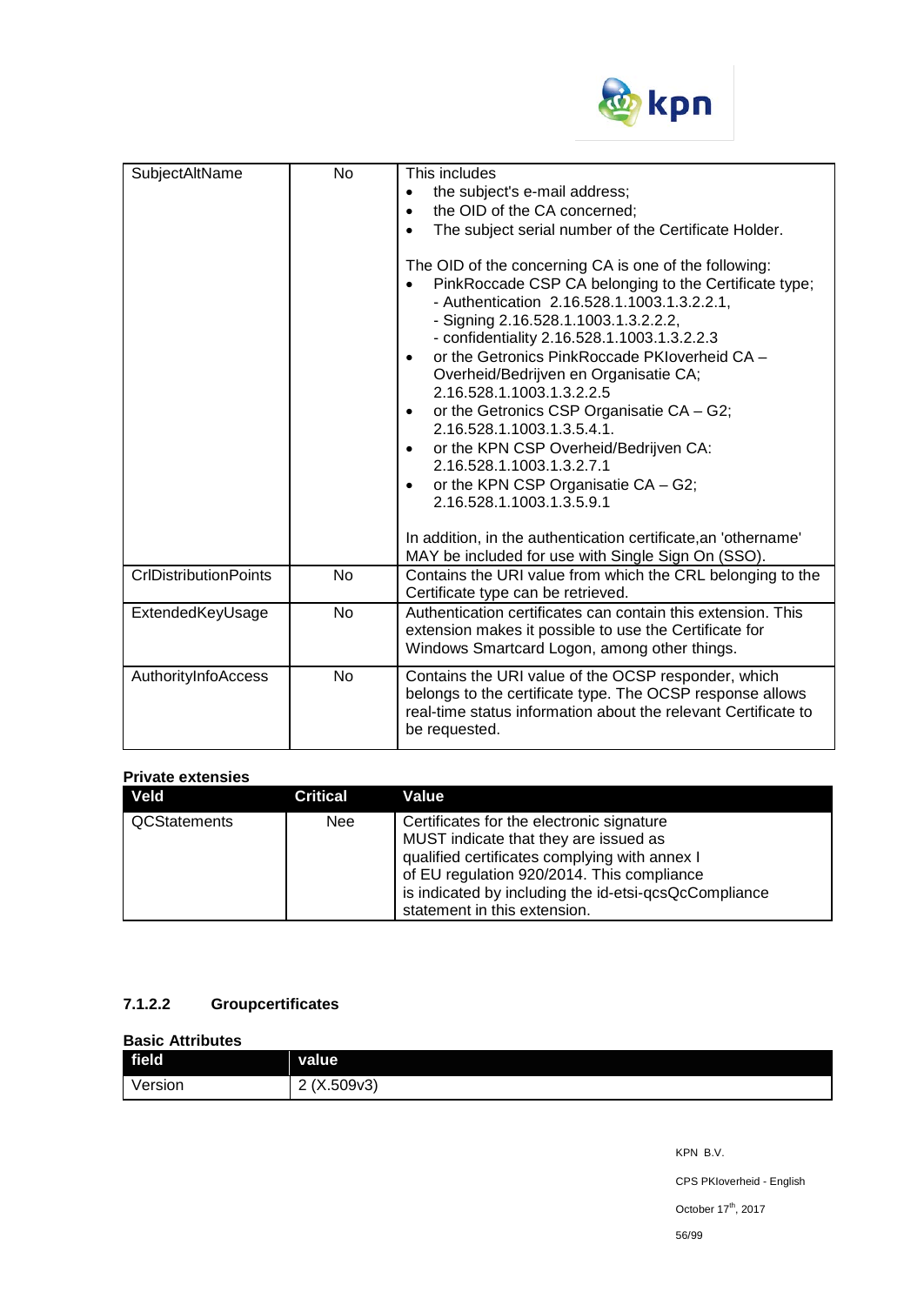

| SerialNumber         | Unique 128 bits long Certificate number                                                                                                                                                                                                                                                                                                                                                                                                                                                                                                                                                                                                                                                                                                                                                                                                                                                                                                                                                                                                                                                                                                                                                                                                                                                                                                                                                                                                                                                                                                                                                                                                                           |  |  |
|----------------------|-------------------------------------------------------------------------------------------------------------------------------------------------------------------------------------------------------------------------------------------------------------------------------------------------------------------------------------------------------------------------------------------------------------------------------------------------------------------------------------------------------------------------------------------------------------------------------------------------------------------------------------------------------------------------------------------------------------------------------------------------------------------------------------------------------------------------------------------------------------------------------------------------------------------------------------------------------------------------------------------------------------------------------------------------------------------------------------------------------------------------------------------------------------------------------------------------------------------------------------------------------------------------------------------------------------------------------------------------------------------------------------------------------------------------------------------------------------------------------------------------------------------------------------------------------------------------------------------------------------------------------------------------------------------|--|--|
| Signature            | The used algorithm under the SHA-1 root (domain Government<br>/Companies) is sha1WithRSAEncryption.<br>The used algorithm under the SHA-2 root (domain Organization)<br>sha256WithRSAEncryption.                                                                                                                                                                                                                                                                                                                                                                                                                                                                                                                                                                                                                                                                                                                                                                                                                                                                                                                                                                                                                                                                                                                                                                                                                                                                                                                                                                                                                                                                  |  |  |
| <b>Issuer</b>        | Contains the name of the CA concerned and is represented by the following<br>attributes: CommonName, OrganizationName en CountryName.<br>There have been / are several CA certificates in use.<br>CA-Certificate with OrganizationName 'PinkRoccade Infrastructure<br>Services BV'. The CommonName contains 'PinkRoccade CSP -<br>Overheid - 'and the designation 'Onweerlegbaarheid CA' of<br>'Vertrouwelijkheid CA' of 'Authenticiteit CA', depending on the type of<br>certificaat. The CountryName is 'NL'.<br>CA-Certificate with OrganizationName 'Getronics PinkRoccade<br>Nederland B.V.'. The CommonName contains 'Getronics PinkRoccade<br>PKloverheid CA - Overheid/Bedrijven en Organisatie'. The<br>CountryName is 'NL'.<br>CA-Certificate with OrganizationName 'Getronics Nederland BV'. De<br>$\bullet$<br>CommonName contains 'Getronics CSP Organisatie CA - G2. the<br>CountryName is 'NL'.<br>CA-certificate with OrganizationName 'KPN Corporate Market B.V.', the<br>Common name contains 'KPN Corporate Market CSP Organisatie CA -<br>G2'. The CountryName is 'NL';<br>CA-certificate with OrganizationName 'KPN Corporate Market B.V.', the<br>Common name contains 'KPN Corporate Market PKIoverheid CA-<br>Overheid en Bedrijven' The CountryName is 'NL'.<br>CA-certificate with OrganizationName 'KPN B.V.', the Common name<br>contains 'KPN PKloverheid CA-Overheid en Bedrijven' The<br>CountryName is 'NL'.<br>CA-certificate with OrganizationName 'KPN B.V.', the Common name<br>$\bullet$<br>contains 'KPN BV PKIOverheid Organisatie Services CA - G3' with<br>organizationIdentifier = NTRNL-27124701' and CountryName 'NL' |  |  |
| Validity<br>Subject  | The validity period of the Group certificate is standard 3 years, but a validity<br>period of 5 years can be chosen.<br>The subject's name is displayed as a Distinguished Name (DN), and is                                                                                                                                                                                                                                                                                                                                                                                                                                                                                                                                                                                                                                                                                                                                                                                                                                                                                                                                                                                                                                                                                                                                                                                                                                                                                                                                                                                                                                                                      |  |  |
|                      | represented by at least the following attributes:<br>CountryName;<br>CommonName;<br>OrganizationName;<br>SerialNumber (subject serial number);<br>State;<br>Locality.<br>The attribute OrganizationUnit can also be included as an option.<br>The CommonName contains the name of the Service, for example a DNS or<br>group name. The attributes describe the subject name in a unique way.<br>The CountryName attribute is set to a two-letter country code according to<br>ISO 3166.                                                                                                                                                                                                                                                                                                                                                                                                                                                                                                                                                                                                                                                                                                                                                                                                                                                                                                                                                                                                                                                                                                                                                                           |  |  |
| subjectPublicKeyInfo | Bevat de PublicKey van de Subject                                                                                                                                                                                                                                                                                                                                                                                                                                                                                                                                                                                                                                                                                                                                                                                                                                                                                                                                                                                                                                                                                                                                                                                                                                                                                                                                                                                                                                                                                                                                                                                                                                 |  |  |

# **Standard Extensions**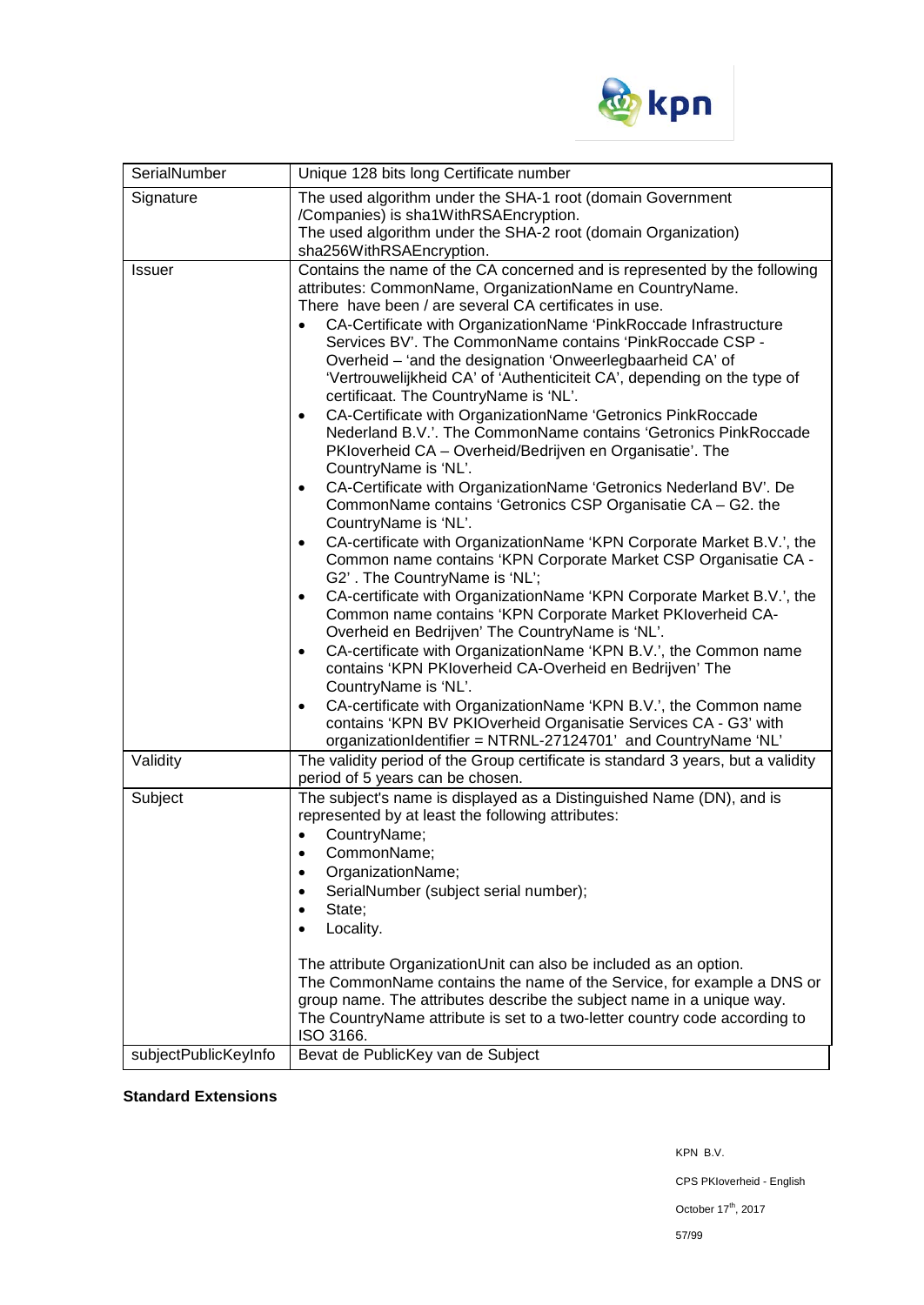

| <b>Field</b>                 | <b>Critical</b> | value                                                                                                                                                                                                                                                                                                                                                                                                                                                                                                |
|------------------------------|-----------------|------------------------------------------------------------------------------------------------------------------------------------------------------------------------------------------------------------------------------------------------------------------------------------------------------------------------------------------------------------------------------------------------------------------------------------------------------------------------------------------------------|
| AuthorityKeyIdentifier       | No              | Keyldentifier is set to 160 bit SHA-1 hash                                                                                                                                                                                                                                                                                                                                                                                                                                                           |
| SubjectKeyIdentifier         | No              | Keyldentifier is set to 160 bit SHA-1 hash                                                                                                                                                                                                                                                                                                                                                                                                                                                           |
| KeyUsage                     | Yes             | The digital signature bit is included in Authenticity<br>Certificates.<br>The keyEncipherment, dataEncipherment and<br>keyAgreement bits are included in Confidentiality<br>Certificates.                                                                                                                                                                                                                                                                                                            |
| <b>BasicConstraints</b>      | Ja              | Het CA bit is ingesteld op 'False' en pathLenConstraint op<br>'none'                                                                                                                                                                                                                                                                                                                                                                                                                                 |
| <b>CertificatePolicies</b>   | No              | Domain Government/Companies<br>Authhentication certificates contain the OID<br>$\bullet$<br>2.16.528.1.1003.1.2.2.4.<br>Confidentiality Certificates contain the OID<br>$\bullet$<br>2.16.528.1.1003.1.2.2.5).<br>Domain Organization<br>Authhentication certificates contain the OID<br>2.16.528.1.1003.1.2.4.4.<br>Confidentiality Certificates contain the OID<br>$\bullet$<br>2.16.528.1.1003.1.2.4.5).<br>All types of certificates contain a link to the CPS and a user<br>text.               |
| SubjectAltName               | <b>No</b>       | Herein the OID of the CA:<br>PinkRoccade CSP Services CA;<br>٠<br>2.16.528.1.1003.1.3.2.2.4;<br>of de Getronics PinkRoccade PKIoverheid CA -<br>$\bullet$<br>Overheid/Bedrijven en Organisatie CA;<br>2.16.528.1.1003.1.3.2.2.5;<br>of de Getronics CSP Organisatie CA - G2;<br>$\bullet$<br>2.16.528.1.1003.1.3.5.4.1<br>and the Subject number of the Certificaat Holder are stated.<br>Confidentiality Certificates and Authentication Certificates<br>also include the Subject's e-mail address. |
| <b>CrlDistributionPoints</b> | No              | Contains the URI value of the relevant CRL, which belongs<br>to the certificate type, can be retrieved.                                                                                                                                                                                                                                                                                                                                                                                              |
| ExtendedKeyUsage             | No              | Group Certificates can contain this extension, which makes<br>it possible to use the Certificate for Windows Smartcard<br>Logon and Codesigning among others.                                                                                                                                                                                                                                                                                                                                        |
| AuthorityInfoAccess          | No              | Contains the URI value of the OCSP responder, which<br>belongs to the certificate type. The OCSP response allows<br>real-time status information about the relevant Certificate to<br>be requested.                                                                                                                                                                                                                                                                                                  |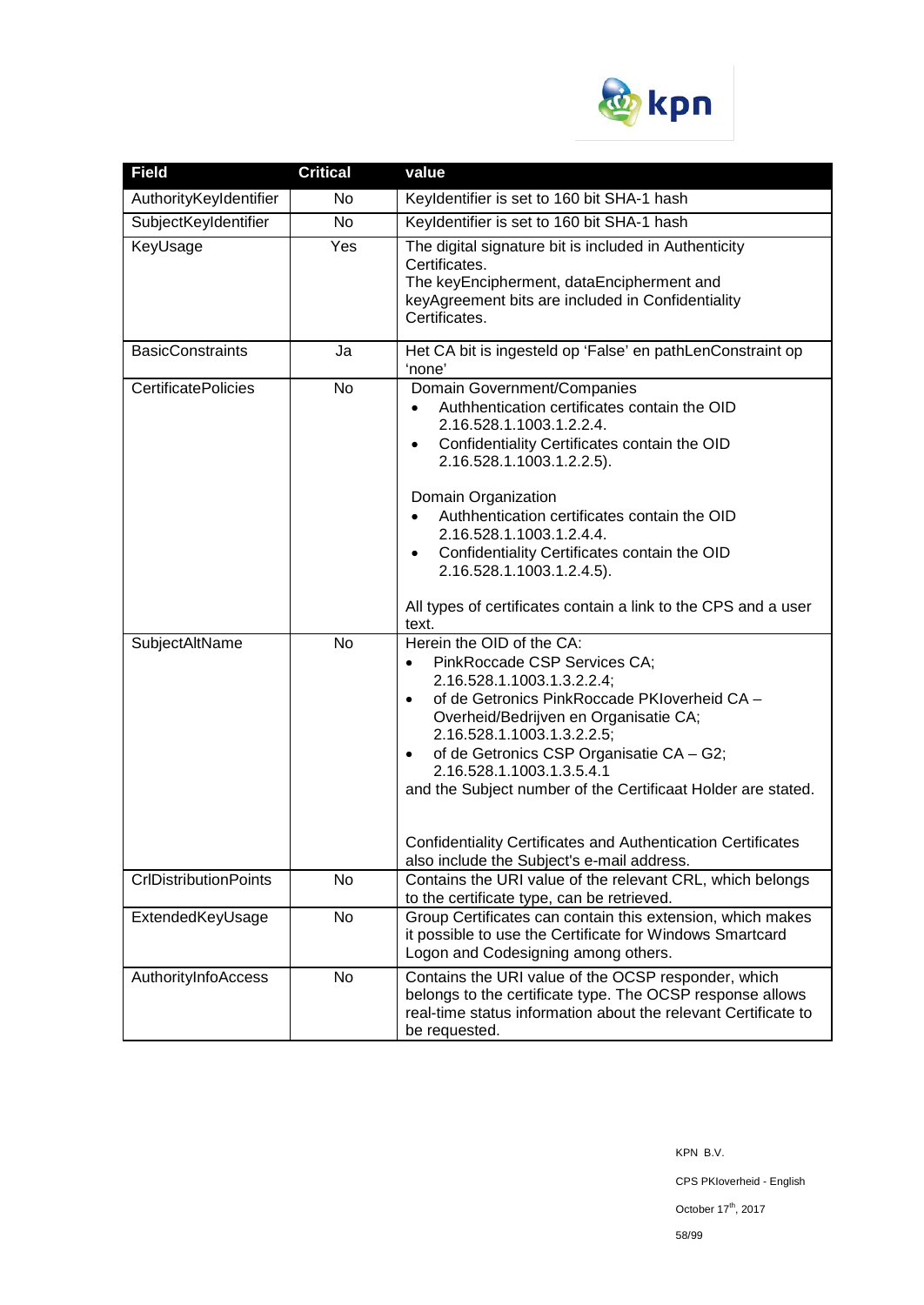

# **7.1.2.3 Servercertificates**

| <b>Field</b>               | <b>Value</b>                                                                                                                                                                                                                                                                                                                                                                                                                                                                                                                                                                                                                                                                                                                                                                                                                                                                                                                                                                                                                                                                                                                                                                                                                                                                                                                                                                                                                                                                                                                                                                                                                                                                      |
|----------------------------|-----------------------------------------------------------------------------------------------------------------------------------------------------------------------------------------------------------------------------------------------------------------------------------------------------------------------------------------------------------------------------------------------------------------------------------------------------------------------------------------------------------------------------------------------------------------------------------------------------------------------------------------------------------------------------------------------------------------------------------------------------------------------------------------------------------------------------------------------------------------------------------------------------------------------------------------------------------------------------------------------------------------------------------------------------------------------------------------------------------------------------------------------------------------------------------------------------------------------------------------------------------------------------------------------------------------------------------------------------------------------------------------------------------------------------------------------------------------------------------------------------------------------------------------------------------------------------------------------------------------------------------------------------------------------------------|
| <b>Version</b>             | 2(X.509v3)                                                                                                                                                                                                                                                                                                                                                                                                                                                                                                                                                                                                                                                                                                                                                                                                                                                                                                                                                                                                                                                                                                                                                                                                                                                                                                                                                                                                                                                                                                                                                                                                                                                                        |
| SerialNumber               | Unique 128 bits long Certificate number                                                                                                                                                                                                                                                                                                                                                                                                                                                                                                                                                                                                                                                                                                                                                                                                                                                                                                                                                                                                                                                                                                                                                                                                                                                                                                                                                                                                                                                                                                                                                                                                                                           |
| Signature<br><b>Issuer</b> | The used algorithm under the SHA-1 root (domain Government<br>/Companies) is sha1WithRSAEncryption.<br>The used algorithm under the SHA-2 root (domain Organization)<br>sha256WithRSAEncryption.<br>Contains the name of the CA concerned and is represented by the following                                                                                                                                                                                                                                                                                                                                                                                                                                                                                                                                                                                                                                                                                                                                                                                                                                                                                                                                                                                                                                                                                                                                                                                                                                                                                                                                                                                                     |
|                            | attributes: CommonName, OrganizationName and CountryName.<br>There are/(have been) several CA certificates in use.<br>CA-Certificate with OrganizationName 'PinkRoccade Infrastructure<br>Services BV'. The CommonName contains 'PinkRoccade CSP -<br>Overheid - ' and the designation 'Onweerlegbaarheid CA' of<br>'Vertrouwelijkheid CA' of 'Authenticiteit CA', depending on the type of<br>certificate. The CountryName is set to 'NL'.<br>CA-Certificate with OrganizationName 'Getronics PinkRoccade<br>Nederland B.V.'. The CommonName contains 'Getronics PinkRoccade<br>PKloverheid CA - Overheid/Bedrijven en Organisatie'. The<br>CountryName is set to 'NL'.<br>CA-Certificate with OrganizationName 'Getronics Nederland BV'. The<br>$\bullet$<br>CommonName contains 'Getronics CSP Organisatie CA - G2. The<br>CountryName is ingesteld op 'NL'<br>CA-certificate with OrganizationName 'KPN Corporate Market B.V.', The<br>$\bullet$<br>Common name contains 'KPN Corporate Market CSP Organisatie CA -<br>G2' and the CountryName is set to 'NL';<br>CA-certificate with OrganizationName 'KPN Corporate Market B.V.', the<br>$\bullet$<br>Common name contains 'KPN Corporate Market PKIoverheid CA-<br>Overheid en Bedrijven' and the CountryName is set to 'NL'.<br>CA-certificate with OrganizationName 'KPN B.V.', the Common name<br>$\bullet$<br>contains 'KPN PKIoverheid CA-Overheid en Bedrijven' and the<br>CountryName is set to 'NL'.<br>CA-certificate with OrganizationName 'KPN B.V.', the Common name<br>٠<br>contains 'KPN BV PKIoverheid Organisatie Server CA - G3' met<br>organizationIdentifier ' NTRNL-27124701' and the CountryName 'NL' |
| Validity                   | The validity period of the Server Certificate is optional 2 or 3 years.                                                                                                                                                                                                                                                                                                                                                                                                                                                                                                                                                                                                                                                                                                                                                                                                                                                                                                                                                                                                                                                                                                                                                                                                                                                                                                                                                                                                                                                                                                                                                                                                           |
| Subject                    | $CN = SERIALNUMBER = < subjectserialnumber > (optional)OU = < part of subscriber's organization > (optional)L = < city >ST = < province >O = \langle subscriber's organiztion >C = < conytry code >The CountryName attribute is set to a two letter country code according to$                                                                                                                                                                                                                                                                                                                                                                                                                                                                                                                                                                                                                                                                                                                                                                                                                                                                                                                                                                                                                                                                                                                                                                                                                                                                                                                                                                                                    |

KPN B.V.

CPS PKIoverheid - English

October  $17^{\text{th}}$ , 2017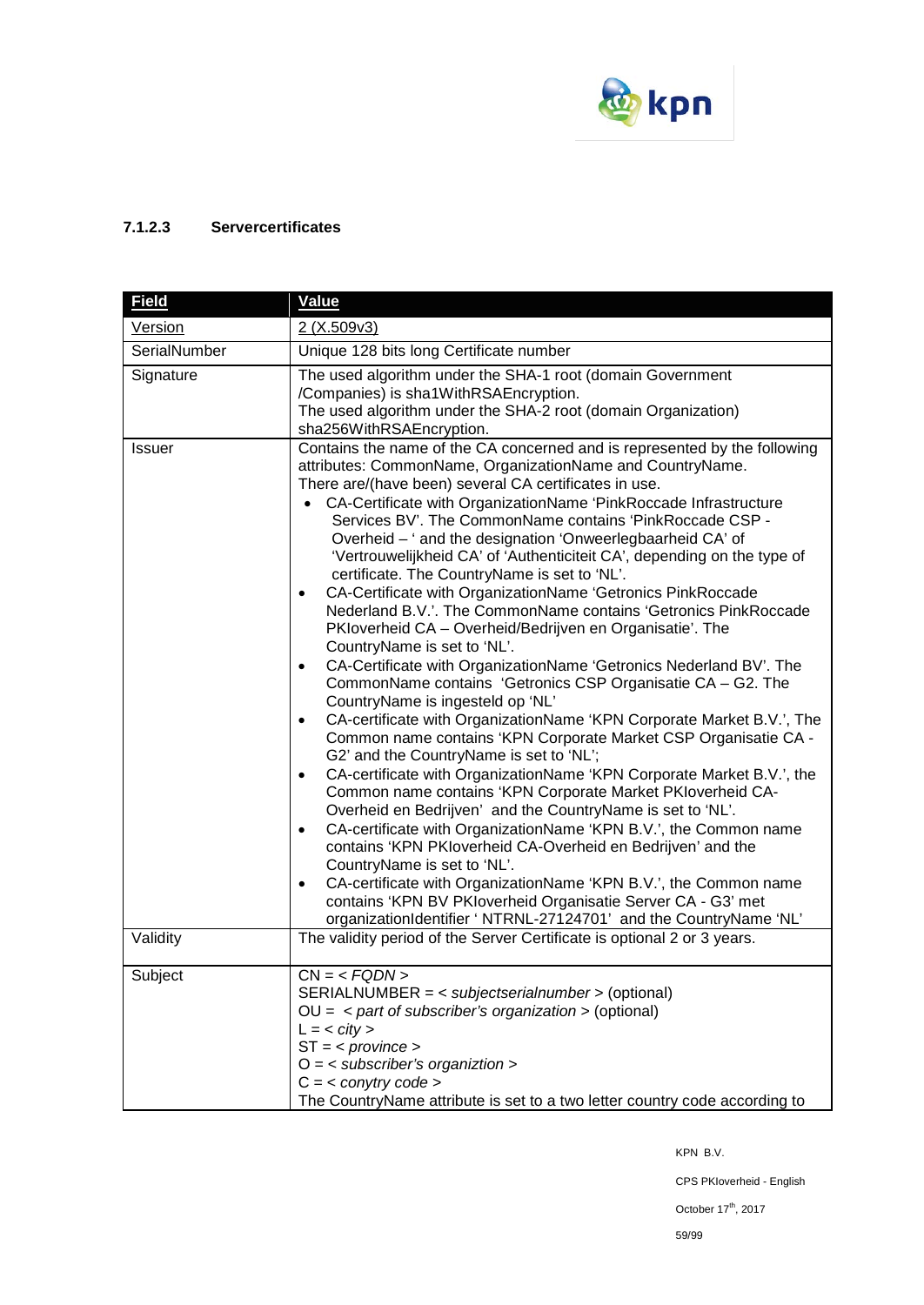

|                      | ISO 3166.                             |
|----------------------|---------------------------------------|
|                      |                                       |
|                      |                                       |
|                      |                                       |
|                      |                                       |
|                      |                                       |
|                      |                                       |
|                      |                                       |
| subjectPublicKeyInfo | Contains the PublicKey of the Subject |

# **Standard extensions**

| <b>Field</b>                 | <b>Critical</b> | Value                                                                                                                                                                                                                                                                                                                                                                                                                                                                                                                                                         |
|------------------------------|-----------------|---------------------------------------------------------------------------------------------------------------------------------------------------------------------------------------------------------------------------------------------------------------------------------------------------------------------------------------------------------------------------------------------------------------------------------------------------------------------------------------------------------------------------------------------------------------|
| AuthorityKeyIdentifier       | N <sub>o</sub>  | Keyldentifier is set to 160 bit SHA-1 hash                                                                                                                                                                                                                                                                                                                                                                                                                                                                                                                    |
| SubjectKeyIdentifier         | <b>No</b>       | Keyldentifier is set to 160 bit SHA-1 hash                                                                                                                                                                                                                                                                                                                                                                                                                                                                                                                    |
| KeyUsage                     | Yes             | n/a                                                                                                                                                                                                                                                                                                                                                                                                                                                                                                                                                           |
| <b>CertificatePolicies</b>   | <b>No</b>       | Domain Organization<br>Server certificates contain the OID<br>2.16.528.1.1003.1.2.5.6.<br>All types of certificates contain a link to the CPS and a user<br>text.                                                                                                                                                                                                                                                                                                                                                                                             |
| SubjectAltName               | <b>No</b>       | This field contains the OID of the CA of either<br>PinkRoccade CSP Services CA;<br>$\bullet$<br>or the Getronics PinkRoccade PKIoverheid CA -<br>$\bullet$<br>Government/Businesses and Organization CA;<br>or the Getronics CSP Organization CA - G2;<br>$\bullet$<br>or KPN BV PKloverheid Organization Server CA - G3'<br>$\bullet$<br>and the subject number of the certificate holder.<br>In server certificates, the primary name of the service and, if<br>applicable, the additional names of the service are included<br>in SubjectAltname. dNSName. |
| <b>CrlDistributionPoints</b> | No              | Contains the URI value where the CRL, belonging to this<br>type of Certificate, can be retrieved                                                                                                                                                                                                                                                                                                                                                                                                                                                              |
| ExtendedKeyUsage             | <b>No</b>       | Server certificates may contain this extension, which makes<br>it possible to use the Certificate for server and client<br>authentication as well as email security.                                                                                                                                                                                                                                                                                                                                                                                          |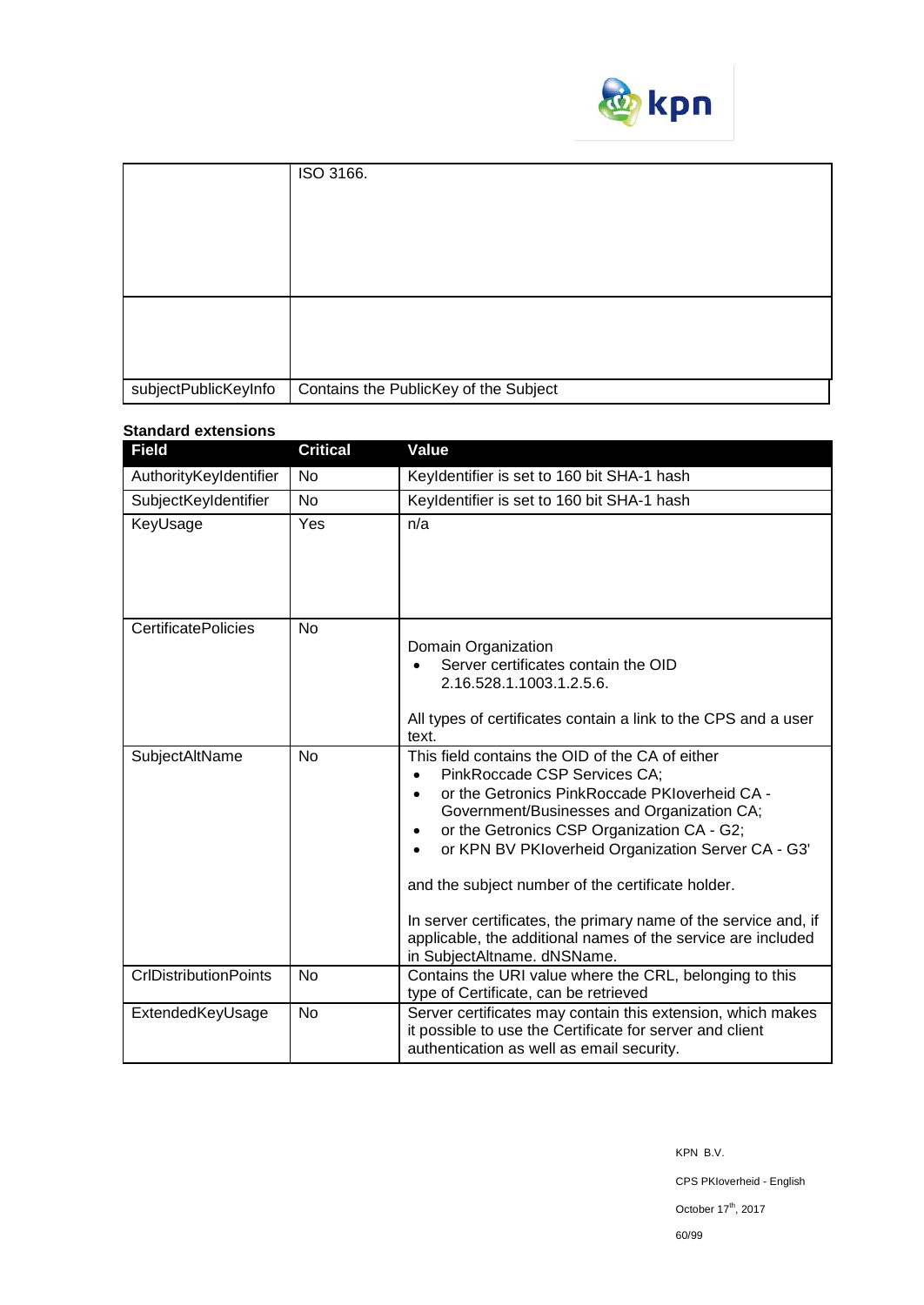

| AuthorityInfoAccess | No. | Contains the URI value of the OCSP responder, which<br>belongs to the certificate type. The OCSP response allows |
|---------------------|-----|------------------------------------------------------------------------------------------------------------------|
|                     |     | you to request real-time status information about the<br>relevant Certificate.                                   |

#### **7.2 CRL-profiles**

The CRL (or more recent status information) used for the PKIoverheid Certificates is structured in such a way that it can easily be the subject of validation processes.

KPN may adjust the CRL's layout and format, as well as the principle underlying the CRL, in accordance with the interests of the parties involved.

## *7.2.1 Personal certificates and Recognized Profession Certificates*

| <b>Field</b>       | Value                                                                                                                                                                                                                                                                                                                                                                                                                                                                                                                                                                                                                                                                                                                                                                                                                                                                                                                                                                                                                                                                                                                                                                                                                                                                                                                                                                                                                                                                                                                                                                                                                                                                   |
|--------------------|-------------------------------------------------------------------------------------------------------------------------------------------------------------------------------------------------------------------------------------------------------------------------------------------------------------------------------------------------------------------------------------------------------------------------------------------------------------------------------------------------------------------------------------------------------------------------------------------------------------------------------------------------------------------------------------------------------------------------------------------------------------------------------------------------------------------------------------------------------------------------------------------------------------------------------------------------------------------------------------------------------------------------------------------------------------------------------------------------------------------------------------------------------------------------------------------------------------------------------------------------------------------------------------------------------------------------------------------------------------------------------------------------------------------------------------------------------------------------------------------------------------------------------------------------------------------------------------------------------------------------------------------------------------------------|
| Version            | 1 (X.509 versie 2)                                                                                                                                                                                                                                                                                                                                                                                                                                                                                                                                                                                                                                                                                                                                                                                                                                                                                                                                                                                                                                                                                                                                                                                                                                                                                                                                                                                                                                                                                                                                                                                                                                                      |
| signatureAlgorithm | The algorithm used is under the SHA-1 root (Domain Government /<br>Businesses) sha-1 WithRSAEncryption.<br>The algorithm used is under the SHA-2 root (domain Organization) sha-2<br>WithRSAEncryption.                                                                                                                                                                                                                                                                                                                                                                                                                                                                                                                                                                                                                                                                                                                                                                                                                                                                                                                                                                                                                                                                                                                                                                                                                                                                                                                                                                                                                                                                 |
| <b>Issuer</b>      | Contains the name of the CA concerned and is represented by the following<br>attributes: CommonName, OrganizationName and CountryName.<br>There are/(have been) several CA certificates in use.<br>• CA-Certificate with OrganizationName 'PinkRoccade Infrastructure<br>Services BV'. The CommonName contains 'PinkRoccade CSP - Overheid<br>- ' and the designation 'Onweerlegbaarheid CA' of 'Vertrouwelijkheid CA'<br>of 'Authenticiteit CA', depending on the type of certificate. The<br>CountryName is set to 'NL'.<br>CA-Certificate with OrganizationName 'Getronics PinkRoccade<br>Nederland B.V.'. The CommonName contains 'Getronics PinkRoccade<br>PKIoverheid CA - Overheid/Bedrijven en Organisatie'. The CountryName<br>is set to 'NL'.<br>• CA-Certificate with OrganizationName 'Getronics Nederland BV'. The<br>CommonName contains 'Getronics CSP Organisatie CA - G2. The<br>CountryName is set to 'NL'.<br>CA-certificate with OrganizationName 'KPN Corporate Market B.V.', the<br>$\bullet$<br>Common name contains 'KPN Corporate Market CSP Organisatie CA -<br>G2' and the CountryName is set to 'NL';<br>CA-certificate with OrganizationName 'KPN Corporate Market B.V.', The<br>$\bullet$<br>Common name contains 'KPN Corporate Market PKloverheid CA-<br>Overheid en Bedrijven' and the CountryName is set to 'NL'.<br>CA-certificate with OrganizationName 'KPN B.V.', The Common name<br>$\bullet$<br>contains 'KPN PKIoverheid CA-Overheid en Bedrijven' and the<br>CountryName is set to 'NL'.<br>CA-certificate with OrganizationName 'KPN B.V.', The Common name<br>contains 'KPN BV PKIOverheid Organisatie Persoon CA - G3' met |

**Attributes**

KPN B.V.

CPS PKIoverheid - English

October 17<sup>th</sup>, 2017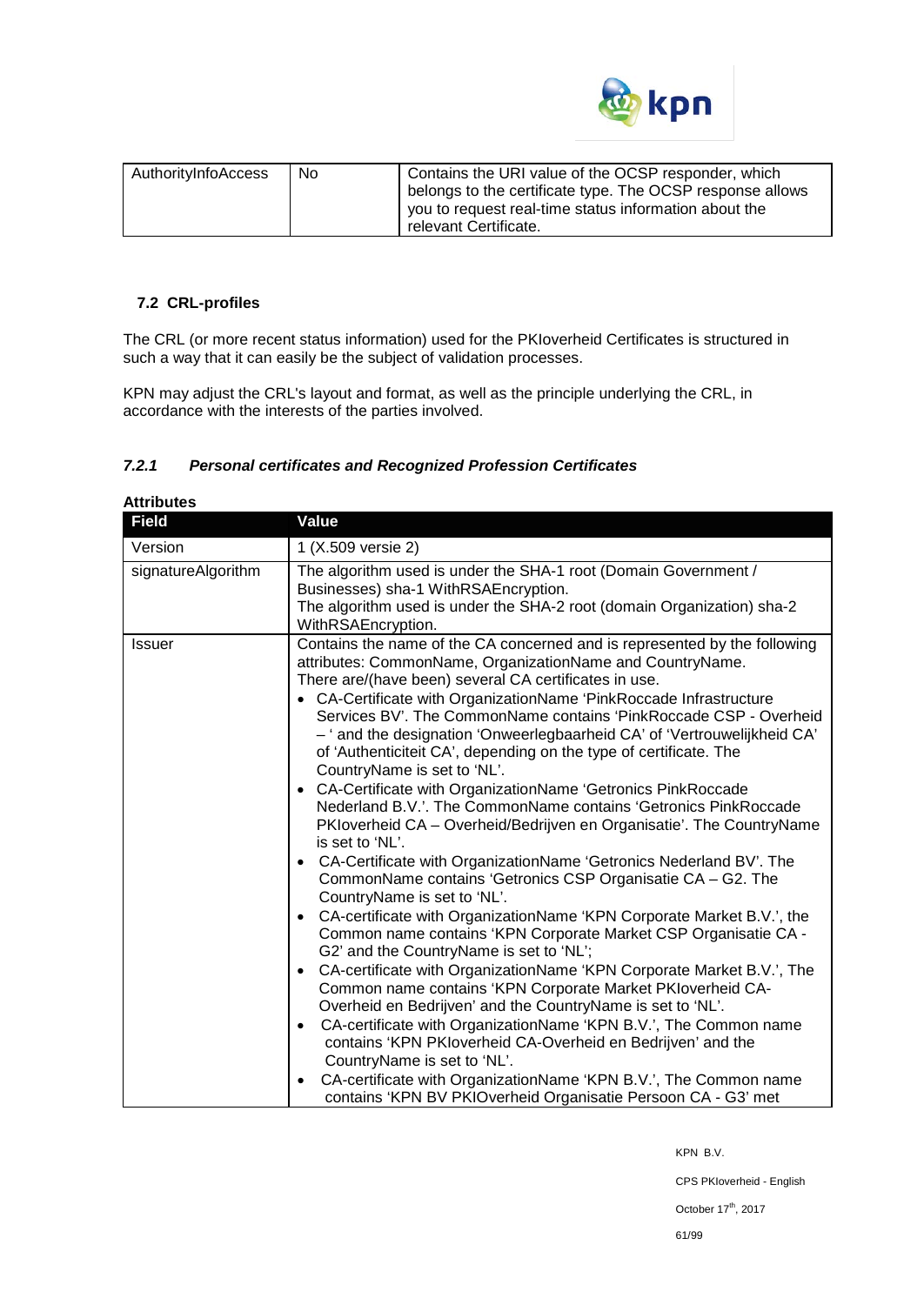

|                      | organizationIdentifier = NTRNL-27124701' and the CountryName is set<br>to 'NL'                                           |
|----------------------|--------------------------------------------------------------------------------------------------------------------------|
| effective date       | date of issuance                                                                                                         |
| next update          | This is the date of issue plus 24 hours, the CRL update is initiated every 15<br>minutes and published after generation. |
| revoked certificates | The revoked certificates with certificate serial number and date of revocation<br>and possible reason for revocation.    |

# **Extensions**

| <b>Field</b>           | Critical. | <b>Value</b>                |
|------------------------|-----------|-----------------------------|
| AuthorityKeyIdentifier | No        | contains 160 bit SHA-1 hash |

# *7.2.2 Group certificates*

| <b>Attributes</b> |  |
|-------------------|--|
|-------------------|--|

| <b>Field</b> | Value                                                                                                                                                                                                                                                                                                                                                                                                                                                                                                                                                                                                                                                                                                                                                                                                                                                                                                                                                                                                                                                                                                                                                                                                                                                                                                                                                |
|--------------|------------------------------------------------------------------------------------------------------------------------------------------------------------------------------------------------------------------------------------------------------------------------------------------------------------------------------------------------------------------------------------------------------------------------------------------------------------------------------------------------------------------------------------------------------------------------------------------------------------------------------------------------------------------------------------------------------------------------------------------------------------------------------------------------------------------------------------------------------------------------------------------------------------------------------------------------------------------------------------------------------------------------------------------------------------------------------------------------------------------------------------------------------------------------------------------------------------------------------------------------------------------------------------------------------------------------------------------------------|
| Version      | V2.                                                                                                                                                                                                                                                                                                                                                                                                                                                                                                                                                                                                                                                                                                                                                                                                                                                                                                                                                                                                                                                                                                                                                                                                                                                                                                                                                  |
| Issuer       | Contains the name of the CA concerned and is represented by the following<br>attributes: CommonName, OrganizationName and CountryName.<br>There are/(have been) several CA certificates in use.<br>CA-Certificate with OrganizationName 'PinkRoccade Infrastructure<br>$\bullet$<br>Services BV'. The CommonName contains 'PinkRoccade CSP - Overheid -<br>' and the designation 'Onweerlegbaarheid CA' of 'Vertrouwelijkheid CA' or<br>'Authenticiteit CA', depending on the type of certificate. The CountryName<br>is set to 'NL'.<br>• CA-Certificate with OrganizationName 'Getronics PinkRoccade Nederland<br>B.V.'. The CommonName contains 'Getronics PinkRoccade PKIoverheid<br>CA - Overheid/Bedrijven en Organisatie'. The CountryName is set to 'NL'.<br>CA-Certificate with OrganizationName 'Getronics Nederland BV'. The<br>CommonName contains 'Getronics CSP Organisatie CA - G2. The<br>CountryName is set to 'NL'.<br>CA-certificate with OrganizationName 'KPN Corporate Market B.V.', the<br>$\bullet$<br>Common name contains 'KPN Corporate Market CSP Organisatie CA -<br>G2'. The CountryName is set to 'NL';<br>CA-certificate with OrganizationName 'KPN Corporate Market B.V.', The<br>$\bullet$<br>Common name contains 'KPN Corporate Market PKIoverheid CA-Overheid<br>en Bedrijven'. The CountryName is set to 'NL'. |

KPN B.V.

CPS PKIoverheid - English

October  $17^{\text{th}}$ , 2017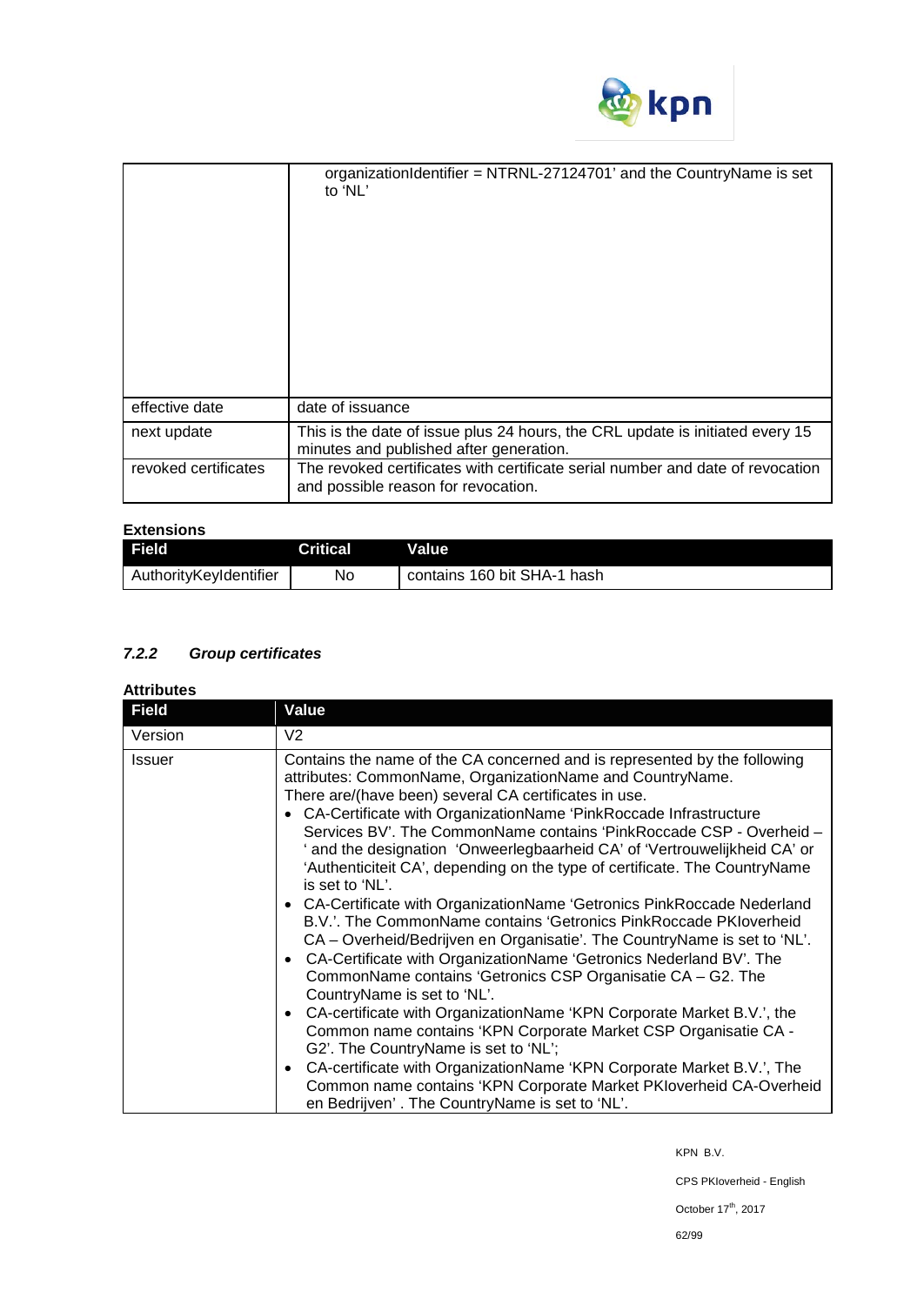

|                    | CA-certificate with OrganizationName 'KPN B.V.', The Common name<br>$\bullet$<br>contains 'KPN PKloverheid CA-Overheid en Bedrijven'. The<br>CountryName is set to 'NL'.<br>CA-certificate with OrganizationName 'KPN B.V.', The Common name<br>$\bullet$<br>contains 'KPN BV PKIOverheid Organisatie Services CA - G3' with<br>organizationIdentifier = NTRNL-27124701'. The CountryName is set to<br>'NL' |
|--------------------|-------------------------------------------------------------------------------------------------------------------------------------------------------------------------------------------------------------------------------------------------------------------------------------------------------------------------------------------------------------------------------------------------------------|
| effective date     | Date of issuance                                                                                                                                                                                                                                                                                                                                                                                            |
| next update        | This is the date of issue plus 24 hours, the CRL update is initiated every 15<br>minutes and published after generation.                                                                                                                                                                                                                                                                                    |
| signatureAlgorithm | The algorithm used is under the SHA-1 root (Domain Government /<br>Businesses) sha-1 WithRSAEncryption.<br>The algorithm used is under the SHA-2 root (domain Organization) sha-2<br>WithRSAEncryption.                                                                                                                                                                                                     |

# **CRL extensions**

| Field             | Value                                                                            |
|-------------------|----------------------------------------------------------------------------------|
|                   | AuthorityKeyIdentifier   Contains160 bit sha-1 hash of the Public Key of the CA. |
| <b>CRL Number</b> | Contains an integer indicating the sequence number of the relevant CRL.          |

# **Revocation List entry fields**

| Field                  | Value                                                          |
|------------------------|----------------------------------------------------------------|
| Serial Number          | Contains certificate serial number of the revoked certificate. |
| <b>Revocation Date</b> | Contains date and time of revocation.                          |

# *7.2.3 Server certificates*

# **Attributes**

| <b>Field</b>  | Value                                                                                                                                                                                                                                                                                                                                                                                                                                                                                                                                                                                                                                                                                                                                                                                                                                                                                                                                                                                                                                                                                            |
|---------------|--------------------------------------------------------------------------------------------------------------------------------------------------------------------------------------------------------------------------------------------------------------------------------------------------------------------------------------------------------------------------------------------------------------------------------------------------------------------------------------------------------------------------------------------------------------------------------------------------------------------------------------------------------------------------------------------------------------------------------------------------------------------------------------------------------------------------------------------------------------------------------------------------------------------------------------------------------------------------------------------------------------------------------------------------------------------------------------------------|
| Version       | V <sub>2</sub>                                                                                                                                                                                                                                                                                                                                                                                                                                                                                                                                                                                                                                                                                                                                                                                                                                                                                                                                                                                                                                                                                   |
| <b>Issuer</b> | Contains the name of the CA concerned and is represented by the following<br>attributes: CommonName, OrganizationName and CountryName.<br>There are/(have been) several CA certificates in use.<br>• CA-Certificate with OrganizationName 'PinkRoccade Infrastructure<br>Services BV'. The CommonName contains 'PinkRoccade CSP - Overheid<br>- ' and the designation 'Onweerlegbaarheid CA' or 'Vertrouwelijkheid CA'<br>or 'Authenticiteit CA', depending on the type of certificate. The<br>CountryName is set to 'NL'.<br>• CA-Certificate with OrganizationName 'Getronics PinkRoccade Nederland<br>B.V.'. The CommonName contains 'Getronics PinkRoccade PKIoverheid<br>CA – Overheid/Bedrijven en Organisatie'. The CountryName is set to 'NL'.<br>CA-Certificate with OrganizationName 'Getronics Nederland BV'. The<br>$\bullet$<br>CommonName contains 'Getronics CSP Organisatie CA - G2. The<br>CountryName is set to 'NL'.<br>CA-certificate with OrganizationName 'KPN Corporate Market B.V.', The<br>$\bullet$<br>Common name contains 'KPN Corporate Market CSP Organisatie CA - |

KPN B.V.

CPS PKIoverheid - English

October 17<sup>th</sup>, 2017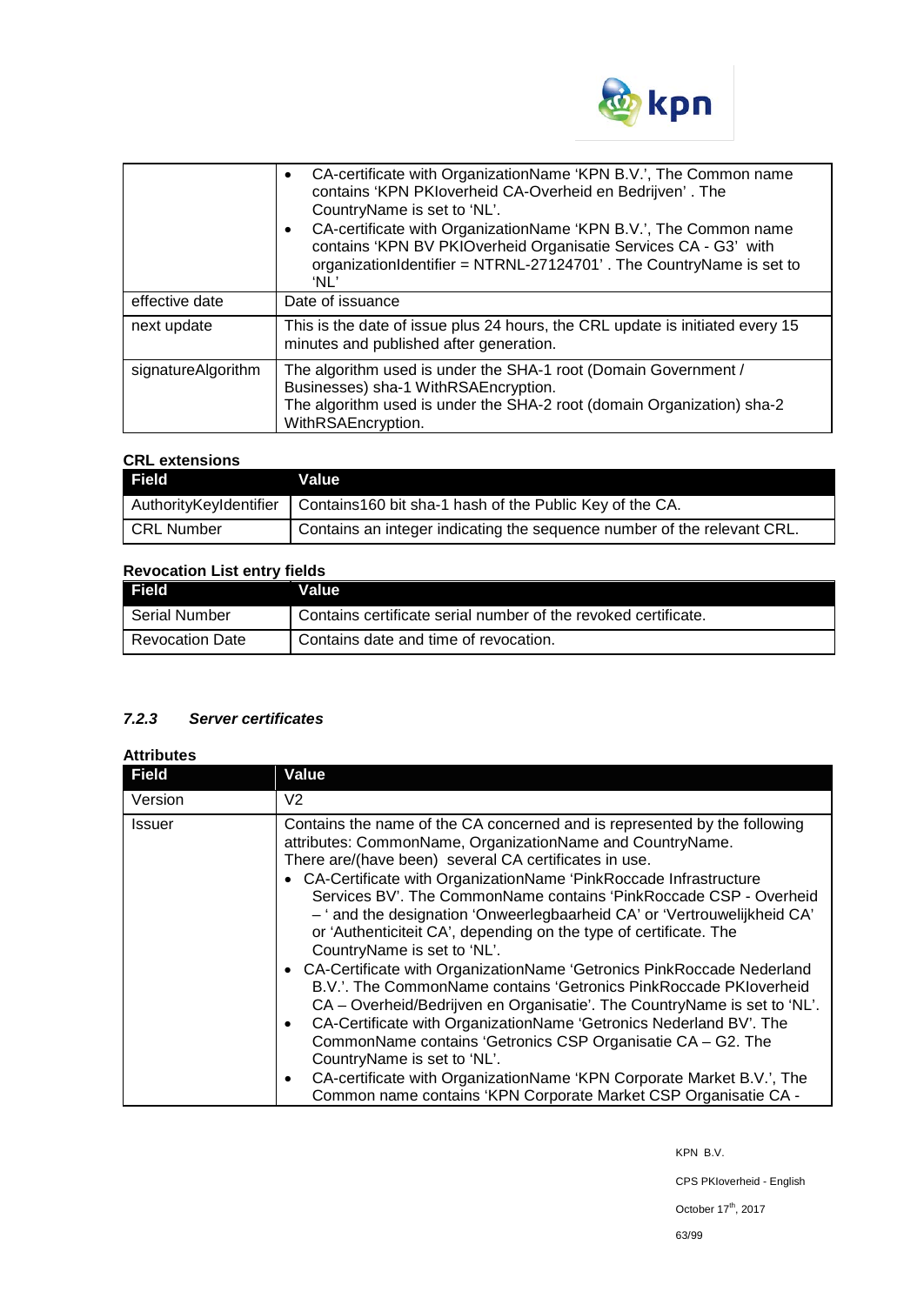

|                    | G2'. The CountryName is set to 'NL';<br>CA-certificate with OrganizationName 'KPN Corporate Market B.V.', The<br>$\bullet$<br>Common name contains 'KPN Corporate Market PKIoverheid CA-<br>Overheid en Bedrijven'. The CountryName is set to 'NL'.<br>CA-certificate with OrganizationName 'KPN B.V.', The Common name<br>$\bullet$<br>contains 'KPN PKloverheid CA-Overheid en Bedrijven'. The<br>CountryName is set to 'NL'.<br>CA-certificate with OrganizationName 'KPN B.V.', The Common name<br>$\bullet$<br>contains 'KPN BV PKIoverheid Organisatie Server CA - G3' with<br>organizationIdentifier = NTRNL-27124701'. The CountryName is set to<br>'NL' |
|--------------------|------------------------------------------------------------------------------------------------------------------------------------------------------------------------------------------------------------------------------------------------------------------------------------------------------------------------------------------------------------------------------------------------------------------------------------------------------------------------------------------------------------------------------------------------------------------------------------------------------------------------------------------------------------------|
| effective date     | Date of issuance                                                                                                                                                                                                                                                                                                                                                                                                                                                                                                                                                                                                                                                 |
| next update        | This is the date of issue plus 24 hours, the CRL update is initiated every 15<br>minutes and published after generation.                                                                                                                                                                                                                                                                                                                                                                                                                                                                                                                                         |
| signatureAlgorithm | The algorithm used is under the SHA-1 root (Domain Government / Business)<br>sha1WithRSAEncryption.<br>The algorithm used is under the SHA-2 root (domain Organization)<br>sha256WithRSAEncryption.                                                                                                                                                                                                                                                                                                                                                                                                                                                              |

# **CRL extensions**

| Field             | <b>Value</b>                                                                      |
|-------------------|-----------------------------------------------------------------------------------|
|                   | AuthorityKeyIdentifier   Contains 160 bit sha-1 hash of the Public Key of the CA. |
| <b>CRL Number</b> | Contains an integer indicating the sequence number of the relevant CRL.           |

# **Revocation List entry velden**

| <b>Field</b>           | Value                                                              |
|------------------------|--------------------------------------------------------------------|
| Serial Number          | Contains the certificate serial number of the revoked certificate. |
| <b>Revocation Date</b> | Contains date and time of revocation.                              |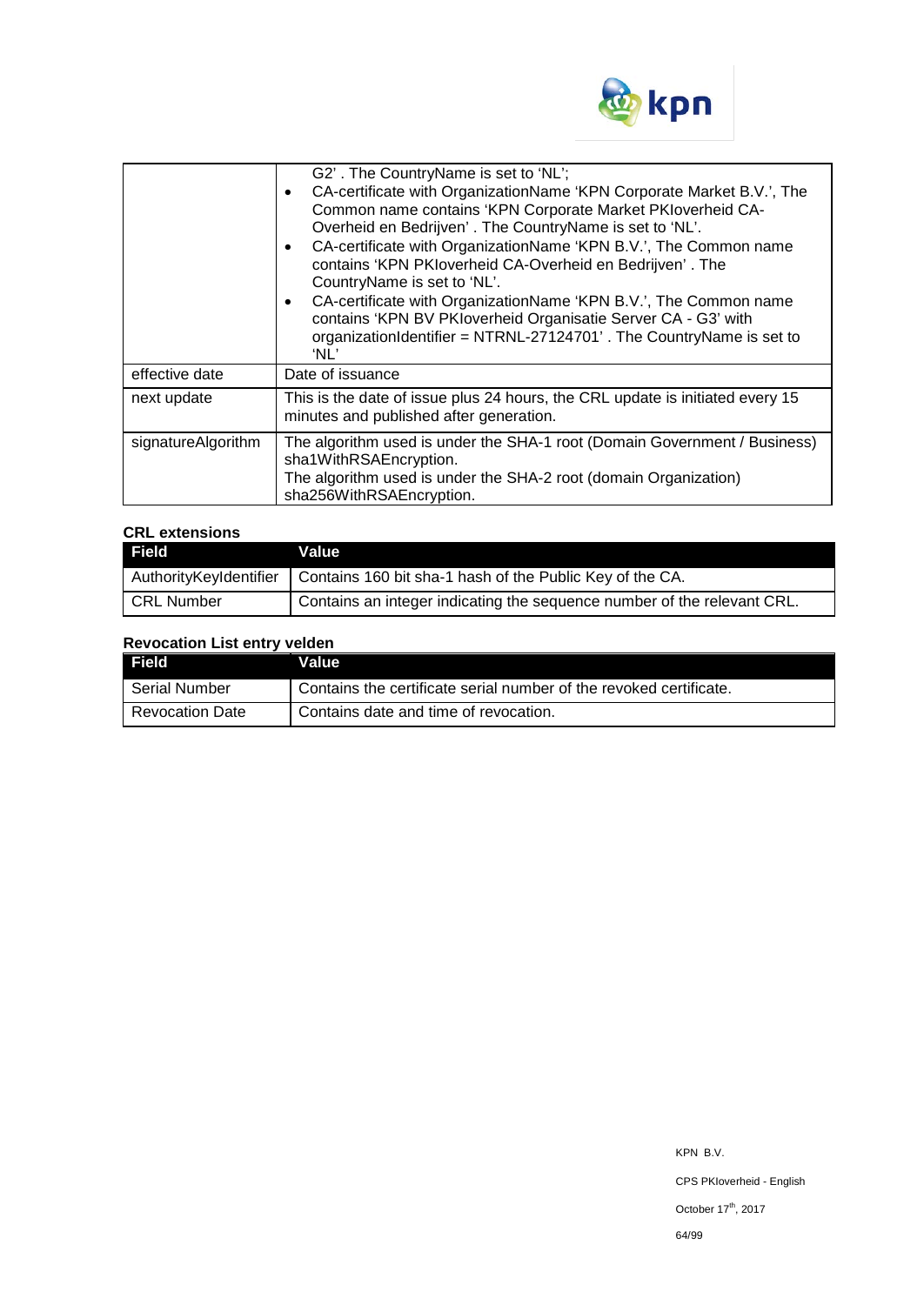

# **7.3 OCSP-profiles**

The OCSP Responder conforms to RFC 6960.

# *7.3.1 OCSP-profiel Servercertificaten G3*

| <b>Base Certificate</b>      |                    |              |                    | Value                                                                                                                                       |
|------------------------------|--------------------|--------------|--------------------|---------------------------------------------------------------------------------------------------------------------------------------------|
| Version                      |                    |              |                    | $\overline{2}$                                                                                                                              |
| serial number                |                    |              |                    | SHA1 hash of public key                                                                                                                     |
| Issuer DN                    |                    |              |                    | $C = NL$<br>$O=KPN$ B.V.<br>OI=NTRNL-27124701<br>CN=KPN BV PKIoverheid Organisatie Server CA - G3                                           |
| Subject DN                   |                    |              |                    | $C = NL$<br>O=KPN B.V.<br>CN= KPN BV PKloverheid Organisatie Server CA - G3 OCSP n-<br>$(n=1, 2, 3), (1=$ volgnummer)<br>1                  |
| notBefore                    |                    |              |                    | yymmdd000000Z (Date of Key Ceremony)                                                                                                        |
| notAfter                     |                    |              |                    | 2001dd235959Z (3 years)<br>(yymmdd)                                                                                                         |
| Public Key Algorithm         |                    |              |                    | Sha256withRSAEncryption (1 2 840 113549 1 1 11)                                                                                             |
| Public Key Length            |                    |              |                    | 2048                                                                                                                                        |
| <b>Standard Extensions</b>   | OID                | Includ<br>e  | <b>Criticality</b> | Value                                                                                                                                       |
| basicConstraints             | {id-ce 19}         | $\mathbf{x}$ | <b>TRUE</b>        | n/a                                                                                                                                         |
| сA                           |                    |              |                    | Clear                                                                                                                                       |
| pathLenConstraint            |                    |              |                    | n/a                                                                                                                                         |
| keyUsage                     | $\{id$ -ce 15 $\}$ | $\mathsf{x}$ | TRUE               | n/a                                                                                                                                         |
| digitalSignature             |                    |              |                    | Set                                                                                                                                         |
| certificatePolicies          | (id-ce 32)         | x            | <b>FALSE</b>       | n/a                                                                                                                                         |
| policyIdentifiers            |                    |              |                    | 2.16.528.1.1003.1.2.5.6                                                                                                                     |
| policyQualifiers             |                    |              |                    | N/A                                                                                                                                         |
| policyQualifierID            |                    |              |                    | 1.3.6.1.5.5.7.2.1                                                                                                                           |
| Qualifier                    |                    |              |                    | https://certificaat.kpn.com/pkioverheid/cps                                                                                                 |
| policyQualifiers             |                    |              |                    | N/A                                                                                                                                         |
| policyQualifierID            |                    |              |                    | 1.3.6.1.5.5.7.2.2                                                                                                                           |
| Qualifier                    |                    |              |                    | Op dit certificaat is de PKIoverheid CPS van KPN van<br>toepassing. (eng = This certificate is subject to KPN's<br><b>PKloverheid CPS.)</b> |
| SubjectKeyIdentifier         | $\{id$ -ce 14 $\}$ | x            | <b>FALSE</b>       | n/a                                                                                                                                         |
| Keyldentifier                |                    |              |                    | Method-1                                                                                                                                    |
| AuthorityKeyIdentifier       | {id-ce 35}         | X            | <b>FALSE</b>       | n/a                                                                                                                                         |
| Keyldentifier                |                    |              |                    | Hash of public key of Issuing CA                                                                                                            |
| <b>CrIDistributionPoints</b> | {id-ce 31}         | X            | <b>FALSE</b>       | n/a                                                                                                                                         |
| <b>DistributionPoint</b>     |                    |              |                    | n/a                                                                                                                                         |

KPN B.V.

CPS PKIoverheid - English

October 17<sup>th</sup>, 2017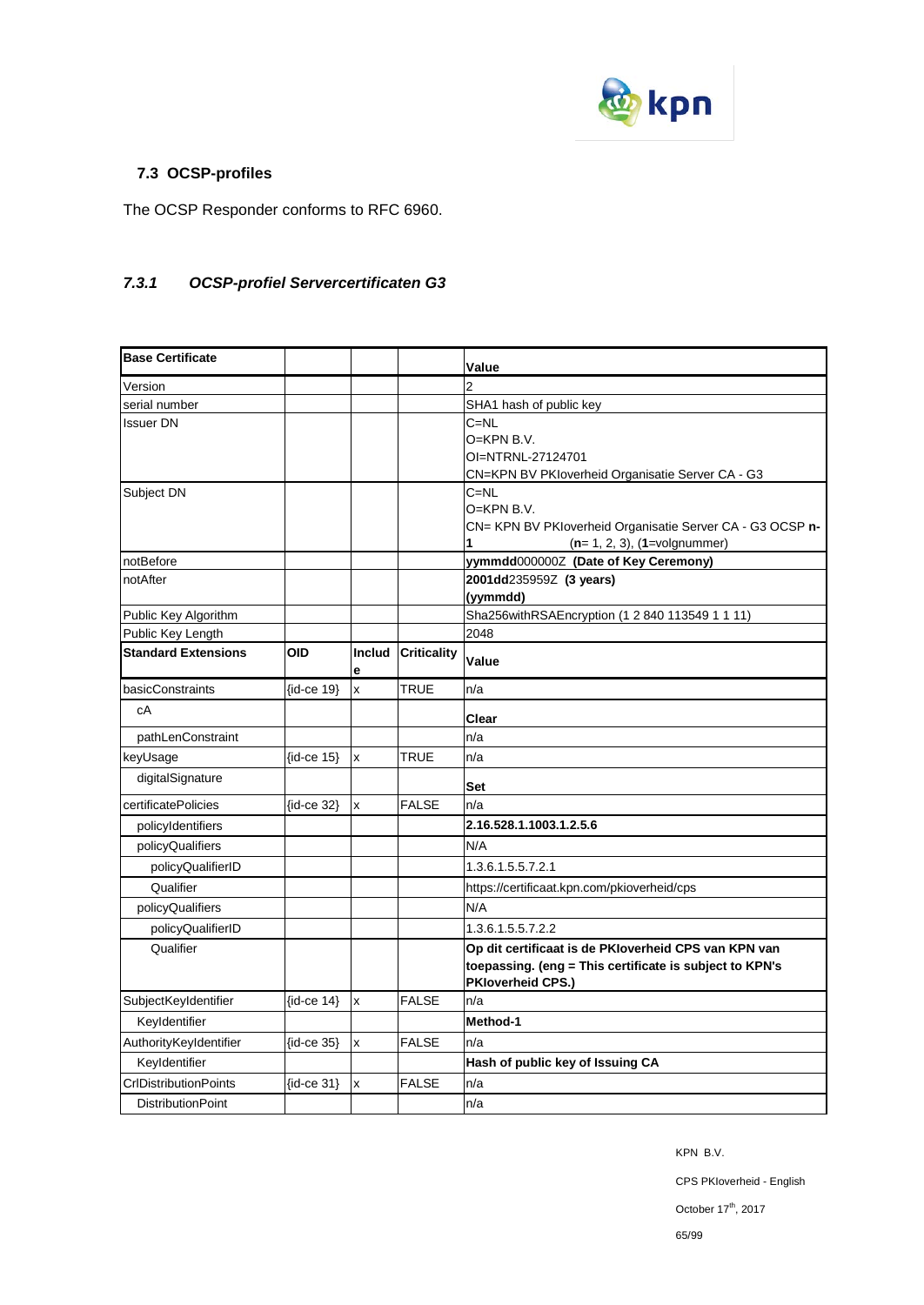

| Full Name (URI)           |                      |               |                    | http://crl.managedpki.com/KPNBVPKloverheidOrganisatiePersoo |  |
|---------------------------|----------------------|---------------|--------------------|-------------------------------------------------------------|--|
|                           |                      |               |                    | nCAG3/LatestCRL.crl                                         |  |
| extendedKeyUsage          | $\{id$ -ce 37 }   x  |               | <b>TRUE</b>        | In/a                                                        |  |
| <b>Key Purpose</b>        |                      |               |                    | 1.3.6.1.5.5.7.3.9                                           |  |
| <b>Private Extensions</b> | <b>OID</b>           | <b>Includ</b> | <b>Criticality</b> |                                                             |  |
|                           |                      | ıe            |                    | Value                                                       |  |
| id-pkix-ocsp-nocheck      | $1.3.6.1.5.5 \times$ |               | <b>FALSE</b>       | <b>05 00 (Null)</b>                                         |  |
|                           | .7.48.1.5            |               |                    |                                                             |  |

KPN B.V. CPS PKIoverheid - English October  $17^{\text{th}}$ , 2017 66/99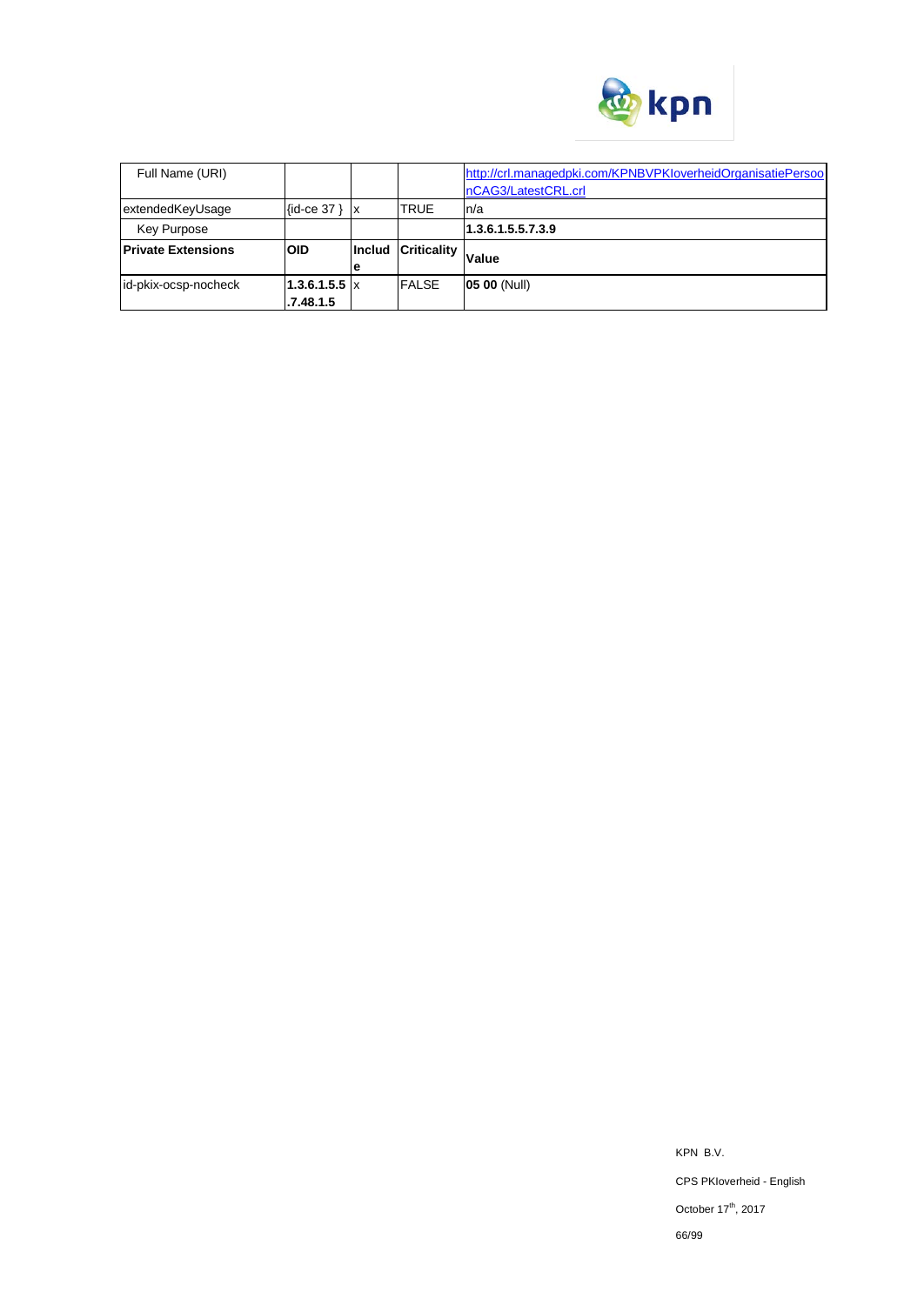

# **8 Compliance Audit and Other Assessment**

Since November 1, 2002, KPN B. V. (one of its predecessors) has been certified by KPMG Certification b. v. against the' TTP. NL Scheme for management system certification of Trust Service Providers issuing Qualified Certificates for Electronic Signatures, Public Key Certificates, Website Certificates and / or Time-stamp tokens' against ETSI TS 101 456 and thus fulfilled the requirements of the dutch law for Electronic Signatures . The ETSI TS 101 456 Certificate was extended on the same date in the years 2005,2008,2011 and 2014 by the certification body BSI Management Systems.

Since 2014, KPN has also been certified against ETSI TS 102 042.

Among other things, the Scheme specifies the frequency with which the audit is carried out, the requirements that the certifying body must meet and how non-conformities are dealt with. A certifying body must be accredited by the Accreditation Board before it can certify.

#### **eIDAS**

On July 1, 2016, the European Regulation REGULATION (EU) No 910/2014 OF THE EUROPEAN PARLIAMENT AND OF THE COUNCIL of 23 July 2014 on electronic identification and trust services for electronic transactions in the internal market and repealing Directive 1999/93/EC entered into force.

This decree replaces the Dutch Electronic Signature Act.

Because this regulation sets out the requirements regarding the frequency of the audit and accreditation, the aforementioned TTP. NL Scheme lapses on that date.

In February 2016, the previous ETSI certifications ETSI ETSI TS 101 456 and ETSI TS 102 042 were also replaced by ETSI certifications ETSI EN 319 411-2 and ETSI EN 319 411-1 respectively. KPN also complies with the relevant parts of the PKI government's Programme of Requirements as stated in the Programme of Requirements (see http://www.logius.nl/producten/toegang/pkioverheid/). This can be demonstrated by means of an audit report issued by BSI Management Systems b. v, A copy of the ETSI EN 319 411-2 and ETSI TS 102 042 certificate can be found on the KPN site (see Electronic Storage Site). The audit reports drawn up by the auditors concerned are secret from a security point of view. They are not made available to third parties and can only be viewed on request and under strict confidentiality.

With effect from 10 March 2017, the Netherlands Radiocommunications Agency (hereinafter AT) has been designated as statutory supervisor of the eIDAS ordinance. KPN is registered as a Trust Service Provider (TSP) with the Netherlands Radiocommunications Agency, as a certified publisher of Qualified Certificates to the public.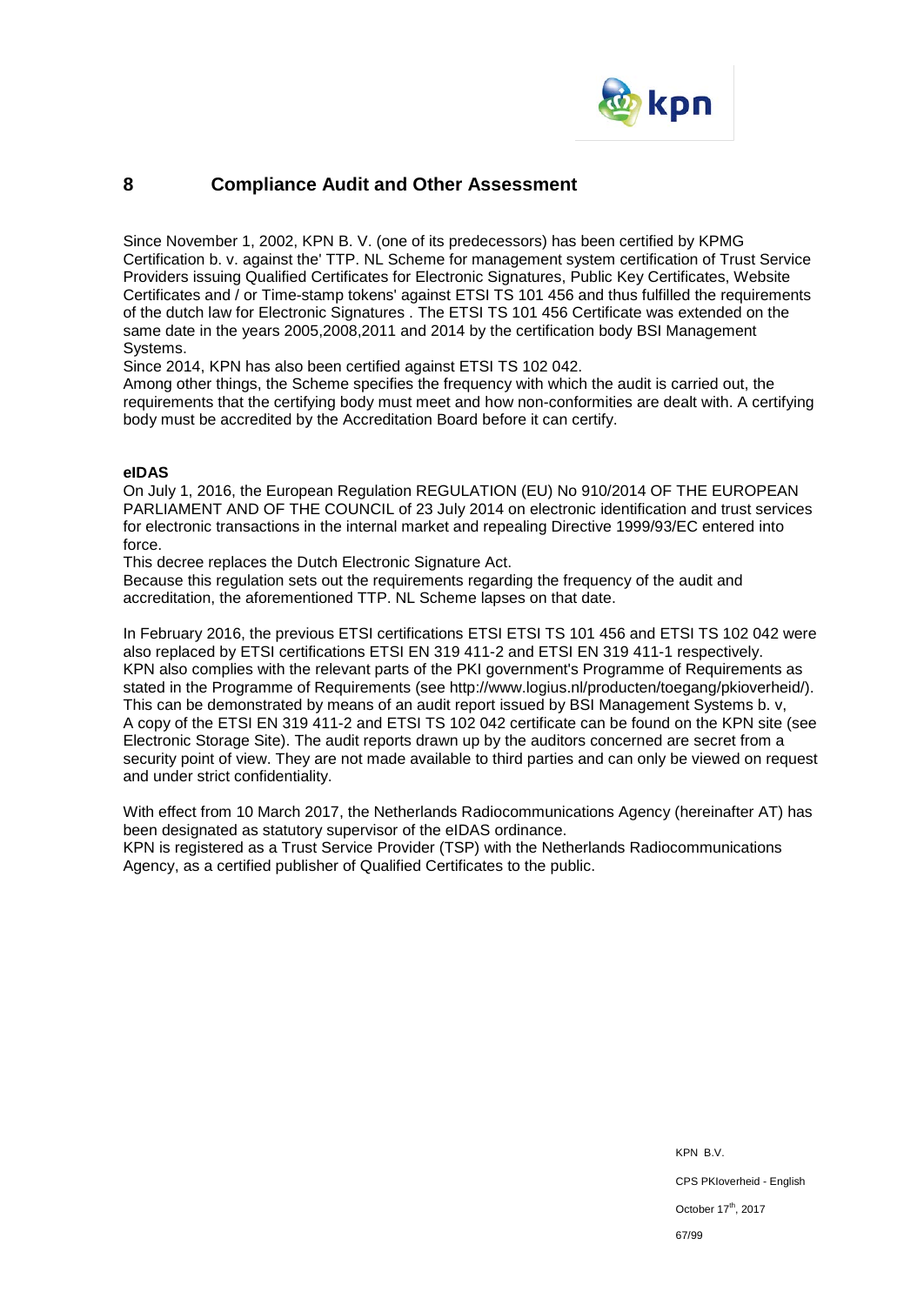

# **9 Other Business and Legal Matters**

KPN is the ultimately responsible Trust Service Provider. KPN is also responsible for those parts that are outsourced to other organizations.

KPN has outsourced the identification of certificate holders and certificate managers to AMP B. V.

#### **9.1 Fees**

No further stipulations.

### **9.2 Financial Responsibility**

KPN has put in place adequate arrangements, including insurance, to cover liabilities related to the provision of the service in question. In addition, KPN has the financial stability and resources necessary for sound business operations.

#### **9.3 Confidentiality of Business Information**

The financial statements of KPN B.V. are integrated in the financial statements of Koninklijke KPN N.V. As a publicly listed company, it is the Royal KPN N.V. not allowed to provide financial data outside the regular reports and official channels.

### *9.3.1 Listing of information considered confidential*

The following shall be regarded as confidential, inter alia:

- agreements with, inter alia, Subscriber' s;
- Internal procedures for handling and processing Subscription, Certificate applications and revocation requests;
- data on systems and infrastructures;
- PIN, PUK and revocation codes;
- Internal security procedures and measures;
- audit reports;
- Private keys.

For personal data, see 9.4.2 Confidential personal data.

### *9.3.2 List of information considered as non-confidential*

No further stipulations.

KPN B.V. CPS PKIoverheid - English October 17<sup>th</sup>, 2017 68/99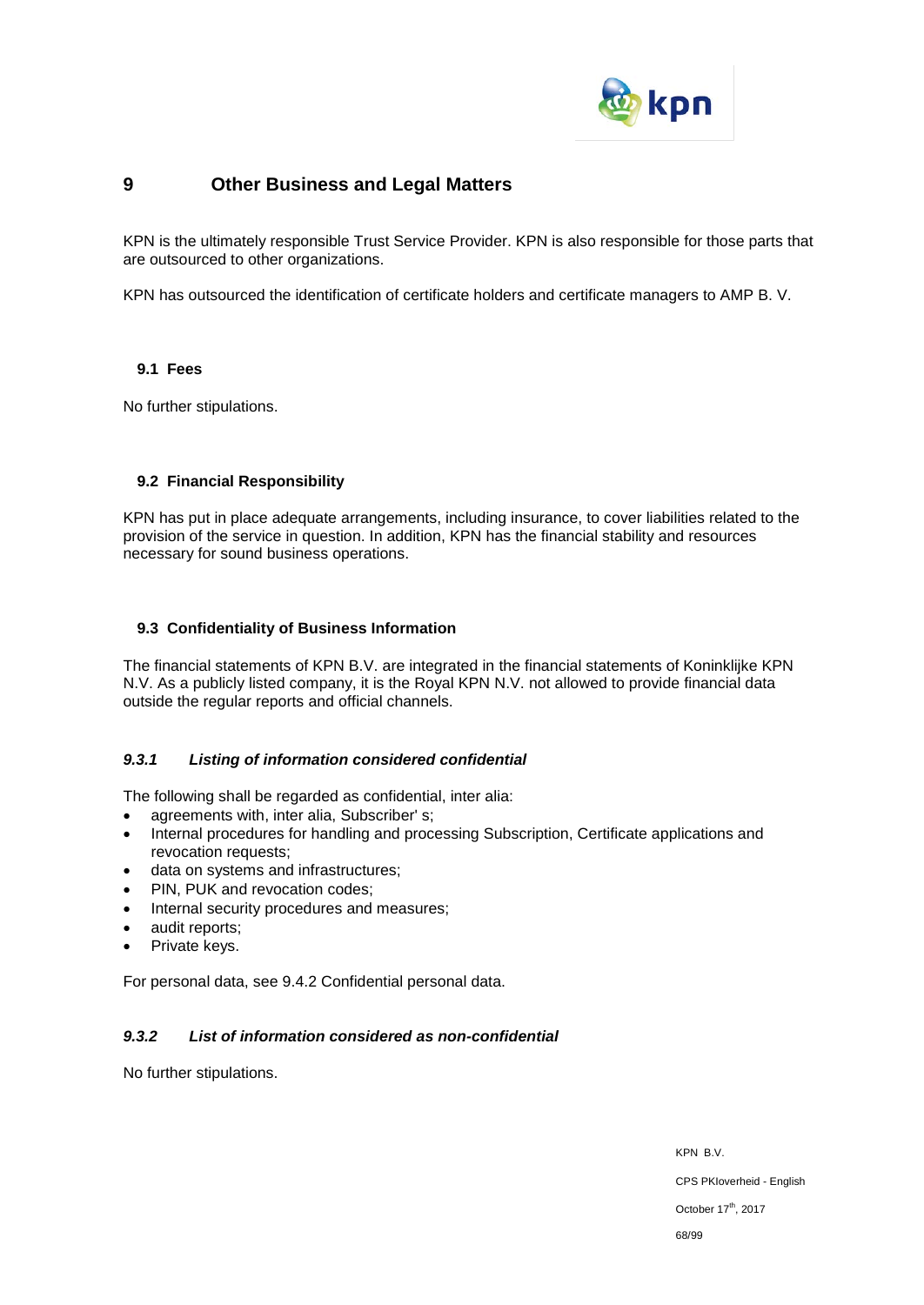

### *9.3.3 Responsibility not to provide data*

KPN has formulated a policy for all information relating to security issues (see, for example, 9.3.1.). This policy states, among other things, that this information is confidential and is only made available on the basis of the need-to-know principle. This also means that, in principle, this information is only made available for inspection to third parties within the KPN building, but only to the extent that there is a clear need for this (for example an audit) and always under strict confidentiality.

### **9.4 Privacy of Personal Information**

KPN complies with the requirements of the Wbp (dutch Act on Privacy). KPN has registered with the Dutch Data Protection Authority (College Bescherming Persoonsgegevens) as being responsible for processing personal data for the purpose of certification services.

### *9.4.1 Privacy Statement*

KPN has formulated a privacy statement for, among other things, its certification services. The statement describes how KPN deals with personal data. The privacy statement is made available via KPN's website (see Repository).

### *9.4.2 Confidential personal data*

The following personal data are considered confidential and will not be provided to third parties:

- Subscriber details;
- certificate application details and certificate application treatment details;
- certificate application processing data;
- certificate revocation details;
- notifications of circumstances which may lead to revocation;

### *9.4.3 Non-confidential data*

The published data of certificates is publicly available. The information that is made available in respect of published and revoked certificates is limited to the limits set out in Chapter 7 ' Certificate, CRL and OCSP profiles' of this CPS

Information on revocation of certificates is available through the CRL. This information provided only concerns the certificate number, the moment of revocation and status (valid/revoked) of the certificate.

### *9.4.4 Responsibility to protect Private Keys*

KPN is responsible for protecting private CA keys.

KPN B.V. CPS PKIoverheid - English October 17<sup>th</sup>, 2017 69/99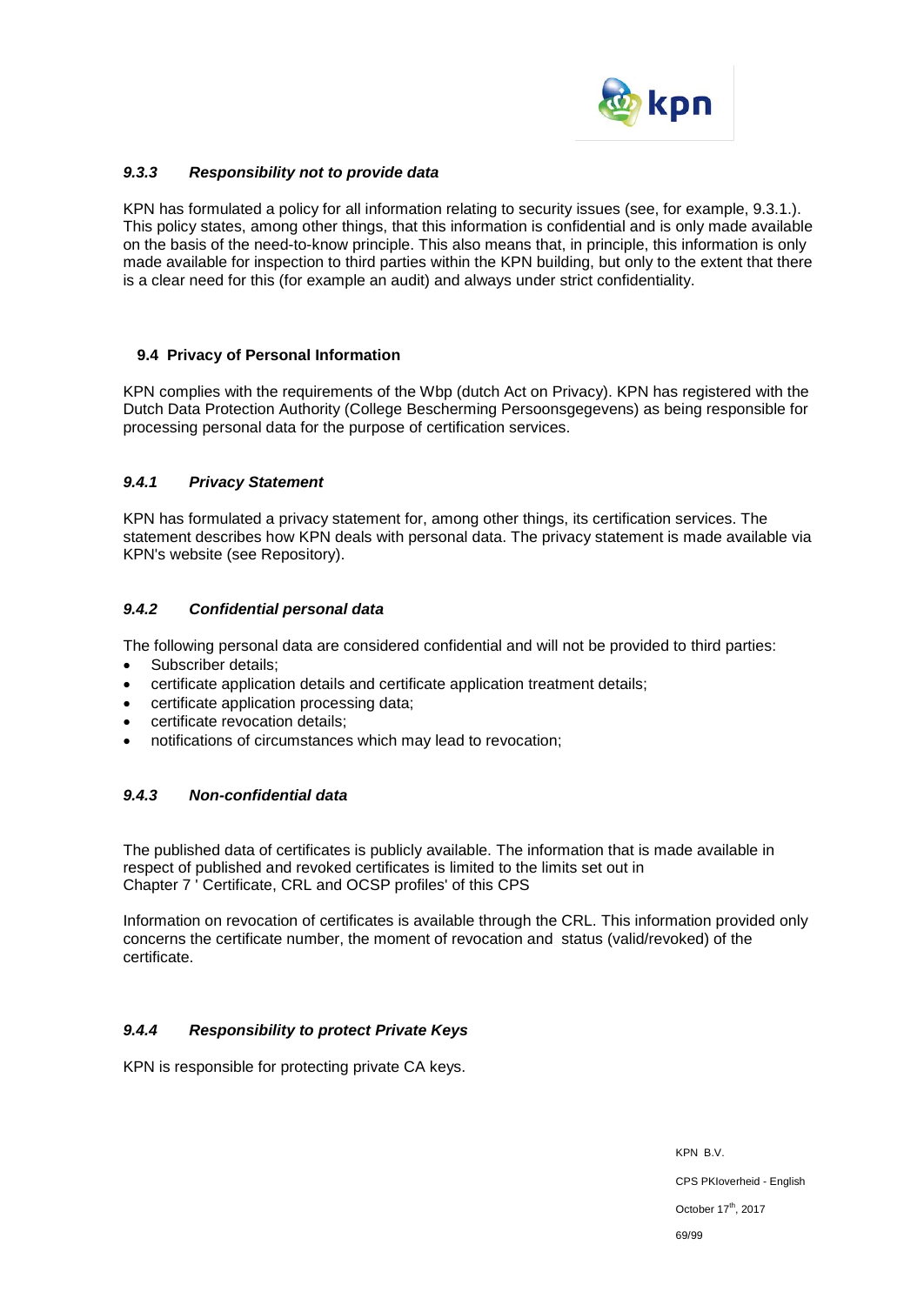

The responsibility for protecting the Private Key of the Certificate Holder and thus for the SSCD/SUD on which it is stored lies up to and including transfer of the SSCD/SUD with KPN and after transfer with the Certificate Holder/Certificate Manager. As a result, the responsibility for protecting the PIN and PUK codes that secure the smart card also lies with KPN up to and including the transfer of the PIN mail with KPN and after transfer with the Certificate Holder/Certificate Manager.

The Subscriber creates the key pair for which he requests a server certificate. The Subscriber is responsible for creating and storing the relevant Private Key in his or her Safe Environment, the Subscriber is also responsible for the Safe Environment itself.

# *9.4.5 Notification of use and consent to the use of personal data*

The Certificate Holder, the Certificate Manager and Subscriber grant permission for publication of certificate data by consent to the Special Terms and Conditions. The completion of an application procedure by the Certificate Holder is considered by KPN as permission for the publication of the data in the Certificate.

# *9.4.6 Provision of information as a result of a legally valid summons*

KPN does not provide confidential data to investigating officers, except insofar as Dutch legislation and regulations require KPN to do so and only upon presentation of a legally valid summons.

# *9.4.7 Provision of private law evidence*

The Certificate and the information supplied with the Certificate Application shall continue to be stored for a further period specified to the Subscriber and/or Certificate Holder and insofar as necessary to provide proof of certification in the legal process. Confidential data will only be provided to parties other than the Subscriber and the Certificate Holder for the purpose of evidence, with the prior written consent of the Subscriber or the Certificate Holder.

### *9.4.8 Provision of information at the request of the owner*

KPN will provide the Subscriber and/or Certificate Manager or Certificate Holder with the personal data concerning him/her, upon request. Upon request, KPN provides the Subscriber with personal data of a Certificate Manager or Certificate Holder who has received a Certificate on behalf of the Subscriber.

KPN is entitled to charge an appropriate fee for each provision.

### *9.4.9 Disclosure of information with respect to revocation of a certificate*

Information on revocation of Certificates is available through the CRL. The information given there only concerns the Certificate number and the moment of revocation.

### *9.4.10 Other circumstances which may lead to the provision of information*

No further Stipulations.

KPN B.V. CPS PKIoverheid - English October 17<sup>th</sup>, 2017 70/99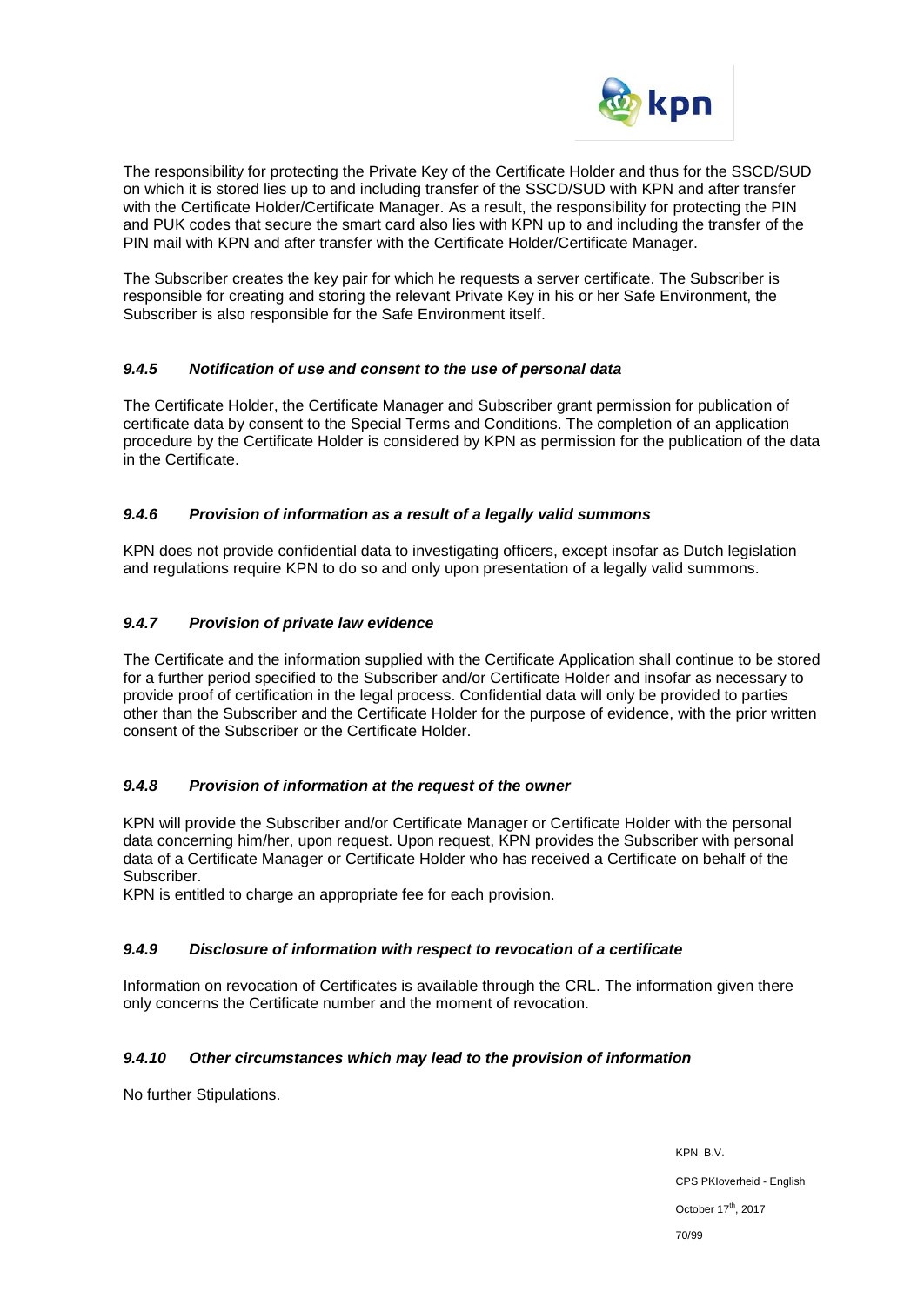

#### **9.5 Intellectual property rights**

The intellectual property rights of this CPS are vested in KPN.

Property rights relating to the Certificate, SSCD and SUD shall also remain vested in KPN and its licensors after issuance, including intellectual property rights. The same applies to documentation provided by KPN's services, including this CPS.

#### **9.6 Obligations and Warranties**

In the Special Terms and Conditions, the manner in which KPN and the parties involved must deal with obligations and guarantees is set out.

#### **9.7 Restrictions on warranties**

In the Special Terms and Conditions, the manner in which KPN and the parties involved must deal with the restrictions in guarantees is included.

### **9.8 Liability**

### *9.8.1 Liability of KPN*

KPN accepts liability for PKIoverheid Certificates as set out in the Special Terms and Conditions.

### *9.8.2 Limitations of Liability to the relying Party*

KPN's liability to Relying Parties is limited in the manner described in the Special Terms and Conditions.

#### **9.9 Indemnities**

No further stipulations.

#### **9.10 Term and Termination**

The special conditions include the manner in which KPN deals with termination.

KPN B.V. CPS PKIoverheid - English October 17<sup>th</sup>, 2017 71/99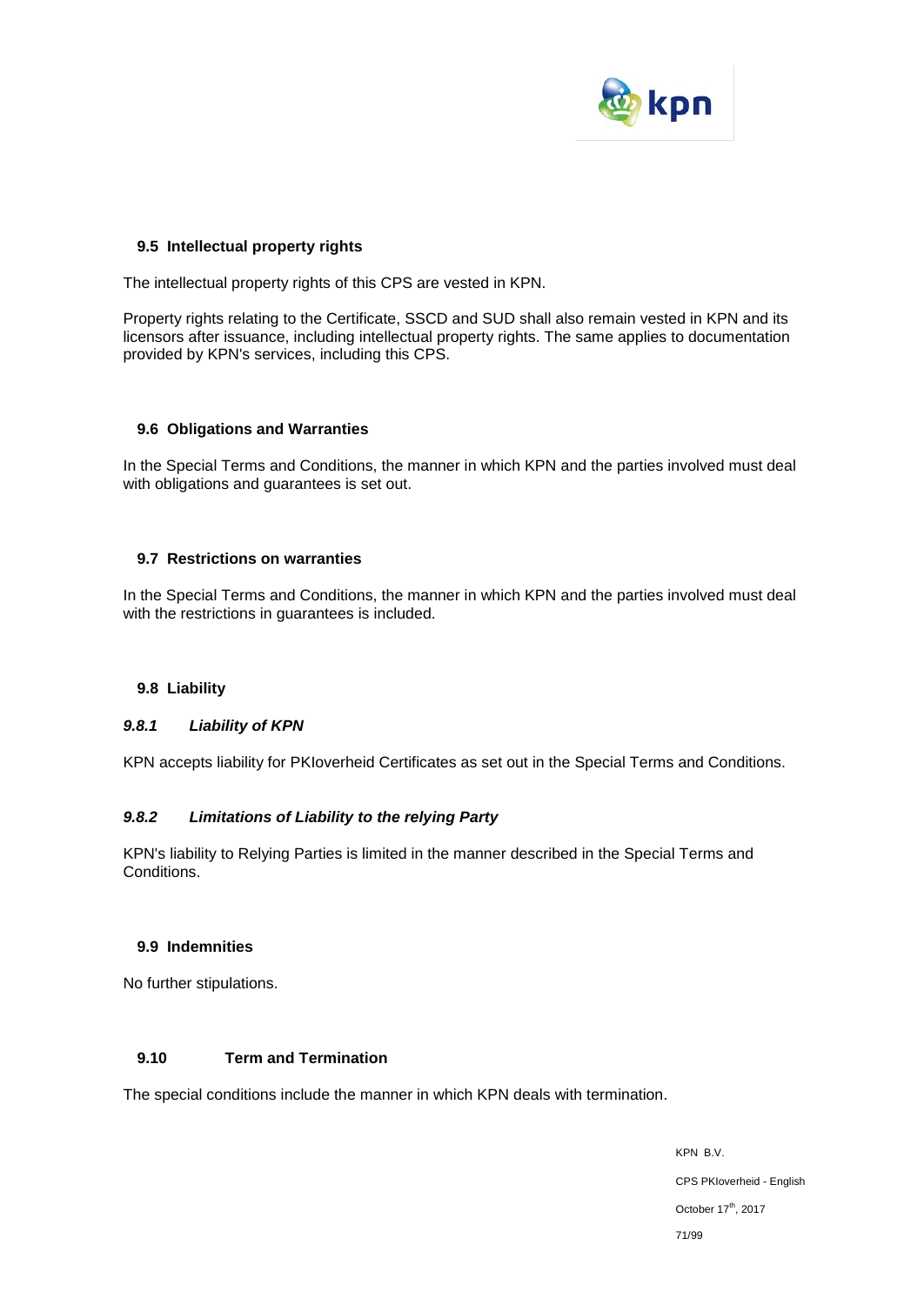

### **9.11 Individual notices and communications with participants**

KPN communicates with stakeholders in various ways. This is done verbally (telephone), mainly through the employees of the Validation department who, among other things, process and handle the Certificate applications. This department can be reached by calling +31 (0)88 661 05 00.

Communication also takes place in writing via this CPS and for example the certificate application forms used, all of which are accompanied by a detailed explanation. There is also the possibility of raising questions or other matters via e-mail address [pkivalidation@kpn.com](mailto:pkivalidation@kpn.com)

The listed documents and many other information are available in the Electronic Storage.

### **9.12 Amendments**

### *9.12.1 Amendment procedure*

KPN has the right to amend or supplement the CPS. The operation of the current CPS is assessed at least annually by KPN's PMA. Subscribers, Certificate Holders, Certificate Managers and Confidential Parties may comment on the content of the CPS and submit it to KPN's PMA [\(pkisupport@kpn.com](mailto:pkisupport@kpn.com)). If, on the basis of this, it is determined that changes to the CPS are necessary, the PMA will implement these changes in accordance with the change management process set up for this purpose.

Amendments to the CPS are approved by KPN's PMA. Changes of an editorial nature or obvious clerical and/or spelling errors can enter into force without prior notice and are recognizable by increasing the version number by 0.1 (1.1  $>$  1.2). In the event of major changes, a new version will be produced, recognizable by increasing the version number by 1 (1.0 > 2.0).

### *9.12.2 Notification of amendments*

Amendments to the CPS are announced on KPN's website (see Electronic Storage Recordings). This is done two weeks before the CPS's starting date of validity. This starting date of validity is stated on the cover page of this CPS.

### **9.13 Dispute Resolution Procedures**

KPN has a complaints procedure. Complaints may be addressed to the Director of KPN.

Disputes will be resolved as described in the Special Terms and Conditions.

KPN B.V. CPS PKIoverheid - English October 17<sup>th</sup>, 2017 72/99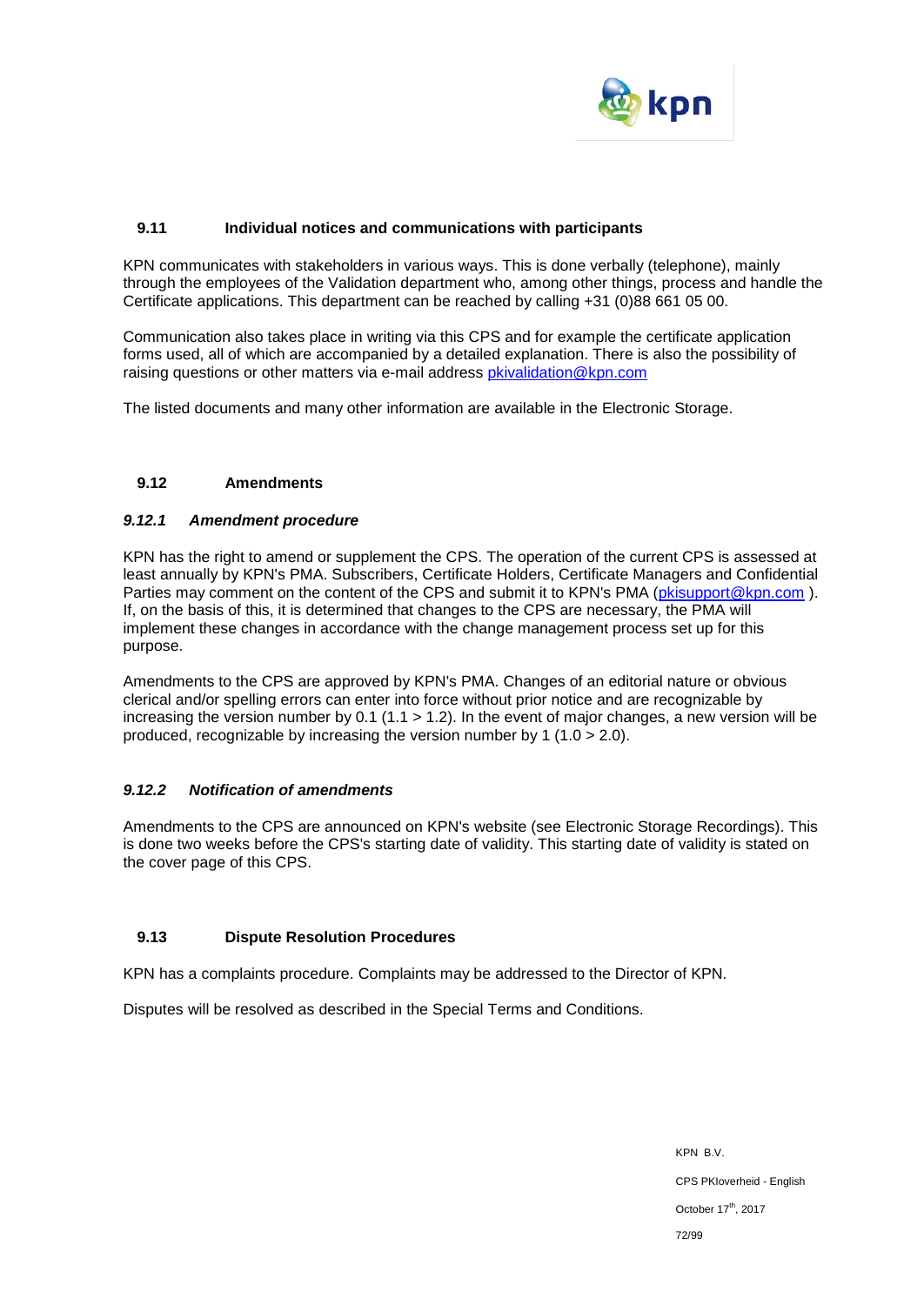

# **9.14 Governing Law**

The eIDAS regulation governs KPN's certification services within the PKIoverheid, insofar as it concerns the Qualified Certificates (unrepudiation).

KPN's services are also governed exclusively by Dutch law.

# **9.15 Compliance with Applicable Law**

No further stipulations

# **9.16 Miscellaneous Provisions**

No further stipulations

KPN B.V. CPS PKIoverheid - English October 17<sup>th</sup>, 2017 73/99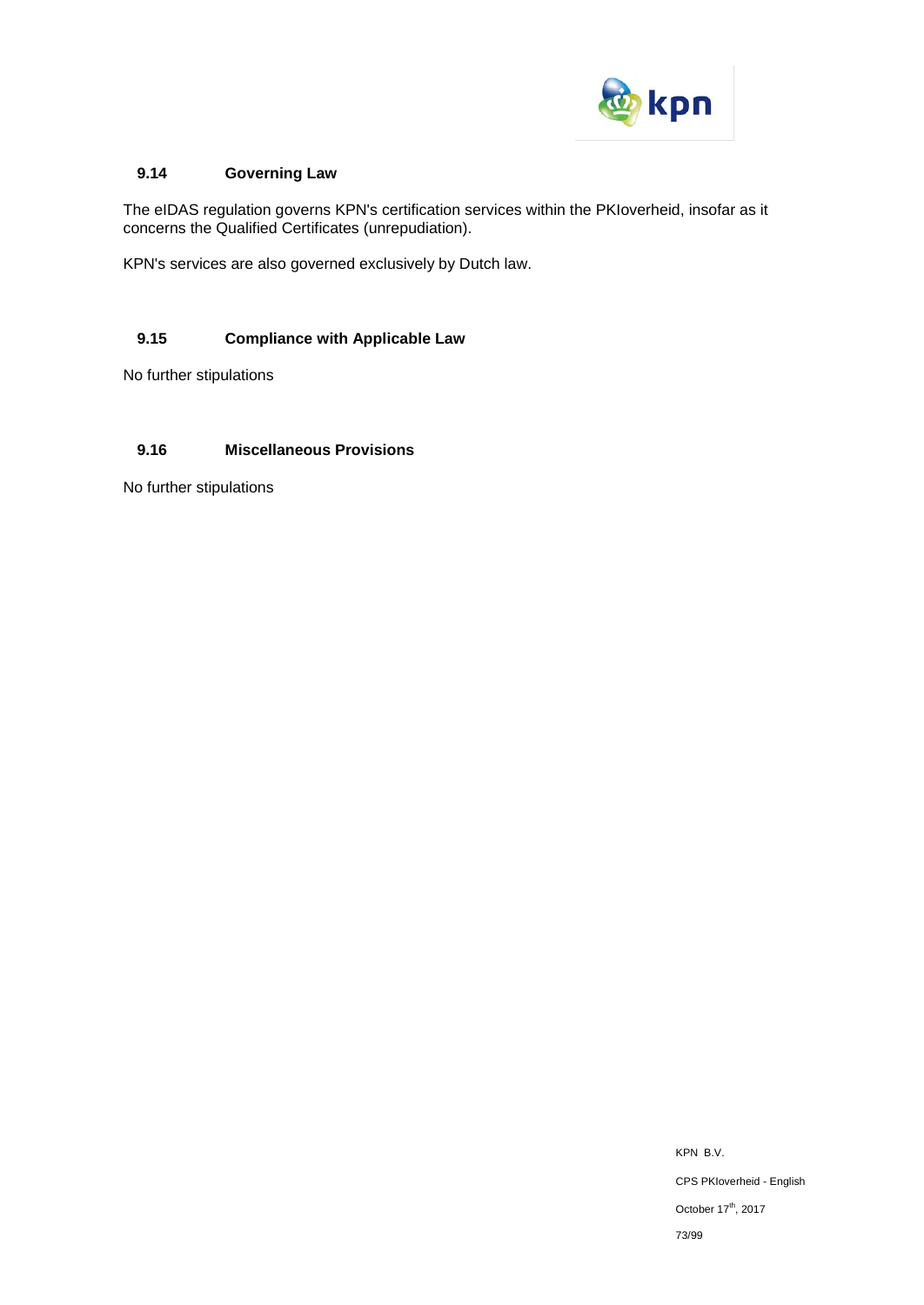

# *Appendix 1 Practices Ministry of Security and Justice*

This Ministry of Security and Justice (hereinafter referred to as the Ministry) appendix is part of KPN B.V.'s General Certification Practice Statement[1] (from here: CPS). This Annex contains the specific supplement to the CPS for the PKI service for the Ministry. The chapter layout is fully in line with the chapter layout of the CPS. In the event of any conflict between the CPS and this Annex, the additions made by the Ministry in this Annex shall prevail.

## **1 Introduction**

The Ministry makes use of a Public Key Infrastructure (PKI) within the PKI government's system of agreements. The Ministry uses the PKI to provide information exchange services between the departments of the Ministry, between the Ministry and its chain partners and for logical access to information and applications of the Ministry. In addition, PKI server certificates are used to establish secure connections between systems and to authenticate systems. The PKI service provides qualified certificates to members of the Ministerial staff. KPN acts as Certification Service Provider and the Ministry as Registration Authority (RA) within the PKI service provision.

## **1.1 Overview**

The structure of the PKI consists of various organisational units that are shown in Figure 1.



### Figure 1: PKI organisational units

**CSP** 

The Certification Service Provider is the service provider that issues certificates under PKI government. The CSP provides and manages certificates and key information including the data carriers provided for this purpose (tokens: smartcard and USB token). The CSP also has the ultimate

> KPN B.V. CPS PKIoverheid - English October 17<sup>th</sup>, 2017 74/99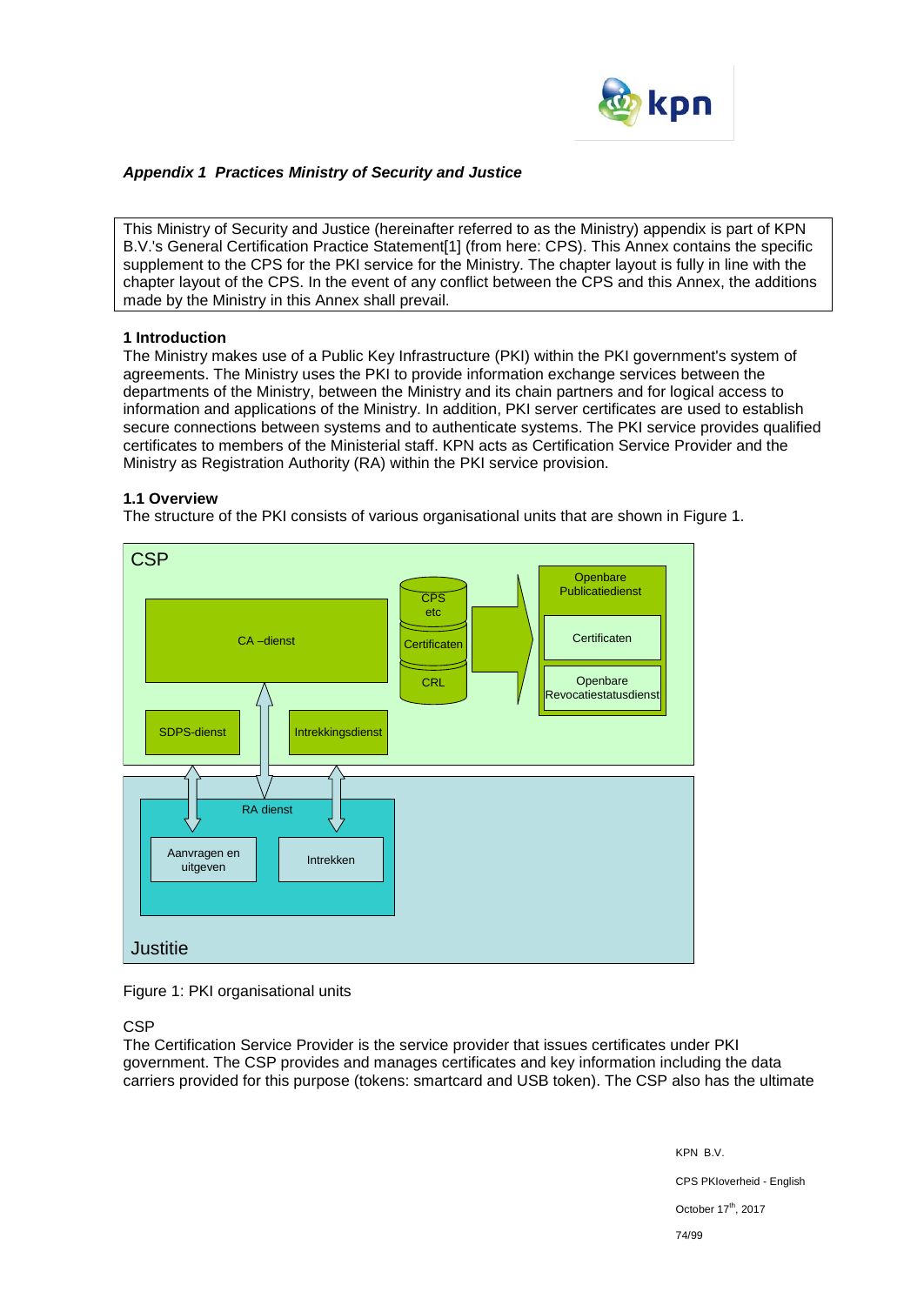

responsibility for providing certification services even though the CSP does not carry out the actual work itself.

### CA DIENST

The Certification Authority (CA) signs the certificates upon request of the RA and places the personal certificate on the token. The CA also delivers server and group certificates at the request of the RA. In addition, the CA is responsible for signing the Certificate Revocation List (CRL) and its publication.

### PUBLISHING SERVICE

The Publication Service is a service that distributes certificates to subscribers and, with the consent of subscribers, to trusted parties. The service also distributes the Certificate Policies (CP) and Certification Practice Statements (CPS) to certificate holders, subscribers and trusted parties.

### REVOCATION MANAGEMENT SERVICE

The Revocation Service is responsible for processing requests relating to the revocation of certificates. The status information of revoked certificates shall be made available for publication through the Public Publications Service.

### REVOCATION STATUS SERVICE

The status information is disseminated through the Revocation Status Service. This is a service that provides the revocation status to relying parties. This service may be a real-time service (OCSP - Online Certificate Status Protocol), but may also be based on revocation status information updated at regular intervals (CRL publication).

### SDPS SERVICE (SUBJECT DEVICE PROVISIONING SERVICE)

The Subject Device Provisioning Service prepares the delivery of Secure Signature Creation Devices (SSCDs or token) and executes it and delivers the tokens (on which the private keys are placed) to the certificate holders. This is done in such a way that the confidentiality of the private keys is not compromised and the issuing to the intended Certficate Holders is guaranteed. In the case of personal or group certificates, the token will have to meet the requirements for an SSCD. For the server certificates, other requirements are imposed on the token: it must meet the requirements for a Secure User Device (SUD). The requirements for SSCD and SUD apply to both the smart card and USB tokens.

### RA SERVICE (REGISTRATION AUTHORITY)

A Registration Authority (RA) handles the processing of certificate applications and all associated tasks, the most important of which is the verification of the identity of the certificate holder. The RA has a clear relationship with the CA: after verifying the completeness and correctness of the application, the RA commissions the CA to produce tokens with the relevant certificates.

### **1.3 User community**

The Ministry has signed a contract with KPN for the PKI service. KPN Special Terms and Conditions PKIoverheid Certificates (Special Terms and Conditions) do not apply.

### **1.4.1 Certificate use (PvE PKIoverheid part 3a, 3b and 3e)**

The Ministry does not use Recognized Profession Certificates.

The following types of certificates are available within the PKI service:

- Personal certificate;
- Services certificate
	- o Server certificate;
	- o Group certificate.

KPN B.V.

CPS PKIoverheid - English

October 17<sup>th</sup>, 2017

75/99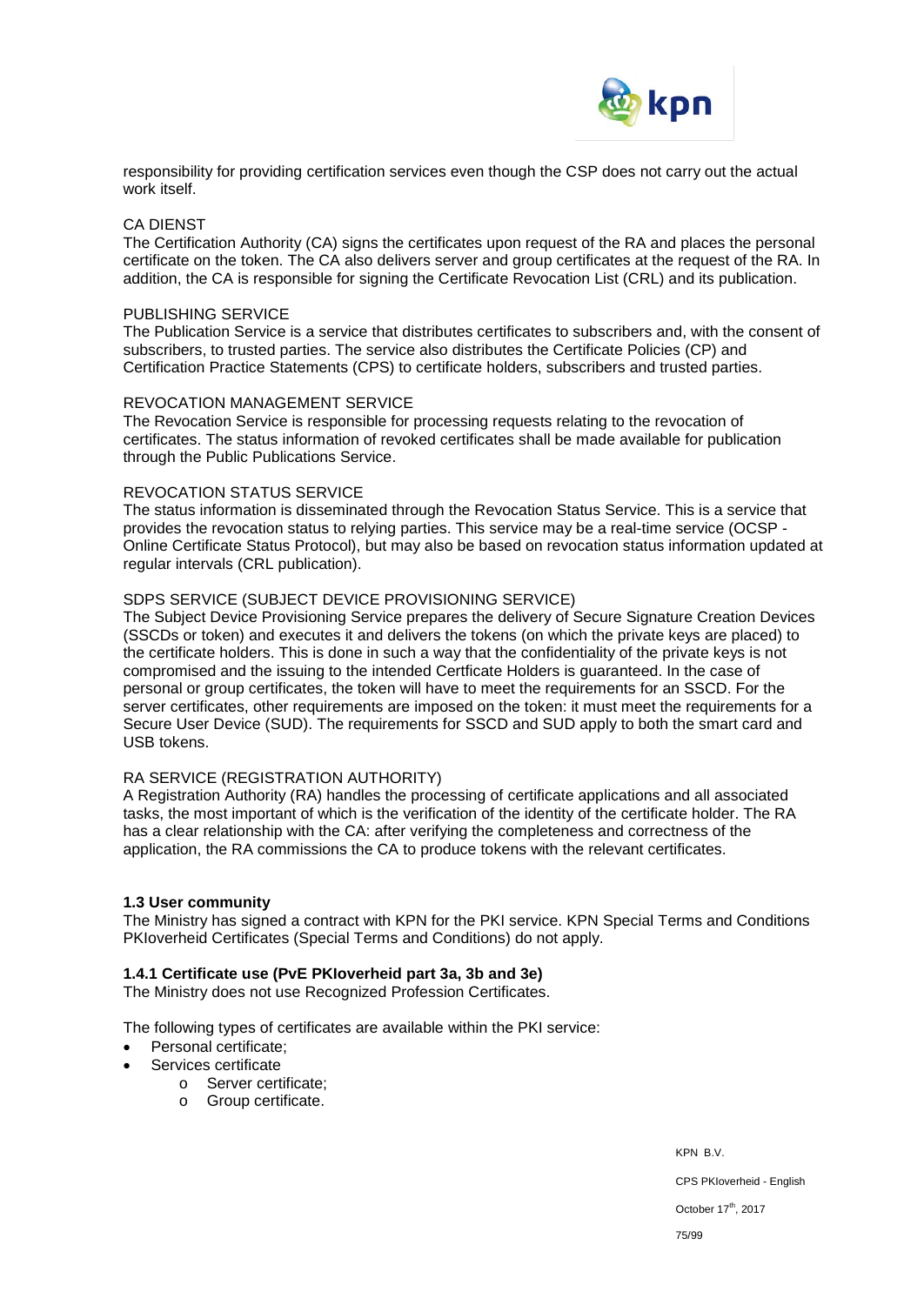

The personal certificates consist of two unqualified certificates, one of which performs the function of identification and authentication and the other supports the function of confidentiality. In addition, there is the qualified certificate that supports the function of non-repudiation. A personal certificate is issued to one person (the certificate holder). The intention is that only the certificate holder has access to the certificate.

A server certificate is an unqualified certificate stored within the Ministry's Safe Environment that supports the functions of authenticity/confidentiality. The server certificate is issued to a server that is used by independent contracting authorities and affiliated public-law institutions of the Ministry.

A group certificate consists of two unqualified certificates that support the functions of identification/authentication and confidentiality. A group certificate is issued to a department or group of employees of the Ministry. The difference between the certificates is that with a personal certificate one can provide electronic messages with a qualified electronic signature. This cannot be done with server or group certificates. For the obligations attached to the certificates, see the relevant conditions of use.

### **1.6 Management of the CPS**

Information regarding the RA service can be obtained from:

Judicial Information Service PKI department Egbert Gorterstraat 6 7607 GB Almelo

Post box 695 7600 AR Almelo

For information and/or support, please contact us via e-mail: certificatenpki@justid.nl or by telephone to the front office of the Judicial Information Service under number: 088 99 89 000. The Judicial Information Service has its own complaints procedure. This regulation prescribes what the Judicial Information Service must do if a person has lodged a written complaint. For more information, see www.justid.nl.

3.2.1 Method of demonstrating Private Key possession

The key pair, of which the Public Key is certified, is created for the Server Certificates in the Ministry's Safe Subscriber Environment and entered into the Ministry's CMS.

3.2.2 Authentication of the Subscriber

Within the PKI service provision, the Ministry is the only Subscriber. The Ministry does not use' AMP' and' DigiKoppeling' within the PKI service provision.

3.2.3 Authentication of personal identity

Within the PKI service provision, the Ministry has appointed qualified applicants who are entitled to submit applications from prospective certificate holders. The authorised applicant knows the intended certificate holder from his or her responsibility and is responsible for the complete and correct submission of the certificate application. The applications for certificates are registered and validated by the RA employees.

#### 3.2.3.1 Authentication for personal Certificates

Employees of the Ministry must apply for a certificate via an authorised applicant. An overview of the active authorised applicants is available at the RA. The authorised applicant checks the employee's

> KPN B.V. CPS PKIoverheid - English October 17<sup>th</sup>, 2017 76/99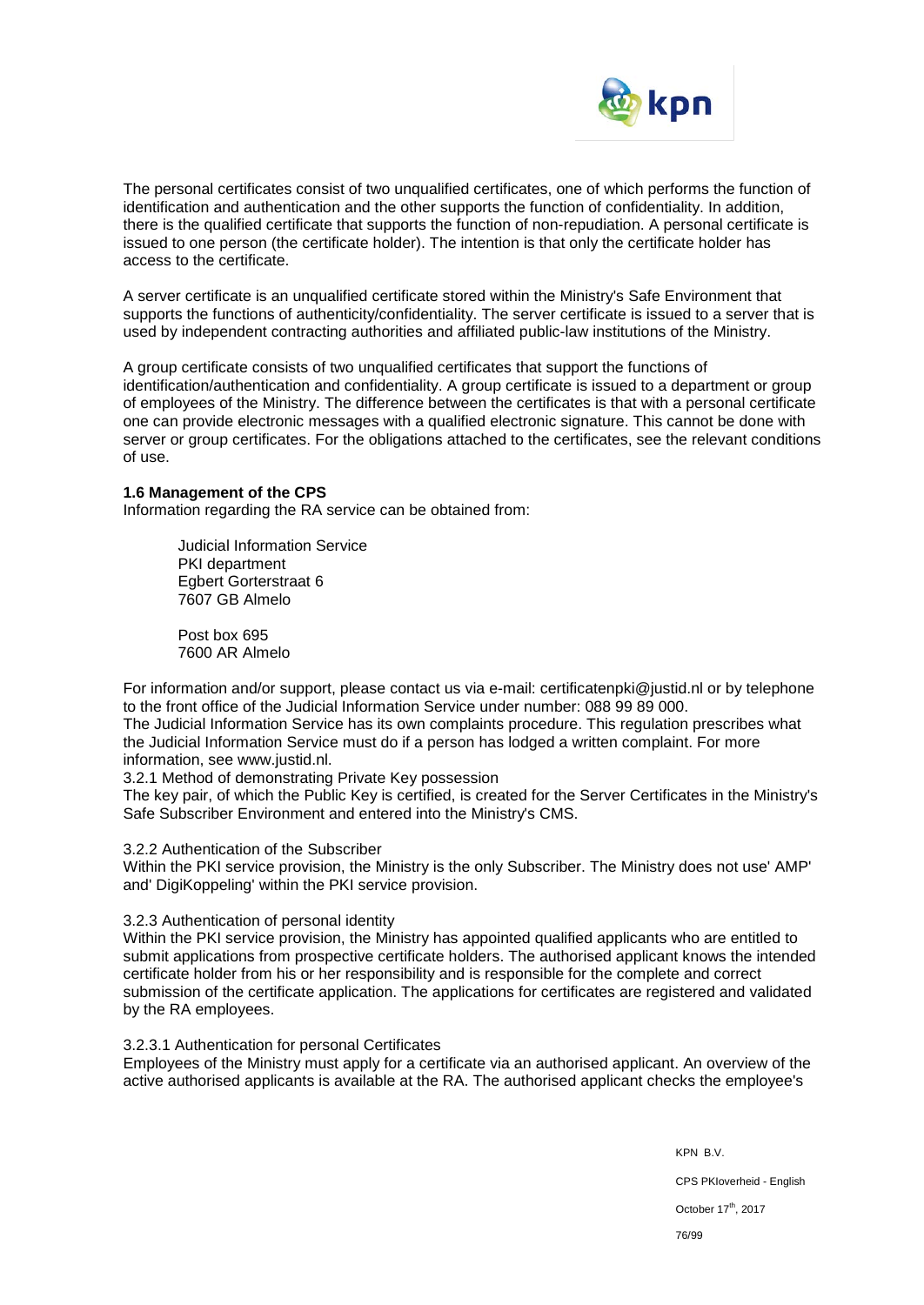

identity by means of the employee's identity document (face-to-face check) and sends the application to the RA, including a copy of the identity document.

### 3.2.3.2 Authentication for the purposes of Services Certificate

Services certificates are requested by certificate managers. Upon receipt of the application, the RA employee checks whether the relevant certificate manager is still active in the CMS and whether the data in the application is correct.

## 3.2.3.2.1 Authentication of the Certificate Manager

Employees of the Ministry who are appointed as certificate manager must submit an application via an authorised applicant. The authorised applicant checks the employee's identity by means of the employee's identity document (face-to-face check) and sends the application to the RA, including a copy of the identity document. An overview of the active authorised applicants and certificate managers is available at the RA.

## 3.2.3.2.2 Authentication for the purpose of server certificate

Server certificates are requested by certificate managers. Administrators of certificates must have been applied for by the competent applicant and must be active in the CMS. Upon receipt of the application, the RA employee checks whether the certificate manager is still active in the CMS. In addition, the RA employee checks whether the data in the application is correct.

## 3.2.3.2.3 Authentication for the purposes of Group Certificate

Group certificates are applied for by certificate managers. Administrators of certificates must have been applied for by the competent applicant and must be active in the CMS. Upon receipt of the application, the RA employee checks whether the certificate manager is still active in the CMS. In addition, the RA employee checks whether the data in the application is correct.

### 3.2.4 Authorisation of the Certificate Holder

Employees of the Ministry must apply for a certificate via an authorised applicant. An overview of the active authorised applicants is available at the RA. The authorised applicant checks the identity of the employee on the basis of the employee's identity document (face-to-face check) and sends the application to the RA, including a copy of the identity document. The RA employee checks whether the data in the application is correct.

### **3.4 Identification and Authentication of requests for revocation**

Within the PKI service provision, the terms PIN-mail and PINmailer have the same meaning. An application for revocation can be submitted by the certificate holder via a KPN self-service portal, by the certificate holder and the authorised applicant via the RA-PKI counter (via telephone or personal appearance) or in writing to the RA of the Judicial Information Service. If a revocation request is made directly to the RA by telephone, the data is checked by a number of identifying questions and then called back for verification. The reason for revocation will be asked. In case of a revocation request directly to the RA by e-mail, the data of the certificate holder mentioned on the e-mail message will be checked and if necessary a request will be returned by email for additional data. Subsequently, a call back by telephone is made for verification. The reason for revoking the certificate is asked.

In the event of a request for revocation is made in person to the RA, the identity document will be used to verify the identity of the person. The reason for revoking the certificate is asked.

KPN may also initiate a revocation request (see Chapter 4.9.2 of the CPS).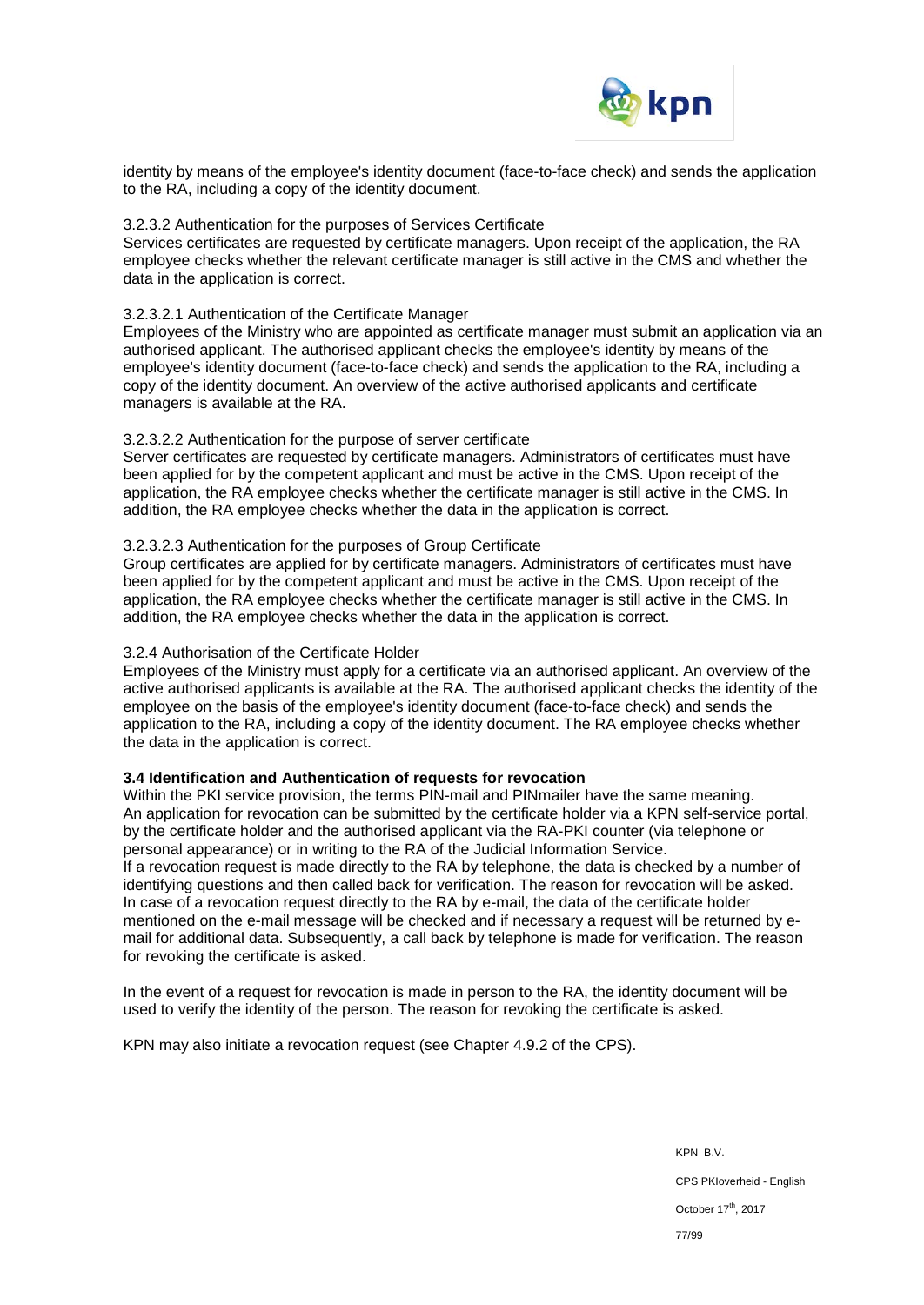

The tokens handed in, with revoked or expired certificates, are handed over to the Security Officer and destroyed in accordance with the destruction scheme applicable within the Judicial Information Service.

## **4.2.1 Registration of Subscriber and Certificate Manager**

The Ministry is initially registered as a Subscriber with KPN. The Ministry has appointed Certificate Managers responsible for managing server and group certificates within the Ministry. Employees of the Ministry who are appointed as certificate manager must submit an application via an authorised applicant. An overview of the active authorised applicants is available at the RA. The authorised applicant checks the identity of the employee on the basis of the employee's identity document (faceto-face check) and sends the application to the RA, including a copy of the identity document.

## **4.2.2 Applications for licences and certificates**

The Ministry does not use Recognized Profession Certificates.

The various types of certificates (see the Ministry's supplement to Chapter 1.4.1 of this appendix) are applied for by qualified applicants from the Ministry and submitted by KPN RA employees for the purpose of issuing certificates. An authorised applicant may be appointed by an authorised signer. The RA employee checks whether the authorised signer has a mandate and whether the authorised applicant appears on the list or in the collection of approved applications for the function authorised applicant.

4.2.2.1 Application for personal Certificates and Group Certificates

The procedure of the CPS mentioned in section 4.2.2.1 does not apply.

The generic application procedure for personal and group certificates within the PKI service provision is as follows:

- 1. The application procedure starts with filling in the form "application form for personal or group certificate" by (intended) certificate holder/administrator and is submitted to the competent applicant of the Ministry.
- 2. The competent applicant will sign the application and send it to the RA.
- 3. The RA employee checks the application for completeness and accuracy and approves or rejects it.
- 4. The RA employee records the application data in the Card Management System (CMS).
- 5. The RA employee (validator) finally approves the application in the CMS.

### 4.2.2.2 Application Professional Certificates

The Ministry does not make use Recognized Profession Certificates.

### 4.2.2.3 Application for server certificates and group certificates

The application procedure for server certificates within the PKI service is as follows:

- 1. The application procedure starts with filling in the form "application for server certificate" by the certificate administrator and is submitted to RA.
- 2. The RA employee checks the application for completeness and accuracy and approves or rejects it.
- 3. The RA employee records the application data in the CMS.
- 4. The RA employee (validator) finally approves the application in the CMS.

### **4.2.3 Licence processing time**

The Ministry has set up its own RA within its organisation.

KPN B.V. CPS PKIoverheid - English

October 17<sup>th</sup>, 2017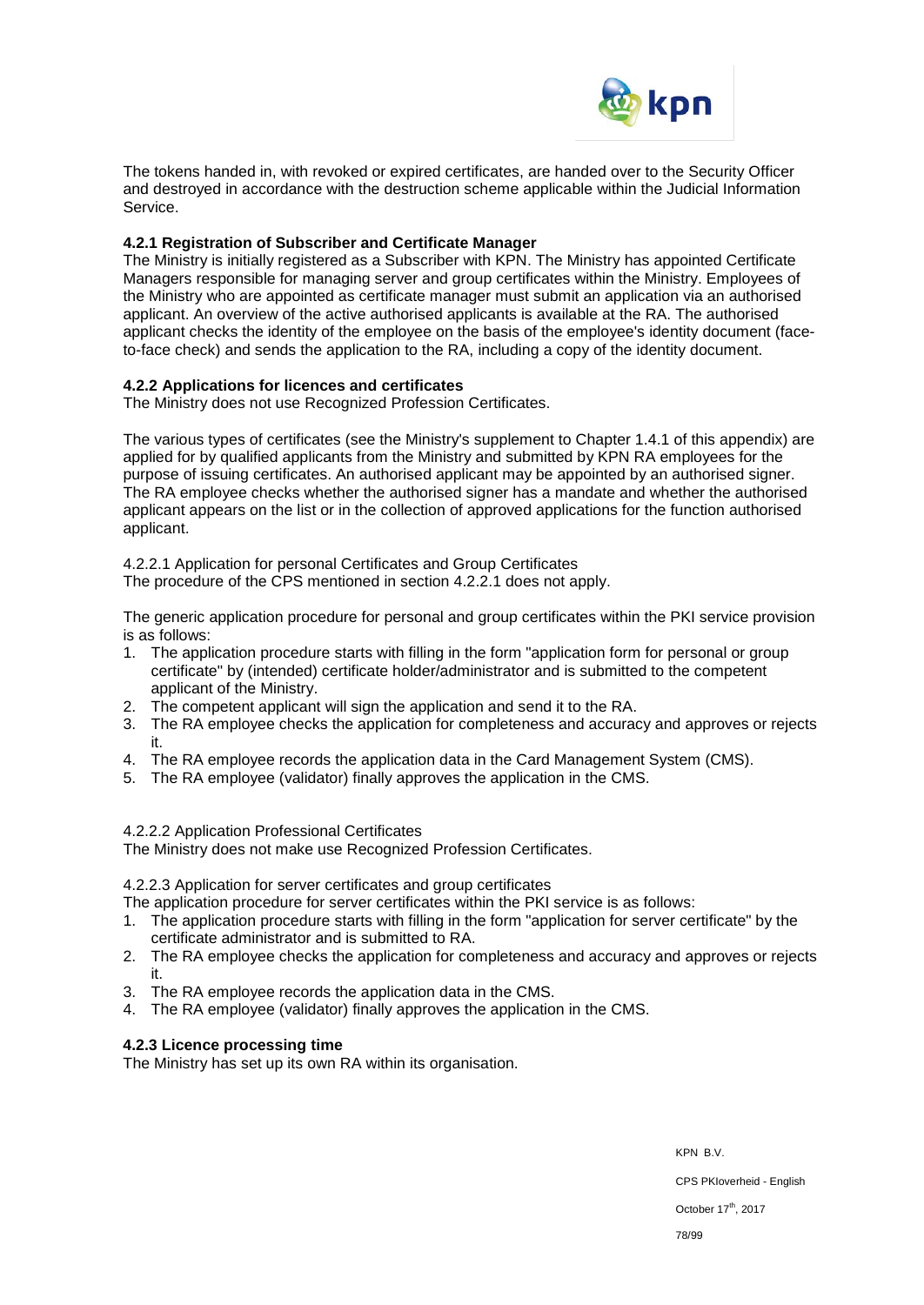

The processing of applications for certificates by the RA is one working day after receipt of the application for a certificate. The total processing time for processing a certificate application, including KPN's processing time, is a maximum of fifteen working days.

## **4.3.1 Issuance of Personal Certificates and Group Certificates**

The Ministry has set up its own RA within its organisation.

After KPN has created the personal/group certificate and put the required data on the token, the certificate will be delivered to the RA of the Ministry. The RA of the Ministry issues the certificates after verifying the identity of the certificate manager/ certificate holder. During this check, the certificate manager / certificate holder must be in possession of the PINmailer and the identity document with which the application has been submitted. Only then can the certificate be issued.

## **4.3.2 Issuance of Professional Certificates**

The Ministry does not use Recognized profession Certificates.

### **4.3.3 Issuance of Server Certificates**

In the case of applications made by registered certificate managers, KPN will make the created Certificates available to the RA of the Ministry. The RA employee forwards the relevant certificate to the certificate manager.

### **4.3.4 Notification of certificate production to the Certificate Holder or Manager**

The Certificate Holder or the Certificate Manager is informed by KPN via email of the production of the Certificate.

## **4.4.1 Acceptance of Recognized profession certificates, Personal and Group Certificates**

The Ministry does not use Recognized profession Certificates. The Ministry RA issues the certificates.

## **4.4.2 Acceptance of Server Certificates**

After final approval of the application in the CMS, the server certificate will be generated and KPN will make the server certificate available in the CMS so that it can be issued by the RA to the certificate manager who submitted the application.

In the case of a server certificate, a PINmailer with a revocation code is only created for the revocation. KPN sends the PINmailer to the RA in a secure manner. KPN takes care of this process. KPN will inform the certificate manager by email:

That the PINmailer is sent to the RA; that the certificate manager must make an appointment to receive the PINmailer.

### **4.9.2 Who may make a request for revocation?**

The following entities are authorised to apply for revocation: The Certificate holder; The Subscriber; The authorized applicant; The certificate manager; The Trust Service Provider TSP (KPN B. V.).

All authorised signatory managers at the Ministry are qualified applicants. In addition, authorised signatory managers may appoint other employees as authorised applicants. For this purpose, a process has been set up whereby RA employees can check the identity of the authorised applicant and verify whether the relevant authorised applicant has been registered by an authorised signatory manager.

> KPN B.V. CPS PKIoverheid - English October 17<sup>th</sup>, 2017 79/99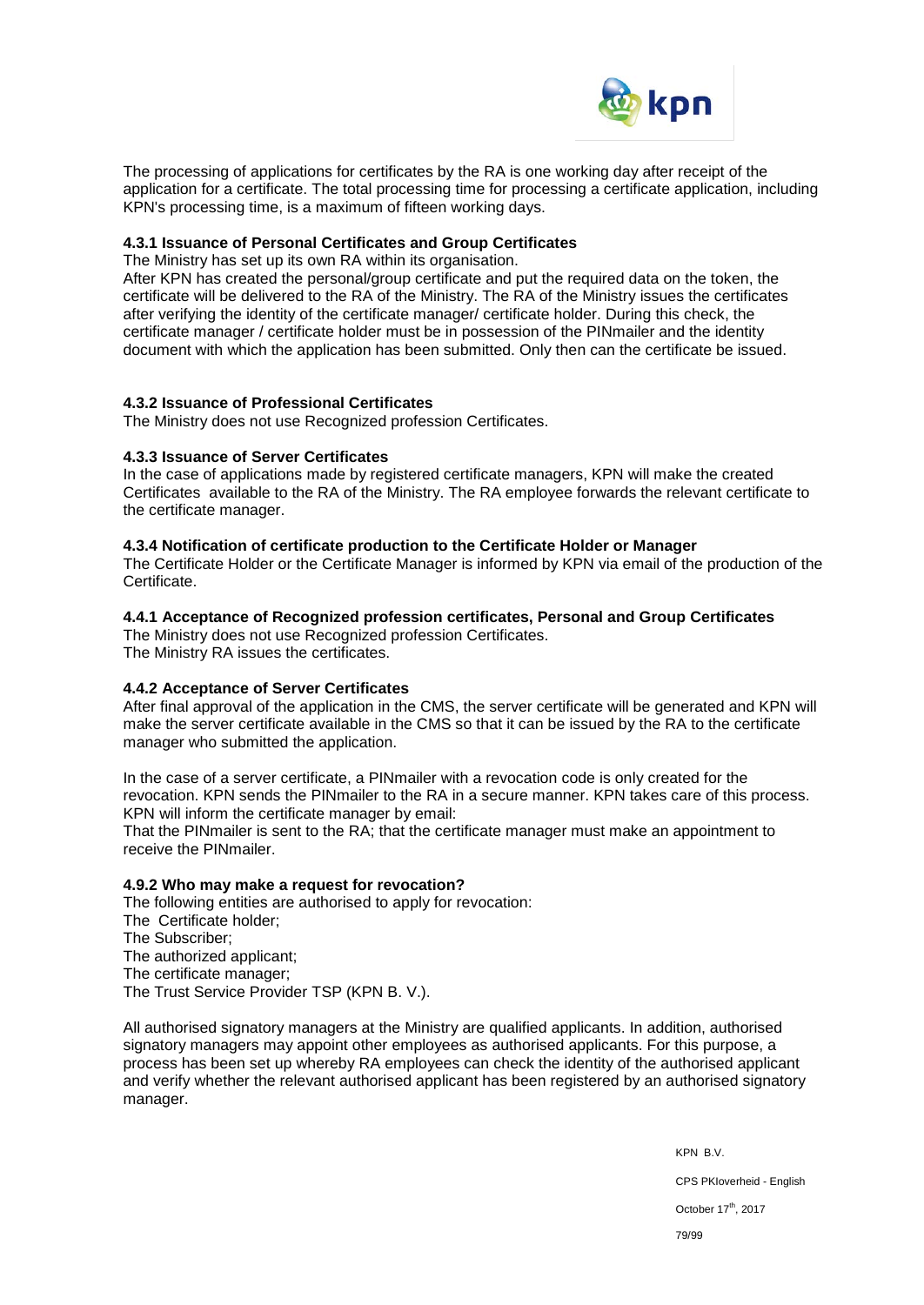

### **4.9.3 Procedure for a request for revocation**

A request for revocation or notification of a circumstance that may lead to the revocation of a Certificate must be made within the PKI service provider by the following means:

Online: https://minjus-portal.managedpki.nl

Written: Judicial Information Service PKI department Post box 695 7600 AR Almelo

The entity requesting the revocation of a certificate shall do so by means of KPN URL's self-service portal: https://minjus-portal.managedpki.nl (and by means of the revocation code) or

the revocation form for revoking certificates either by telephone or in person to/with the RA of the Ministry.

The applicant's authority to revoke certificates is verified by the RA.

In case of a revocation request directly to the RA by telephone, the data is checked by a number of identifying questions and then called back for verification. The reason for revocation of the certificate shall be asked.

In the event of a revocation request being made directly to the RA by e-mail, the details of the certificate holder will be stated on the e-mail and, if necessary, a request will be returned by e-mail for additional information. Subsequently, a call back by phone is made for verification. The reason for revocation of the certificate shall be asked.

In the event of a request for revocation made in person to the RA, the identity document will be used to verify the identity of the person. The reason for revocation of the certificate shall be asked.

### Emergency procedure

In the event of serious disruptions to the RA station and the self-service portal, KPN can manually revoke certificates on the Ministry's CA.

If necessary, a Certificate Holder and/or an RA employee can contact an authorised person who may start the emergency procedure for KPN. The authorised person instructs the revocation by means of a signed email (legally valid digital signature) giving first names, surname, email address and common name of the passport holder and passport number. KPN has been informed of the persons authorised by the Ministry.

This emergency procedure is not intended to be used during maintenance moments on equipment of the Ministry. It is expected that during maintenance backup systems will be available to allow revocation to remain possible.

## **4.9.4 Duration for processing revocation request**

The revocation by the certificate holder should preferably take place via KPN's self-service portal. This is subject to a maximum processing time of four hours.

Other revocation options are also available:

- Written or by e-mail to RA of the minsterie;
- Telephone call to RA of the Ministry;
- Personally with RA ven the Ministry.

These reports are processed on the basis of best effort.

KPN B.V.

CPS PKIoverheid - English

October 17<sup>th</sup>, 2017

80/99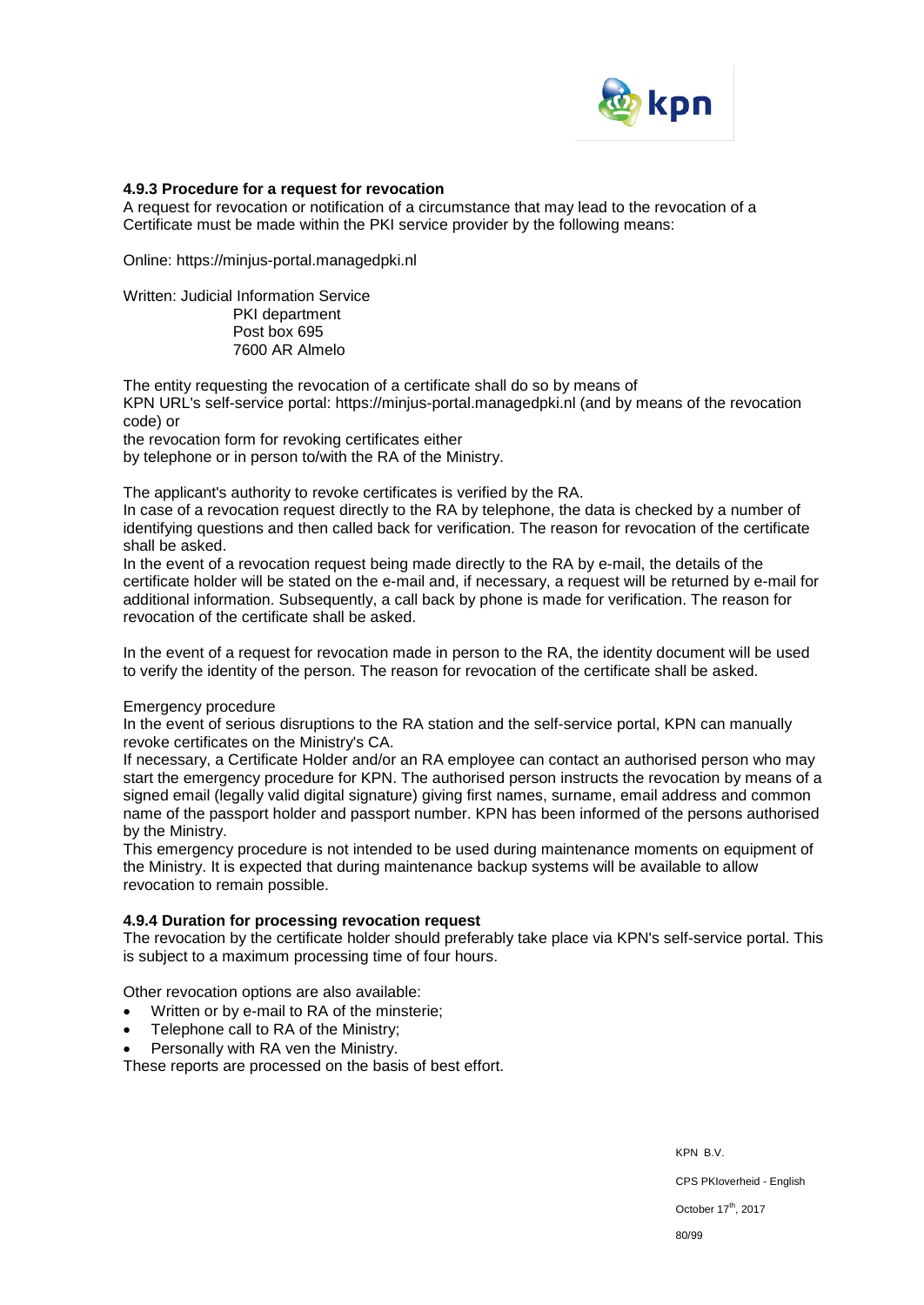

## **5 Management, operational and physical security measures**

The physical, procedural and personal security measures of the RA division of the Ministry are detailed in more detail in the IdM Information Security Plan[3] of the Judicial Information Service.

### **5.1.1 Location, construction and physical protection**

The Ministry shall ensure adequate physical protection to minimise the risks of loss, damage and compromise of the RA service provision. This applies in particular to the RA environment, where the certificates are issued and managed.

The physical security measures comply with the Baseline Information Security[4] of the Ministry and have been determined based on a risk analysis of the RA service provision. These security measures are included in the Information Security Plan IdM[3].

## **5.1.4 Waste disposal**

The Ministry has taken measures to securely destroy confidential data in accordance with the general procedures of the Ministry[4].

## **5.2 Procedural security procedure**

The procedural security measures are further detailed in the Information Security Plan IdM[3].

## **5.2.1 Confidential functions**

The staff security measures are further detailed in the Information Security Plan IdM[3].

## **5.2.4 Separation of functions**

The organisational security measures are detailed in the Information Security Plan IdM[3] and the internal procedures for applying for and issuing certificates[2].

## **5.2.5 Professional knowledge, experience and qualifications**

The Judicial Information Service has determined for RA employees what knowledge and experience is required for a good implementation. This is laid down in the job descriptions of the RA functions.

## **5.2.6 Trusted Employee Policy**

All ministry officials take an oath or promise. The RA employees are also in possession of a VOG. This VOG is not older than six months on employment and is re-applied every three years.

### **5.4.3 Protection of archives**

The RA of the Ministry archives application and revocation forms, copies of Wid documents and other relevant information. These documents are safely stored in a safe. See also the Ministry's Information Security Plan IdM[3] and the Ministry's internal procedures[2].

### **5.8 TSP termination**

Upon expiry of the current agreement or premature termination of the agreement, both parties shall, in consultation with each other and under the ultimate responsibility of KPN, carry out those activities that are necessary to terminate the service provision in an appropriate manner, in accordance with the relevant legislation and regulations. In the implementation of these activities, it will be important which party will terminate its services and what their respective roles will be. As a minimum, the following activities will have to be carried out:

- Aligning and assessing, with due observance of appropriate deadlines, how the agreement should be adapted and continued in order, for example, to continue to provide services or to carry out the transfer and appropriate archiving of relevant data.
- Analysis, coordination, planning and implementation of appropriate communication to all parties involved, including, but not limited to, Certificate Holders, Relying Parties and the Certifying Institutions.

KPN B.V. CPS PKIoverheid - English October 17<sup>th</sup>, 2017 81/99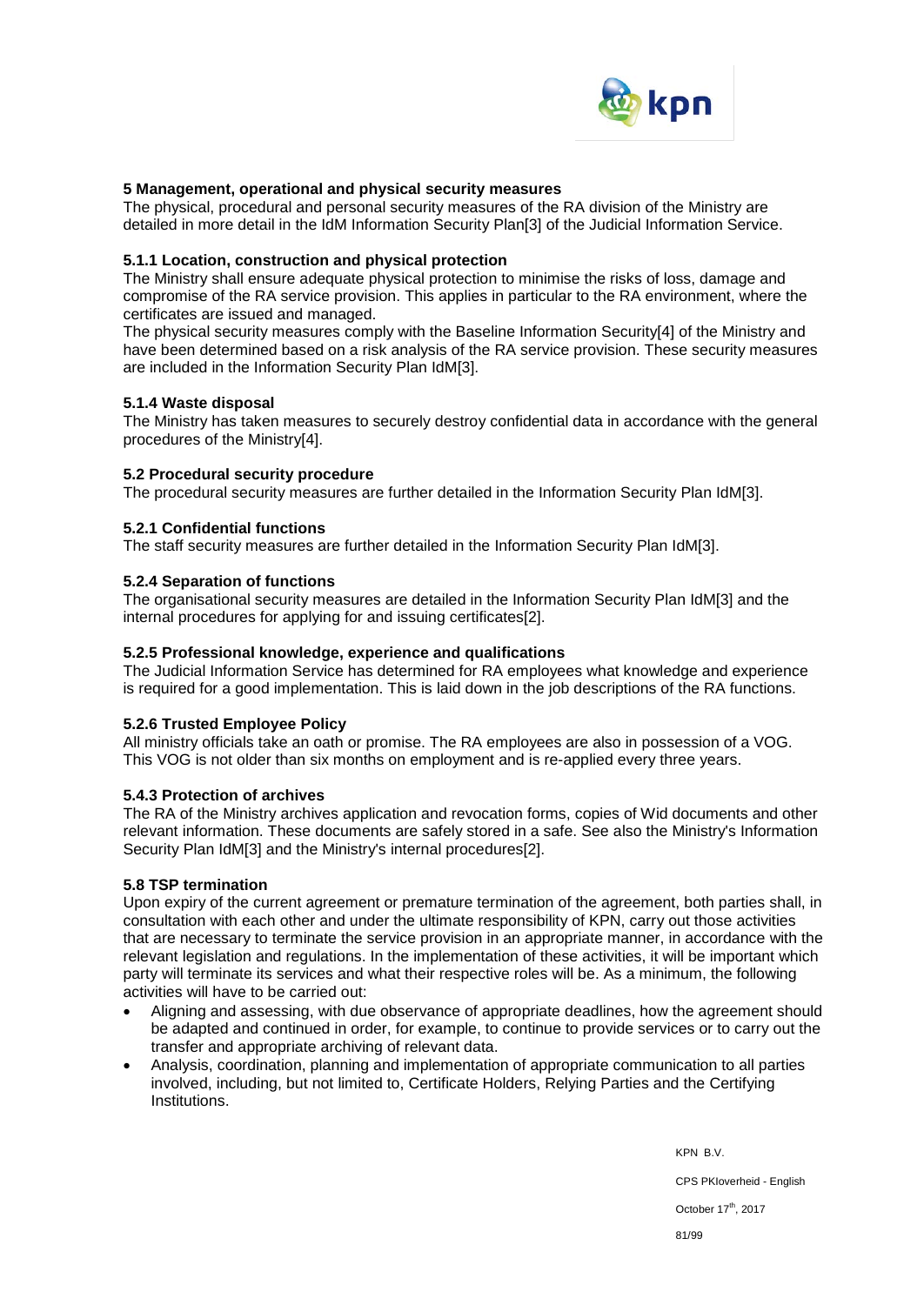

- The (potentially) revocation of all certificates, with attention for the moment and the manner in which they were issued. The maintenance of the CRL and the CA keys up to at least the legal term set for them and then their dismantling, the archiving and possible transfer of certificate creation and revocation data.
- Withdrawal of authorisations, dismantling of the existing CMS application (and associated infrastructure), making the desired number of copies of application software, relevant data and documentation, possibly transferring them to the other party and then cleaning the media used. This is done by drawing up an official report.
- Termination of agreements with suppliers.
- Collecting, if necessary, by compiling a report, transferring and archiving application files in an appropriate manner.
- Analysis, collection, archiving and, if necessary, transmission of all documents that can demonstrate that the management system has functioned appropriately during the years of the stopping party's operation.
- Change and publish the CPS during (and after) the termination period.

## **6.1.2 Transfer of Private Key and SSCD to Subscriber**

The certificate holder agrees with the terms of use and signs them on the date of issue. RA employee checks data on token with the identity of certificate holder.

RA employee issues token to certificate holder with, if applicable, the card reader.

The RA employee archives the signed user conditions.

## **6.1.5 Key lengths**

The key length of a Certificate shall be at least 2048 bits RSA. The key length of a CA certificate is 4096 bits RSA.

The algorithms and key lengths used meet the requirements as defined in ETSI TS 102 176-1 standard[5]. The lengths of the public and private keys within the PKI Services are:

| <b>Type of certificate</b> | Keylength       | <b>Hash method</b> |
|----------------------------|-----------------|--------------------|
| CA certificates            | RSA 4096        | <b>SHA 256</b>     |
| Personal certificates      | <b>RSA 2048</b> | SHA 256            |
| Group certificates         | <b>RSA 2048</b> | <b>SHA 256</b>     |
| Server certificates        | <b>CSR 2048</b> | <b>SHA 256</b>     |

## **6.4 Activation data**

### **6.4.1 Generating and installing activation data**

The PINmailer (PIN-mail) is generated by KPN's CMS system.

### **7 Certificate, CRL and OCSP**

### **7.1 Certification Profiles**

### **7.1.1 CP OID**

The applicable Certificate Policies can be identified through the following OID:

### Personal Certificates:

2.16.528.1.1003.1.2.5.1 Authenticity certificate

KPN B.V. CPS PKIoverheid - English October 17<sup>th</sup>, 2017

82/99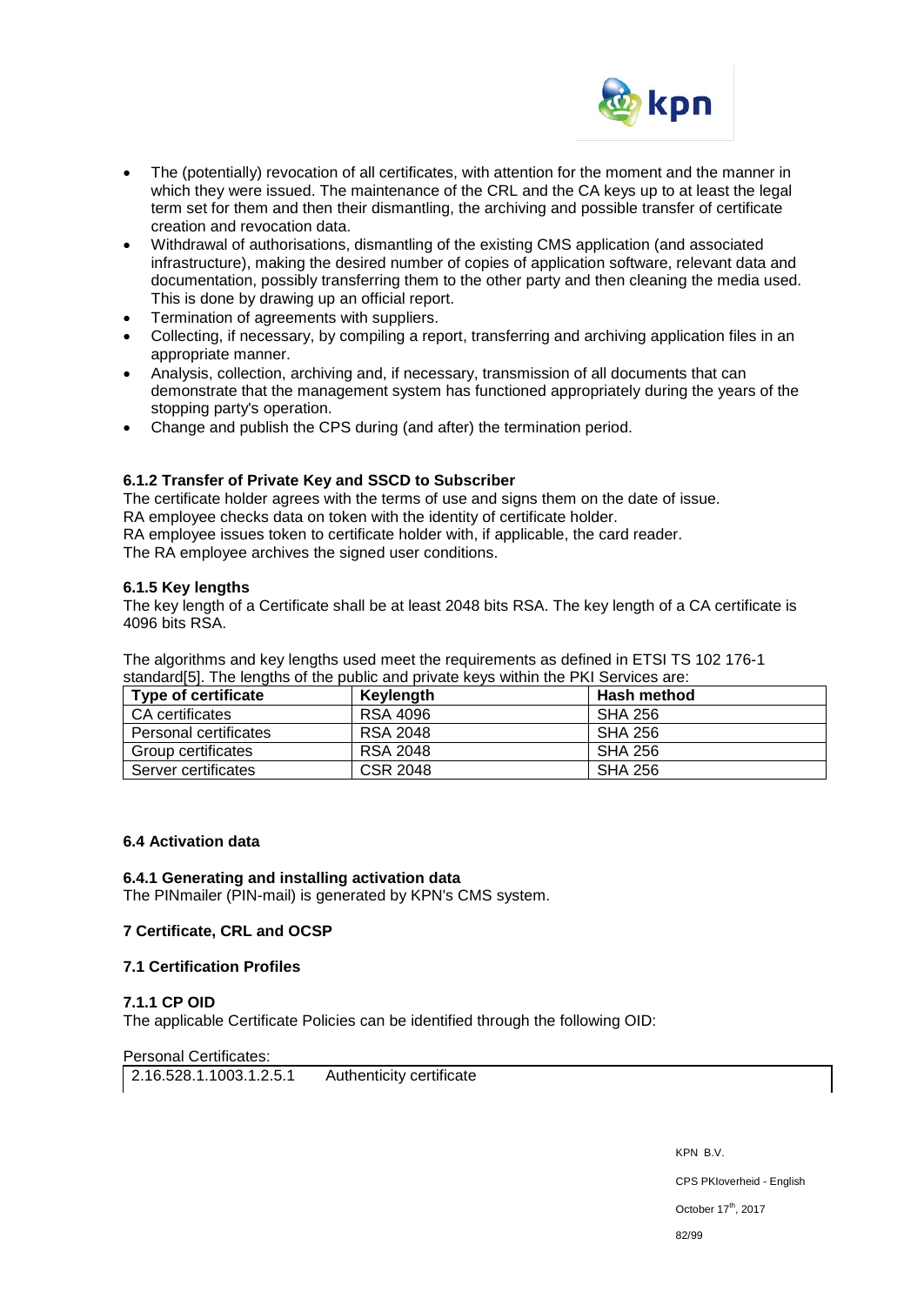

2.16.528.1.1003.1.2.5.2 Non repudiation certificate

2.16.528.1.1003.1.2.5.3 Confidentiality certificate

## Server certificates:

2.16.528.1.1003.1.2.5.6 Server certificate

### Group certificates:

| 2.16.528.1.1003.1.2.5.4 | Authenticity certificate    |
|-------------------------|-----------------------------|
| 2.16.528.1.1003.1.2.5.5 | Confidentiality certificate |

7.1.2 Overview Certificate Profiles

The PKIoverheid Certificates are structured according to the PKIX X. 509 v3 standard, whereby extensions can be used.

Signature certificates are built up according to the EESSI/ETSI Qualified Certificate Profile. Any extensions within this framework shall also be included in the other Certificates. Certificate Profiles have been drawn up in accordance with Part 3 of the PKI government's Programme of Requirements, in accordance with the Certificate Profile of the Certificate for the Domain Organisation.

## **7.1.2.1 Personal certificates**

| <b>Field</b> | Value                                                                                                                                                                                                                                                                                                                                                                                                                                                      |  |
|--------------|------------------------------------------------------------------------------------------------------------------------------------------------------------------------------------------------------------------------------------------------------------------------------------------------------------------------------------------------------------------------------------------------------------------------------------------------------------|--|
| Version      | 2(X.509v3)                                                                                                                                                                                                                                                                                                                                                                                                                                                 |  |
| SerialNumber | Unique 128 bits long serial number                                                                                                                                                                                                                                                                                                                                                                                                                         |  |
| Signature    | The used algorithm is sha256WithRSAEncryption                                                                                                                                                                                                                                                                                                                                                                                                              |  |
| Issuer       | Contains the name of the CA concerned and is represented by the following<br>attributes: CommonName, OrganizationName en CountryName.<br>There are/have been several CA certificates in use.<br>'Getronics CSP Justitie CA - G2 '. The OrganizationName contains<br>'Getronics Nederland BV'. The CountryName is set to 'NL'.<br>• 'KPN CSP Justitie CA - G2'. The OrganizationName contains 'KPN<br>Corporate Market BV'. The CountryName is set to 'NL'. |  |
| Validity     | De geldigheidsperiode van het Certificaat is ingesteld op 5 jaar.                                                                                                                                                                                                                                                                                                                                                                                          |  |
| Subject      | The subject's name is displayed as a Distinguished Name (DN), and is<br>represented by at least the following attributes:<br>CountryName;<br>CommonName;<br>OrganizationName;<br>SerialNumber (subjectserienummer).<br>The attributes used to describe the subject name the subject in a unique<br>way.<br>The CountryName attribute is set to a two-letter country code according to                                                                      |  |

## **Basic attributes**

KPN B.V.

CPS PKIoverheid - English

October 17<sup>th</sup>, 2017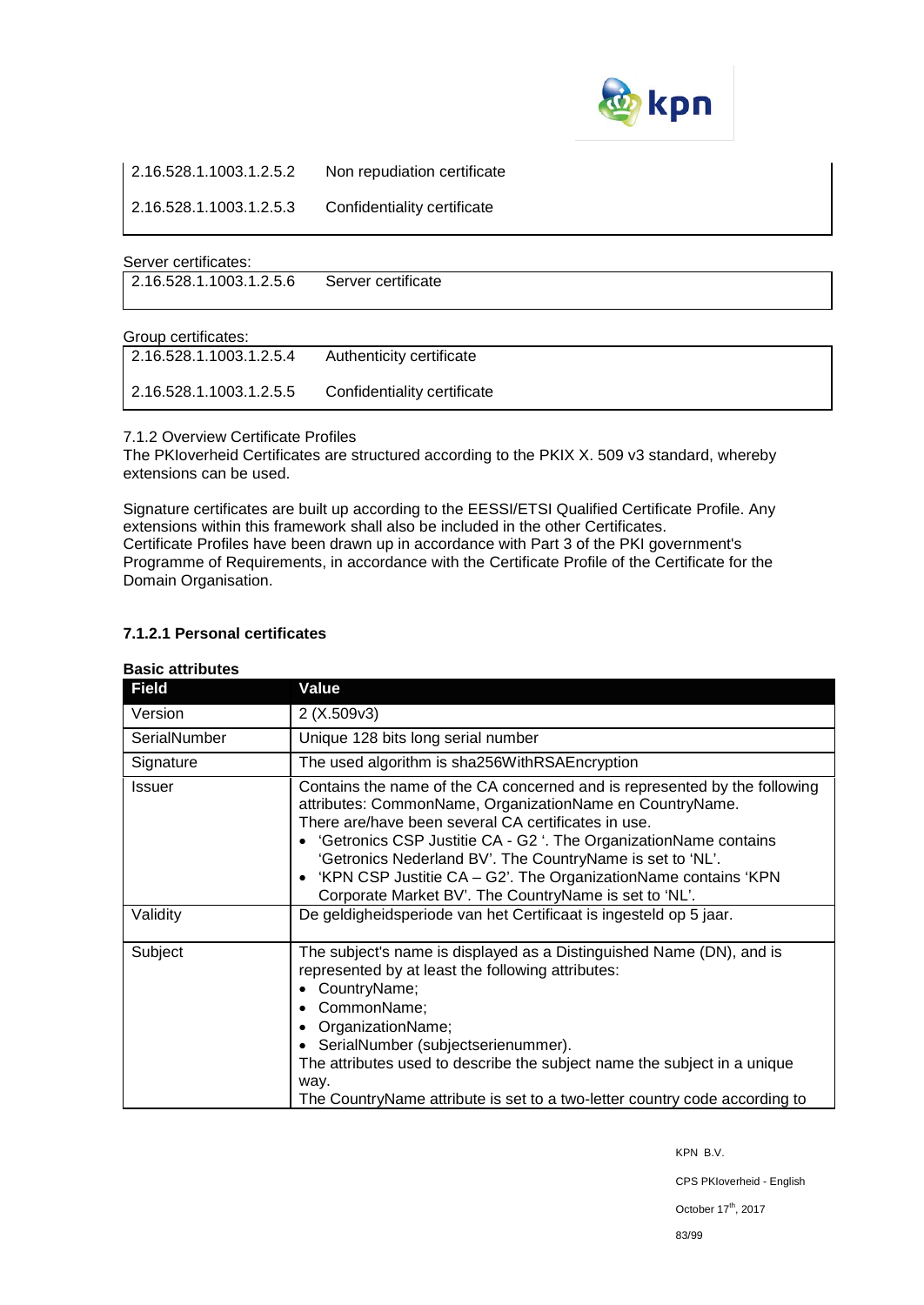

| ISO 3166.<br>The CommonName is filled in as stated in the WID document that is<br>submitted with the identification of the subject. |
|-------------------------------------------------------------------------------------------------------------------------------------|
| subjectPublicKeyInfo   Contains the Subject's PublicKey                                                                             |

## **Standard extensions**

| <b>Field</b>                 | <b>Critical</b> | Value                                                                                                                                                                                                                                                                                                                                                                                                                                                                                                                                                    |
|------------------------------|-----------------|----------------------------------------------------------------------------------------------------------------------------------------------------------------------------------------------------------------------------------------------------------------------------------------------------------------------------------------------------------------------------------------------------------------------------------------------------------------------------------------------------------------------------------------------------------|
| AuthorityKeyIdentifier       | N <sub>o</sub>  | Keyldentifier is set to 160 bit SHA-1 hash                                                                                                                                                                                                                                                                                                                                                                                                                                                                                                               |
| SubjectKeyIdentifier         | <b>No</b>       | Keyldentifier is set to 160 bit SHA-1 hash                                                                                                                                                                                                                                                                                                                                                                                                                                                                                                               |
| KeyUsage                     | Yes             | The digital signature bit is included in Authenticity<br>Certificates.<br>The keyEncipherment, dataEncipherment and keyAgreement<br>bits are included in Confidentiality Certificates.<br>In Signature Certificates, the non-Repudiation bit is uniquely<br>included.                                                                                                                                                                                                                                                                                    |
| <b>BasicConstraints</b>      | Yes             | The CA bit is set to 'False' en pathLenConstraint to 'none'                                                                                                                                                                                                                                                                                                                                                                                                                                                                                              |
| <b>CertificatePolicies</b>   | $\overline{N}$  | Authenticity certificates contain the OID:<br>2.16.528.1.1003.1.2.5.1.<br>Signature certificates contain the OID:<br>2.16.528.1.1003.1.2.5.2.<br>Confidentiality certificates contain the OID:<br>2.16.528.1.1003.1.2.5.3.<br>All types of Certificates contain a link to the CPS and a user<br>text.                                                                                                                                                                                                                                                    |
| <b>SubjectAltName</b>        | $\overline{N}$  | This includes<br>the subject's e-mail address;<br>$\bullet$<br>the OID of the CA concerned;<br>$\bullet$<br>The subject serial number of the Certificate Holder.<br>$\bullet$<br>Thee OID's of the concerning CA's are:<br>de KPN CSP Organisatie CA tbv Ministerie van<br>Justitie en Veiligheid - G2; 2.16.528.1.1003.1.3.5.9.2<br>of de Getronics CSP Organisatie CA tbv Ministerie<br>$\bullet$<br>van Justitie en Veiligheid - G2;<br>2.16.528.1.1003.1.3.5.4.2<br>Authenticity certificates may also contain a UPN for Windows<br>Smartcard Logon. |
| <b>CrlDistributionPoints</b> | $\overline{N}$  | Contains the URI value from which the CRL belonging to the<br>Certificate type can be retrieved.                                                                                                                                                                                                                                                                                                                                                                                                                                                         |
| ExtendedKeyUsage             | <b>No</b>       | Authenticity certificates can contain this extension. This<br>extension makes it possible to use the Certificate for<br>Windows Smartcard Logon, among other things.                                                                                                                                                                                                                                                                                                                                                                                     |
| AuthorityInfoAccess          | <b>No</b>       | Contains the URI value of the OCSP responder, which<br>belongs to the certificate type. The OCSP response allows<br>real-time status information on the relevant Certificate to be<br>retrieved with the OCSP response.                                                                                                                                                                                                                                                                                                                                  |

KPN B.V.

CPS PKIoverheid - English

October  $17^{\text{th}}$ , 2017

84/99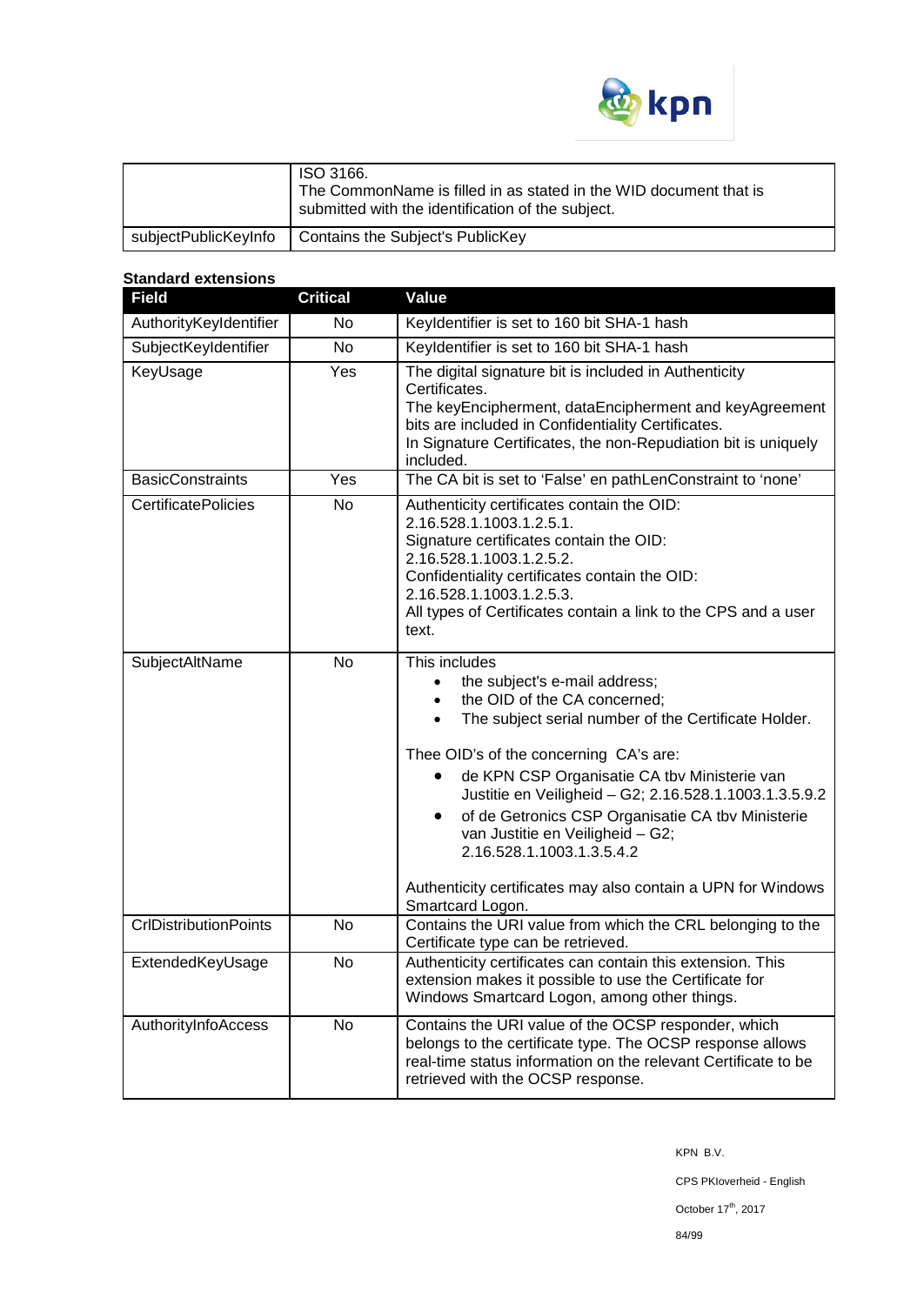

## **Private extensions**

| <b>Field</b> | <b>Critical</b> | Value                                                                                                                          |
|--------------|-----------------|--------------------------------------------------------------------------------------------------------------------------------|
| QCStatements | No.             | Signature certificates contain the indication that they have<br>been issued in accordance with European Directive<br>99/93/EC. |

# **7.1.2.2 Server- & Group certificates**

#### **Basic attributes**

| <b>Field</b>         | Value                                                                                                                                                                                                                                                                                                                                                                                                                                                                                                                                                                                          |  |
|----------------------|------------------------------------------------------------------------------------------------------------------------------------------------------------------------------------------------------------------------------------------------------------------------------------------------------------------------------------------------------------------------------------------------------------------------------------------------------------------------------------------------------------------------------------------------------------------------------------------------|--|
| Version              | 2(X.509v3)                                                                                                                                                                                                                                                                                                                                                                                                                                                                                                                                                                                     |  |
| SerialNumber         | Unique 128-bit long Certificate number                                                                                                                                                                                                                                                                                                                                                                                                                                                                                                                                                         |  |
| Signature            | The used algorithm is sha256WithRSAEncryption                                                                                                                                                                                                                                                                                                                                                                                                                                                                                                                                                  |  |
| <b>Issuer</b>        | Contains the name of the CA concerned and is represented by the following<br>attributes: CommonName, OrganizationName en CountryName.<br>There are/ have been several CA certificates in use<br>'Getronics CSP Justitie CA - G2 '. The OrganizationName contains<br>'Getronics Nederland BV'. The CountryName is set to 'NL'.<br>'KPN CSP Justitie CA - G2'. The OrganizationName contains 'KPN<br>Corporate Market BV'. The CountryName is set to 'NL'.                                                                                                                                       |  |
| Validity             | The validity period of the Services Certificate is set to 3 years.                                                                                                                                                                                                                                                                                                                                                                                                                                                                                                                             |  |
| Subject              | The subject's name is displayed as a Distinguished Name (DN), and is<br>represented by at least the following attributes:<br>CountryName;<br>CommonName;<br>$\bullet$<br>OrganizationName;<br>SerialNumber (subjectserienummer);<br>Locality;<br>State.<br>Optionally, the attribute OrganizationUnit can also be included. The<br>CommonName contains the primary name of the Service, for example a<br>DNS or group name. The attributes used to describe the subject name it in a<br>unique way.<br>The CountryName attribute is set to a two-letter country code according to<br>ISO 3166. |  |
| subjectPublicKeyInfo | Contains the PublicKey van de Subject                                                                                                                                                                                                                                                                                                                                                                                                                                                                                                                                                          |  |

## **Standaard extensions**

| Field                  | <b>Critical</b> | Value                                      |
|------------------------|-----------------|--------------------------------------------|
| AuthorityKeyIdentifier | No              | Keyldentifier is set to 160 bit SHA-1 hash |
| SubjectKeyIdentifier   | No.             | Keyldentifier is set to 160 bit SHA-1 hash |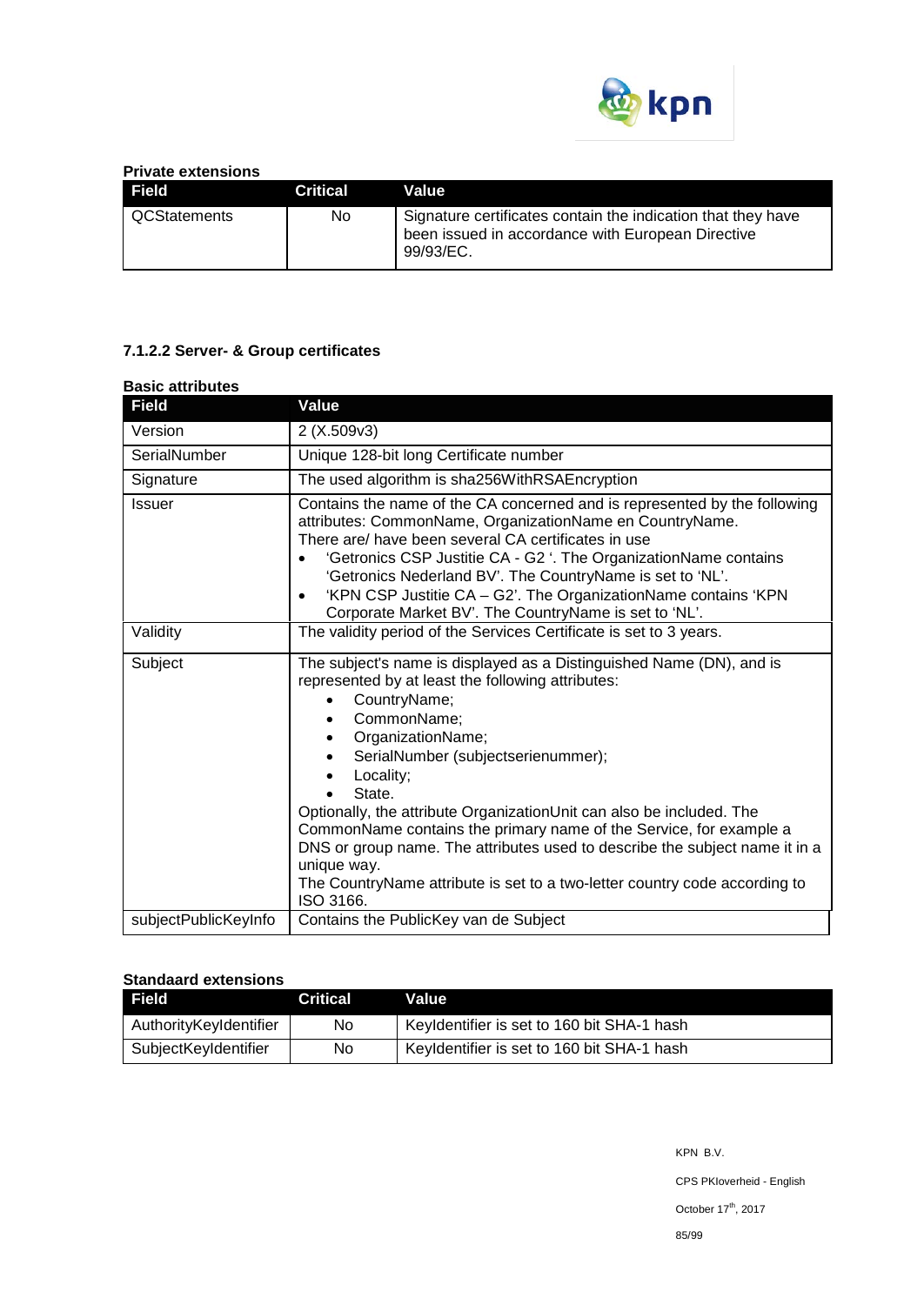

| KeyUsage                     | Yes            | The digital signature bit is included in Authenticity<br>Certificates.<br>The keyEncipherment, dataEncipherment and<br>keyAgreement bits are included in Confidentiality<br>Certificates.<br>In server certificates, the digital signature, keyAgreement<br>and Key Encipherment bits are included in a unique way.                                                       |
|------------------------------|----------------|---------------------------------------------------------------------------------------------------------------------------------------------------------------------------------------------------------------------------------------------------------------------------------------------------------------------------------------------------------------------------|
| <b>BasicConstraints</b>      | Yes            | The CA bit is set to 'False' en pathLenConstraint to 'none'                                                                                                                                                                                                                                                                                                               |
| <b>CertificatePolicies</b>   | <b>No</b>      | Authenticity certificates contain the OID<br>$\bullet$<br>2.16.528.1.1003.1.2.5.4.<br>Confidentiality certificates contain the OID<br>$\bullet$<br>2.16.528.1.1003.1.2.2.5.5.<br>Confidentiality certificates of server connections contain<br>$\bullet$<br>the OID 2.16.528.1.1003.1.2.2.5.6.<br>All types of certificates contain a link to the CPS and a user<br>text. |
| SubjectAltName               | N <sub>o</sub> | This includes the OID of the CA:<br>• 2.16.528.1.1003.1.3.5.4.2<br>and the subject number of the certificate holder.<br>Confidentiality Certificates and Authenticity Certificates also<br>include the Subject's e-mail address.                                                                                                                                          |
| <b>CrIDistributionPoints</b> | <b>No</b>      | Contains the URI value of the relevant CRL, which belongs<br>to the certificate type, can be retrieved.                                                                                                                                                                                                                                                                   |
| ExtendedKeyUsage             | <b>No</b>      | Group Certificates can contain this extension, which makes<br>it possible to use the Certificate for Windows Smartcard<br>Logon and Codesigning among others.<br>Server certificates can contain this extension. This makes it<br>possible to use the Certificate for systems that require the<br>use of this extension.                                                  |
| AuthorityInfoAccess          | <b>No</b>      | Contains the URI value of the OCSP responder, which<br>belongs to the certificate type. The OCSP response allows<br>you to request real-time status information about the<br>relevant Certificate.                                                                                                                                                                        |

# **7.2 CRL-profiles**

The CRL (or more recent status information) used for the PKIoverheid Certificates is structured in such a way that it can easily be the subject of validation processes.

KPN may adjust the CRL's layout and format, as well as the principle underlying the CRL, in accordance with the interests of the parties involved.

## **7.2.1 Personal certificates**

| <b>Attributes</b>  |                         |
|--------------------|-------------------------|
| <b>Field</b>       | Value                   |
| Version            | 1 (X.509 versie 2)      |
| signatureAlgorithm | Sha256WithRSAEncryption |

KPN B.V. CPS PKIoverheid - English October 17<sup>th</sup>, 2017 86/99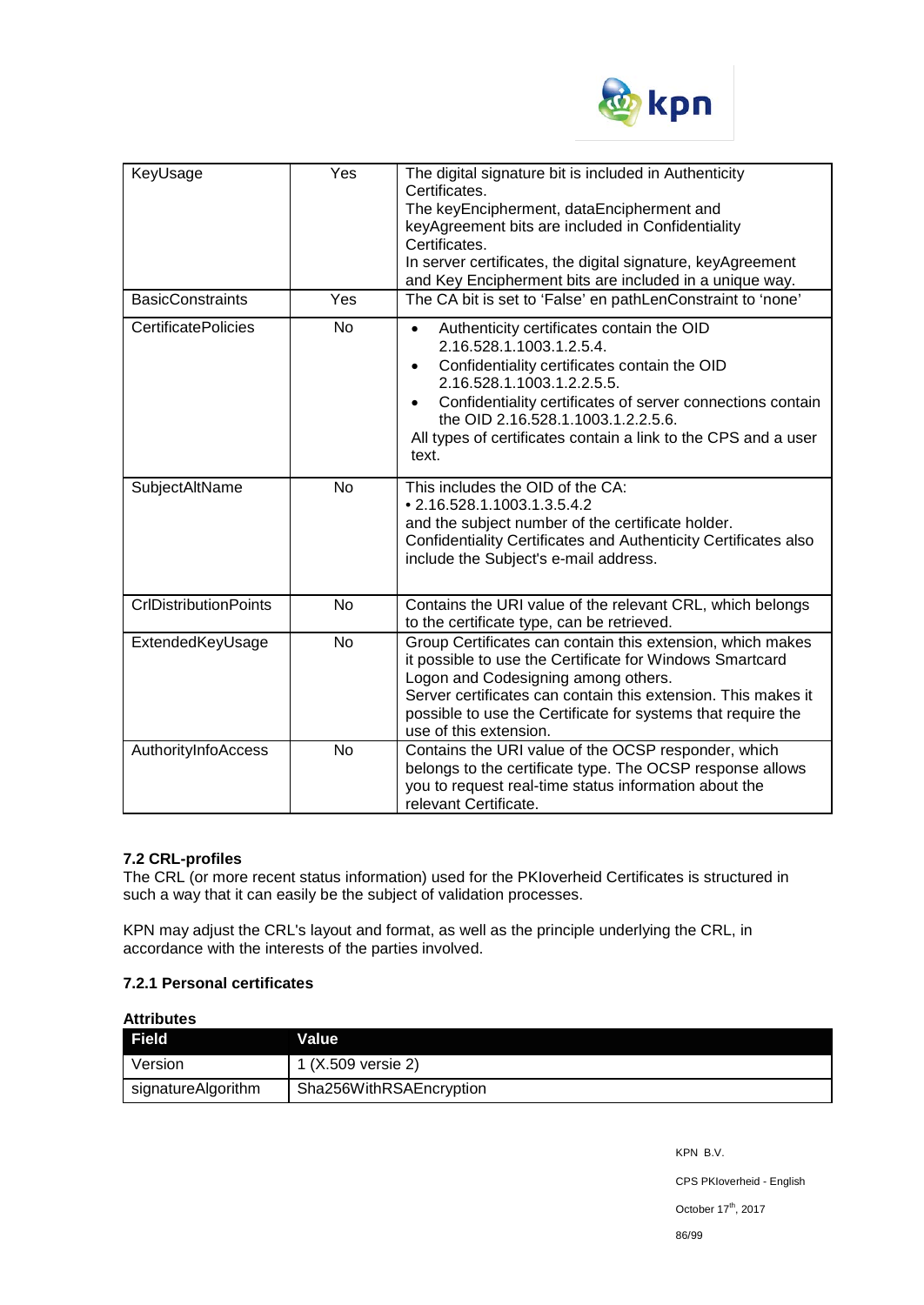

| <b>Issuer</b>        | Contains the name of the CA concerned and is represented by the following<br>attributes: CommonName, OrganizationName en CountryName.<br>There are/have been several CA certificates in use.<br>• 'Getronics CSP Justitie CA - G2 '. The OrganizationName contains<br>'Getronics Nederland BV'. The CountryName is set to 'NL'.<br>'KPN CSP Justitie CA - G2'. The OrganizationName is set to 'KPN<br>Corporate Market BV'. The CountryName is set to 'NL'. |
|----------------------|-------------------------------------------------------------------------------------------------------------------------------------------------------------------------------------------------------------------------------------------------------------------------------------------------------------------------------------------------------------------------------------------------------------------------------------------------------------|
| effective date       | Date of issuance                                                                                                                                                                                                                                                                                                                                                                                                                                            |
| next update          | This is the date of issue plus 24 hours, the CRL update is initiated every 15<br>minutes and published after generation.                                                                                                                                                                                                                                                                                                                                    |
| revoked certificates | the revoked certificates with certificate serial number and date of revocation<br>and possible reason for revocation.                                                                                                                                                                                                                                                                                                                                       |

## **CRL extensions**

| Field      | Value                                                                                |
|------------|--------------------------------------------------------------------------------------|
|            | Authority Keyldentifier   Contains a 160 bit sha-1 hash of the Public Key of the CA. |
| CRL Number | Contains an integer indicating the sequence number of the relevant CRL.              |

## **Revocation List entry fields**

| <b>Veld</b>            | <b>Waarde</b>                                                      |
|------------------------|--------------------------------------------------------------------|
| Serial Number          | Contains the certificate serial number of the revoked certificate. |
| <b>Revocation Date</b> | Contains dat and time of revocation.                               |

### **7.2.2 Server certificates en Group certificates**

The design and format of the CRL for server certificates and group certificates are the same as for personal certificates.

# **7.3 OCSP-profiles**

# **7.3.1 OCSP-profiles**

The OCSP Responder conforms to RFC 6960.

## **7.3.2 OCSP fields**

KPN does not use a unique time indication (nonce) in its OCSP response that optionally demonstrates the freshness of the response, even if the OCSP request contains such a time indication. However, the user system can use its local system clock to check the freshness of the OCSP response.

### **8 Conformity assessment**

For the RA function of the minsterie, a partial certificate has been issued by BSI Group The Netherlands B. V. The scope of this RA audit concerns the processes that are necessary to fulfil the RA function of the PKI Service Provision by the Ministry and is laid down in the Overview of Applicabillity[6].

### **9 General and legal provisions**

The Ministry does not use AMP services.

### **9.4 Confidentiality of personal data**

KPN B.V. CPS PKIoverheid - English October 17<sup>th</sup>, 2017 87/99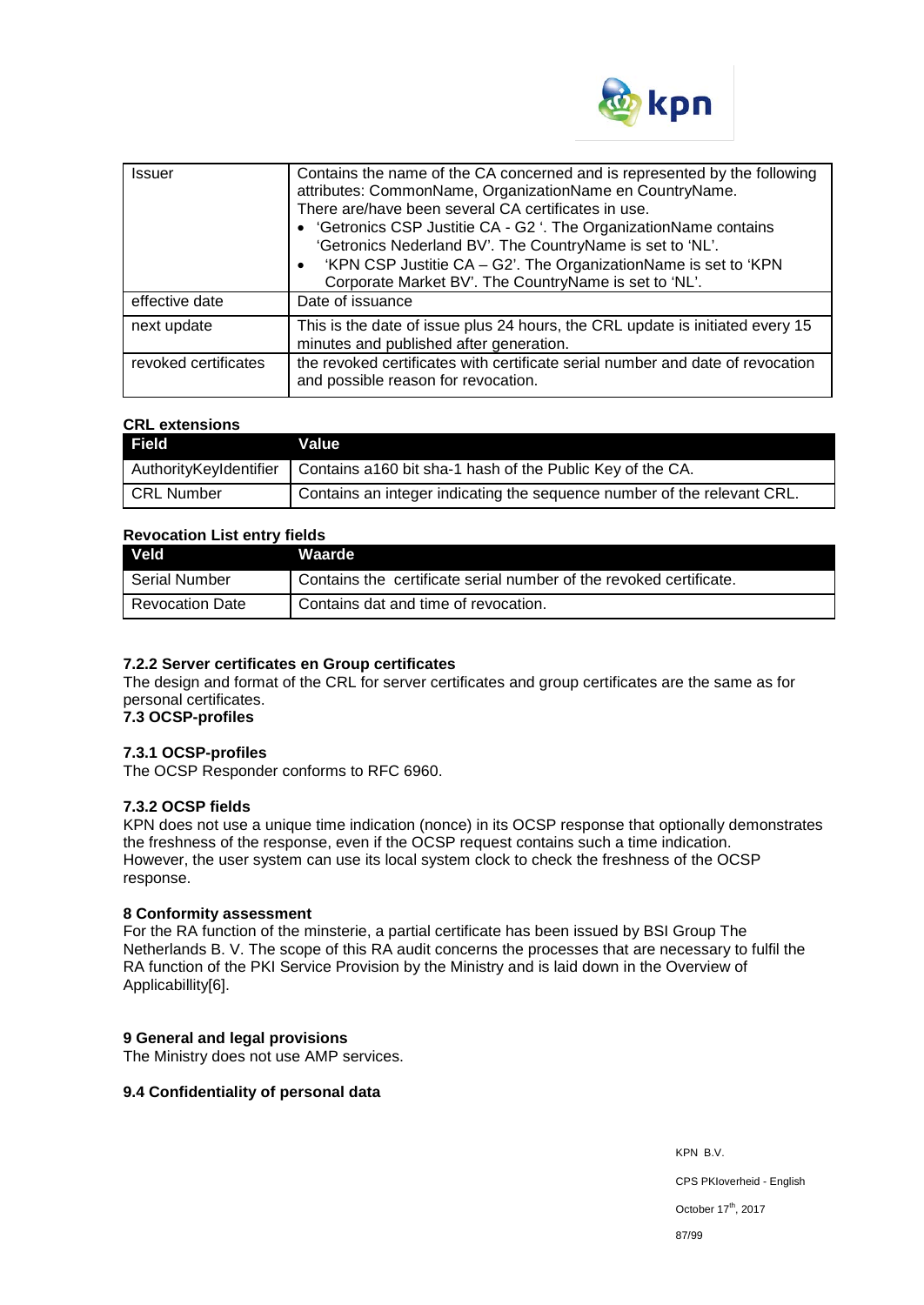

At the Ministry, the measures with regard to confidentiality of personal data are further detailed in the document Baseline information security[4].

### **9.4.1 Privacy Statement**

The measures with regard to the confidentiality of personal data are detailed in more detail in the document Baseline Information Security[4].

### **9.4.6 Transmission of data as a result of a legally valid summons**

In the case of the Ministry, confidential information will not be disclosed unless there is a legal obligation to do so.

### **9.4.7 Provision of private law evidence**

In the case of the Ministry, confidential information will not be disclosed unless there is a legal obligation to do so.

#### **9.4.8 Distribution at the request of the owner**

KPN does not provide any personal data. Within the PKI service, the personal data is managed by RA of the Ministry.

#### **9.13 Dispute resolution**

Complaints concerning the RA service provision can be submitted to the RA service provider as described in chapter 1.6 of this Annex.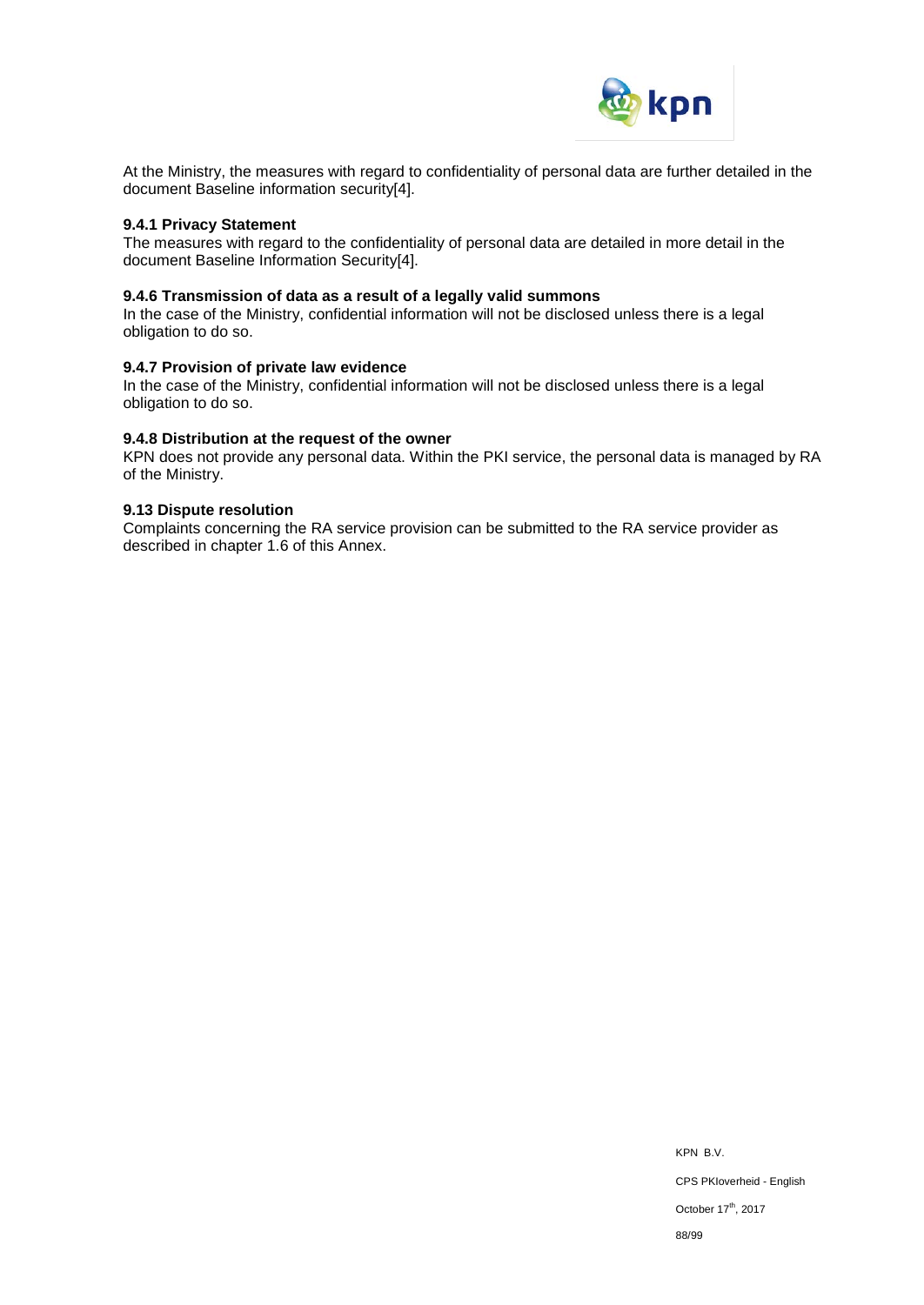

Ministerie van Veiligheid en Justitie APPENDIX 1: List with references

| [1]   | KPN B.V., Certification Practice Statement PKIoverheid, versie 4.23, d.d. 1 april 2014.             |
|-------|-----------------------------------------------------------------------------------------------------|
| $[2]$ | Ministerie van Veiligheid en Justitie, RA-PKI-DI-RA Processen en procedures Certificaten,           |
|       | versie 1.1.                                                                                         |
| $[3]$ | Ministerie van Veiligheid en Justitie, Informatiebeveiligingsplan IdM, versie 1.1.                  |
| [4]   | Ministerie van Veiligheid en Justitie, Baseline Informatiebeveiliging Rijksdienst, versie 1.0 d.d.1 |
|       | december 2012.                                                                                      |
| [5]   | ETSI TS 107-176-1, Electronic Signatures and Infrastructures (ESI); Algorithms and                  |
|       | Parameters for Secure Electronic Signatures; Part 1: Hash functions and asymmetric                  |
|       | algorithms, V2.0.0., d.d. November 2007.                                                            |
| [6]   | KPN Corporate Market B.V., OoA KPN-Justid versie 4.1, v1.0, 17 november 2015                        |

KPN B.V. CPS PKIoverheid - English October 17<sup>th</sup>, 2017 89/99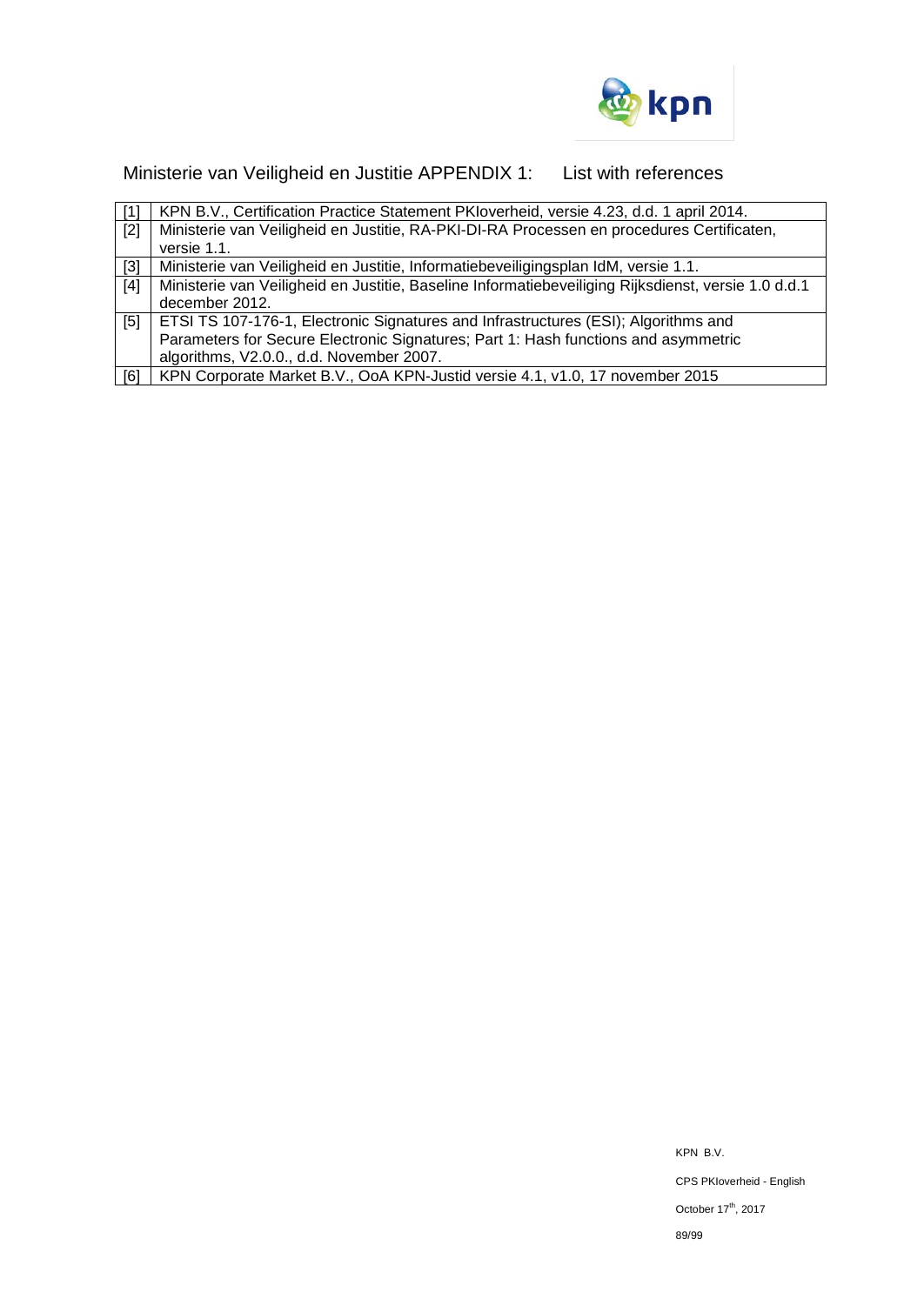

## *Appendix 2 Practices Multi-Post*

- 5.1 Physical protection
- 5.1.1 Location, construction and physical protection

The work outsourced to Multi-Post will be carried out from the secure premises of Multi-Post in Dordrecht. Physical access to this property is achieved through an appropriate combination of organisational, procedural and technical measures.

Internal regulations are in force, including for registering and supervising visitors and service personnel of third parties and a clean desk policy.

> KPN B.V. CPS PKIoverheid - English October 17<sup>th</sup>, 2017 90/99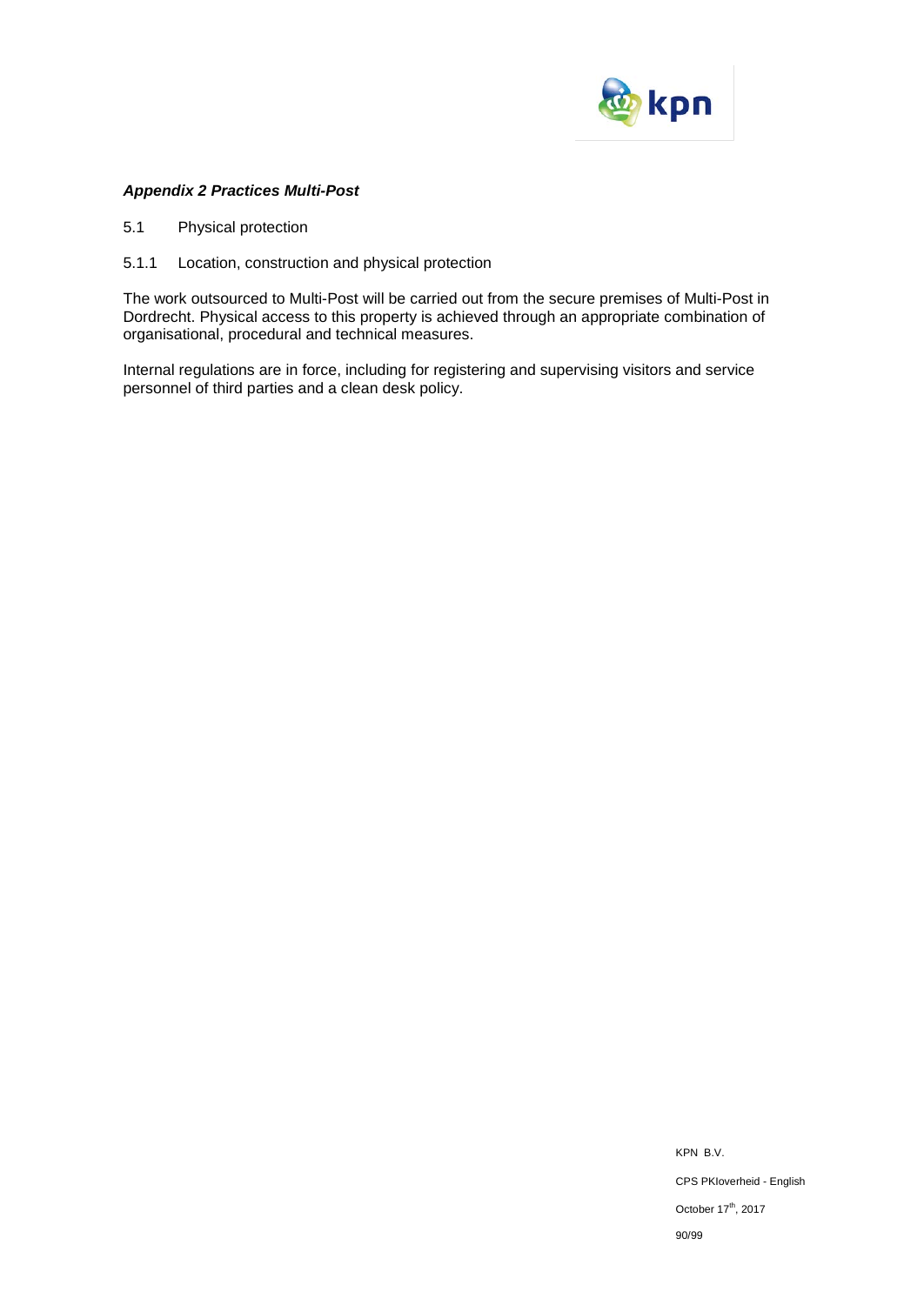

## *Appendix 3 Definitions*

**Advanced Electronic Signature**: an Electronic Signature that meets the following requirements: (a) it is uniquely linked to the signatory;

(b) it makes it possible to identify the signatory;

(c) it is established by means which the signatory can maintain under his sole control;

(d) it shall be linked to the electronic file to which it relates in such a way that any subsequent alteration of the data can be detected.

**Applicant**: a natural person (Recognized Profession Certificates) or legal entity (Organisation-linked Certificates) who submits a Certificate Application for the issuance of a Certificate to KPN. The Applicant does not have to be the same party as the Subscriber or the Certificate Holder, but is one of both.

**Asymmetric Key Pair**: a Public Key and Private Key within the public key cryptography that are mathematically connected in such a way that the Public Key and the Private Key are each other's counterparts. If one key is used to encrypt, the other key must be used to decrypt and vice versa.

**Authentication**: (1) Checking an identity prior to transmission of information; (2) verifying the accuracy of a message or sender.

**Authenticity certificate**: Certificate certifying the Public Key of the key pair used for identification and authentication services.

**Authorised representative:**A natural person authorised to represent an organisation. The power of representation may derive from the law or from a power of attorney. There may also be several natural persons, e. g. a board of an association, who are authorised to represent an organisation.

**CA Certificate:** a Certificate of a Certification Authority.

**CA Key**: the key pair, Private and Public Key of a Certification Authority.

**Certificate**: the Public Key of an End User, together with additional information. A Certificate is enciphered with the Private Key of the Certification Authority that issued the Public Key, making the Certificate unalterable.

Certificates can be grouped in different ways. Firstly, there is the distinction between Organizational Certificates and Professional Certificates. Certificates for Organisation-linked Certificates are requested by an organisational entity, which is a Subscriber at KPN, for a Certificate Holder who is part of or has a relationship with that organisational entity. The Certificate Holder shall use the Certificate on behalf of the organisation.

For Professional Certificates, they are applied for by a practitioner of a Recognised Appeal, who in that capacity is a Subscriber himself or herself, but at the same time also a Certificate Holder. The Certificate Holder shall use the Certificate on account of his profession.

The Organisation-specific Certificates are subdivided into Personal Certificates and Services Certificates. The Services Certificates can in turn be divided into Group and Server Certificates.

**Certificate Application**: the request submitted by an Applicant for the issue of a Certificate by KPN.

**Certificate Administrator**: a natural person who is authorized to apply for, install, manage and/or revoke a Server Certificate or Group Certificate on behalf of the Subscriber and for the benefit of the Certificate Holder. The certificate administrator carries out actions that the certificate holder himself is not capable of doing.

> KPN B.V. CPS PKIoverheid - English October 17<sup>th</sup>, 2017 91/99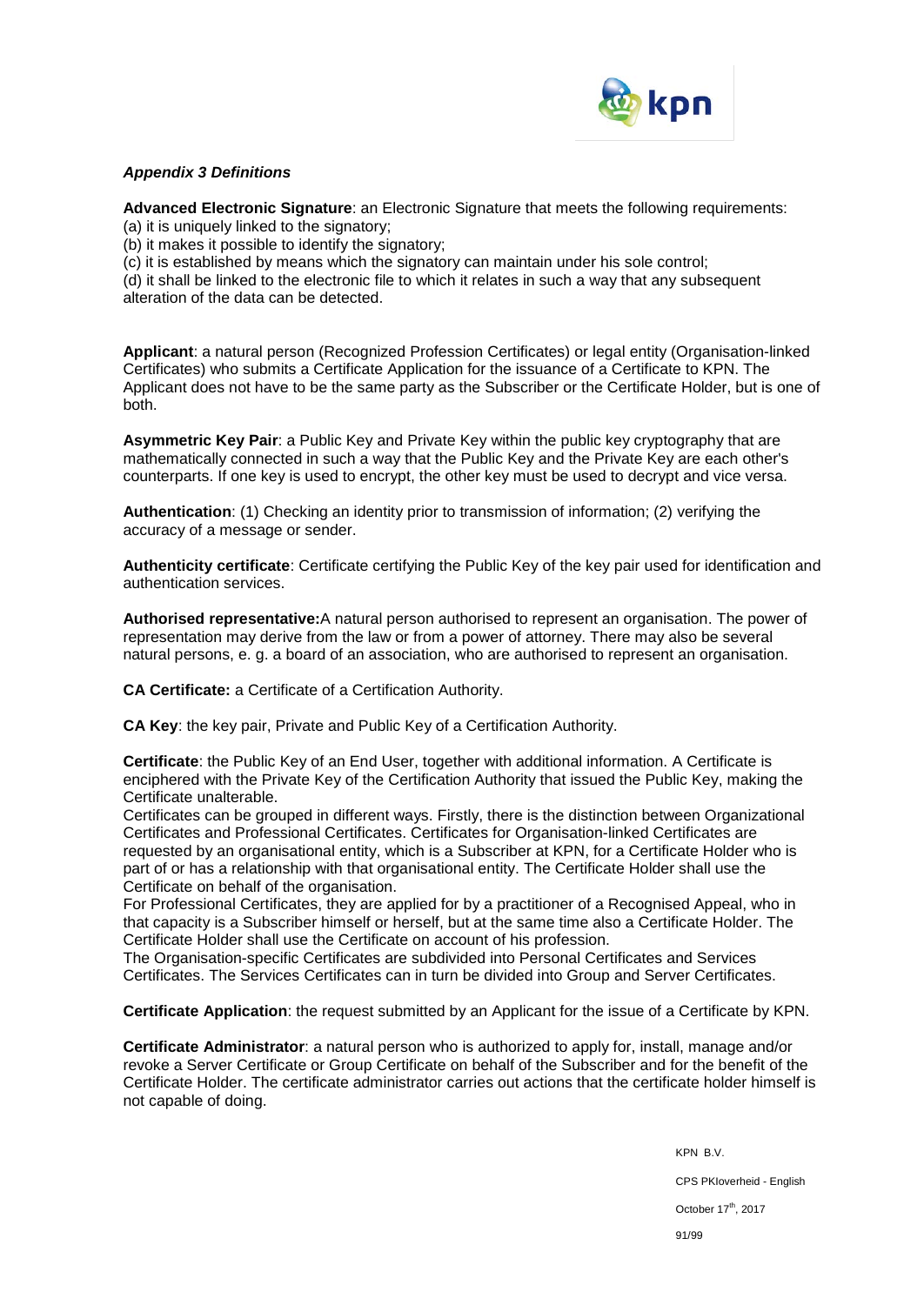

**Certificate Holder**: an entity that is identified in a Certificate as the holder of the Private Key belonging to the Public Key given in the Certificate.

In principle, there are two types of Certificate Holders: the organisation-specific Certificate Holder and the professionally related Certificate Holder. The organisation-specific Certificate Holder is part of an organisational entity in which the organisational entity is the Subscriber who applies for Certificates for the Certificate Holder and in which the Certificate Holder may use these Certificates on behalf of the Subscriber. The professional certificate holder is a practitioner of a recognized profession, who in that capacity becomes a Subscriber at KPN and applies for Certificates for himself. In the case of the professional Certificates, the Subscriber is the Certificate Holder, the Subscriber and the Certificate Holder are the same person.

**Certificate Profile**: a description of the content of a Certificate. Each type of Certificate (signature, confidentiality, etc.) has its own interpretation and thus its own description - in which there are, for example, agreements on naming and the like.

**Certificate Policy** (CP): a named set of rules indicating the applicability of a Certificate for a particular community and/or application class with common security requirements. Using a CP, Subscribers and Confidential Parties can determine how much confidence they can place in the relationship between the Public Key and the identity of the Public Key holder. The applicable CP's are included in the PKIoverheid Programme of Requirements (PvE). This concerns the part 3a Certificate Policy -Domain Government/Businesses and Organisation and the part 3b Certificate Policy - Services, appendix to CP Domain Government/Businesses and Organisation.

**Certificate Revocation List**: (CRL): a publicly accessible and consultable list of revoked Certificates, signed and made available by the issuing TSP

**Certification Authority** (CA): an organisation that generates and revokes Certificates. The functioning as CA is a partial activity carried out under the responsibility of the TSP. In this respect, KPN therefore both operates as a CA and a TSP (CSP)

**Certification services**: the issuing, management and withdrawal of Certificates by Trust Service Providers.

**Certification Practice Statement** (CPS): a document describing the procedures followed and measures taken by a CSP in relation to all aspects of the service provision. The CPS describes how the CSP(TSP) meets the requirements as stated in the applicable CP.

**Certification Practice Practice Statement PKIoverheid** (CPS PKIoverheid: the CPS in question, as applicable to the issue by KPN of PKIoverheid Certificates and their use.

**Certification Service Provider**: a natural or legal person whose function is to provide and manage Certificates and key information, including the associated media (SSCD, SUD). The Certification Service Provider also has the final responsibility for providing the Certification Services, whether it carries out the actual activities itself or subcontracts them to others.

**Confidentiality certificate**: Certificate certifying the Public Key of the key pair used for confidentiality services.

### **Country code TopLevelDomain** (ccTLD) code

The ccTLD (country code Top Level Domain) is the domain name extension for a country or independent territory. A ccTLD consists of the 2-letter country code defined according to the ISO 3166-1 standard. For instance: .nl. be .de.

> KPN B.V. CPS PKIoverheid - English October 17<sup>th</sup>, 2017 92/99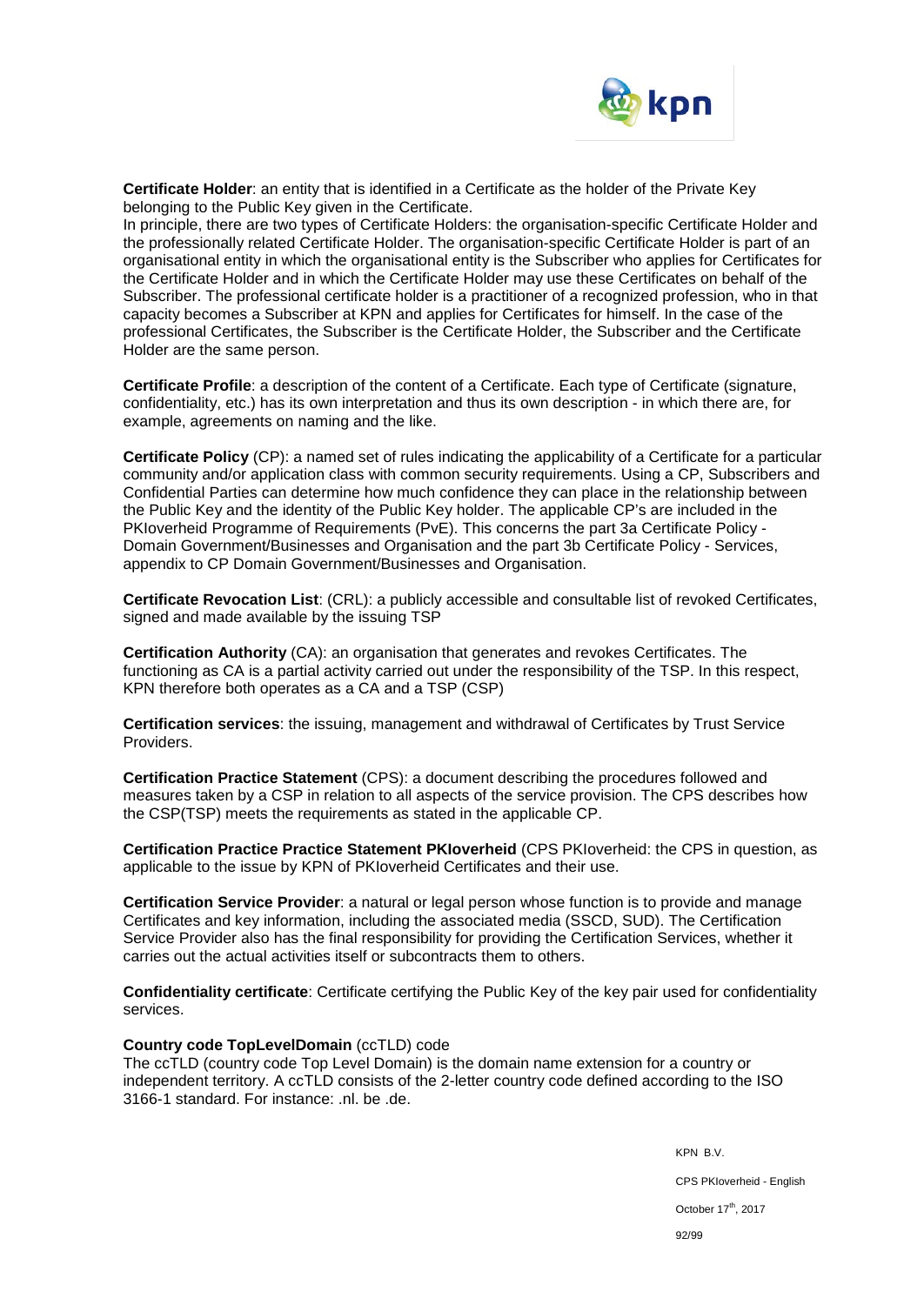

**Data for the creation of Electronic Signatures**: see Signature Creation Data.

**Data for verifying an Electronic Signature**: see Signature Verification Data.

**Digital Signature**: see Advanced Electronic Signature.

**Directory Service**: a service from (or with the cooperation of) a CSP that makes Certificates issued by the CA available and accessible online for the benefit of consulting or trusting parties.

**End User**: a natural or legal person who performs one or more of the following roles within the PKIoverheid: Subscriber, Certificate Holder or Confidential Party. In view of the limited distinctive character of this term, it is not used in the CPS, except in so far as it concerns the prescribed structure of the document (i. e. headings, etc.).

**Electronic Signature**: electronic data that are attached to or logically associated with other electronic data and are used as a means of authentication. The Electronic Signature is used to ensure that electronic correspondence and transactions can compete on two important points with the timehonoured "signature on paper". By placing an Electronic Signature, it is certain that someone who claims to have signed a document has actually done so.

**Electronic Storage**: location where relevant information regarding KPN's services can be found. See: http://certificaat.kpn.com/elektronische-opslagplaats/.

**Escrow (Key-Escrow**): A method to generate a copy of the Private Key for the purpose of access to encrypted data by authorised parties during the issuance of a Certificaate and its secure storage.

### **Fully Qualified Domain Name (FQDN)**

A Fully Qualified Domain Name (FQDN) as defined by PKIoverheid is a full name registered in the Internet Domain Name System (DNS) with which a server on the Internet is unique to identify and address. With this definition, an FQDN includes all DNS nodes up to and including the name of the relevant Top Level Domain (TLD) and an FQDN is registered in the Internet DNS under a DNS Resource Record (RR) of type' IN A' and/or' IN AAAA' and/or' IN CNAME'.

Examples of FQDNs are www.logius.nl webmail. com. nl local. logius. nl server1. local. local. logius. nl Logius. nl (subject to registration under a DNS RR of type' IN A' and/or' IN AAAA' and/or' IN CNAME').

**Generic TopLevelDomain (gTLD**):The gTLD is a generic top-level domain (generic Top Level Domain), a domain name extension that does not belong to a particular country and that can be registered in principle by anyone anywhere in the world.

**Government:** Within the context of PKIoverheid, government is/are considered to be government or government organisations:

• all of the national government, the provinces, the municipalities, the partnerships based on the Act on Common Regulations and the Water Boards;

> KPN B.V. CPS PKIoverheid - English October 17<sup>th</sup>, 2017 93/99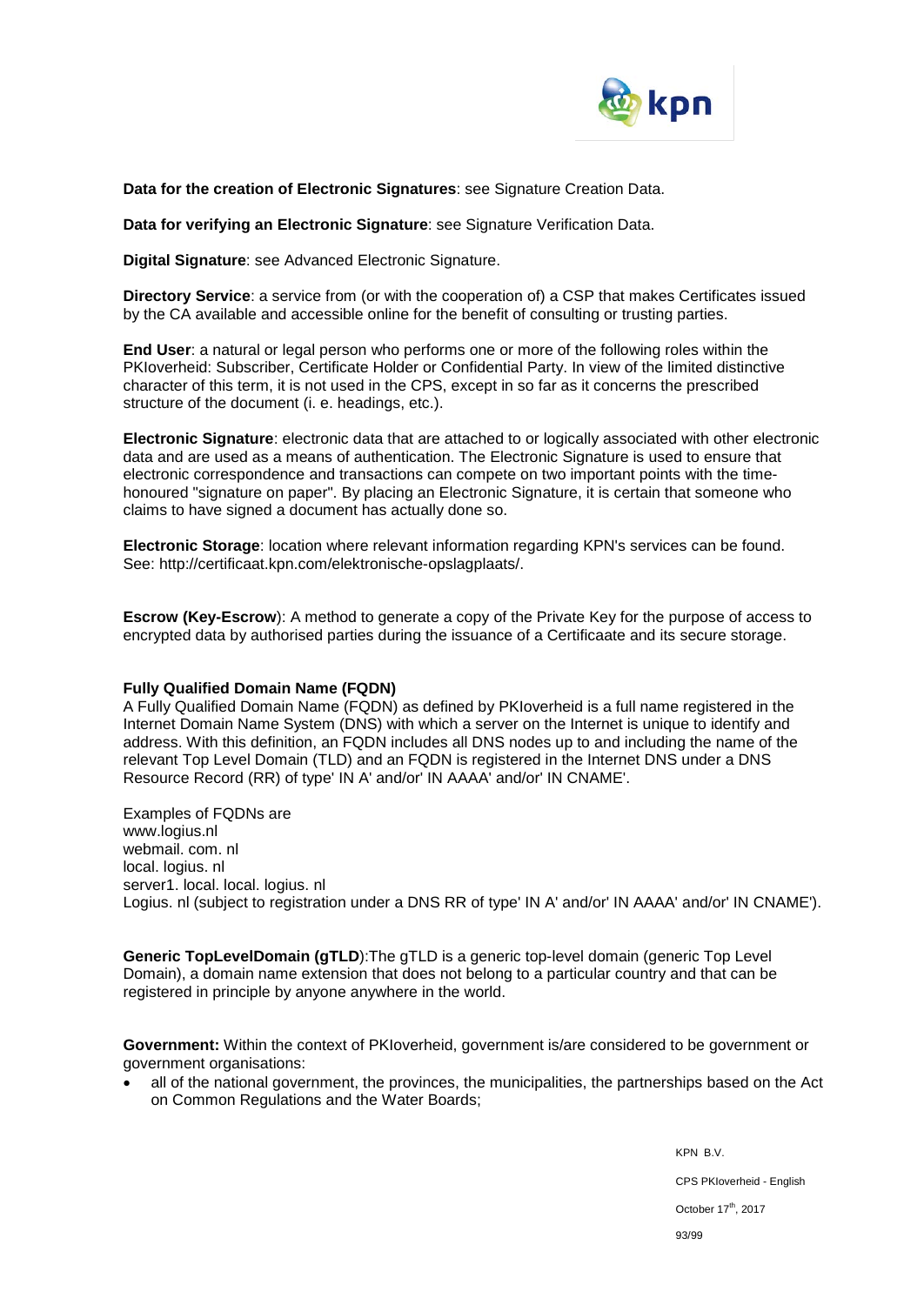

- implementing organisations and services such as inspections, benefits and expenditure services and police services;
- Judiciary;
- independent administrative bodies as listed in the ZBO register

**GovernmentCA**: a CA that is the RootCA within the hierarchy of the PKI government. In a technical sense, it is the central point of trust within the hierarchy and is controlled by the Government Policy Authority.

**Government Identification Numbe**r (dutch:OverheidsIdentificatieNr OIN): Identification number from the Digikoppeling Service Register. This is a register for government organisations. If governmental organizations want to participate in Digikoppeling, a government facility for improving electronic communication between governmental organizations, they must, when applying for a Server Certificate, prove their existence with an extract from the Digikoppeling Service Register and the OIN is included in their Server Certificate.

**Government Policy Authority**: the highest policy-making authority within the hierarchy of the PKI government that controls the Government-CCA.

**Group Certificate**: a combination of two Non-Qualified Certificates, stored on a SUD, which together support the functions of confidentiality and authenticity and fulfill the following requirements: (a) they have been spent on a service or function, forming part of the Subscriber (organisational entity); and

(b) they have been issued on the basis of the Certificate Policy Services in force within the PKI government (PvE Part 3b)

**Hardware Security Module**: The peripherals used on the server side to accelerate cryptographic processes. The creation of keys should be considered in particular.

**KPN Special Terms and Conditions PKIoverheid Certificates**: the Special Terms and Conditions, which apply to all parties involved in the issue and use of PKIoverheid Certificates.

**Non-qualified Certificate**: a Certificate that does not meet the requirements for a Qualified Certificate.

**Object Identifier (OID):** A sequence of numbers that uniquely and permanently identifies an object.

**Online Certificate Status Protocol** (OCSP): a method to check the validity of Certificates online (and in real time). This method may be used as an alternative to consulting the CRL.

### **Organization-specific certificates**

There are two different types of organisational certificates:

- 1. for persons;
- 2. for services.

Ad. 1

In the case of organisation-specific certificates for persons, the certificate holder is part of an organisational entity. The certificate holder has the power to make a particular transaction on behalf of that organisational entity.

> KPN B.V. CPS PKIoverheid - English October 17<sup>th</sup>, 2017 94/99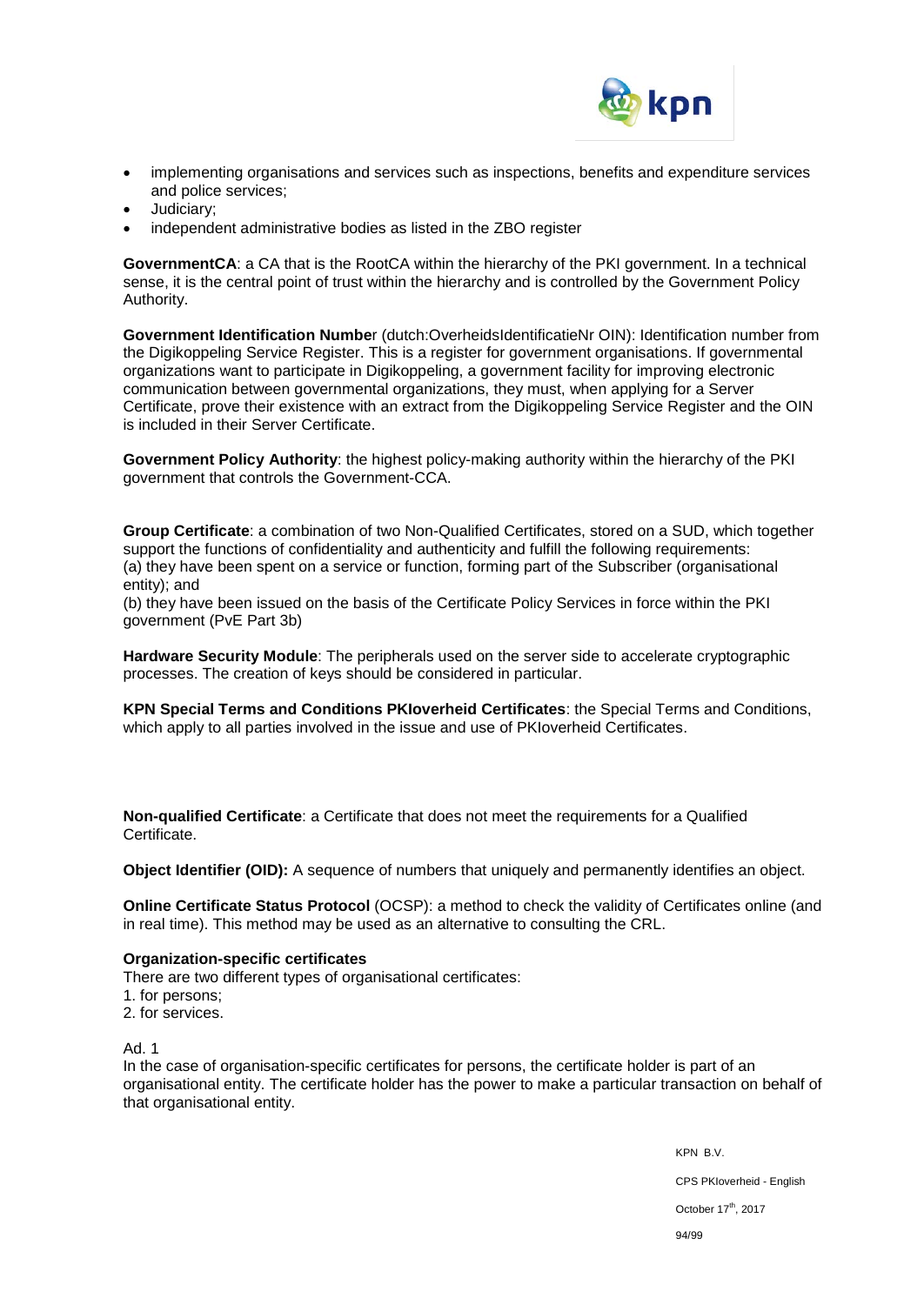

Ad. 2

In the case of organisation-specific certificates for services, the certificate holder is :

- an apparatus or a system (non-natural person), operated by or on behalf of an organisational entity; or
- a function of an organisational entity.

## **Personal certificates:**

The certificate holder will be a natural person in the case of personal certificates. The certificate holder is either part of an organisational entity for which a subscriber is the contracting party (organisational certificate holder), or the person practising a recognised profession and in that capacity itself a subscriber and thus the contracting party (professional certificate holder) or a citizen and, in that capacity, a subscriber and thus the contracting party.

**PKI for the government**, the Public Key Infrastructure of the State of the Netherlands (also known as the PKI government): a system of agreements that allows generic and large-scale use of the Electronic Signature, and also facilitates remote and remote identification. Confidential communication. The arrangement system is owned by the Minister of the Interior and Kingdom Relations and is managed by the Policy Authority PKIoverheid.

**PKIoverheid Certificate**: a Certificate issued by KPN under the PKIoverheid certificate.

**Policy Management Authority**: the organisational entity within KPN responsible for developing, maintaining and formally establishing service-related documents, including the CPS.

**Private IP address:** An Internet Protocol address (IP address) is an identification number assigned to each device (e. g. computer, printer) participating in a computer network that uses the Internet Protocol (TCP/IP) for communication purposes.

Private IP addresses are not routable on the internet and are reserved for private networks. The IPv4's IPv4 address range reserved or kept available for private use is (see RFC 1918):

- 10.0.0.0 10.255.255.255;
- 172.16.0.0 172.31.255.255;
- 192.168.0.0 192.168.255.255;

In addition, the 169.254.0.0.0 -169.254.255.255.255 series is reserved for Automatic Private IP Addressing (APIPA). These IP addresses may not be used on the Internet.

The IPv6 IPv6 is the IP address range reserved or kept available for private use (see RFC 4193): fc00: /7

In addition, the series of fe80: /10 is reserved for Automatic Private IP Addressing (APIPA). These IP addresses may not be used on the Internet.

**Private Key**: the key of an asymmetric key pair that should only be known to its holder and kept strictly secret. Within the framework of the PKIoverheid, the Private Key is used by the Certificate Holder to identify himself electronically, to place his Electronic Signature or to decipher a encrypted message.

**Professional Certificate**: a combination of two Non-Qualified Certificates stored on an SSCD, which together support the functions of authenticity and confidentiality, as well as a Qualified Certificate that

> KPN B.V. CPS PKIoverheid - English October 17<sup>th</sup>, 2017 95/99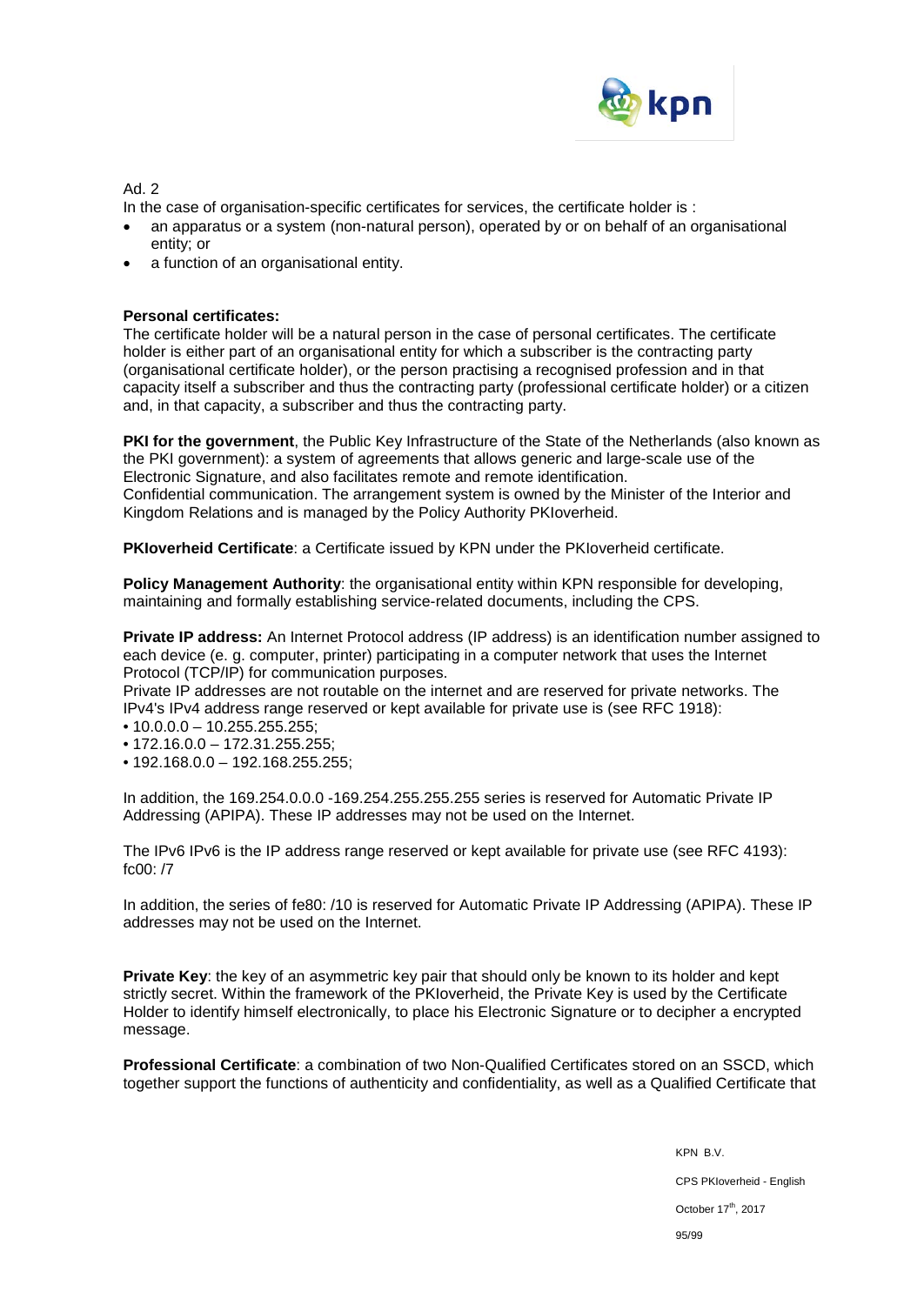

supports the function of Unrepudiation, and which are issued exclusively to a practitioner of a Recognised Profession.

The Certificates shall comply with the following requirements:

(a) they have been issued to a natural person, who uses the Certificate or is going to use it for his or her profession; and

(b) they have been issued on the basis of the Certificate Policy Domain of Government/Businesses and Organisation Certificate (PvE Part 3a) applicable within the PKI government.

**Public IP address:** Public IP addresses are unique worldwide and can be routable, visible and accessible from the Internet.

**Public Key Infrastructure** (PKI): the organisation, procedures and technology required to issue, use and manage Certificates.

**Public Key:** the key of an asymmetric key pair that can become public published. The Public Key is used to check the identity of the owner of the asymmetric key pair, to check the Electronic Signature of the owner of the asymmetric key pair and to encrypt information for a third party.

**Qualified Certificate**: A Certificate that meets the requirements set out in REGULATION (EU) No 910/2014 OF THE EUROPEAN PARLIAMENT (eiDAS) and has been issued by a Trust Service Provider that meets the requirements set out in this Regulation. The Certificate must also apply to the application of the Qualified Electronic Signature.

**Qualified Electronic Signature**: an Electronic Signature that meets the following requirements:

(a) it is uniquely linked to the signatory;

(b) it makes it possible to identify the signatory;

(c) it is established by means which the signatory can maintain under his sole control;

(d) it shall be linked to the electronic file to which it relates in such a way that any subsequent alteration of the data can be detected;

(e) it is based on a Qualified Certificate as referred to in REGULATION (EU) No 910/2014 OF THE EUROPEAN PARLIAMENT (eiDAS);

(f) it has been generated by a secure means for the creation of Electronic Signatures as referred to in REGULATION (EU) No 910/2014 OF THE EUROPEAN PARLIAMENT (eiDAS).

**Recognised profession:** Professional certificate holders must exercise a recognised profession in order to apply for Certificates within the PKI government. In this context, a recognised profession is a profession which is mentioned in the program of PKI government requirements as a Recognised profession.

**Relying Party**: the natural or legal person who is the recipient of a Certificate and who acts in confidence in that Certificate.

**Root**: the central part of a (PKI) hierarchy from which the entire hierarchy and its level of reliability are displayed.

**Root certificate**: the Root-CA Certificate. This is the Certificate belonging to the place where trust in all Certificates issued within the PKI government originates. There is no higher CA from which confidence is derived. This Certificate is signed by the Certificate Holder (within the PKI government this is the GovernmentCA) itself. All underlying Certificates are issued by the holder of the Stam Certificate.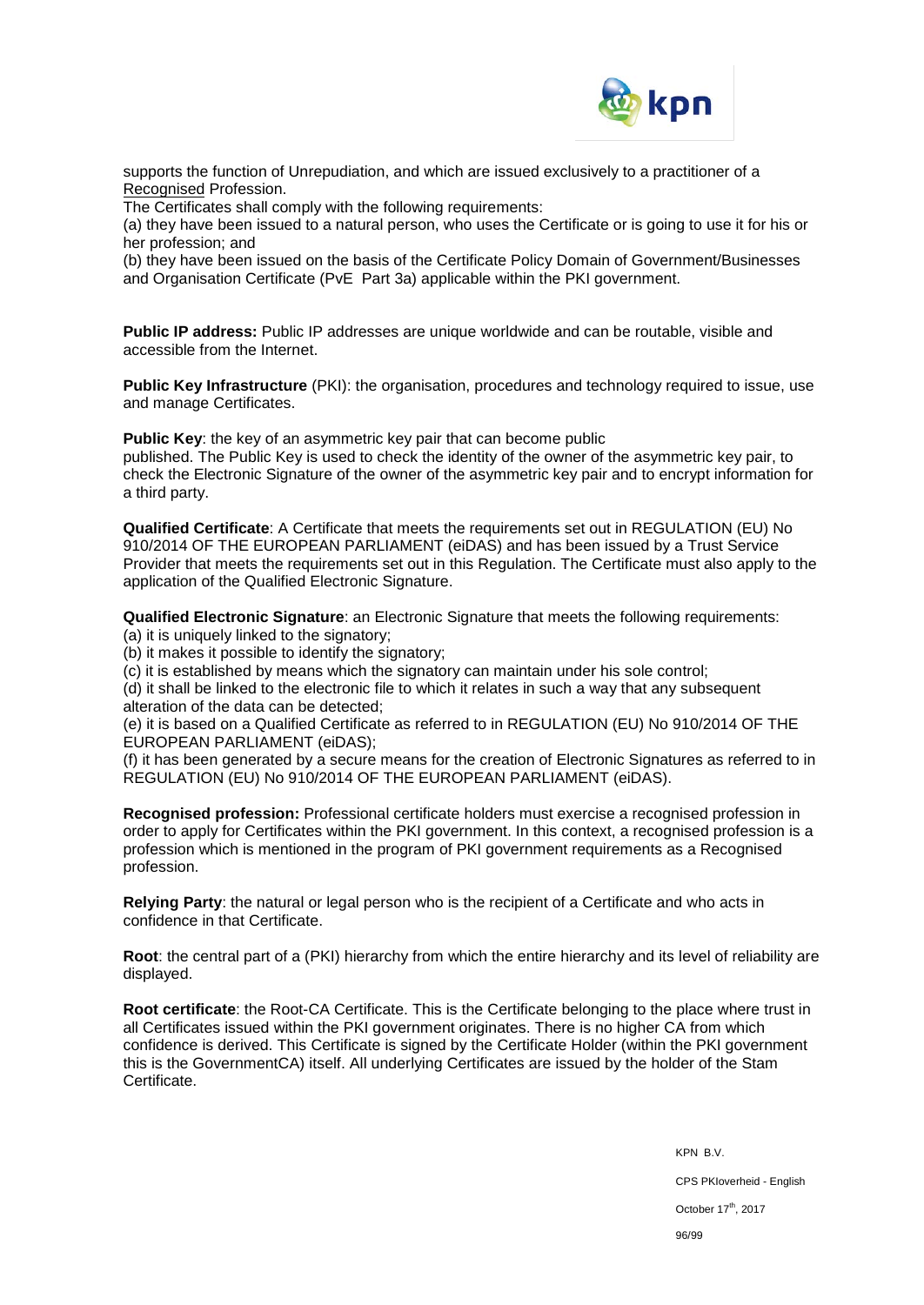

**Root Certification Authority** (Root-CA): a CA which is the centre of common trust in a PKI hierarchy. The Certificate of the Root-CA (the Root-CA (the Root Certificate of Stam Certificate) is self-signed, as a result of which it is not possible to authenticate the source of the signature on this Certificate, only the integrity of the content of the Certificate. However, the Root-CA is trusted on the basis of, for example, CP and other documents. The Root-CA does not necessarily have to be positioned at the top of a hierarchy.

**Secure Signature Creation Device** (SSCD): a means for the creation of Electronic Signatures that meets the requirements of REGULATION (EU) No 910/2014 OF THE EUROPEAN PARLIAMENT (eiDAS). An SSCD is used for personal and professional certificates. An SSCD can be a smart card or a USB token, for example.

Secure User Device (SUD): a means that contains the users private key (s), protects this key (s) from compromise and performs authentication or decryption on behalf of the user. A SUD is used for service certificates. Also and SUD can be a smart card or a USB token.

A smart card or USB token is called SSCD if it can be used to create electronic signatures, i. e. if it carries qualified certificates. If a smart card or USB token service contains certificates, it is called an SUD.

**Server Certificate**: A Non-qualified Certificate stored within the Subscriber's Secure Environment that supports the functions of authenticity and confidentiality and meets the following requirements: (a) it has been issued to a server, being part of the Subscriber (organisational entity); and (b) it has been issued on the basis of the Certificate Policy Services in force within the PKI government (PvE Part 3b).

**Services Certificate**: A certificate that links a function or device, such as a server, to a legal entity or other organisation. A Services Certificate can be a Server Certificate, if a device is linked to an organization, or a Group Certificate, if a function is linked to an organization.

**Secure Means of Creating Electronic Signatures**: see Secure Signature Creation Device.

**Secure Environment**: The environment of the system that contains server certificate keys. Within this environment it is permitted to protect the keys in software, rather than in a SUD. Compensatory measures for this must be of such a quality that it is practically impossible to steal or copy the keys unnoticed. Compensatory measures include a combination of physical access security, logical access security, logging, audit and separation of functions.

**Signature Creation Data**: unique data, such as codes or private cryptographic keys, used by the signatory to create an Electronic Signature.

**Signature Creation Device**: configured software or hardware used to implement the data for the creation of Electronic Signatures.

**Signature creation tool**: see Signature Creation Device.

**Signature Verification Data**: data, such as codes or cryptographic Public Keys, used to verify an Electronic Signature.

**Subscriber**: the natural person (Recognized Profession Certificates or legal entity (Organisationrelated Certificates) who enters into an agreement with KPN to effectuate the issue of PKIoverheid Certificates to Certificates to Certificates Holders designated by the Subscriber.

> KPN B.V. CPS PKIoverheid - English October 17<sup>th</sup>, 2017 97/99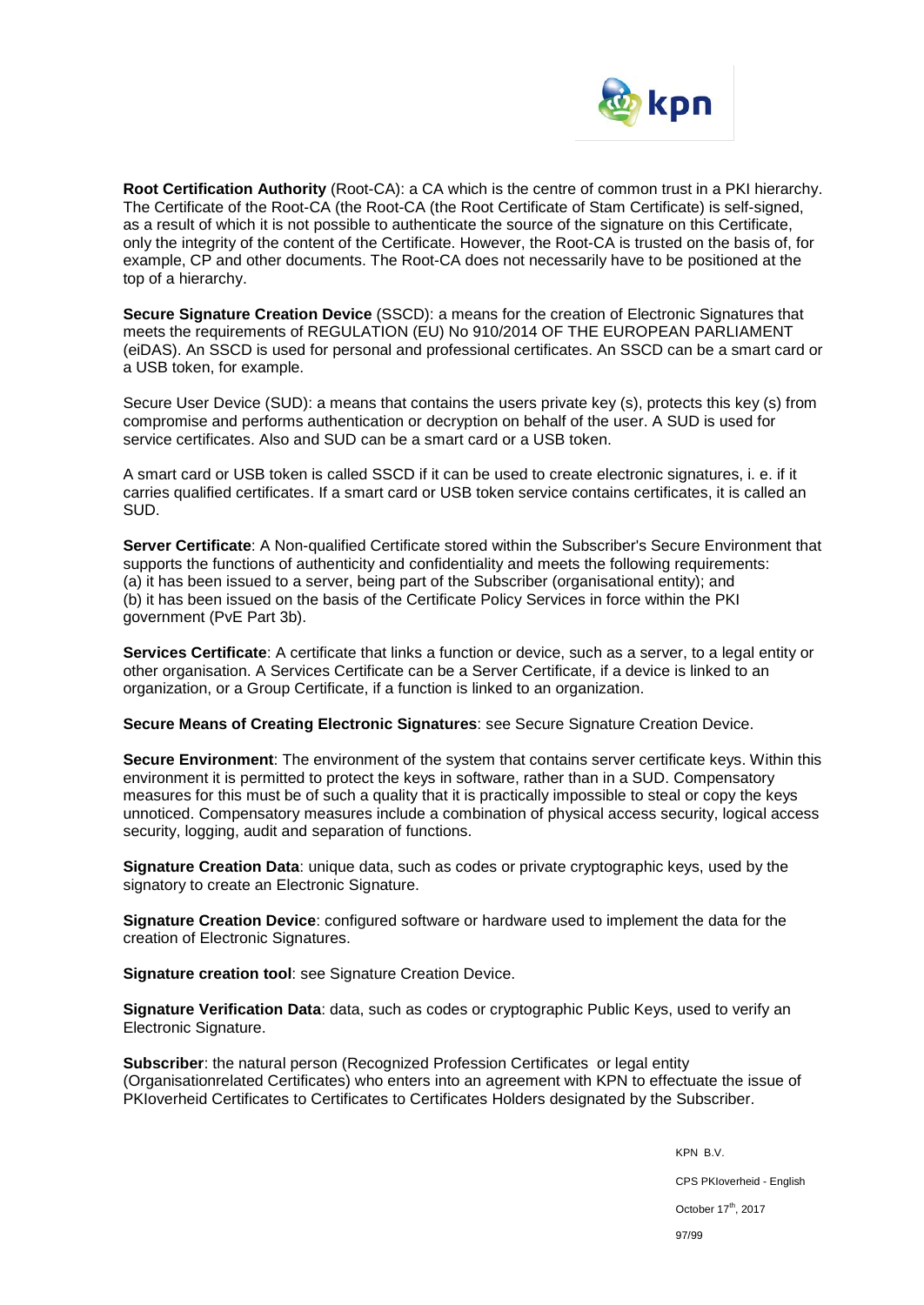

**Trust service provider** (TSP): Provider of trust services. Since the European Regulation eIDAS the common name for CSP.

see Certification Service Provider.

**Unrepudiation**: the property of a message to demonstrate that certain events or actions have taken place, such as sending and receiving electronic documents.

**X. 509**: an ISO standard that defines a basis for the electronic format of Certificates.

KPN B.V. CPS PKIoverheid - English October 17<sup>th</sup>, 2017 98/99